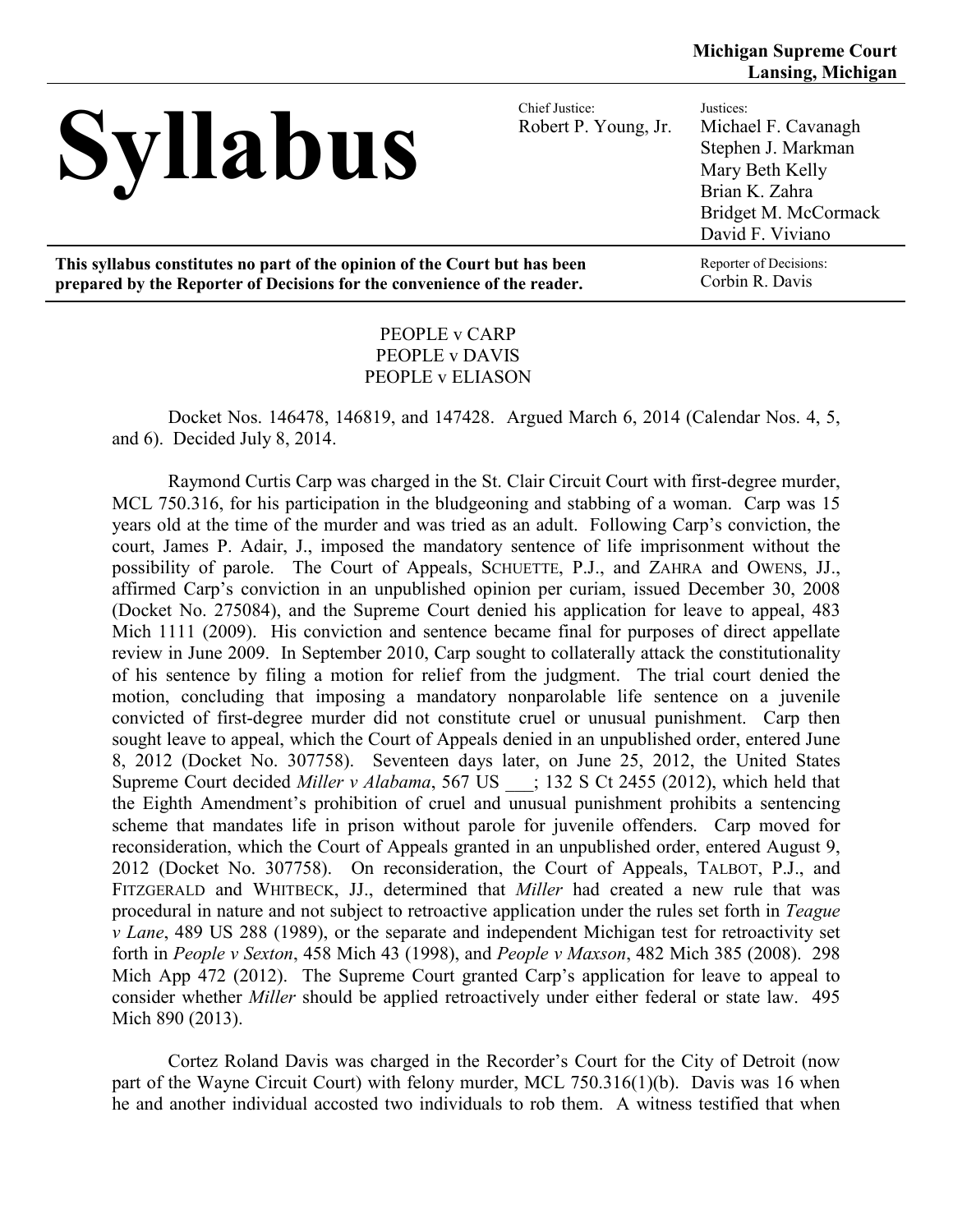one of the victims tried to flee, Davis and the other individual fired shots, killing the victim. Davis was convicted on May 10, 1994. At sentencing, the court, Vera Massey Jones, J., initially ruled that Michigan's sentencing scheme for first-degree murder could not constitutionally be applied to juvenile homicide offenders because it was cruel and unusual to impose a nonparolable life sentence on a juvenile who was capable of rehabilitation. In concluding that Davis was capable of reforming, the court determined that his role in the commission of the offense was that of an aider and abettor, not an actual shooter, but made no findings concerning Davis's intentions about the fleeing victim or whether he had reasonably foreseen when he initially engaged in the armed robbery the possibility that a life might be taken. The court sentenced Davis to a term of imprisonment of 10 to 40 years. In an unpublished order, entered November 23, 1994 (Docket No. 176985), the Court of Appeals reversed and remanded for resentencing. At resentencing, the trial court imposed the mandatory sentence of life without parole. Direct appellate review of Davis's conviction and sentence concluded in 2000. Following habeas corpus proceedings in federal court, Davis moved for relief from the judgment in the Wayne Circuit Court in 2010, contending that *Graham v Florida*, 560 US 48 (2010), had established a retroactive change in the law by categorically barring sentences of life without parole for juveniles convicted of nonhomicide offenses. Concluding that felony murder is a homicide offense even if the defendant was an aider and abettor rather than the actual shooter, however, the trial court denied the motion. The Court of Appeals denied Davis's application for leave to appeal in an unpublished order, entered November 16, 2011 (Docket No. 304075). *Miller* was decided while Davis's application for leave to appeal was pending in the Supreme Court. The Supreme Court remanded Davis's case to the trial court for a determination of whether *Miller* applied retroactively. 492 Mich 871 (2012). On remand, the trial court concluded that *Miller* applied retroactively, entitling Davis to be resentenced. The prosecution appealed, and the Court of Appeal reversed in an unpublished order, entered January 16, 2013 (Docket No. 314080), citing *Carp*, 298 Mich App 472. The Supreme Court granted Davis leave to appeal to address whether the Eighth Amendment or Const 1963, art 1, § 16 categorically bars the imposition of a nonparolable life sentence on a juvenile convicted of felony murder under an aiding-and-abetting theory. 495 Mich 890 (2013).

Dakotah Wolfgang Eliason was charged in the Berrien Circuit Court with first-degree murder, MCL 750.316(1)(a), after he shot his sleeping stepgrandfather in the head. Eliason was 14 at the time. Following his conviction, the court, Scott Schofield, J., sentenced Eliason in October 2010 to life without parole. *Miller* was decided while Eliason's appeal was pending. The Court of Appeals, O'CONNELL and MURRAY, JJ. (GLEICHER, P.J., concurring in part and dissenting in part), held that *Miller* requires a trial court to perform an individualized sentencing analysis using the factors in *Miller* and choose whether to impose a sentence of life with or without parole. Eliason sought leave to appeal in the Supreme Court, challenging the sentencing procedures and options defined by the Court of Appeals and contending that a trial court should have the further option of imposing a sentence of a term of years. He additionally argued that Const 1963, art 1, § 16 categorically bars the imposition of nonparolable life sentences on a juvenile. The Supreme Court granted Eliason leave to appeal on both issues. 495 Mich 891 (2013). Eliason subsequently limited his second issue to juveniles who were 14 at the time of the offense.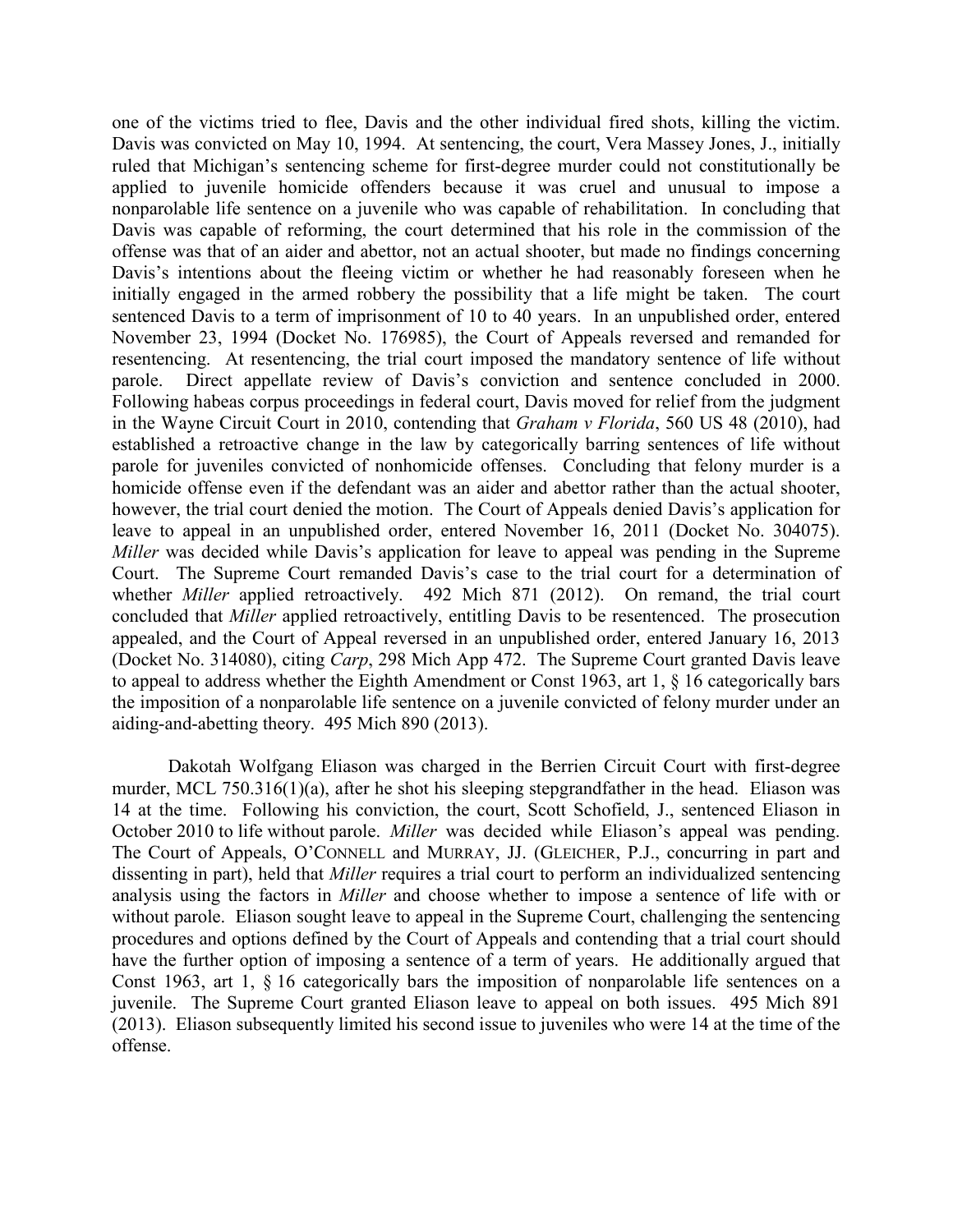In an opinion by Justice MARKMAN, joined by Chief Justice YOUNG and Justices ZAHRA and VIVIANO, the Supreme Court *held*:

The rule announced in *Miller* does not satisfy either the federal test for retroactivity set forth in *Teague* or the Michigan test set forth in *Sexton* and *Maxson*. Furthermore, neither the Eighth Amendment nor Const 1963, art 1, § 16 categorically bars the imposition of a sentence of life without parole on a juvenile homicide offender.

1. The family division of the circuit court typically has initial jurisdiction under MCL 712A.4(1) of a juvenile 14 years of age or older charged with a felony. Under what is termed the "automatic waiver process," however, if the prosecution charges a juvenile with a specified juvenile violation (which includes first-degree murder), MCL 764.1f authorizes the filing of a complaint and warrant, and the circuit court itself, rather than the family division, acquires jurisdiction over the juvenile's case. MCL 712A.2(a)(1) then requires the court to try the juvenile as an adult. After *Miller* was decided, the Legislature enacted 2014 PA 22, which added MCL 769.25 and MCL 769.25a to the Code of Criminal Procedure. MCL 769.25 prescribed a new sentencing scheme for juveniles convicted of offenses that had previously required the imposition of nonparolable life sentences. The new scheme established a default sentencing range. In the absence of a prosecution motion to impose life without parole, MCL 769.25(9) requires the trial court to sentence the juvenile to a term of imprisonment that has a minimum term of not less than 25 or more than 40 years and a maximum term of not less than 60 years. If the prosecution seeks a nonparolable life sentence, MCL 769.25(6) requires the trial court to conduct a hearing on the motion as part of the sentencing process and consider the factors listed in *Miller*. MCL 769.25a(1) provides that the procedures set forth in MCL 769.25 do not apply to cases that were final for purposes of appeal on or before June 24, 2012, (the day before *Miller* was decided). MCL 769.25a(2), however, provides that if *Miller* is applied retroactively to all defendants who were under the age of 18 at the time of their crimes, the trial court will be required to decide whether to impose a sentence of imprisonment for life without parole or a term of years as set forth in MCL 769.25(9). Because each defendant in these appeals would be subject to the new sentencing rules established for juveniles by 2014 PA 22 if granted resentencing, a determination of whether *Miller* applies retroactively was necessary.

2. The form and effect of a new rule is essential in determining whether the rule applies retroactively under *Teague*. *Miller* was the product of two strands of precedent, one requiring a particular form of individualized sentencing before capital punishment may be imposed and the other addressing the constitutionality of imposing specific punishments on juvenile offenders. The capital-punishment strand of precedent prescribed rules requiring a sentencer to perform an individualized sentencing analysis that results in a decision whether to impose capital punishment. By contrast, the juvenile-sentencing strand prescribed rules that categorically bar the imposition of a particular sentence, requiring the sentencer to impose a lesser sentence in every case. The form and effect of the rule in *Miller* is similar to that of the rules in capitalpunishment cases because it requires a sentencer to perform an individualized sentencing analysis that results in a decision whether to impose a nonparolable life sentence. Accordingly, whether *Miller* had to be applied retroactively depended on whether a rule with a form and effect similar to the rules in the capital-punishment cases is the type of rule entitled to retroactive application under *Teague*.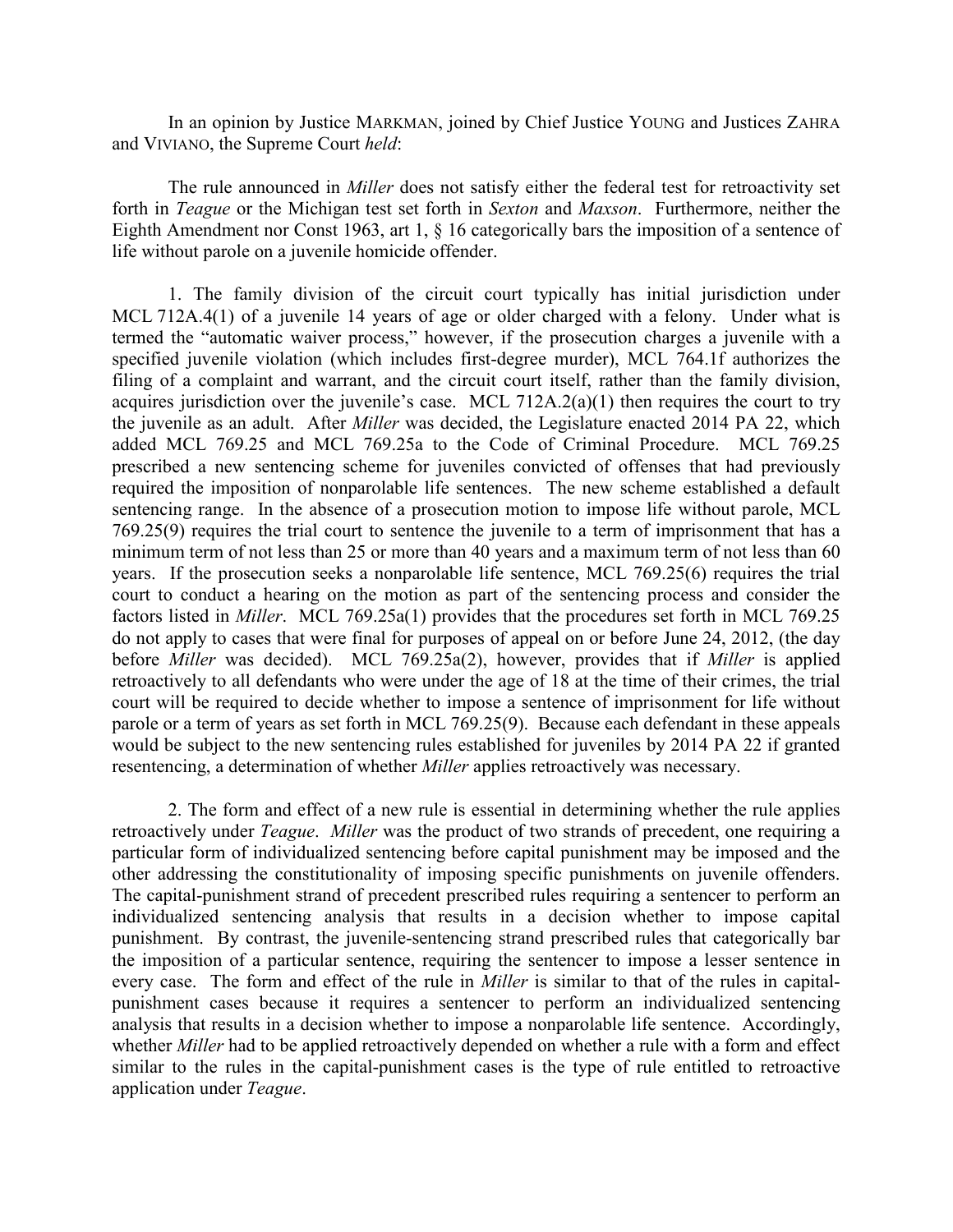3. There is a general rule of nonretroactivity for cases on collateral review with respect to applying new constitutional rules to cases that became final before the new rule was announced. The first inquiry when determining whether a rule applies retroactively to cases presented on collateral review is whether it constitutes a new rule as defined by *Teague*. If a rule is not deemed a new rule, the general rule of nonretroactivity does not apply and the rule will be applied retroactively, even to cases on collateral review. If the rule is deemed a new rule, however, the general rule of nonretroactivity does apply and the court must engage in the second *Teague* inquiry: whether the new rule satisfies one of the two exceptions to the general rule, in which case the rule will be applied retroactively. The *Teague* exceptions provide that a new rule applies retroactively in a collateral proceeding only if (1) the rule is substantive or (2) the rule is a watershed rule of criminal procedure implicating the fundamental fairness and accuracy of the criminal proceeding.

4. *Miller* established a new rule because it imposed an obligation on state and lower federal courts to conduct individualized sentencing hearings before sentencing a juvenile to life without parole, including the requirement that the prosecution present evidence of aggravating factors relevant to the offender and the offense and that defendants be given the opportunity and financial resources to present evidence of mitigating factors As a result of *Miller*, a considerable number of juveniles who would previously have been sentenced to life without parole will now receive a lesser sentence.

5. In light of Carp's and Davis's arguments, it was only necessary to consider whether the rule in *Miller* fits within the first exception. Categorical rules, such as those derived from the juvenile-sentencing strand of precedent, are substantive because they have a form and effect that always results in the unconstitutionality of the punishment imposed. Conversely, noncategorical rules, such as those derived from the capital-punishment strand of precedent and *Miller*, are procedural because they have a form and effect that does not always result in the unconstitutionality of the punishment imposed. Rather, they merely require a court to perform a new or amended analysis before determining whether a given punishment can be imposed on a particular defendant. A new procedural rule creates the possibility that the defendant would have received a less severe punishment but does not necessitate such a result. Accordingly, a rule is procedural when it affects how and under what framework a punishment may be imposed but leaves intact the state's fundamental legal authority to seek the imposition of the punishment on a defendant currently subject to the punishment. Because the rule in *Miller* is procedural, *Teague* did not require its retroactive application.

6. States may give broader retroactive effect to a new rule than *Teague* requires. Michigan's retroactivity test requires consideration of three factors: (1) the purpose of the new rule, (2) the general reliance on the old rule, and (3) the effect of retroactive application on the administration of justice. The general principle of nonretroactivity for new rules of criminal procedure, to which Michigan adheres, is properly served by applying in a retroactive fashion only those new rules of procedure that implicate the guilt or innocence of a defendant. A new rule of procedure that does not affect the integrity of the fact-finding process should be given prospective effect only. Therefore, the first factor clearly militated against the retroactive application of *Miller* because *Miller* altered only the process by which a court must determine a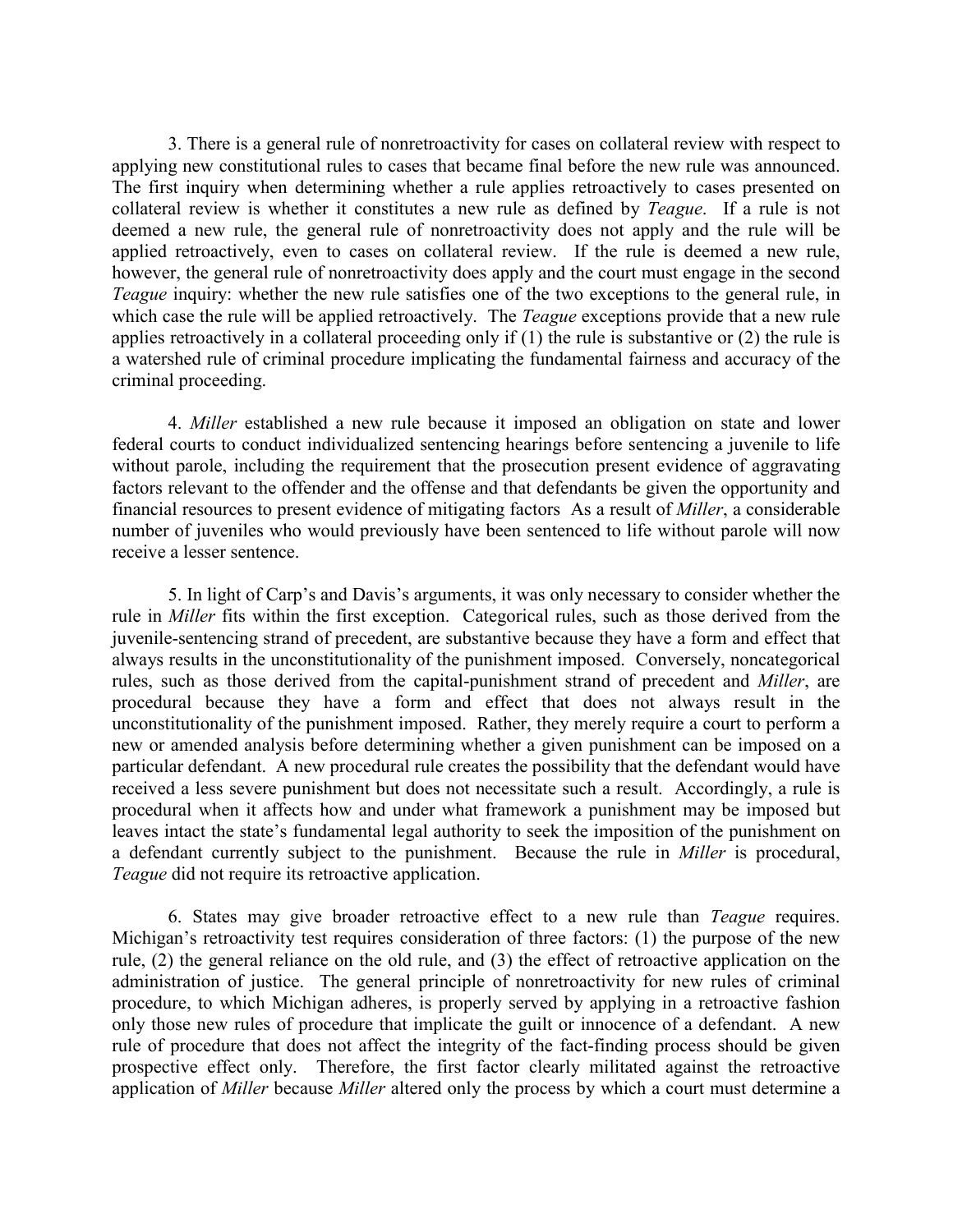defendant's level of moral culpability for purposes of sentencing and had no bearing on the defendant's legal culpability for the offense. The second and third factors did not favor the retroactive application of *Miller* to the extent that they overcame the first factor's clear direction against retroactive application. In particular, there would be considerable financial, logistical, and practical barriers placed on prosecutors to re-create or relocate evidence that had previously been viewed as irrelevant and unnecessary, a task made all the more burdensome and complicated by the passage of time. This process would not further the achievement of justice under the law, and *Miller* was not entitled to retroactive application under Michigan's test.

7. Defendants asserted that the Eighth Amendment categorically bars the imposition of a nonparolable life sentence on any juvenile regardless of whether an individualized sentencing analysis occurs before that sentence is imposed, consequently requiring the resentencing of all juveniles sentenced to life without parole under the pre-*Miller* sentencing scheme and rendering invalid those portions of MCL 769.25 that allow the imposition of a nonparolable life sentence on particular juveniles following an individualized sentencing hearing. The caselaw defendants cited in support did not compel such a categorical rule, however, and defendants failed to show that the federal proportionality rule for sentences that the United States Supreme Court used in *Miller* and the juvenile-sentencing cases supported a categorical rule.

8. While the Eighth Amendment prohibits cruel and unusual punishments, Const 1963, art 1, § 16 prohibits cruel or unusual punishments. Consequently, it prohibits a punishment that is unusual but not necessarily cruel. The state test for proportionality of sentences assesses (1) the severity of the sentence imposed compared to the gravity of the offense, (2) the penalty imposed for the offense compared to penalties imposed on other offenders in the same jurisdiction, (3) the penalty imposed for the offense in Michigan compared to the penalty imposed for the same offense in other states, and (4) whether the penalty imposed advances the penological goal of rehabilitation. A nonparolable life sentence for a juvenile does not serve the penological goal of rehabilitation, but because only the fourth factor supported defendants' contention that their sentences were disproportionate, defendants failed to meet their burden of demonstrating that their sentences were facially unconstitutional under Const 1963, art 1, § 16.

9. Davis argued that the Eighth Amendment categorically bars imposing nonparolable life sentences on juvenile homicide offenders convicted of felony murder under an aiding-andabetting theory, attempting to derive that categorical rule from *Miller* and *Graham*. The commission of a murder during a robbery is first-degree murder. In MCL 767.39, the Legislature chose to treat offenders who aid and abet the commission of an offense exactly the same as those offenders who more directly commit the offense, in particular subjecting them to the same punishment. This legislative choice is entitled to great weight, and Davis failed to persuade the Court that it should establish a categorical rule.

10. Eliason asserted that Const 1963, art 1, § 16 categorically bars the imposition of a nonparolable life sentence on a juvenile homicide offender who was 14 years of age at the time of the offense. Because Eliason's case was on direct review, however, he was entitled to resentencing under MCL 769.25(1)(b)(*ii*) and subject to a default sentence of a term of years. A juvenile will only face life without parole if the prosecution seeks that sentence and the trial court concludes that the sentence is appropriate following an individualized sentencing hearing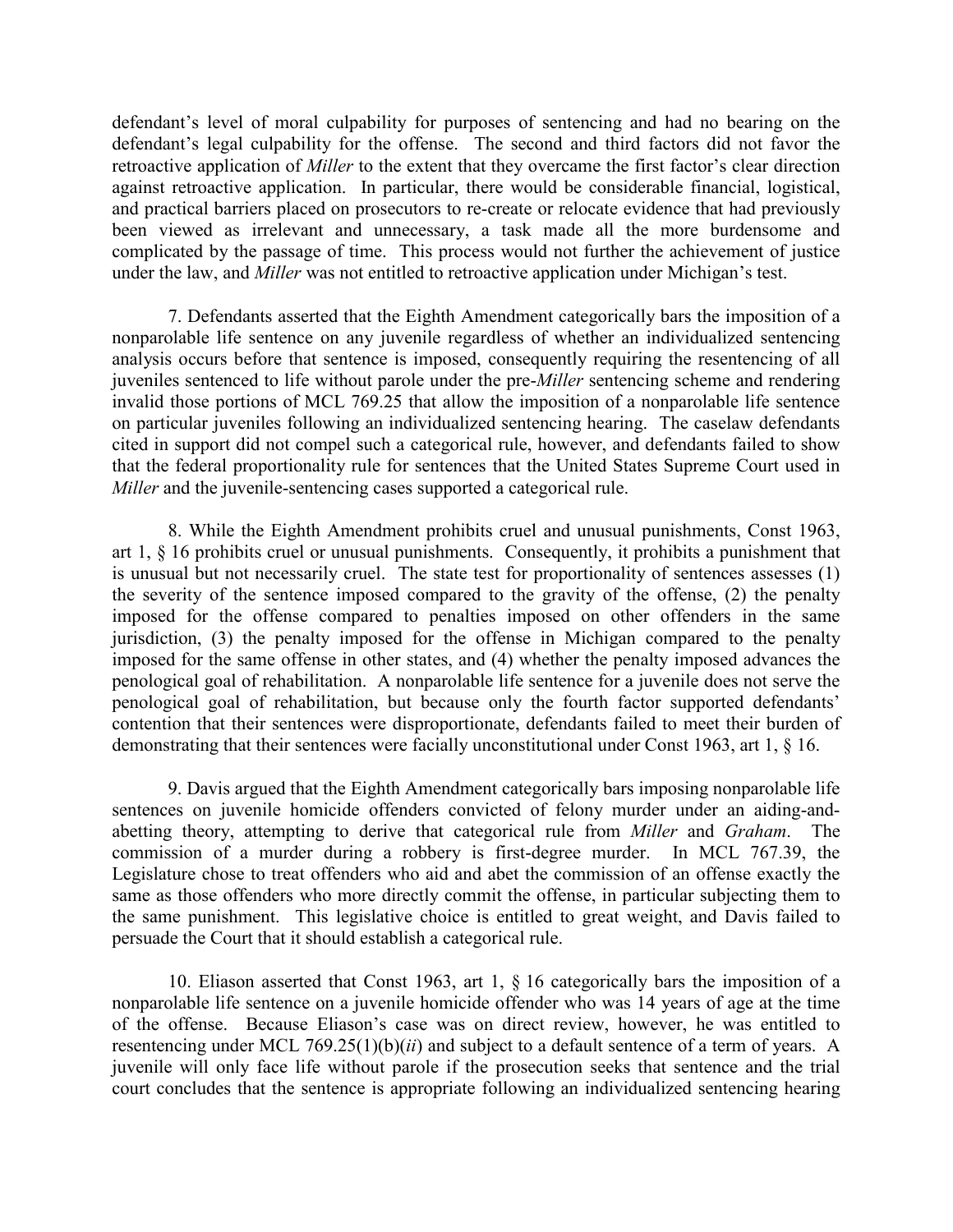in accordance with *Miller*. Even though the prosecution had filed a motion for imposition of a nonparolable life sentence, whether the trial court will depart from the default sentence on resentencing would only be speculation and it was not apparent that Eliason faced a real and immediate threat of receiving life without parole. Accordingly, his facial constitutional challenge was no longer justiciably ripe.

*Carp* and *Davis* affirmed.

*Eliason* remanded for resentencing.

Justice KELLY, joined by Justices CAVANAGH and MCCORMACK, dissenting, would have concluded that *Miller* applies retroactively to cases on collateral review because it established a substantive rule and because state law alternatively compelled its retroactive application. The United States Supreme Court has established in numerous cases that juveniles are different as a matter of constitutional law. *Miller* determined that because certain juvenile homicide offenders have diminished culpability for their crimes compared to adult offenders and greater prospects for reform, states cannot subject juvenile homicide offenders to mandatory nonparolable life sentences. Accordingly, *Miller* expanded the range of punishments available to juveniles in states that had previously mandated a nonparolable life sentence for juveniles convicted of firstdegree murder. *Miller* required sentencers to consider an offender's youth and attendant characteristics before imposing a nonparolable life sentence. Under *Miller*, age affects the range of sentences that can be imposed on someone convicted of first-degree murder. *Miller* produced a class of persons subject to a different range of sentences and therefore established a substantive rule of law that applies retroactively under the *Teague* framework. While *Miller* did not foreclose sentencers from imposing nonparolable life sentences on juveniles in appropriate cases, it categorically barred a mandatory nonparolable life sentence for those offenders. The *Teague* analysis focuses on whether the decision is substantive or procedural, not on whether it is categorical or noncategorical, but even if all categorical bars are substantive, it does not follow that all noncategorical bars must be procedural. The fact that *Miller* did not categorically bar nonparolable life sentences for juvenile offenders did not negate the substantive import of its decision to invalidate mandatory nonparolable life sentences as applied to juvenile offenders. *Miller* did more than merely allocate decision-making authority; it altered the range of punishments available to a juvenile homicide offender by requiring that a state's mandatory minimum punishment be something less than nonparolable life. *Miller* involved not just who exercises the decision-making authority when imposing punishment, but what punishments must be considered. Accordingly, Justice KELLY would have held that *Miller* applies retroactively to cases on collateral review. Furthermore, the first factor that a reviewing court must consider in assessing a new rule's retroactivity under the state test for retroactivity is the purpose of the new rule. While sentencing procedures do not concern the ascertainment of guilt or innocence for the underlying offense, sentencing is a fact-finding process that allows the sentencer to ascertain an offender's culpability for the offense. *Miller* mandated a new fact-finding process to determine whether a nonparolable life sentence is appropriate in a particular case and, as a result, the first factor supported the retroactive application of *Miller*. The second factor examines whether individuals have been adversely positioned in reliance on the old rule. Carp and Davis were adversely positioned because the trial courts did not have the discretion to impose any sentence but nonparolable life, there was no basis before *Miller* to appeal this lack of discretion, and it is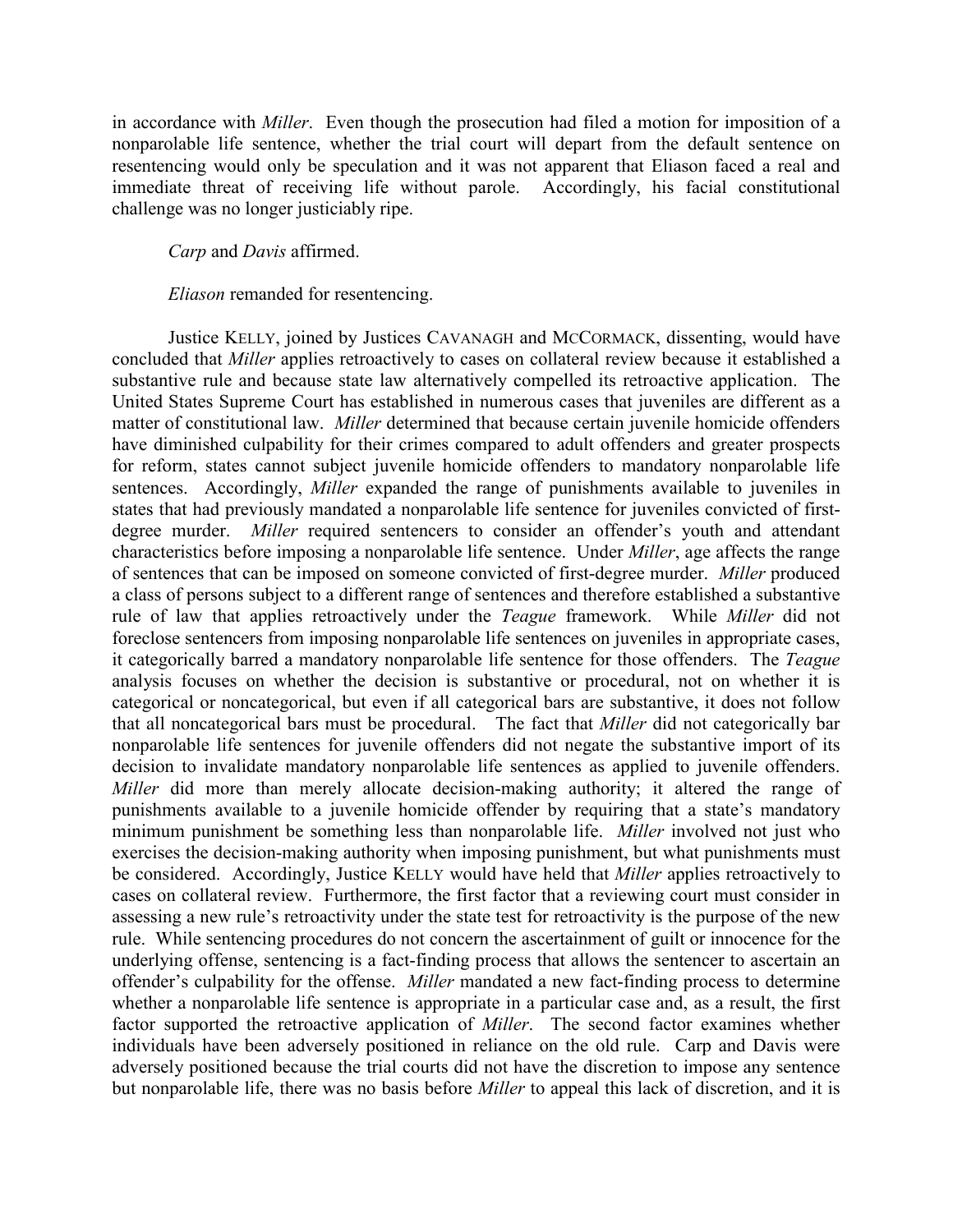likely that many of the juvenile offenders already serving nonparolable life sentences would have been sentenced to a term of years had they received a sentencing hearing. The third factor examines whether applying the new rule retroactively would undermine the state's strong interest in finality of the criminal justice process. Applying *Miller* retroactively would not affect the finality of convictions in this state, but would only require an individualized resentencing process for the relatively small class of prisoners sentenced to nonparolable life for homicides they committed as juveniles. Because each factor of the state test supported it, Justice KELLY would have held that independent state-law grounds also existed to apply *Miller* retroactively. Justice KELLY would have reversed the judgments of the Court of Appeals in *Carp* and *Davis* and remanded all three cases to the trial courts for resentencing.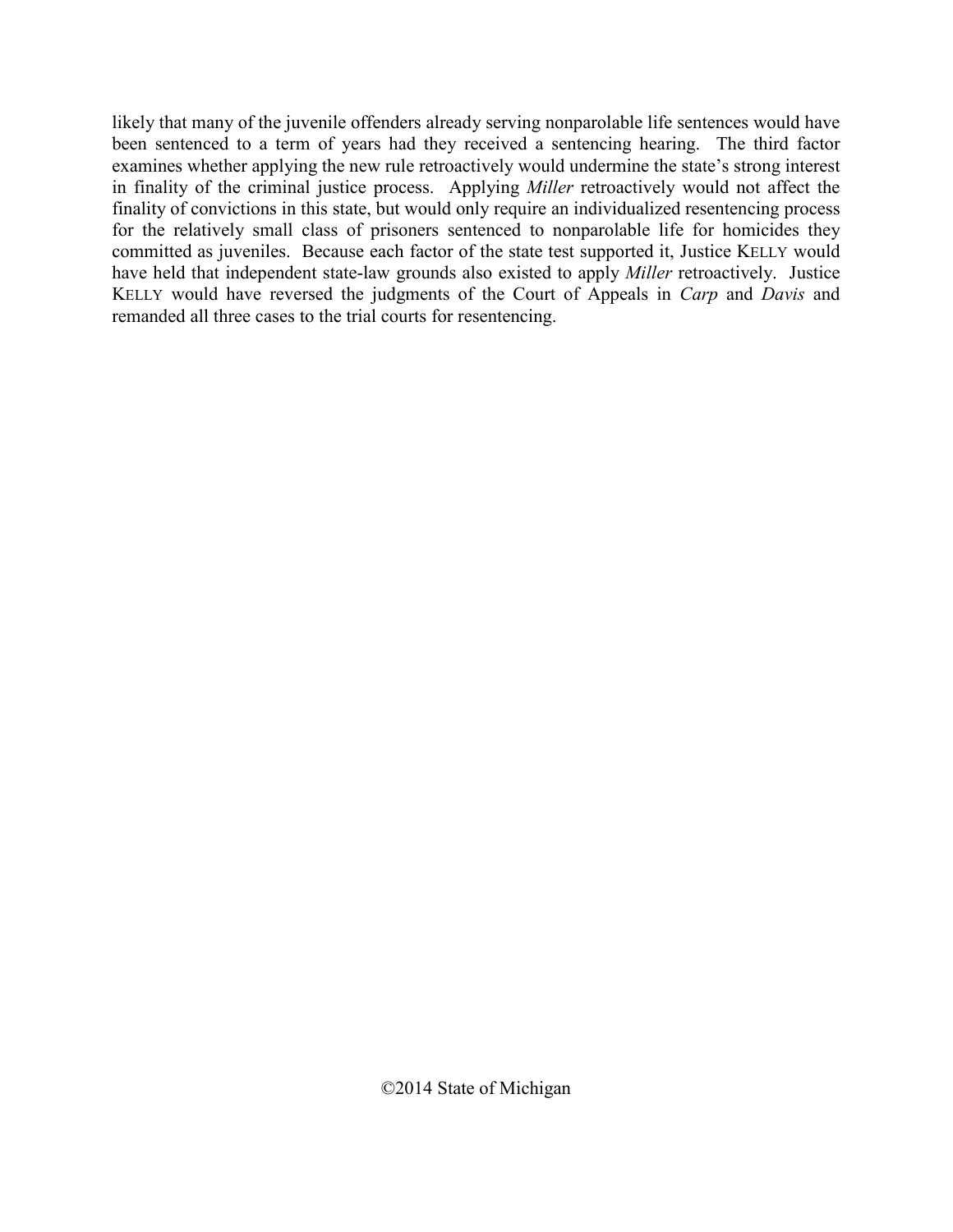# **Opinion** Chief Justice:

Robert P. Young, Jr. Justices: Michael F. Cavanagh Stephen J. Markman Mary Beth Kelly Brian K. Zahra Bridget M. McCormack David F. Viviano

FILED July 8, 2014

# STATE OF MICHIGAN

## SUPREME COURT

PEOPLE OF THE STATE OF MICHIGAN,

Plaintiff-Appellee,

v No.146478

RAYMOND CURTIS CARP,

Defendant-Appellant.

PEOPLE OF THE STATE OF MICHIGAN,

\_\_\_\_\_\_\_\_\_\_\_\_\_\_\_\_\_\_\_\_\_\_\_\_\_\_\_\_\_\_\_\_\_\_\_\_\_

Plaintiff-Appellee,

v No. 146819

CORTEZ ROLAND DAVIS,

Defendant-Appellant.

\_\_\_\_\_\_\_\_\_\_\_\_\_\_\_\_\_\_\_\_\_\_\_\_\_\_\_\_\_\_\_\_\_\_\_\_\_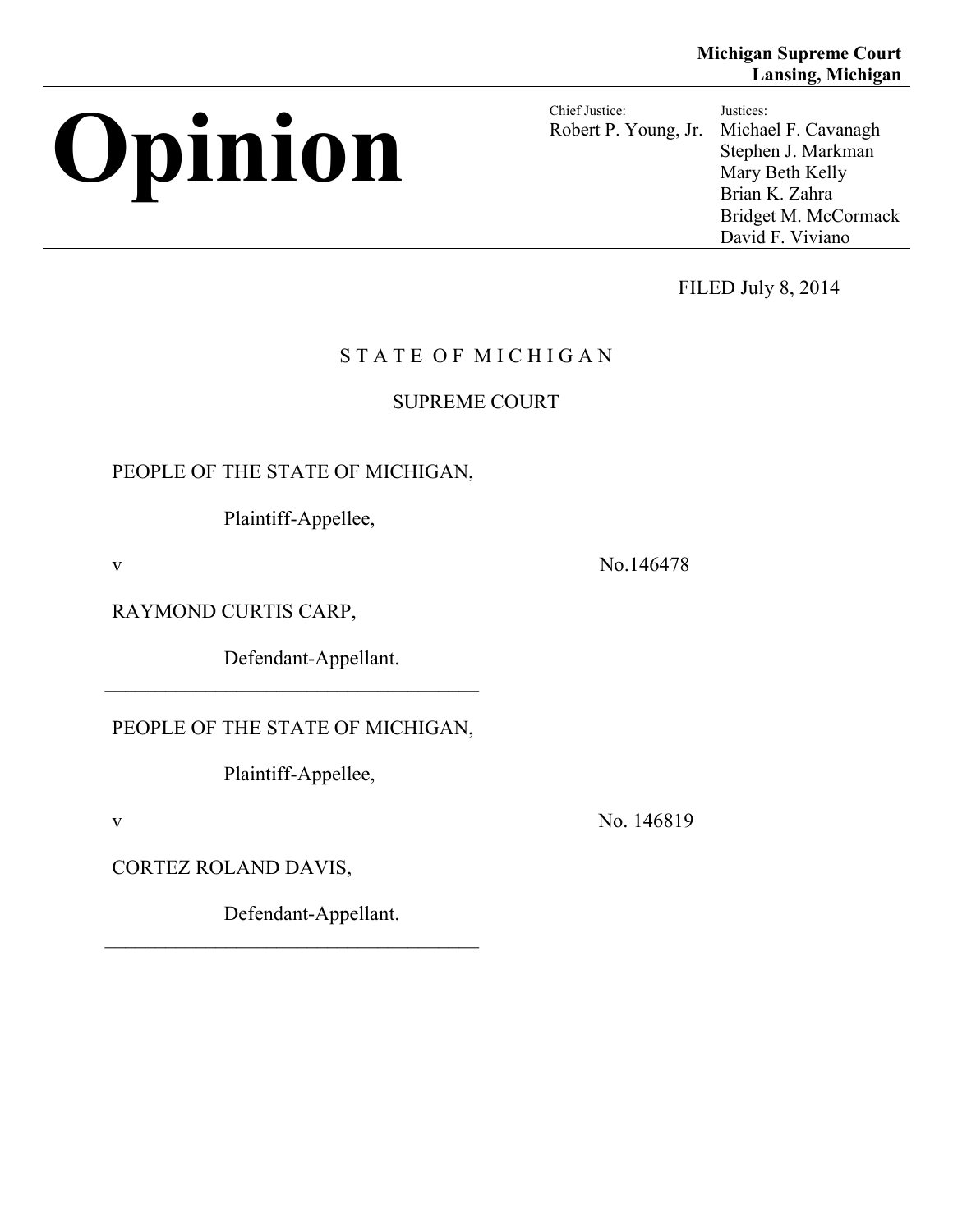## PEOPLE OF THE STATE OF MICHIGAN,

Plaintiff-Appellee,

v No. 147428

## DAKOTAH WOLFGANG ELIASON,

Defendant-Appellant.

\_\_\_\_\_\_\_\_\_\_\_\_\_\_\_\_\_\_\_\_\_\_\_\_\_\_\_\_\_\_\_\_\_\_\_\_\_

## BEFORE THE ENTIRE BENCH

MARKMAN, J.

We granted leave to appeal to address (1) whether *Miller v Alabama*, 567 US  $\qquad$ ; 132 S Ct 2455; 183 L Ed 2d 407 (2012), should be applied retroactively-- pursuant to either the federal or state test for retroactivity-- to cases in which the defendant's sentence became final for purposes of direct appellate review before *Miller* was decided and (2) whether the Eighth Amendment of the United States Constitution or Const 1963, art 1, § 16 categorically bars the imposition of a life-without-parole sentence on a juvenile homicide offender. After considering these matters, we hold that the rule announced in *Miller* does not satisfy either the federal test for retroactivity set forth in *Teague v Lane*, 489 US 288; 109 S Ct 1060; 103 L Ed 2d 334 (1989), or Michigan's separate and independent test for retroactivity set forth in *People v Sexton*, 458 Mich 43; 580 NW2d 404 (1998), and *People v Maxson*, 482 Mich 385; 759 NW2d 817 (2008). We further hold that neither the Eighth Amendment nor Const 1963, art 1, § 16 categorically bars the imposition of a life-without-parole sentence on a juvenile homicide offender.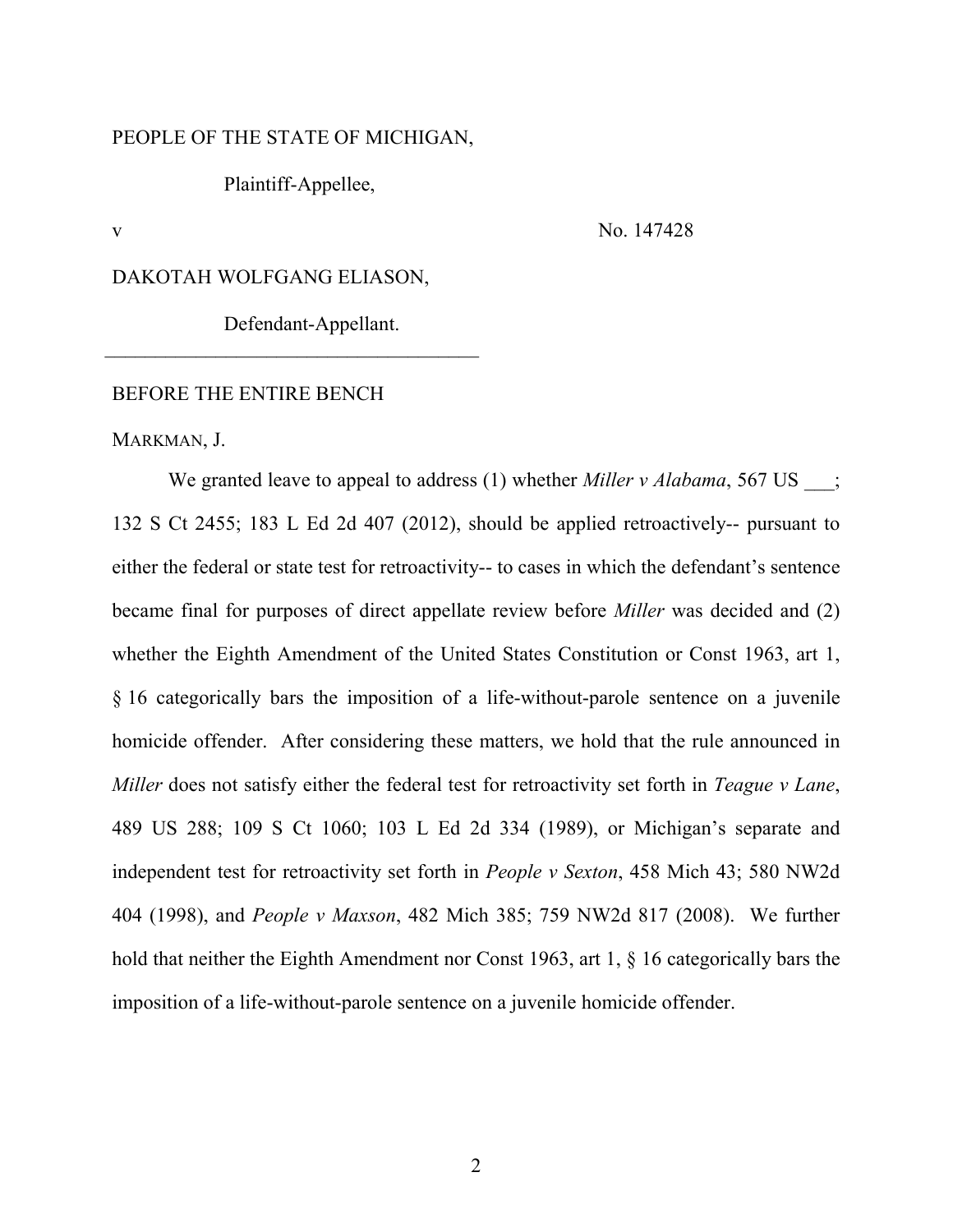## I. FACTS AND HISTORY

## A. DEFENDANT CARP

Defendant Raymond Carp was 15 years of age when he participated in the 2006 bludgeoning and stabbing of Mary Ann McNeely in Casco Township. He was charged with first-degree murder in violation of MCL 750.316 and tried as an adult. On October 5, 2006, a St. Clair County jury convicted Carp of this offense, and in accordance with the law he was sentenced to life imprisonment without parole. Carp's conviction was subsequently affirmed by the Court of Appeals, *People v Carp*, unpublished opinion per curiam of the Court of Appeals, issued December 30, 2008 (Docket No. 275084), and his application for leave to appeal in this Court was denied on June 23, 2009, *People v Carp*, 483 Mich 1111 (2009). Because Carp did not seek review in the United States Supreme Court, his conviction and sentence became final for the purposes of direct appellate review on June 23, 2009.

In September 2010, Carp sought to collaterally attack the constitutionality of his sentence by filing a motion for relief from judgment pursuant to MCR 6.501 *et seq*. The trial court denied this motion, concluding that the imposition of a mandatory sentence of life without parole on a juvenile first-degree-murder offender did not constitute cruel or unusual punishment, citing *People v Launsburry*, 217 Mich App 358, 363-365; 551 NW2d 460 (1996), lv den 454 Mich 883 (1997), and recon den 454 Mich 883 (1997). Carp then sought leave to appeal in the Court of Appeals, which was denied on June 8, 2012. *People v Carp*, unpublished order of the Court of Appeals, entered June 8, 2012 (Docket No. 307758). Seventeen days later, the United States Supreme Court issued its decision in *Miller*, leading Carp to move for reconsideration, and the Court of Appeals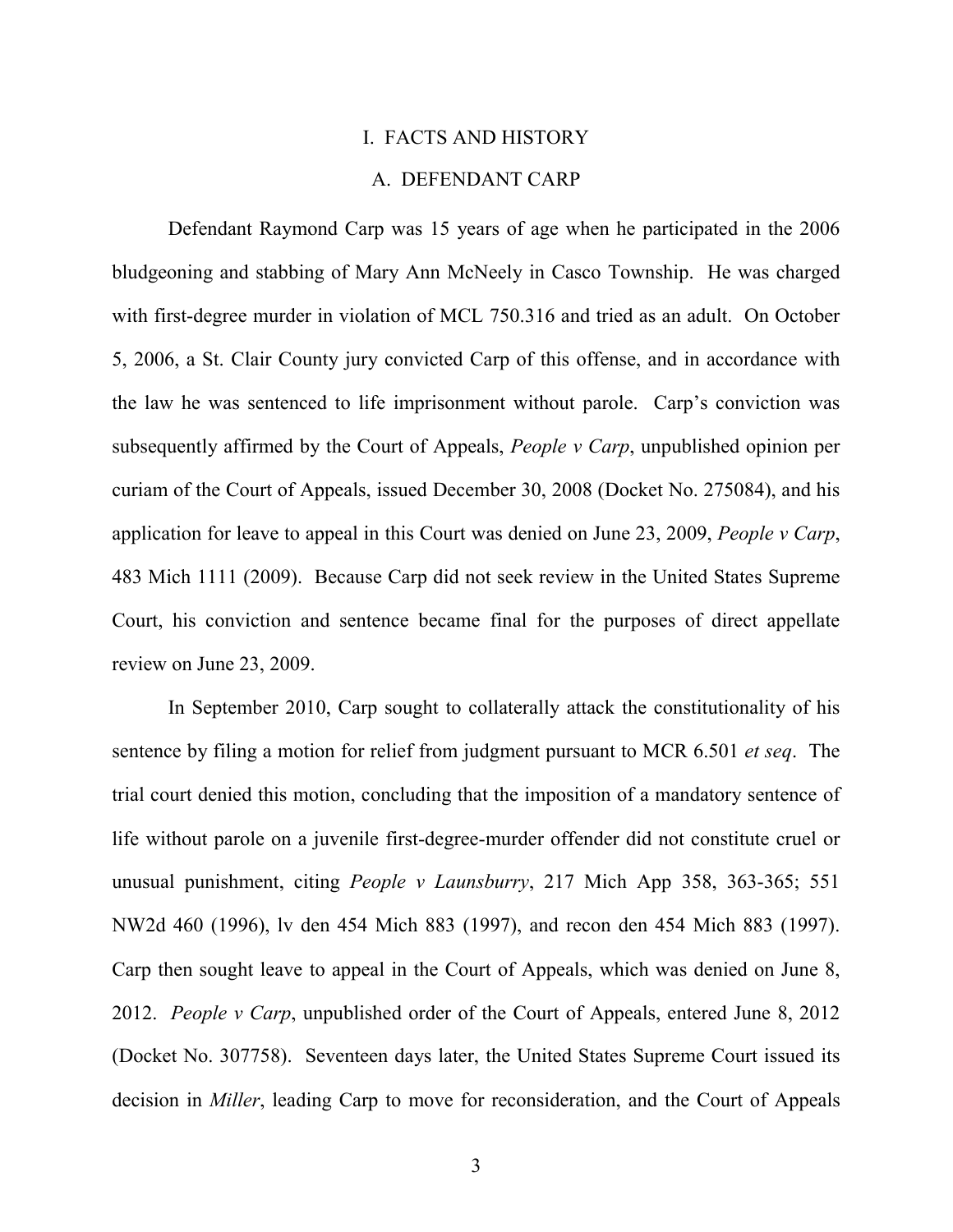granted his motion. *People v Carp*, unpublished order of the Court of Appeals, entered August 9, 2012 (Docket No. 307758). On reconsideration, the Court determined that *Miller* had created a "new rule" that was "procedural" in nature and therefore not subject to retroactive application under the rules set forth in *Teague*. *People v Carp*, 298 Mich App 472, 511-515; 828 NW2d 685 (2012). The Court further held that *Miller* was not subject to retroactive application under Michigan's separate test for retroactivity set forth in *Sexton* and *Maxson*. 1 *Id*. at 520-522. This Court subsequently granted Carp leave to appeal with respect to whether *Miller* should be applied retroactively under either federal or state law. *People v Carp*, 495 Mich 890 (2013).

## B. DEFENDANT DAVIS

Defendant Cortez Davis, age 16 at the time of his offense, and one of his cohorts, while both brandishing firearms, accosted two individuals in Detroit for the purpose of robbery.<sup>2</sup> Two witnesses testified that when one of the victims attempted to flee, Davis and his cohort fired five or six shots, killing the victim. Davis was charged with felony first-degree murder in violation of MCL 750.316(1)(b) and convicted by a jury in the former Recorders Court for the City of Detroit (now part of the Wayne Circuit Court) on this charge on May 10, 1994.

 <sup>1</sup> The Court of Appeals also opined in dictum how *Miller* should be applied by trial courts in resentencing juvenile first-degree-murder offenders in cases that were not presented on collateral review. *Carp*, 298 Mich App at 523-537.

 $2$  At trial. Davis testified that he had not participated in the robbery, but that a third cohort, "Shay-man," and the other cohort, had committed the offense without Davis's help or encouragement.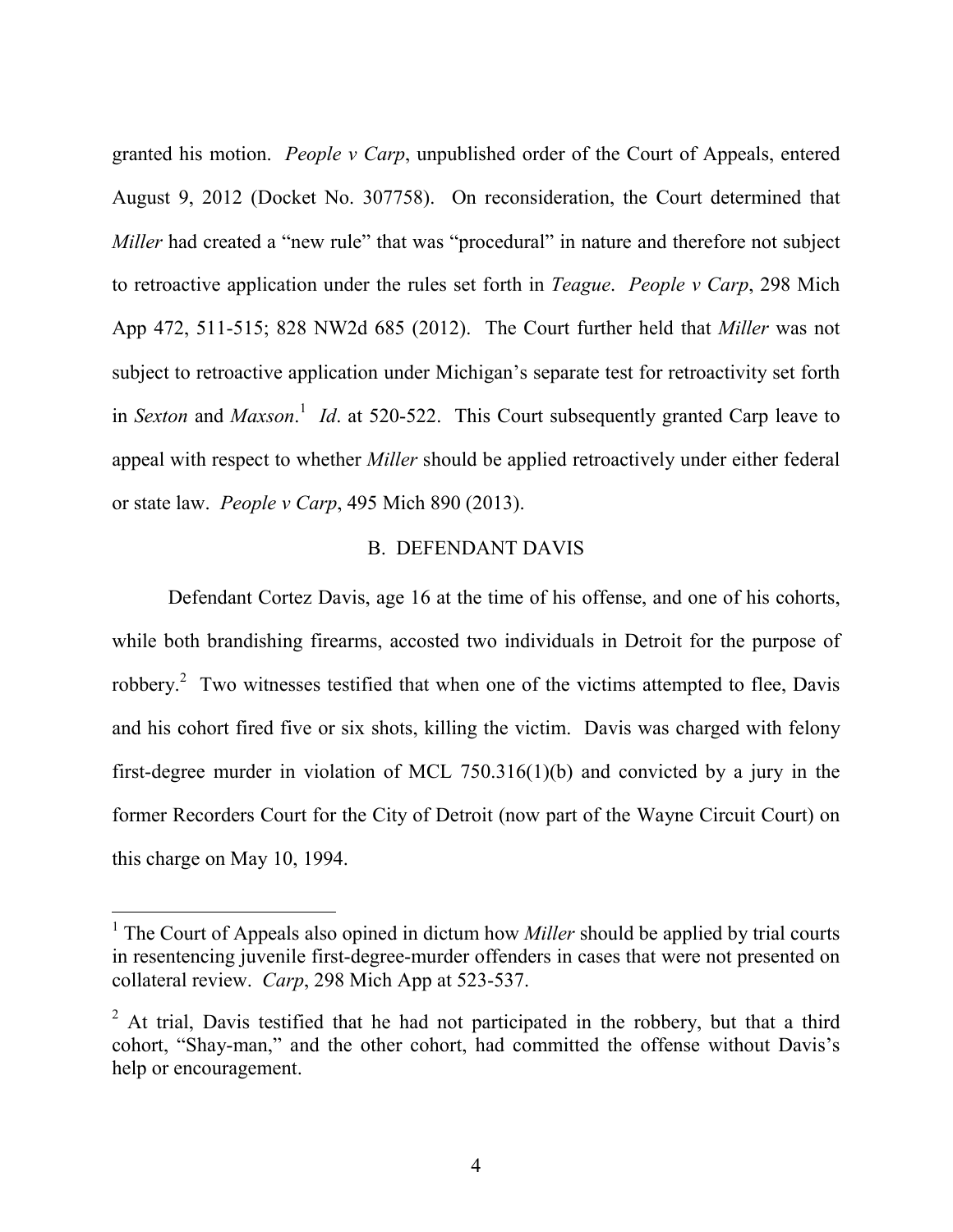At sentencing, the trial court initially ruled that Michigan's statutory sentencing scheme for first-degree murder could not constitutionally be applied to juvenile homicide offenders because it was "cruel and unusual" to impose a sentence of life without parole on a juvenile who was "capable of rehabilitation." In concluding that Davis was such an individual, the court surmised that Davis's role in the commission of the offense was that of an aider and abettor, not an actual shooter. The court, however, did not make any finding concerning Davis's intentions with respect to the fleeing victim or whether he reasonably foresaw the possibility that a life might be taken when he initially engaged in the armed robbery. The trial court thereupon sentenced Davis to a term of imprisonment of 10 to 40 years.

On appeal, however, the Court of Appeals reversed and remanded for resentencing pursuant to Michigan's statutory sentencing scheme, *People v Davis*, unpublished order of the Court of Appeals, entered November 23, 1994 (Docket No. 176985), and at resentencing, the trial court imposed the required sentence of life without parole. Direct appellate review of defendant's conviction and sentence concluded in 2000. *People v Davis*, unpublished order of the Court of Appeals, entered June 15, 2000 (Docket No.  $224046$ .<sup>3</sup>

<sup>&</sup>lt;sup>3</sup> A federal district court dismissed Davis's federal habeas petition, expressly rejecting his contention "that there was insufficient evidence to convict him of first-degree felony murder." *Davis v Jackson*, unpublished opinion and order of the United States District Court for the Eastern District of Michigan, issued April 30, 2008 (Docket No. 01-CV-72747), p 9. The court relied on the surviving victim's "testi[mony] that both [Davis] and his co-defendant fired their weapons at the decedent." *Id*. Davis challenged the credibility of this witness, but the court rejected this assertion because "[t]he testimony of a single, uncorroborated prosecuting witness or other eyewitness is generally sufficient to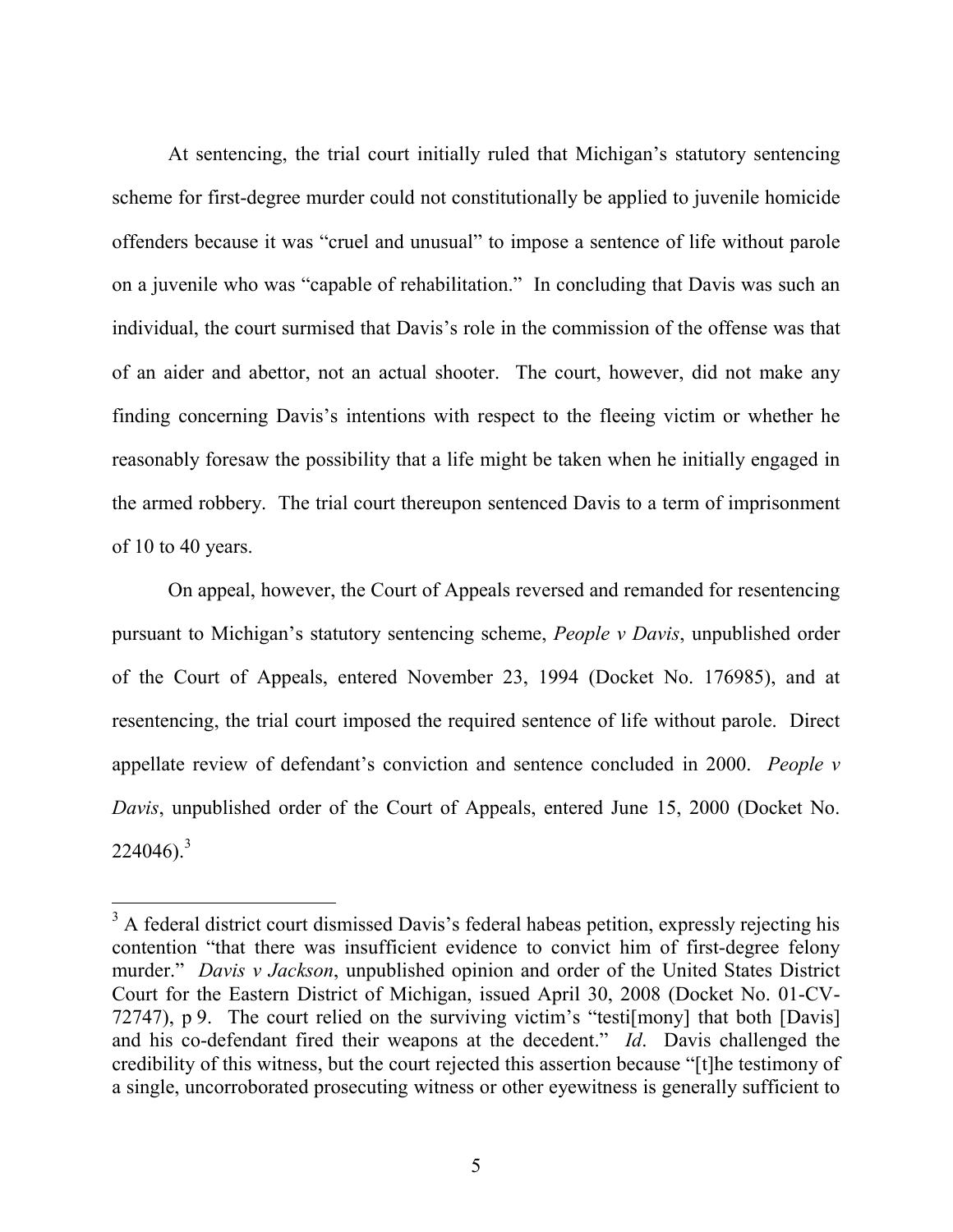In 2010, Davis filed his current motion for relief from judgment, contending that *Graham v Florida*, 560 US 48; 130 S Ct 2011; 176 L Ed 2d 825 (2010), constituted a "retroactive change in the law" in that it categorically barred life-without-parole sentences for juveniles convicted of nonhomicide offenses. Concluding, however, that felony murder is in fact a "homicide offense," even when the defendant is not the actual shooter but an aider and abettor, the trial court denied this motion. The Court of Appeals denied Davis's application for leave to appeal. *People v Davis*, unpublished order of the Court of Appeals, entered November 16, 2011 (Docket No. 304075). While Davis's application for leave to appeal in this Court was pending, the United States Supreme Court issued its decision in *Miller*. In light of *Miller*, Davis's case was remanded to the trial court for a determination of whether *Miller* applied retroactively. *People v Davis*, 492 Mich 871 (2012). On remand, the trial court concluded that *Miller* did apply retroactively, entitling Davis to be resentenced. The prosecutor then appealed, and the Court of Appeals reversed. *People v Davis*, unpublished order of the Court of Appeals, entered January 16, 2013 (Docket No. 314080), citing *Carp*, 289 Mich App 472. Davis again sought leave to appeal in this Court, which we granted to address whether the

 $\overline{a}$ 

support a conviction, so long as the prosecution presents evidence which establishes the elements of the offense beyond a reasonable doubt." *Id*. at 11. The court later denied Davis's request for a certificate of appealability. *Davis v Jackson*, unpublished order of the United States District Court for the Eastern District of Michigan, entered June 4, 2008 (Docket No. 01-CV-72747). The United States Court of Appeals for the Sixth Circuit affirmed this denial, stating that "[a]n eyewitness . . . testified that both Davis and his coperpetrator fired shots at the decedent." *Davis v Jackson*, unpublished order of the United States Court of Appeals for the Sixth Circuit, entered July 14, 2009 (Docket No. 08-1717), p 2.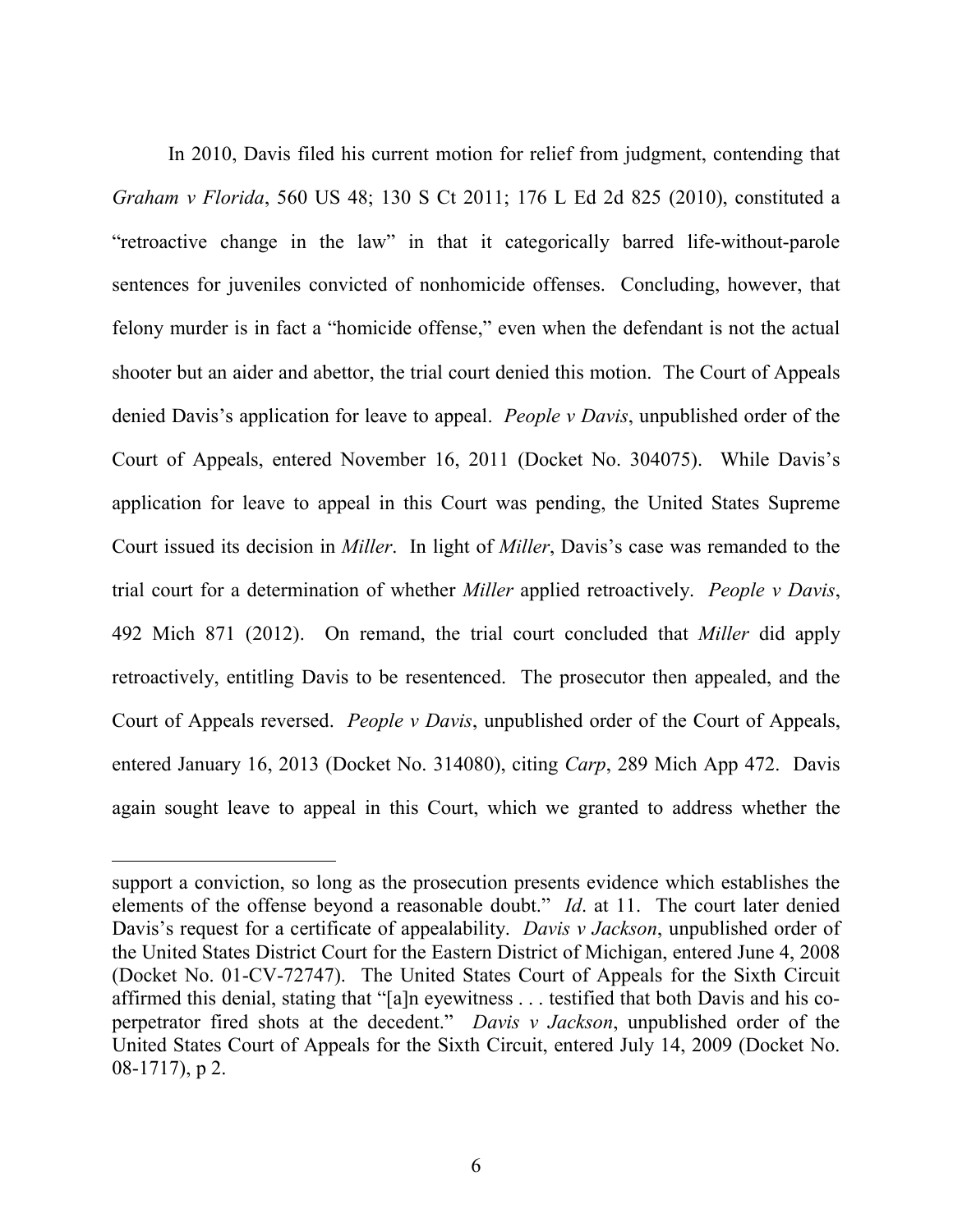Eighth Amendment of the United States Constitution or Const 1963, art 1, § 16 categorically bars imposing a sentence of life without parole on a juvenile convicted of felony murder on aiding-and-abetting grounds. *People v Davis*, 495 Mich 890 (2013).

## C. DEFENDANT ELIASON

Unlike Carp and Davis, whose sentences became final for purposes of direct review before *Miller* was decided, at least 10 defendants were convicted and sentenced before *Miller*, but their cases were on direct appeal at the time *Miller* was decided. Dakotah Eliason is one of those defendants. At age 14, Eliason, without provocation and after hours of deliberation, fired a single deadly shot into the head of his stepgrandfather as he slept in his Niles Township home. Eliason was charged with first-degree murder in violation of MCL 750.316(1)(a) in the Berrien Circuit Court, convicted by a jury, and sentenced in October 2010 to life without parole.

While Eliason's appeal was pending before the Court of Appeals, *Miller* was decided. In assessing the effect of *Miller* on Michigan's sentencing scheme for juvenile first-degree-murder offenders, the Court of Appeals held that a trial court must as a result of *Miller* perform an individualized sentencing analysis based upon the factors identified in *Miller*. *People v Eliason*, 300 Mich App 293, 309-311; 833 NW2d 357 (2013), citing *Carp*, 289 Mich App at 522-532. Using this analysis, the trial court must then choose between imposing a sentence of life with or without parole. *Eliason*, 300 Mich App at 310. Eliason sought leave to appeal in this Court, challenging the sentencing procedures and options defined by the Court of Appeals, contending that the trial court should have the further option of imposing a sentence of a term of years. Eliason additionally argued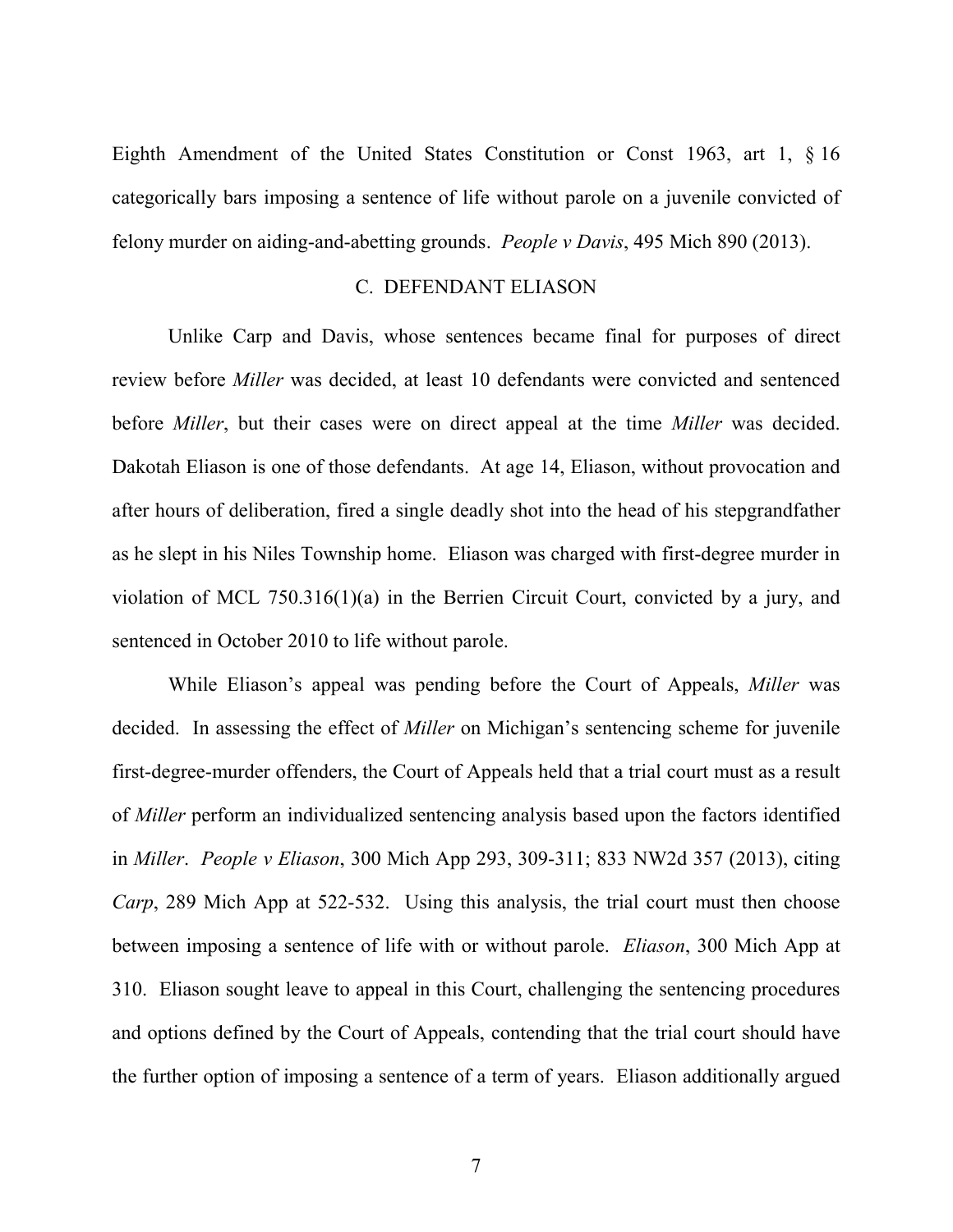that Const 1963, art 1, § 16 categorically bars the imposition of a life-without-parole sentence on a juvenile. We granted leave to appeal on both issues. *People v Eliason*, 495 Mich 891 (2013).

## II. MICHIGAN STATUTES

Pending our resolution of this appeal, and in response to *Miller*, the Legislature enacted, and the Governor signed into law, 2014 PA 22, now codified as MCL 769.25 and MCL 769.25a. This law significantly altered Michigan's sentencing scheme for juvenile offenders convicted of crimes that had previously carried a sentence of life without parole.

## A. PRE-*MILLER*

To understand the full context of defendants' appeals and the relief each seeks in reliance on *Miller*, it is necessary first to delineate the pre-*Miller* statutes that controlled the trial and sentencing of juvenile first-degree-murder offenders in Michigan. Each defendant before this Court was charged with first-degree murder under MCL 750.316. When a juvenile defendant "14 years of age or older" is charged with a felony, the family division of the circuit court would typically possess initial jurisdiction. MCL 712A.4(1). However, when a juvenile is charged with a "specified juvenile violation," including first-degree murder in violation of MCL 750.316, "the prosecuting attorney may authorize the filing of a complaint and warrant on the charge . . . ." MCL 764.1f. If the prosecutor does so, the circuit court itself, rather than the family division of the circuit court, acquires jurisdiction over the juvenile defendant's case and must try that person as an adult. See MCL 712A.2(a)(1).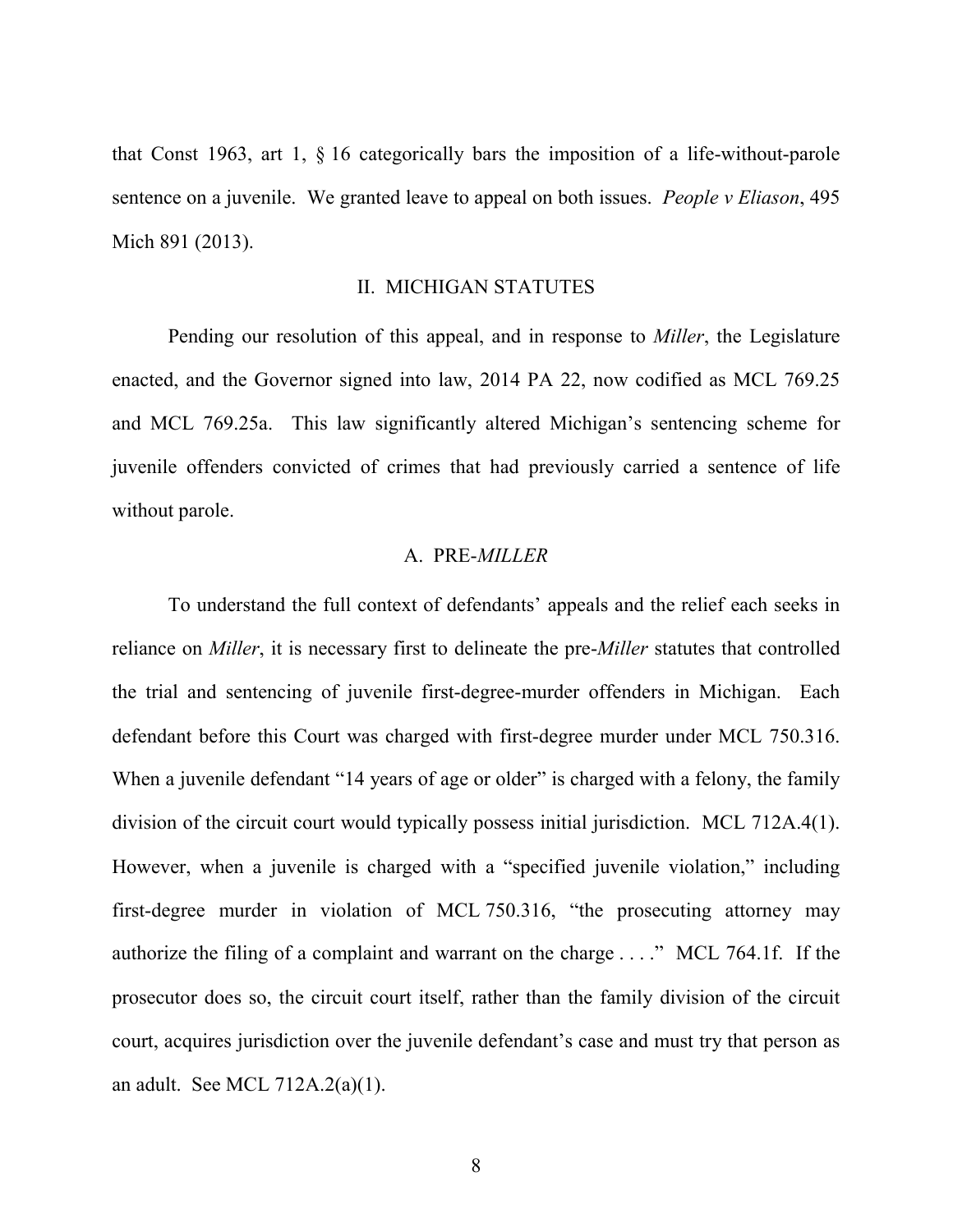This process has been termed the "automatic waiver process" because the Legislature has vested exclusively in the prosecutor the executive discretion to charge and try a juvenile as an adult when the juvenile stands accused of first-degree murder. *People v Conat*, 238 Mich App 134, 141-142; 605 NW2d 49 (1999). The prosecutors in the instant three cases filed complaints and warrants placing the cases within the jurisdiction of the circuit court, where each defendant was then tried and convicted as an adult. When this occurs and the offense is included in an enumerated subset of specified juvenile violations (which includes first-degree murder), "[t]he court shall sentence a juvenile  $\ldots$  in the same manner as an adult[.]" MCL 769.1(1). Because an adult convicted of first-degree murder "shall be punished by imprisonment for life," MCL 750.316(1), and is not eligible for parole, MCL 791.234(6)(a), defendants were ultimately sentenced to terms of life without parole. Each defendant now seeks resentencing and, pursuant to the statutory response to *Miller*, would, if granted resentencing, be subject to the new sentencing rules established for juveniles by 2014 PA 22.

#### B. POST-*MILLER*

MCL 769.25, enacted in response to *Miller*, prescribes a new sentencing scheme for juveniles convicted of violating certain provisions of Michigan laws, such as MCL 750.316, that had previously carried with them a fixed sentence of life without parole. The effect of MCL 769.25 is that even juveniles who commit the most serious offenses against the laws of this state may no longer be sentenced under the same sentencing rules and procedures as those that apply to adults who commit the same offenses. Rather than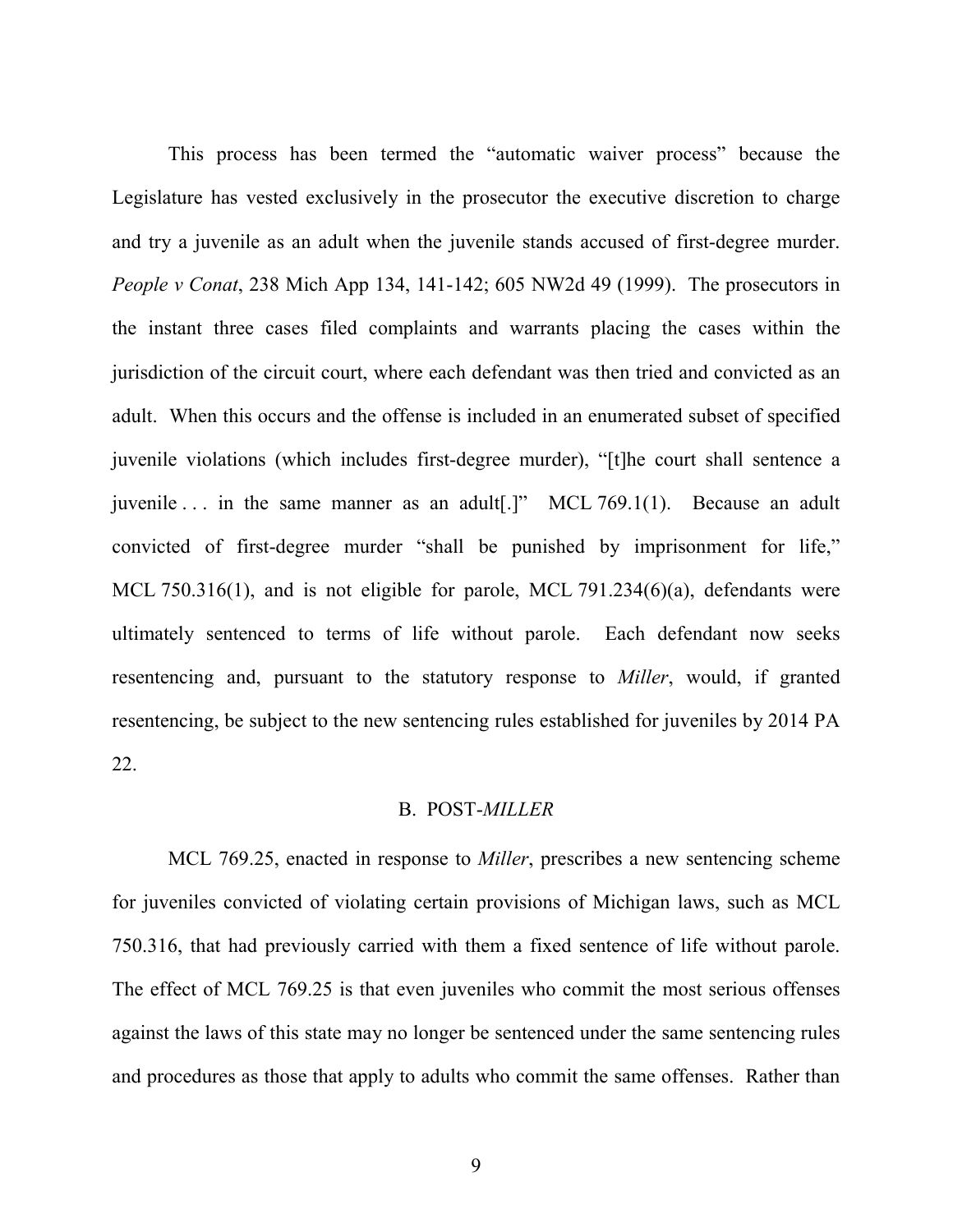imposing fixed sentences of life without parole on all defendants convicted of violating MCL 750.316, MCL 769.25 now establishes a default sentencing range for individuals who commit first-degree murder before turning 18 years of age. Pursuant to the new law, absent a motion by the prosecutor seeking a sentence of life without parole,

the court shall sentence the individual to a term of imprisonment for which the maximum term shall be not less than 60 years and the minimum term shall be not less than 25 years or more than 40 years. [MCL 769.25(4) and (9).]

When, however, the prosecutor does file a motion seeking a life-without-parole sentence, the trial court "shall conduct a hearing on the motion as part of the sentencing process" and "shall consider the factors listed in Miller v Alabama ...." MCL 769.25(6). Accordingly, the sentencing of juvenile first-degree-murder offenders now provides for the so-called "individualized sentencing" procedures of *Miller*.

In adopting this new sentencing scheme, the Legislature was clearly cognizant of the issue surrounding whether *Miller* was to be applied retroactively. In defining the scope of the new scheme, the Legislature asserted that "the procedures set forth in [MCL 769.25] do not apply to any case that is final for purposes of appeal on or before June 24, 2012 [the day before the United States Supreme Court's decision in *Miller*]." MCL 769.25a(1). Instead, the Legislature specified:

If the state supreme court or the United States supreme court finds that the decision of the United States supreme court in Miller v Alabama, [567] US \_\_\_; 183 L Ed 2d 407; 132 S Ct 2455 (2012), applies retroactively to all defendants who were under the age of 18 at the time of their crimes, and that decision is final for appellate purposes, the determination of whether a sentence of imprisonment for a violation set forth in [MCL 769.25(2)] shall be imprisonment for life without parole eligibility or a term of years as set forth in [MCL 769.25(9)] shall be made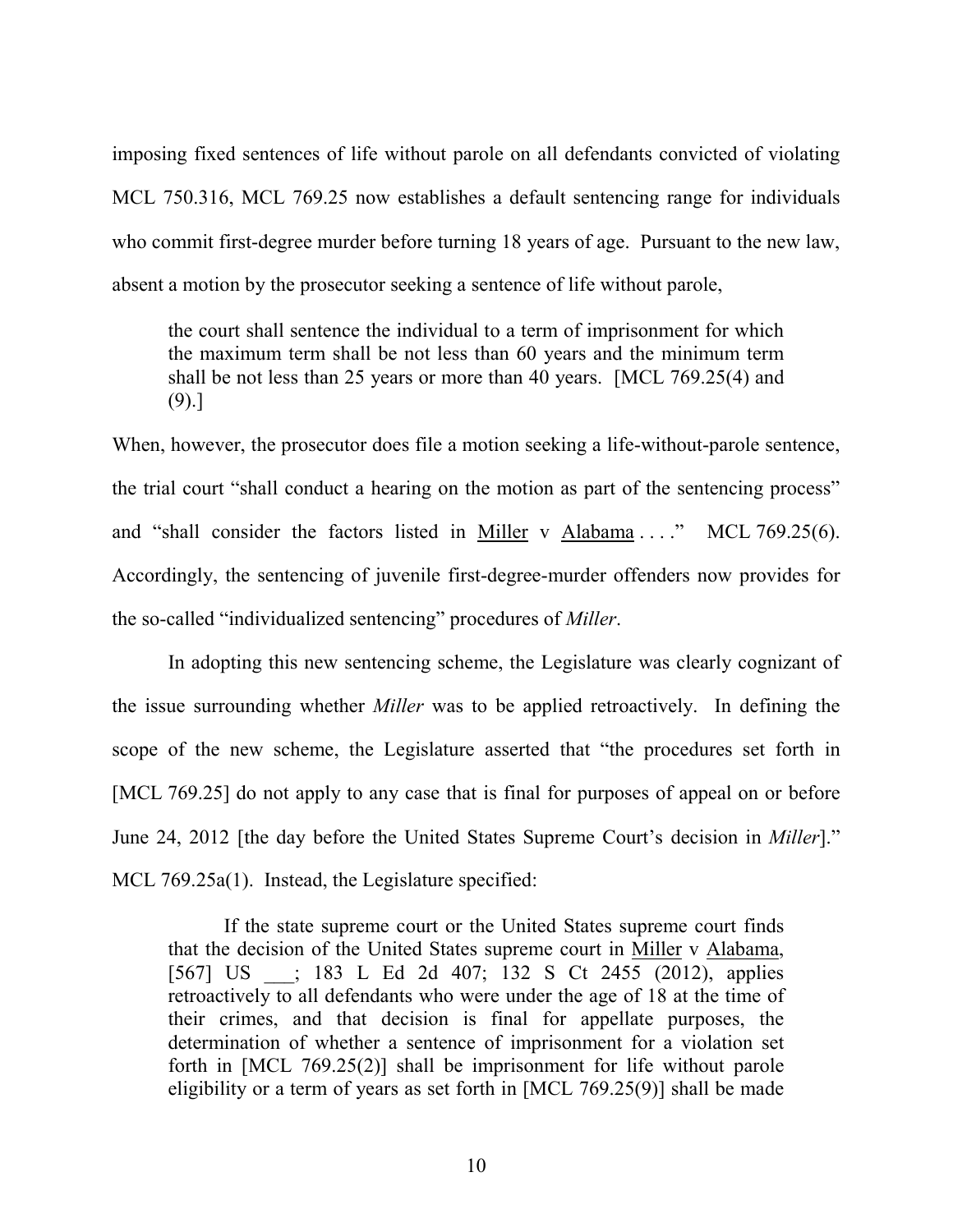by the sentencing judge or his or her successor as provided in this section.  $[MCL 769.25a(2).]^{[4]}$ 

We now take up the question identified in MCL 769.25a(2)-- whether *Miller* must be applied retroactively.

## III. STANDARD OF REVIEW

Whether a decision of the United States Supreme Court applies retroactively under either federal or state retroactivity rules poses a question of law that is reviewed de novo. *Maxson*, 482 Mich at 387. Whether a statute is constitutional also poses a question of law that is reviewed de novo. *Hunter v Hunter*, 484 Mich 247, 257; 771 NW2d 694 (2009). When the constitutionality of a statute is brought into question, "[t]he party challenging [it] has the burden of proving its invalidity." *People v Thomas*, 201 Mich App 111, 117; 505 NW2d 873 (1993). To sustain its burden, the party challenging the statute must overcome the presumption that a statute is constitutional, and the statute "will not be declared unconstitutional unless clearly so, or so beyond a reasonable doubt." *Cady v Detroit*, 289 Mich 499, 505; 286 NW 805 (1939). Furthermore, a "party challenging the facial constitutionality of a statute faces an extremely rigorous standard, and must show that no set of circumstances exists under which the [a]ct would be valid." *In re Request for Advisory Opinion Regarding Constitutionality of 2005 PA 71*, 479 Mich 1, 11; 740 NW2d 444 (2007) (citations and quotation marks omitted).

 $4$  MCL 769.25a(3) contains a similar exception to the prospective application of MCL 769.25 in the event that this Court or the United States Supreme Court holds that *Miller* applies retroactively to juvenile first-degree-murder offenders convicted on a felonymurder theory under MCL 750.316(1)(b).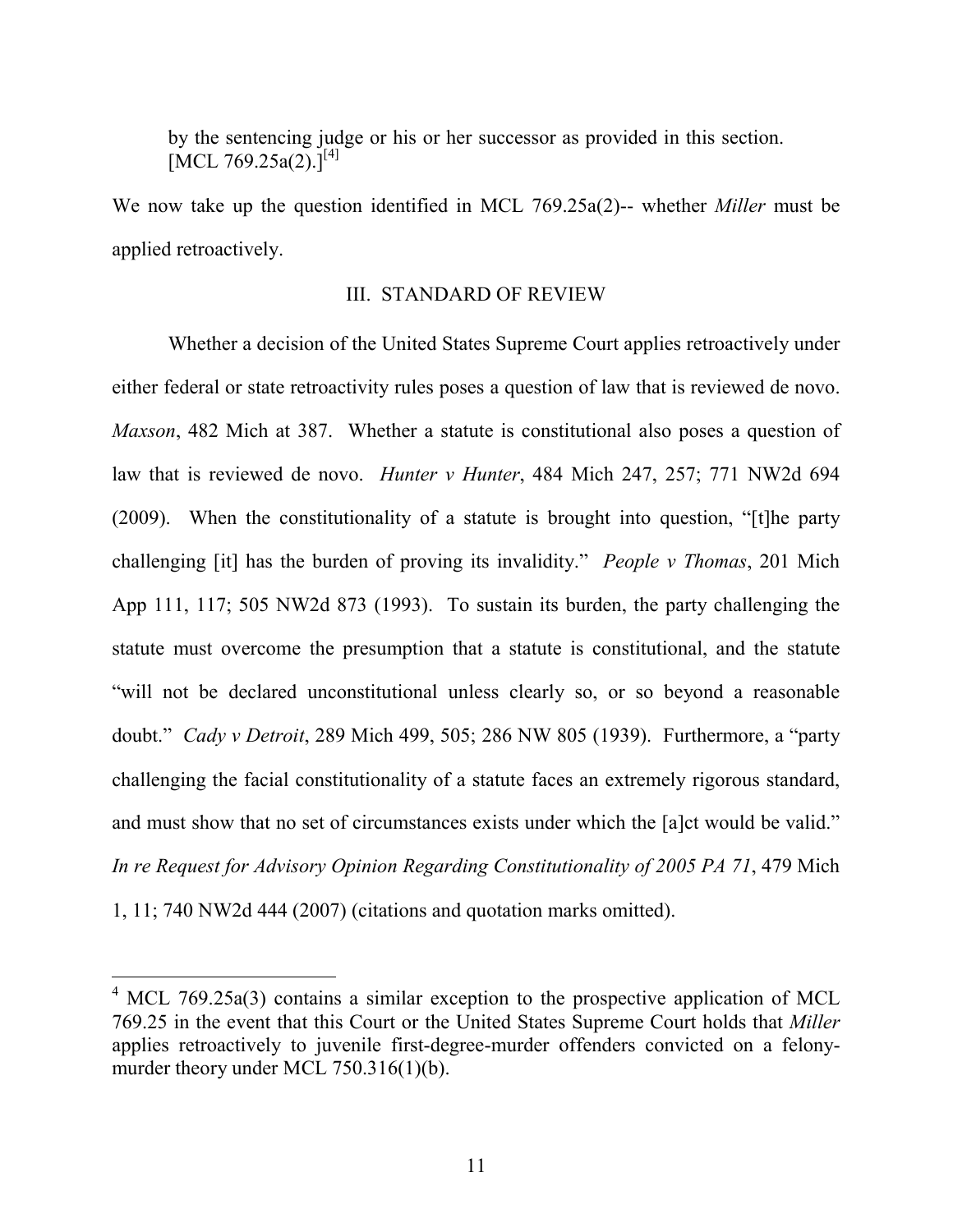## IV. ANALYSIS

To determine whether *Miller* must be applied retroactively, it is helpful to first identify exactly what *Miller* held by way of understanding what precedents were relied on in forming its rule. *Miller* is the product of "two strands of precedent," one requiring a particular form of individualized sentencing before capital punishment can be imposed and the other addressing the constitutionality of imposing specific punishments on juvenile offenders. *Miller*, 567 US at \_\_\_; 132 S Ct at 2463-2464. We now consider both strands of precedent with the purpose of identifying what is required by the rules formed from each strand of precedent and then comparing and contrasting what is required by each with what is required by the rule in *Miller* in order to determine whether the latter rule should be applied retroactively.

## A. GENESIS OF *MILLER*

## 1. CAPITAL-PUNISHMENT STRAND

In *Furman v Georgia*, 408 US 238; 92 S Ct 2726; 33 L Ed 2d 346 (1972), the United States Supreme Court decided 5-4 in seven separate opinions that it constituted cruel and unusual punishment in violation of the Eighth Amendment to impose capital punishment pursuant to a sentencing scheme that, in its words, "vested the [sentencer] with complete and unguided discretion to impose the death penalty . . . . *Beck v Alabama*, 447 US 625, 639; 100 S Ct 2382; 65 L Ed 2d 392 (1980). In response, some states enacted sentencing schemes requiring the imposition of capital punishment for select crimes by way of the *mandatory* operation of law. *Woodson v North Carolina*, 428 US 280, 286-287, 298; 96 S Ct 2978; 49 L Ed 2d 944 (1976). Those sentencing schemes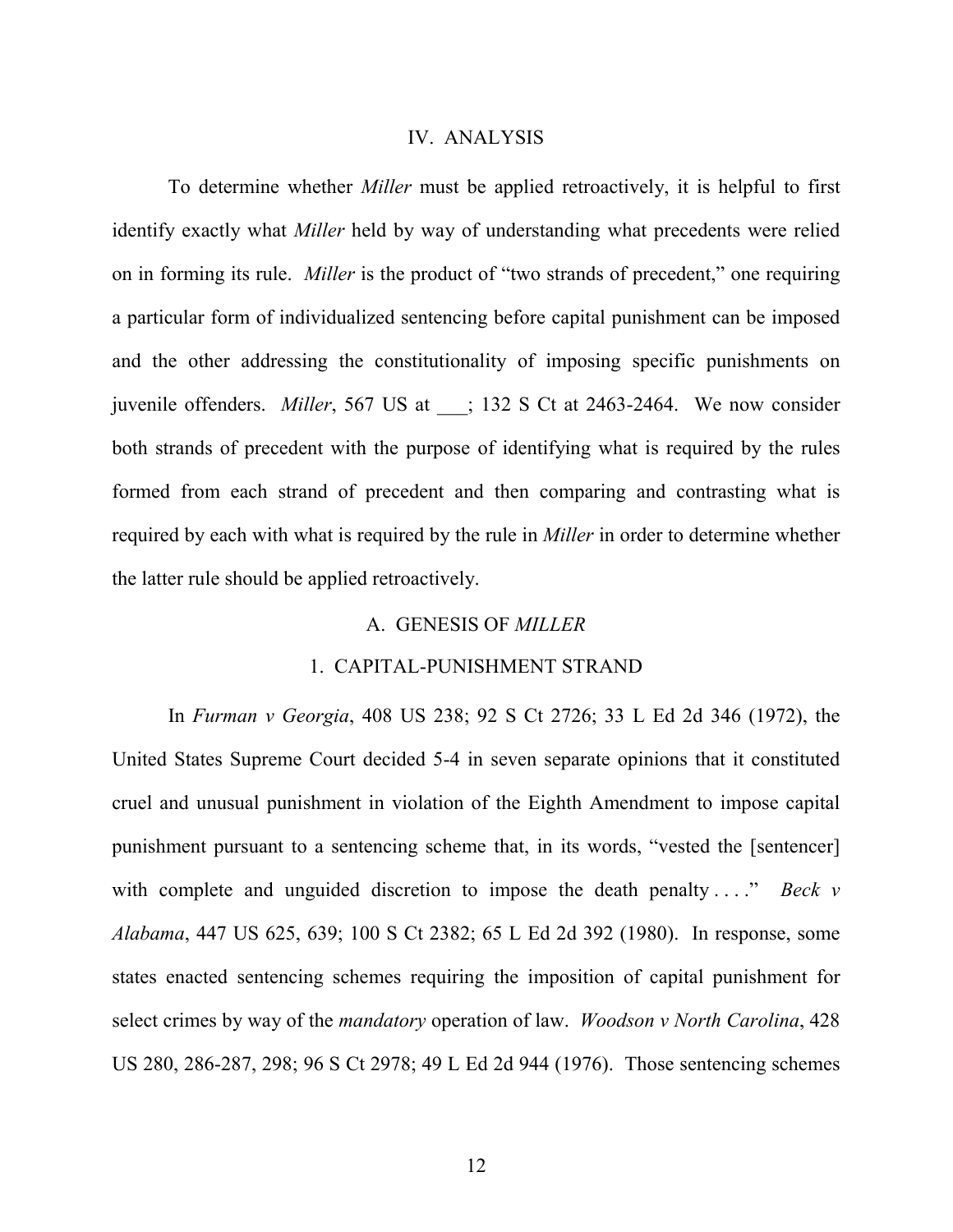were also challenged on Eighth Amendment grounds in *Woodson*, with the Court understanding the case as challenging not the state's ability to impose capital punishment but "the *procedure* employed by the State to select persons for the . . . penalty of death." *Id*. at 287 (emphasis added).

In *Woodson*, the Court, in another 5-4 decision, held that those schemes were unconstitutional. The plurality opinion viewed as unconstitutional sentencing schemes that employed a process that did not permit for "the prevailing practice of individualizing sentencing determinations" as part of the process for imposing capital punishment. *Id*. at 303-304 (opinion of Stewart, Powell, and Stevens, JJ.). Accordingly, post-*Woodson*, capital punishment could only be constitutionally imposed after "consideration of the character and record of the individual offender and the circumstances of the particular offense . . . ." *Id*. at 304. Notably, however, on the same day that the United States Supreme Court decided *Woodson*, it also declined to categorically bar the imposition of capital punishment. *Gregg v Georgia*, 428 US 153; 96 S Ct 2909; 49 L Ed 2d 859 (1976).

Following *Woodson* and *Gregg*, the United States Supreme Court confronted two additional cases challenging whether the sentencing procedures employed to impose capital punishment complied with *Woodson*'s requirement of individualized sentencing determinations. See *Lockett v Ohio*, 438 US 586; 98 S Ct 2954; 57 L Ed 2d 973 (1978), and *Eddings v Oklahoma*, 455 US 104; 102 S Ct 869; 71 L Ed 2d 1 (1982). Both *Lockett*  and *Eddings* were cited in *Miller* as part of the capital-punishment strand of precedent that culminated in *Miller*. *Miller*, 567 US at \_\_\_; 132 S Ct at 2467. The plurality opinion

13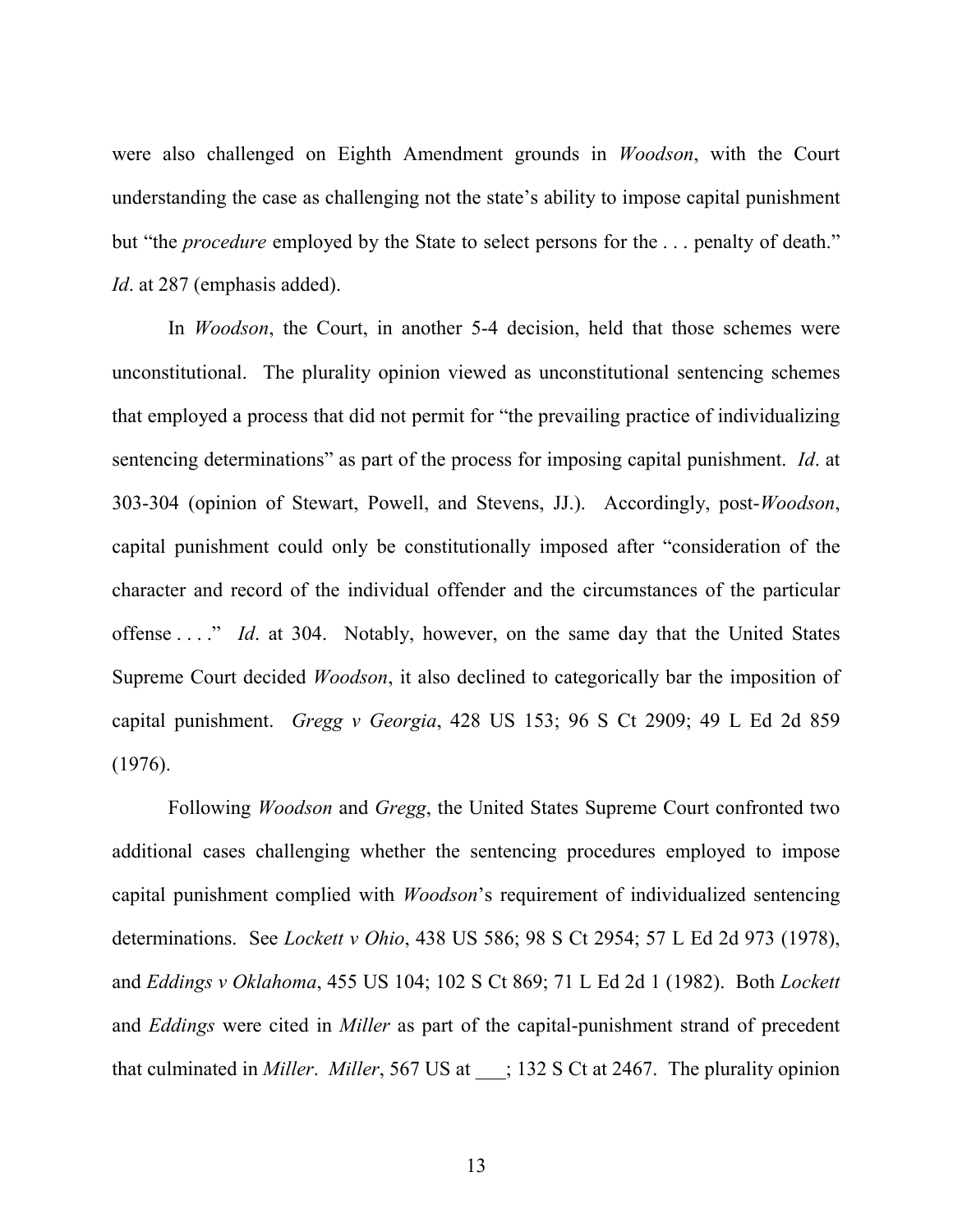in *Lockett* stated that statutory schemes authorizing capital punishment must permit the sentencer to consider all forms of mitigating evidence relating to two measuring points for determining the propriety of the sentence-- evidence relating to the defendant's "character or record and any of the circumstances of the offense . . . ." *Lockett*, 438 US at 604 (opinion by Burger, C.J.). Relevantly listed as factors that the sentencer must be permitted to consider were the defendant's "role in the offense" and the defendant's "age." *Id*. at 608.

In *Eddings*, the Court, in a 5-4 decision, applied *Lockett* to a case in which the trial court, in considering mitigating factors before imposing capital punishment, declined to consider either the defendant's family background, including the physical abuse and neglect he had suffered, or the fact that he suffered from an alleged "personality disorder." *Eddings*, 455 US at 112-113. The Court ruled that while a sentencer may "determine the weight to be given relevant mitigating evidence," the sentencer may not decide to give a piece of relevant mitigating evidence "no weight by [altogether] excluding such evidence from . . . consideration." *Id*. at 114-115. Under *Lockett* and *Eddings*, in which individualized sentencing is required, not only must statutory procedures for imposing capital punishment permit the defendant to present all relevant mitigating evidence, but the sentencer must also consider and accord some weight to that evidence. *Id*. at 112-115.

## 2. JUVENILE-SENTENCING STRAND

The second strand of precedent was developed in two cases, *Roper v Simmons*, 543 US 551; 125 S Ct 1183; 161 L Ed 2d 1 (2005), and *Graham*. *Roper* and *Graham* 

14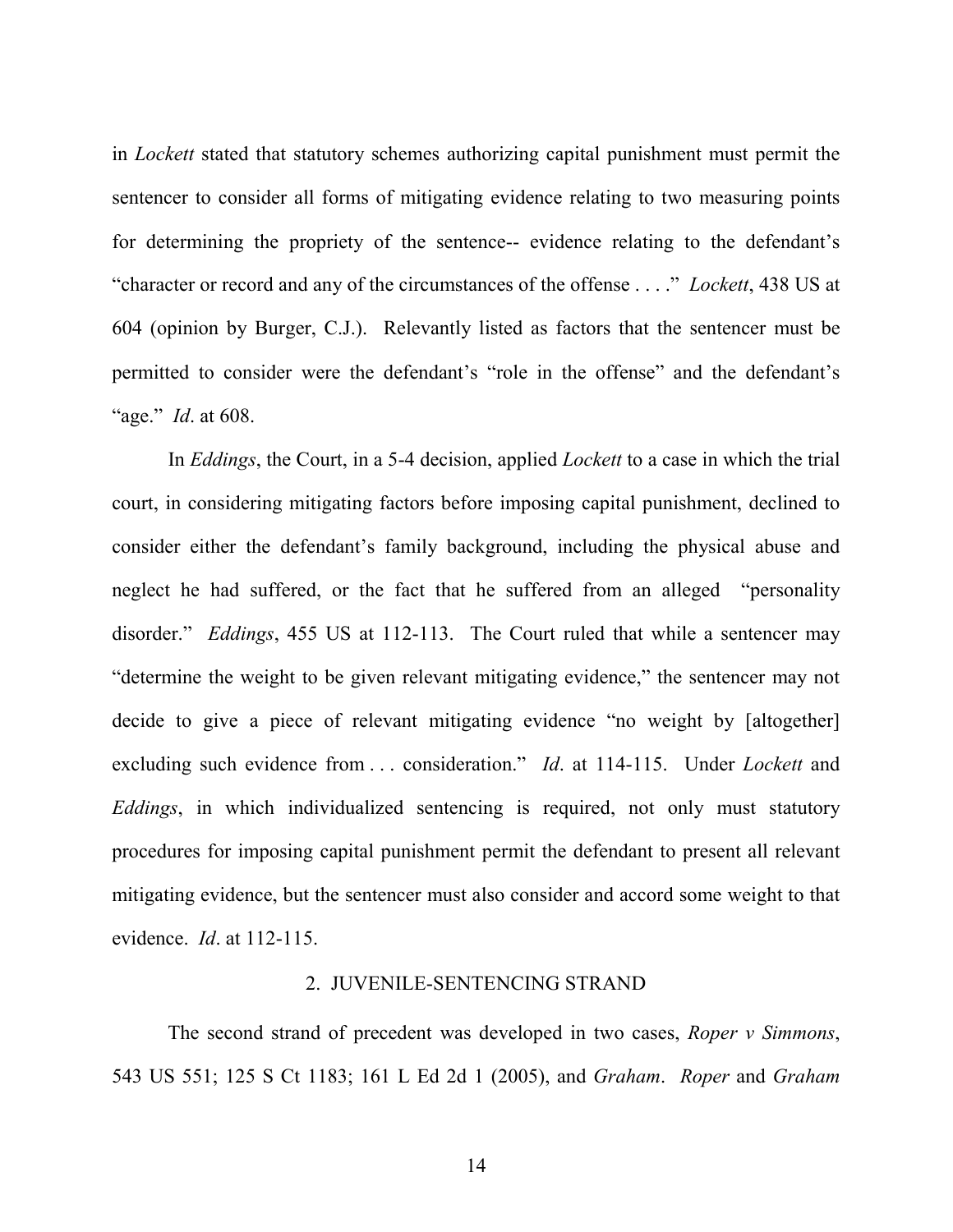were understood by the Court in *Miller* to have "establish[ed] that children are constitutionally different from adults for purposes of sentencing." *Miller*, 567 US at 132 S Ct at 2464. This constitutional distinction has resulted in downward alterations in *Roper* and *Graham* in the range of punishments that the state may constitutionally impose on juvenile offenders. When the rules from *Roper* and *Graham* are considered together, a state may only impose a sentence of life without parole on a juvenile for the commission of an offense that if committed by an adult would constitutionally permit the state to punish the adult by capital punishment.

In *Roper*, the Court held that the "Eighth and Fourteenth Amendments forbid imposition of the death penalty on offenders who were under the age of 18 when their crimes were committed." *Roper*, 543 US at 578. The Court characterized the rule it was adopting as a "categorical rule." *Id.* at 572.<sup>5</sup> The subsequent decision in *Graham* adopted what the Court again characterized as a "categorical rule," i.e., that a sentence of life without parole could not be imposed on a juvenile nonhomicide offender. *Graham*, 560 US at 79. In reaching this conclusion, *Graham* drew comparisons between a capital sentence for an adult offender and a life-without-parole sentence for a juvenile offender. *Id.* at 69-70. To justify this categorical rule, the Court relied on the factors identified in

 $<sup>5</sup>$  The Court's basis for prescribing this rule, distinguishing between adult and juvenile</sup> offenders for purposes of constitutional analysis, rested on three factors: (1) juveniles, by way of their "lack of maturity," tend to engage in "impetuous and ill-considered actions," (2) "juveniles are more vulnerable or susceptible to negative influences and outside pressures" because they "have less control . . . over their own environment," and (3) "the character of a juvenile is not as well formed as that of an adult." *Roper*, 543 US at 569- 570 (citation and quotation marks omitted).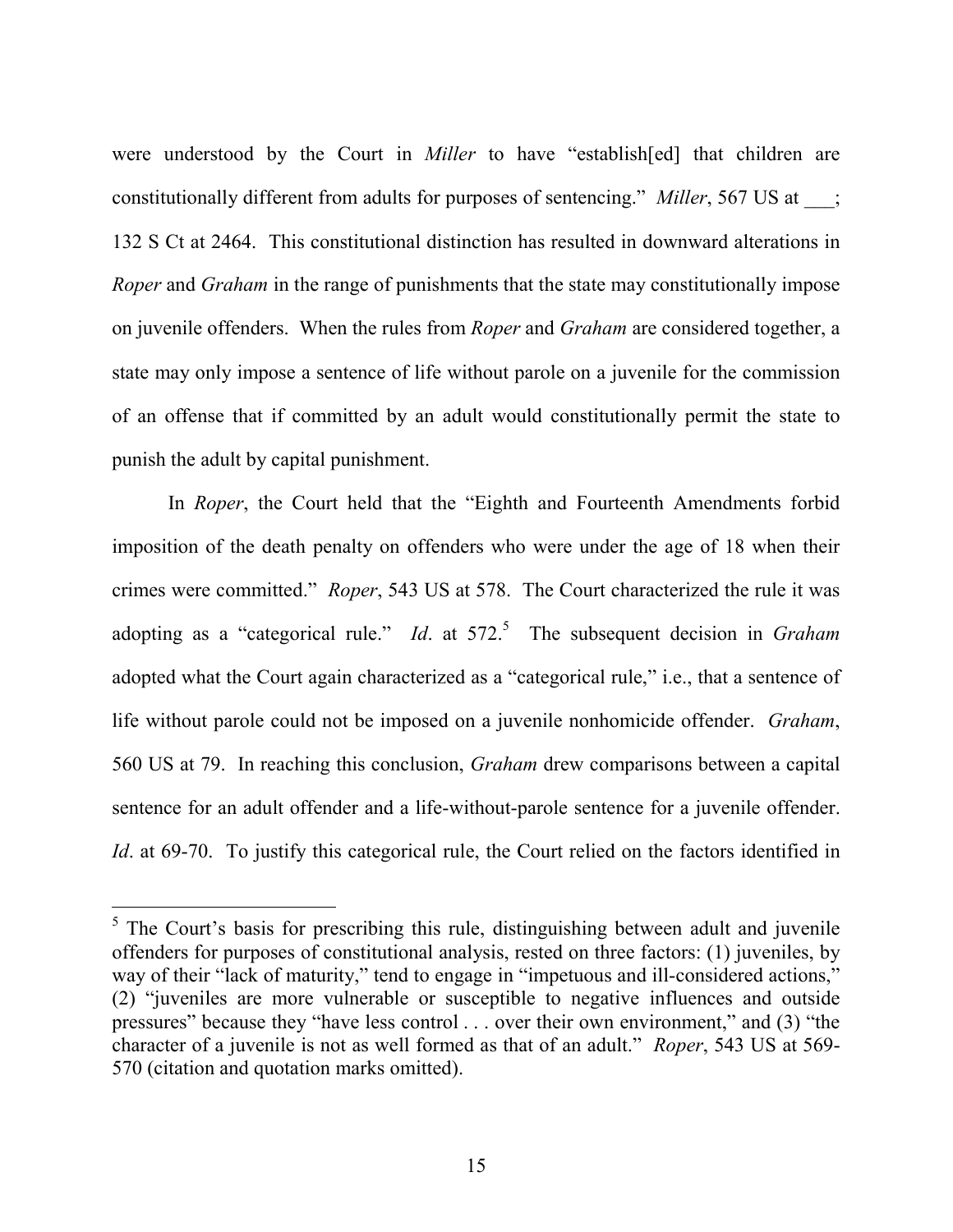*Roper* that assertedly distinguished juvenile and adult offenders. *Id*. at 68, citing *Roper*, 543 US at 569-570. The Court also supported its prohibition of life-without-parole sentences for juvenile nonhomicide offenders by concluding that the goals of punishment (retribution, deterrence, incapacitation, and rehabilitation) are not furthered when a nonparolable life sentence is imposed. *Id*. at 71-74. Combining strands of precedent that were previously limited to capital sentences and juvenile nonhomicide offenders respectively, and holding for the first time that these separate strands were relevant to noncapital sentences for juvenile homicide offenders, the United States Supreme Court reached its holding in *Miller*.

#### 3. *MILLER v ALABAMA*

*Miller v Alabama* created the rule that Carp and Davis seek to have applied retroactively. Having identified what is required by the rules from each of the two strands of precedent that underlie *Miller*, we now identify what is required by the rule in *Miller* in order to determine whether *Miller* is more like the juvenile-sentencing strand whose rules have applied retroactively under *Teague* or more like the capital-punishment strand whose rules have not been applied retroactively under *Teague*. We compare and contrast the rule in *Miller* in this way because, as discussed later, the "form and effect" of a rule is essential in determining whether a rule is to be applied retroactively under *Teague*. One form of a rule will produce a single invariable result, or a single effect, when applied to *any* defendant in the class of defendants to whom the rule is pertinent. Another form of a rule will produce a range of results, or have multiple possible effects, when applied to *different* defendants in the class of defendants to whom the rule is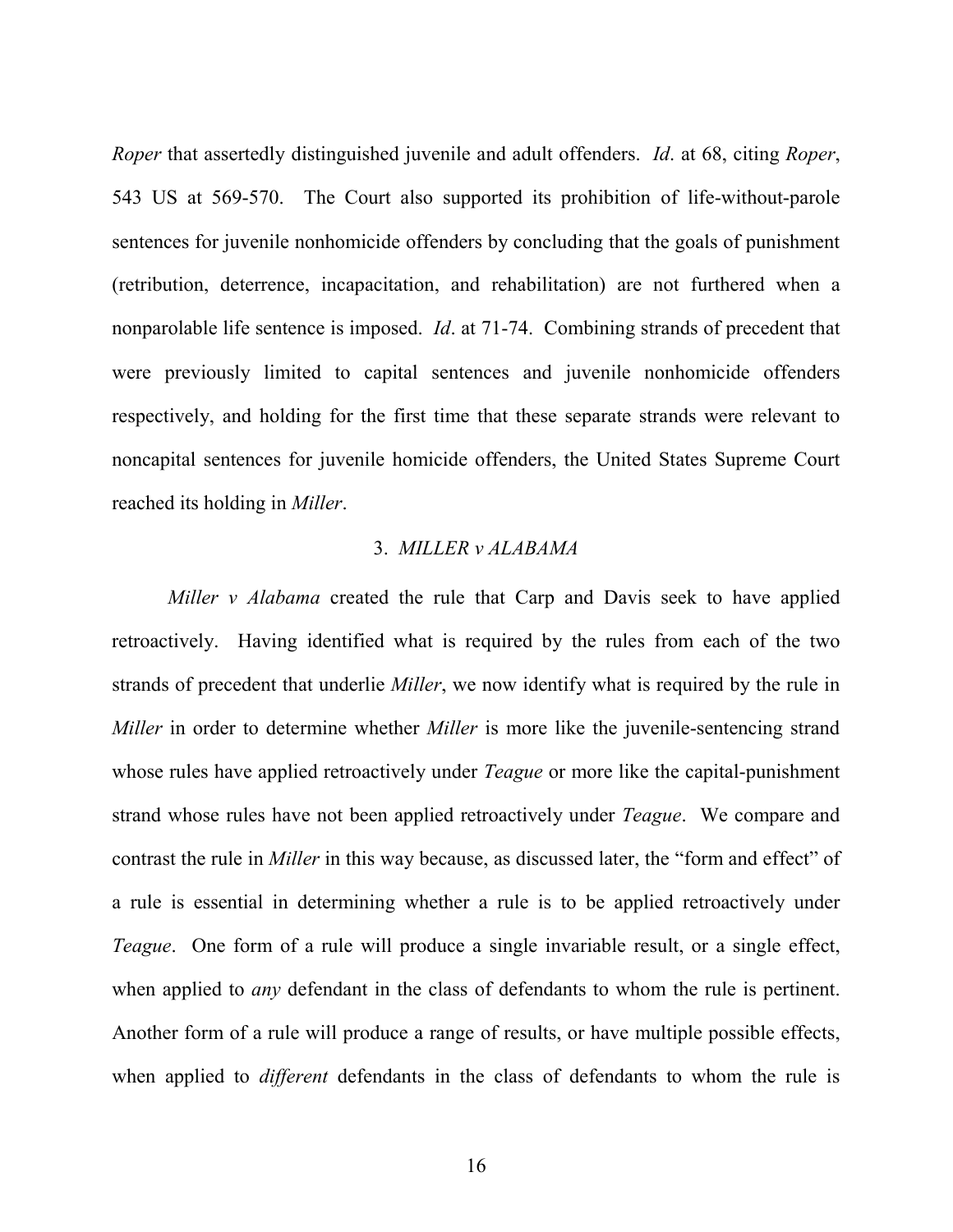pertinent. The form and effect of the rules derived from the capital-punishment strand of precedent varies considerably from the form and effect of the rules derived from the juvenile-sentencing strand of precedent, and this variance has markedly different consequences for the question of retroactivity. The capital-punishment strand of precedent prescribed rules that require a sentencer to perform an individualized sentencing analysis resulting in capital punishment being *either* imposed or not. By contrast, the juvenile-sentencing strand of precedent prescribed rules that categorically bar the imposition of a particular sentence, requiring the sentencer to impose a lesser sentence in every case. The former class of rules does not clearly satisfy the test for retroactivity, while the latter class of rules does. In assessing whether the form and effect of the rule in *Miller* is more akin to that of the capital-punishment strand of precedent, and therefore less clearly retroactive, or more akin to the juvenile-sentencing strand of precedent, and therefore more clearly retroactive, we find it important to examine what *Miller* itself stated about the form and effect of its own holding.

*Miller* held "that the Eighth Amendment forbids a sentencing scheme that mandates life in prison without possibility of parole for juvenile offenders." *Miller*, 567 US at \_\_\_; 132 S Ct at 2469. Within the very same paragraph in which *Miller* announced this holding, the Court also stated that its decision "require[s] [the sentencer] to take into account how children are different, and how those differences counsel against irrevocably sentencing them to a lifetime in prison." *Id*. at \_\_\_; 132 S Ct at 2469. *Miller* then provides substantial details regarding what must be considered as part of the

17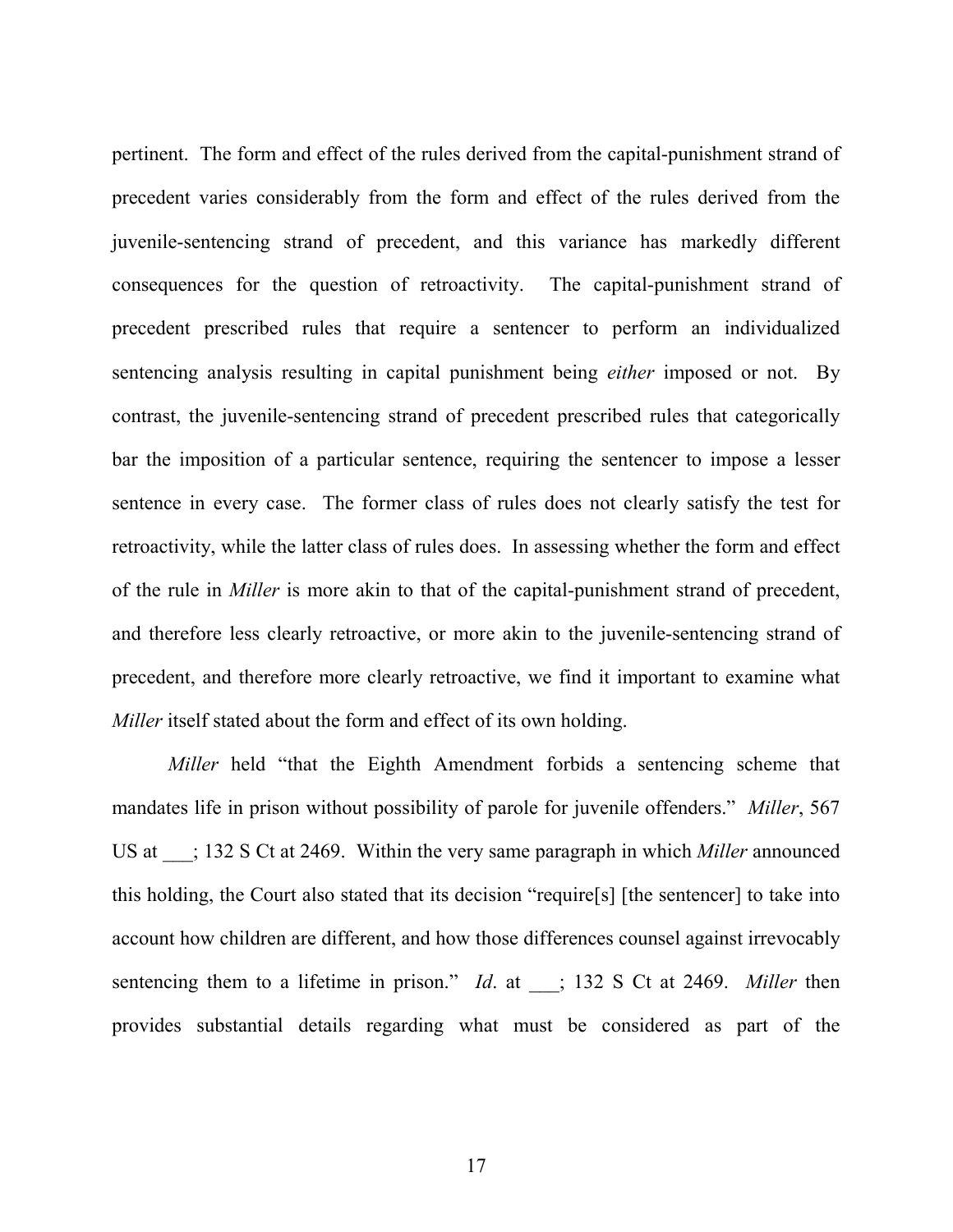individualized sentencing process before a sentence of life without parole can be imposed

on a juvenile:

Mandatory life without parole for a juvenile precludes consideration of his chronological age and its hallmark features—among them, immaturity, impetuosity, and failure to appreciate risks and consequences. It prevents taking into account the family and home environment that surrounds him and from which he cannot usually extricate himself—no matter how brutal or dysfunctional. It neglects the circumstances of the homicide offense, including the extent of his participation in the conduct and the way familial and peer pressures may have affected him. Indeed, it ignores that he might have been charged and convicted of a lesser offense if not for incompetencies associated with youth—for example, his inability to deal with police officers or prosecutors (including on a plea agreement) or his incapacity to assist his own attorneys. And finally, this mandatory punishment disregards the possibility of rehabilitation even when the circumstances most suggest it. [*Id*. at \_\_\_; 132 S Ct at 2468 (citation omitted).]

*Miller*'s summarization of what the trial court must evaluate as part of the new individualized sentencing process tracks in large part the two measuring points about which a defendant must be allowed to present mitigating evidence within the capitalpunishment context of *Lockett*-- evidence relating to "the 'circumstances of the particular offense and [to] the character and propensities of the offender.' " *Id.* \_\_\_ n 9; 132 S Ct at at 2471 n 9, quoting *Roberts v Louisiana*, 428 US 325, 333; 96 S Ct 3001; 49 L Ed 2d 974 (1976) (opinion of Stewart, Powell, and Stevens, JJ.), and citing *Sumner v Shuman*, 483 US 66; 107 S Ct 2716; 97 L Ed 2d 56 (1987). Although the focus of the rule in *Miller*-- life-without-parole sentences for juvenile offenders-- is, of course, distinct from the focus of the rules in capital-punishment cases, the form and effect of the rule in *Miller* is quite similar to that of the rules in capital-punishment cases. That is, the rule in *Miller* requires a sentencer to perform an individualized sentencing analysis resulting in a life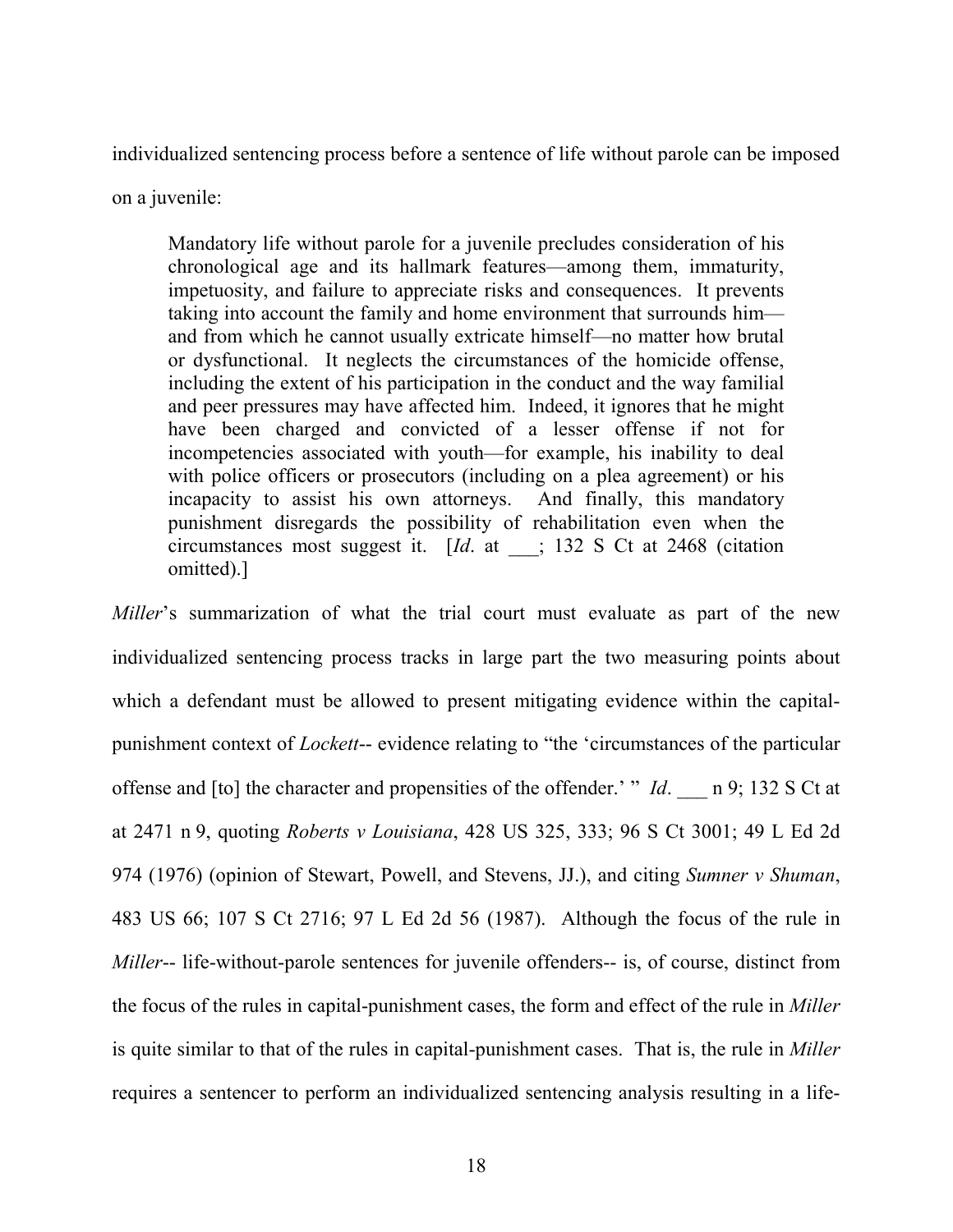without-parole sentence being *either* imposed or not, very much like the capitalpunishment cases require a sentencer to perform an individualized sentencing analysis resulting in capital punishment being *either* imposed or not.

It is considerably more difficult to draw the same comparison between the rule in *Miller* and the categorical rules in *Graham* and *Roper*. Indeed, the United States Supreme Court itself specifically distinguished the form and effect of these rules:

Our decision does not categorically bar a penalty for a class of offenders or type of crime—as, for example, we did in *Roper* or *Graham*. Instead, it mandates only that a sentencer follow a certain process—considering an offender's youth and attendant characteristics—before imposing a particular penalty. [*Miller*, 567 US at  $\qquad$ ; 132 S Ct at 2471.]<sup>[6]</sup>

Given *Graham*'s reasoning, the kinds of homicide that can subject a juvenile offender to life without parole must exclude instances where the juvenile himself neither kills nor intends to kill the victim. [*Id*. at \_\_\_; 132 S Ct at 2475-2476 (Breyer, J., concurring).]

Had the Court itself adopted Justice Breyer's proposed rule, then *Miller* might be said to have the same form and effect of the categorical rules adopted in *Graham* and *Roper*, but

 <sup>6</sup> This is but one of several statements from *Miller* highlighting the limited effect of its rule as it pertains to requiring "a certain process" rather than "categorically bar[ring] a penalty." In the paragraph in which it describes its holding and addresses the sentencer's obligations before imposing a life-without-parole sentence, the Court stated, "[W]e do not foreclose a sentencer's ability to make that judgment in homicide cases . . . ." *Id*. at

\_\_\_; 132 S Ct at 2469. Additionally, in discussing the breadth of its holding, the Court stated unequivocally that it has not placed any bar on imposing a life-without-parole sentence on juvenile homicide offenders because it had declined to even reach the question of whether the Eighth Amendment requires such a bar. See *id*. at \_\_\_; 132 S Ct at 2469 ("[W]e do not consider Jackson's and Miller's alternative argument that the Eighth Amendment requires a categorical bar on life without parole for juveniles . . . ."). Indeed, the only opinion in *Miller* even to entertain the possibility that the Eighth Amendment imposes a categorical bar on life-without-parole sentences for juvenile homicide offenders was Justice Breyer's concurrence, joined in only by Justice Sotomayor, in which he stated,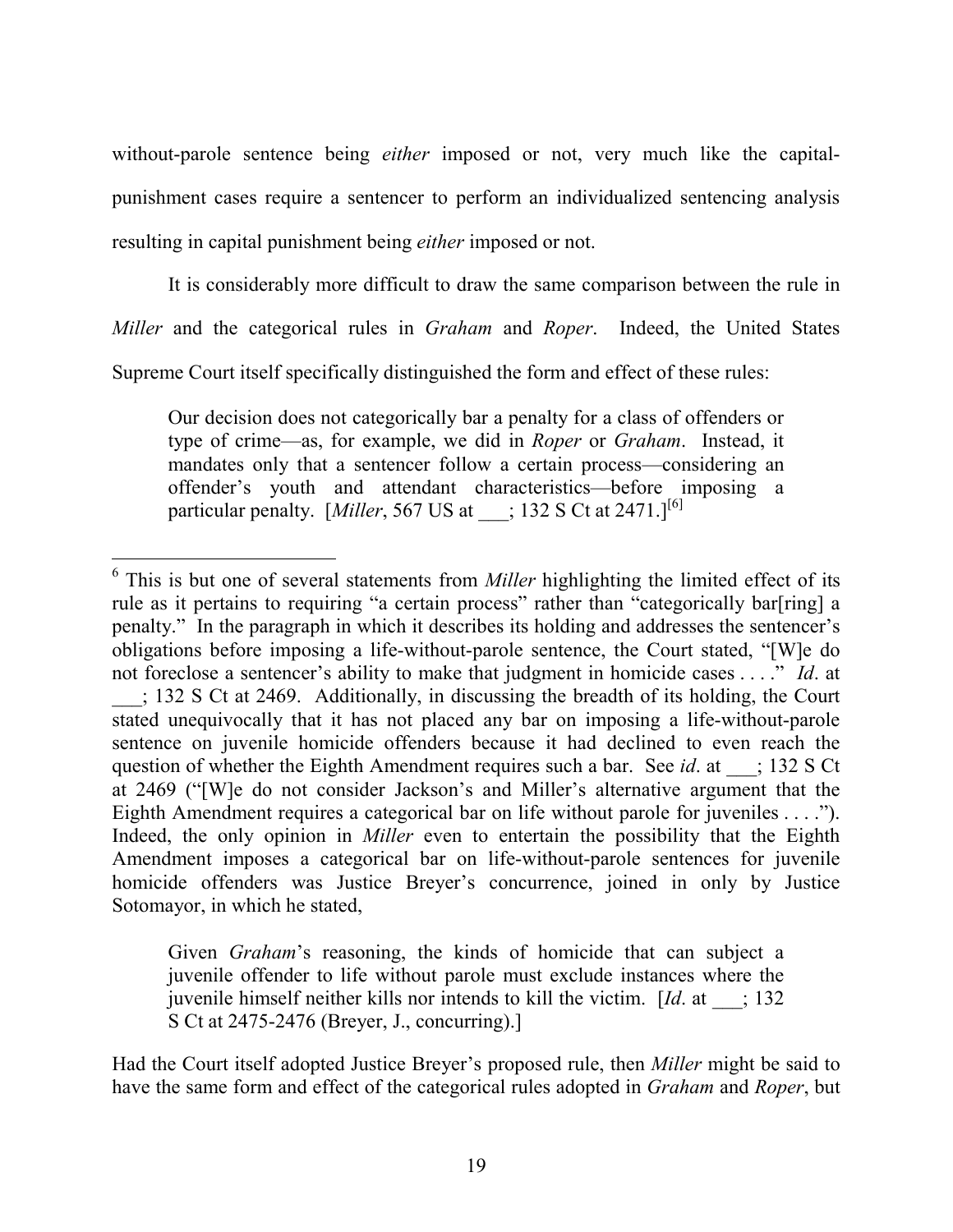Thus, rather than relying on *Graham* and *Roper* to give form and effect to *Miller*, in the same manner as the capital-punishment decisions, the Court relied on *Graham* and *Roper* in *Miller* only for a generalized "principle" regarding juvenile offenders. *Id.* at  $\therefore$  132 S Ct at 2471, 2472 n 11. That is, *Miller* relied on *Graham* and *Roper* for the general principle of law that juveniles possess different mental faculties than adults, so the United States Constitution requires that they be treated differently than adults for sentencing purposes with respect to the imposition of capital punishment and sentences of life without parole. Although this principle of law explains why the United States Supreme Court found it necessary to adopt the rule in *Miller*, it has no bearing on the actual form and effect of the rule adopted in *Miller*. Accordingly, because the form and effect of a rule rather than the principle underlying the rule's formation controls whether the rule must be applied retroactively under federal retroactivity rules, whether *Miller* must be applied retroactively will center on whether a rule with a form and effect similar to the rules in *Woodson*, *Lockett*, and *Eddings* (rather than *Roper* and *Graham*) is the type of

 $\overline{a}$ 

the Court did not. The dissent in this case further errs in its attempt to read the rule in *Miller* and the rule proposed by Justice Breyer as one and the same. See *post* at 19 n 67. Whereas the rule proposed by Justice Breyer draws a bright line, foreclosing the state's ability to impose a sentence of life without parole for a juvenile convicted of a homicide offense in which the juvenile offender did not kill or intend to kill, the rule in *Miller* does not foreclose imposing a life-without-parole sentence on such an offender. This is because the rule in *Miller*, unlike that proposed by Justice Breyer, requires a sentencer to look at not only the circumstances of the offense, but also at the characteristics of the defendant such that a juvenile homicide offender who did not kill or intend to kill could be sentenced to life without parole if the offender, for example, possessed a prior criminal record, showed no signs of amenability to rehabilitation, and exhibited mental faculties similar to those possessed by an adult offender.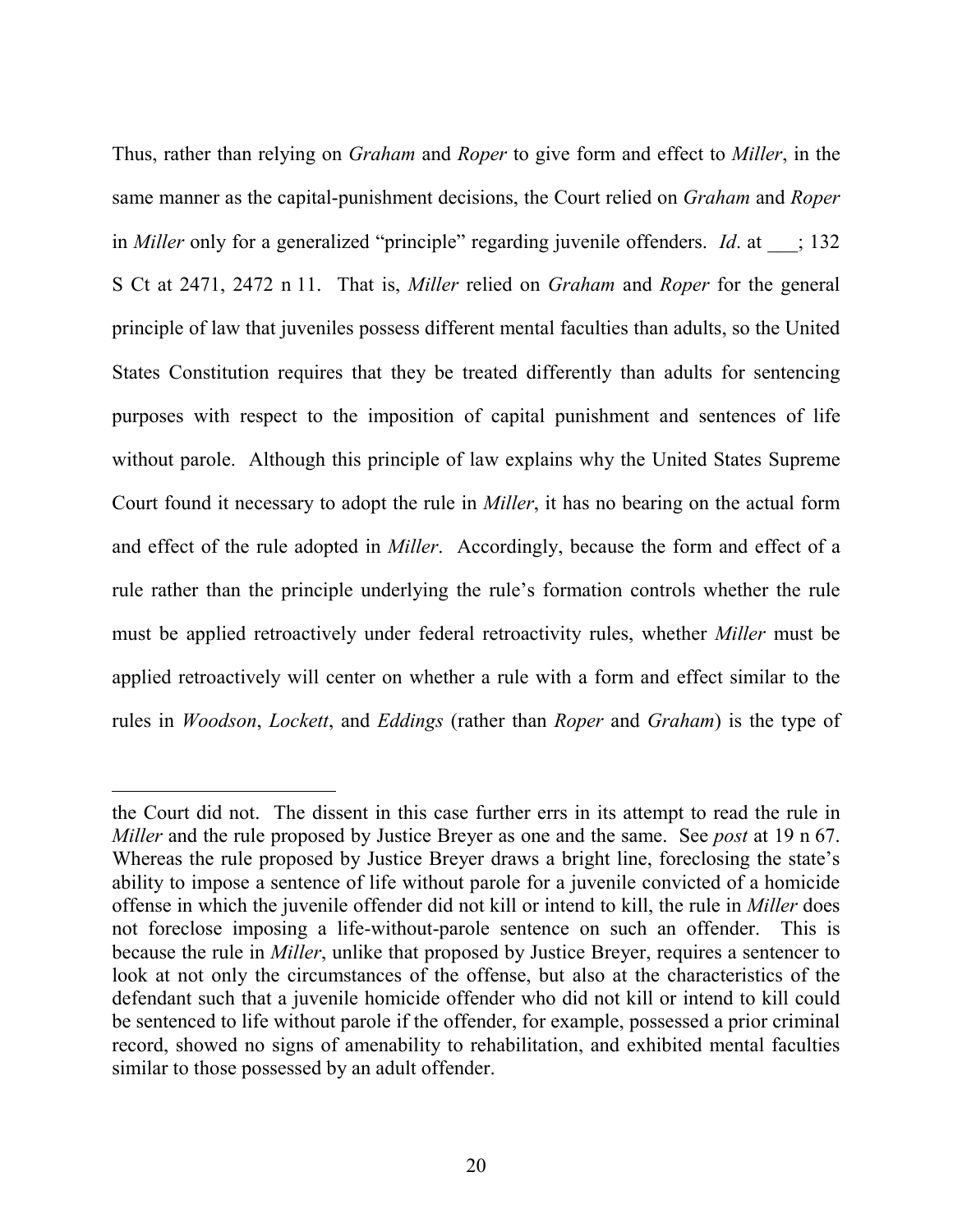rule entitled to retroactive application under *Teague*. 7 With this in mind, we next define *Teague*'s federal retroactivity test so as to determine whether the rule in *Miller* is entitled to retroactive application under that test.

## B. FEDERAL RETROACTIVITY

## 1. GENERAL OVERVIEW

There is a "general rule of *nonretroactivity* for cases on collateral review" when it comes to applying new constitutional rules to cases that became final before the new rule was announced.<sup>8</sup> *Teague*, 489 US at 307 (opinion by O'Connor, J). This default rule is driven by "the principle of finality which is essential to the operation of our criminal justice system." *Id*. at 309. Supporting this same principle are concerns arising from the burdens placed on the administration of justice when new rules are applied retroactively, in that "[t]he 'costs imposed upon the State[s] by retroactive application of new rules of constitutional law on [collateral review] generally far outweigh the benefits of this

 <sup>7</sup> The dissent does not appear to dispute that the rule in *Miller* has the form and effect of the rules from *Woodson*, *Lockett*, and *Eddings*, rather than those from *Roper* and *Graham*, when it describes the latter decisions as having "forbade" and "prohibited" specific types of punishments as applied to juveniles while describing *Miller* as having "struck down a sentencing scheme." *Post* at 5.

 $8$  This general rule of nonretroactivity stands in contrast to the general rule requiring the retroactive application of new rules to cases that have not become final for purposes of direct appellate review before the new rule is announced. *Griffith v Kentucky*, 479 US 314, 328; 107 S Ct 708; 93 L Ed 2d 649 (1987).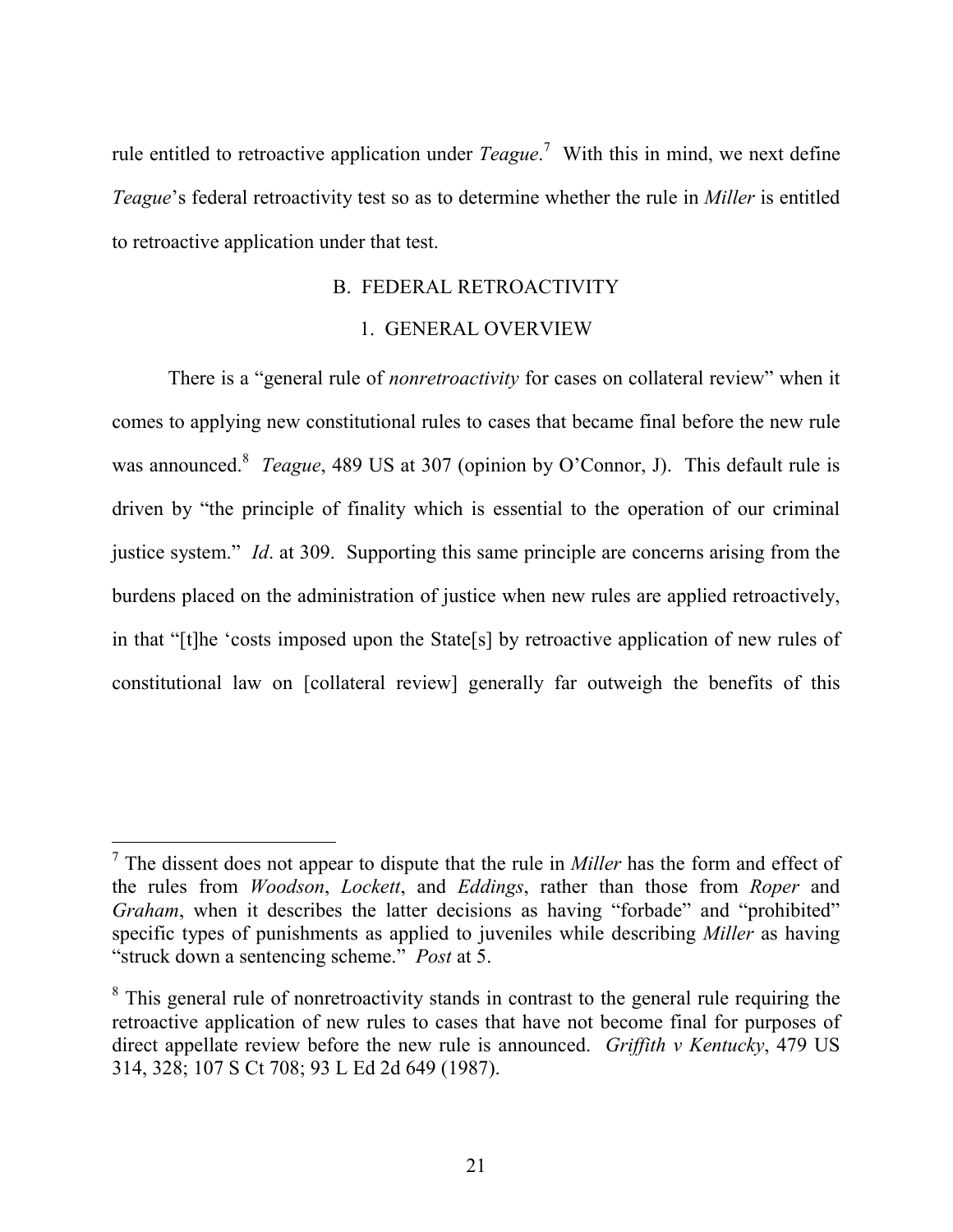application.' " 9 *Id*. at 310, quoting *Solem v Stumes*, 465 US 638, 654; 104 S Ct 1338; 79 L Ed 2d 579 (1984) (second alteration in original).

For this reason, the first inquiry in which a court must engage when determining whether a rule applies retroactively to cases presented on collateral review concerns whether the rule constitutes a "new rule" as defined by *Teague*, 489 US at 299-301 (opinion by O'Connor, J.), and *Penry v Lynaugh*, 492 US 302, 329; 109 S Ct 2934; 106 L

Of the 334 affected defendants, 4 were 14 years of age when they committed their first-degree-murder offenses, 44 were 15 years of age, 105 were 16 years of age, and 181 were 17 years of age. Of the 181 defendants who were 17 years of age at the time of their offenses, 28 were within two months of turning 18 years of age, with several of those individuals within days of turning 18. As for *when* the defendants were initially sentenced, 172 of the defendants were sentenced at least 20 years ago, with several sentenced as early as the mid- to late 1970s. Another 83 defendants were sentenced between 15 and 20 years ago, 46 were sentenced between 10 and 15 years ago, 33 were sentenced between 5 and 10 years ago, and none were sentenced within the last 5 years.

 $9$  By our count, Carp and Davis are 2 of 334 defendants currently serving life-withoutparole sentences in Michigan for crimes committed before they turned 18 years of age whose sentences became final for purposes of direct review before the Supreme Court's decision in *Miller*. To fully understand the effect of applying *Miller* retroactively, it may be helpful to briefly consider the demographics and case histories of the defendants who would be entitled to resentencing if *Miller* is applied retroactively. There are at least two reasons why these factors are relevant to the *Miller* analysis: first, *Miller* focuses its individualized sentencing analysis on the defendant's circumstances and personal characteristics *at the time* of the offense, so any retroactive application of *Miller* necessarily requires an analysis specific to that time, however long ago it may have been. The older the case generally, the greater the state's interest in finality and, concomitantly, the more burdensome it is likely to be to accurately reconstruct what characterized the offense and the offender at that time. Second, because *Miller* identifies age and mental development as two consequential factors in determining whether a life-without-parole sentence is constitutionally permissible for a juvenile offender, that sentence is increasingly likely to be permissible the closer an offender was to 18 years of age at the time of the offense. See note 35 of this opinion.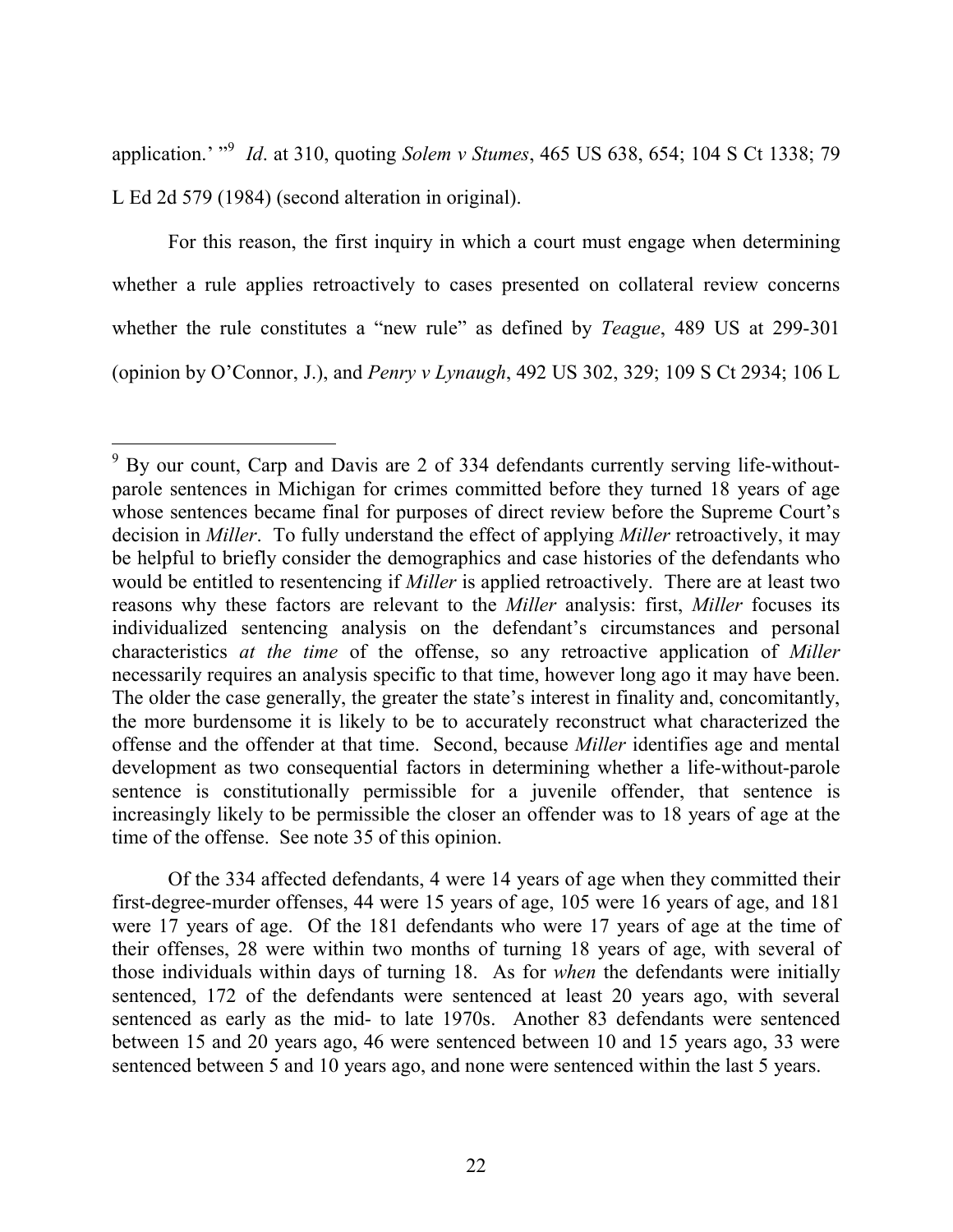Ed 2d 256 (1989). *Saffle v Parks*, 494 US 484, 487; 110 S Ct 1257; 108 L Ed 2d 415 (1990). Generally speaking, a rule is "new" if the rule announces a principle of law not previously articulated or recognized by the courts and therefore "falls outside [the] universe of federal law" in place at the time defendant's conviction became final. *Williams v Taylor*, 529 US 362, 381; 120 S Ct 1495; 146 L Ed 2d 389 (2000) (opinion by Stevens, J.). If a rule is not deemed a "new rule," then the general rule of nonretroactivity is inapplicable and the rule will be applied retroactively even to cases that became final for purposes of direct appellate review before the case on which the defendant relies for the rule was decided. *Whorton v Bockting*, 549 US 406, 416; 127 S Ct 1173; 167 L Ed 2d 1 (2007). If, however, a rule is deemed a "new rule," then the general rule of nonretroactivity does apply. See *Saffle*, 494 US at 494

When a rule is deemed a "new rule" and the general rule of nonretroactivity applies, a court must then engage in *Teague*'s second inquiry, to wit, whether the "new rule" satisfies one of *Teague*'s two exceptions to the general rule of nonretroactivity for new rules. See *id*. If the "new rule" satisfies either of *Teague*'s two exceptions, then it will be applied retroactively. *Id*. If, however, the "new rule" fails to satisfy either of those exceptions, the rule will only be entitled to prospective application. *Id*. *Whorton* succinctly summarized *Teague*'s two exceptions to the general rule of nonretroactivity as follows:

A new rule applies retroactively in a collateral proceeding only if (1) the rule is substantive or  $(2)$  the rule is a " 'watershed rul[e] of criminal procedure' implicating the fundamental fairness and accuracy of the criminal proceeding." [*Whorton*, 549 US at 416, quoting *Saffle*, 494 US at 495, quoting *Teague*, 489 US at 311 (opinion by O'Connor, J.) (alteration in original).]

23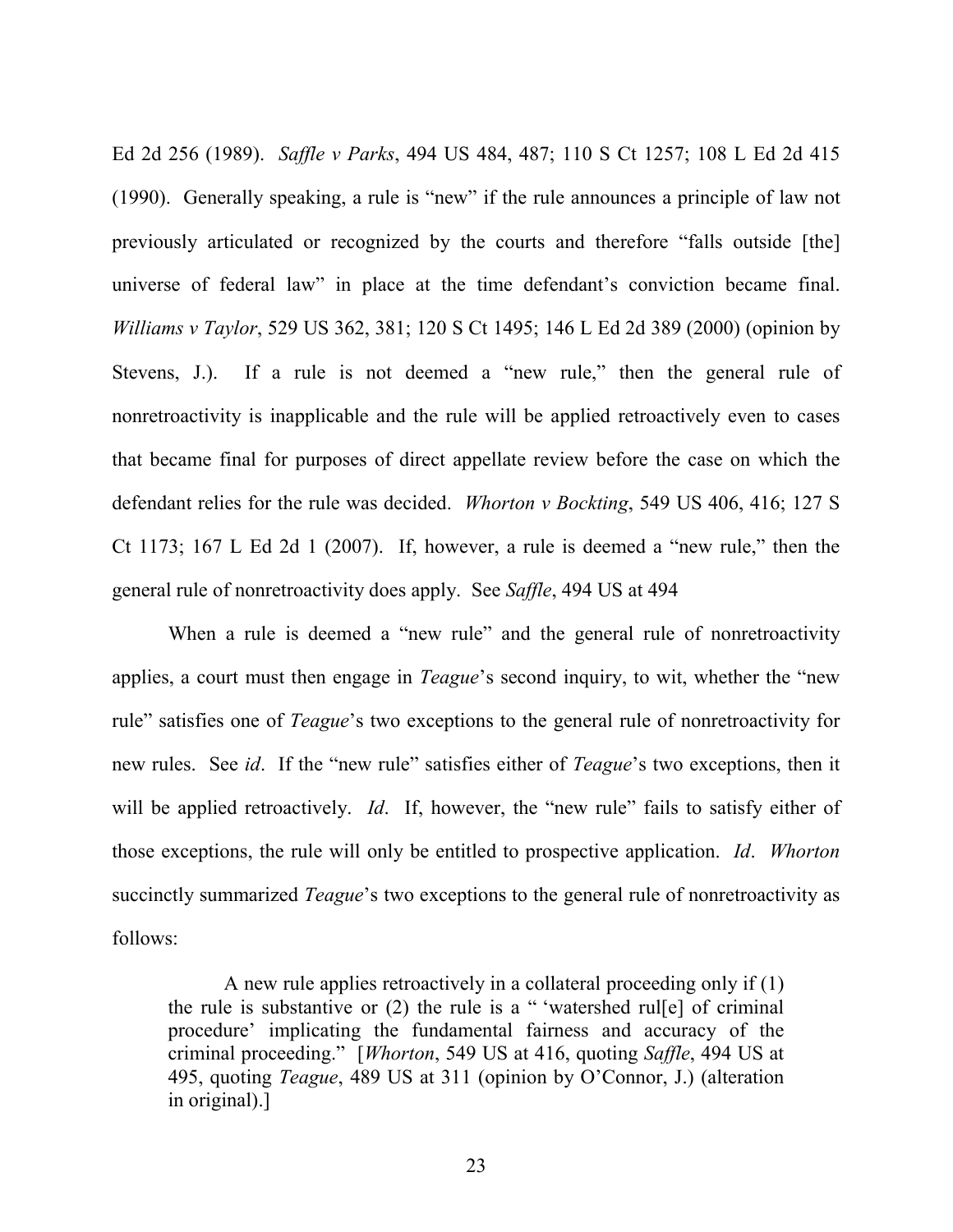## 2. "NEW RULE"

Turning to the first inquiry of the retroactivity analysis, whether the rule in *Miller* is "new," we note that the United States Supreme Court has defined a rule as "new" when the rule " 'breaks new ground,' 'imposes a new obligation on the States or the Federal Government,' or was not 'dictated by precedent existing at the time the defendant's conviction became final.' " *Saffle*, 494 US at 488, quoting *Teague*, 489 US at 301 (opinion by O'Connor, J.) (emphasis omitted). Essential to any of these bases for finding that a rule is "new" is the question of whether "*all* reasonable jurists would have deemed themselves compelled to accept" the rule at the time defendant's conviction became final. *Graham v Collins*, 506 US 461, 477; 113 S Ct 892; 122 L Ed 2d 260 (1993) (emphasis added). The fact that a "decision is within the 'logical compass' of an earlier decision . . . is not conclusive for purposes of deciding whether the current decision is a 'new rule' under *Teague*." *Butler v McKellar*, 494 US 407, 415; 110 S Ct 1212; 108 L Ed 2d 347 (1990). In determining whether the rule in *Miller* is "new," this Court inquires whether before *Miller* courts of this state, if presented with a constitutional challenge to our pre-*Miller* sentencing statutes, would have felt bound to declare those statutes unconstitutional for the reasons expressed in *Miller*.

It is apparent, in our judgment, that the rule in *Miller* constitutes a new rule. *Miller* imposed a hitherto-absent obligation on state and lower federal courts to conduct individualized sentencing hearings before imposing a sentence of life without parole on a juvenile homicide offender. As part of this process, a prosecutor seeking a life-withoutparole sentence must now present evidence of aggravating factors relevant to the offender and the offense, juvenile defendants must be afforded the opportunity and the financial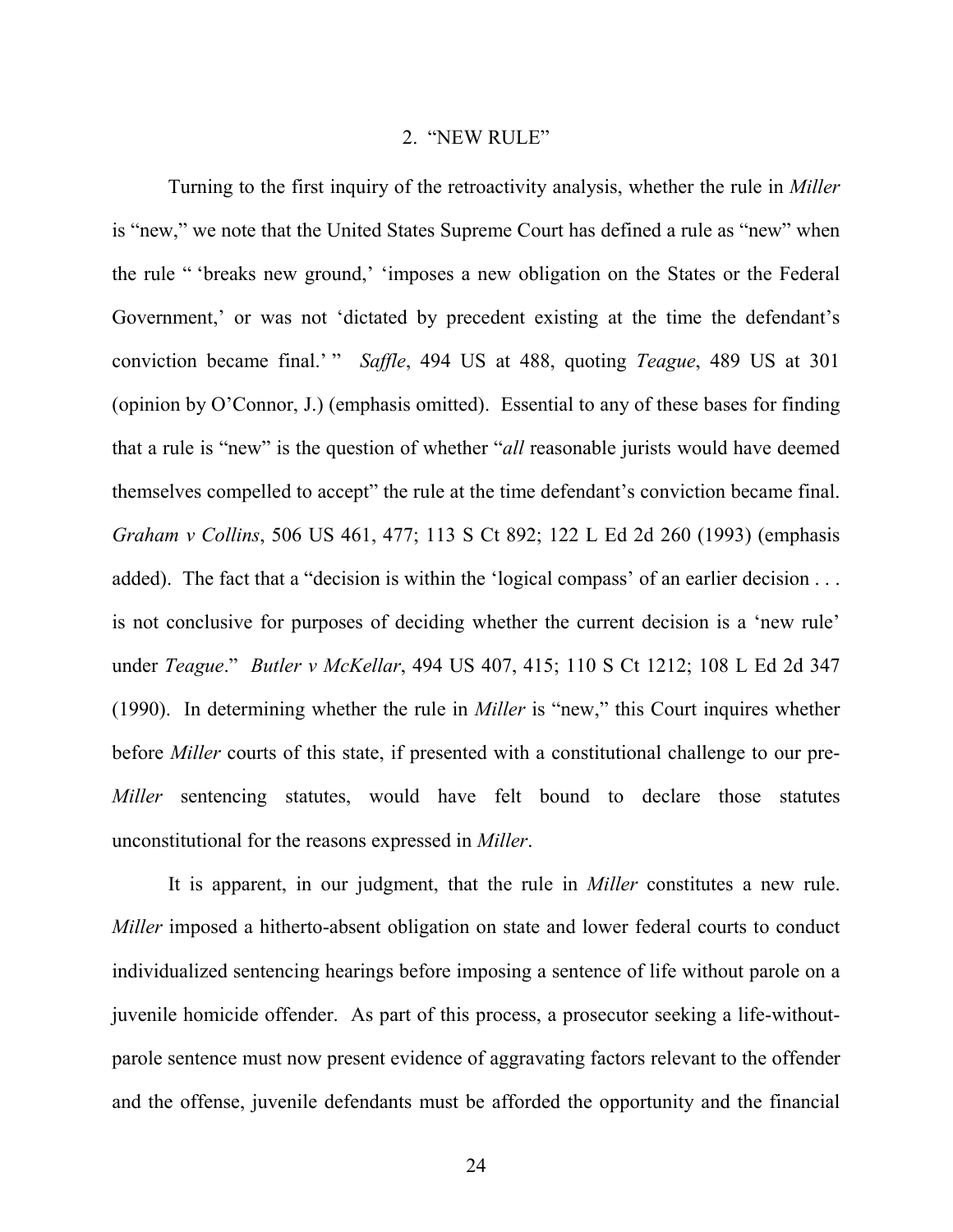resources to present evidence of mitigating factors relevant to the offender and the offense, psychological and other evaluations relevant to the youthfulness and maturity of the defendants must be allowed, and courts must now embark upon the consideration of aggravating and mitigating evidence offered regarding juvenile defendants as a condition to imposing sentences that previously required no such consideration. It thus seems certain as a result of *Miller* that a considerable number of juvenile defendants who would previously have been sentenced to life without parole for the commission of homicide offenses will have a lesser sentence meted out. Under *Teague* and *Saffle*, these new obligations clearly render the rule in *Miller* a new rule. We are not aware of any statement of this Court by any justice before *Miller* that argued in support of, or anticipated, the constitutional requirements set forth in that decision. Unless every affirmation by this Court of a sentence of life without parole on a juvenile offender before *Miller*, including those that followed decisions such as *Roper*, *Graham*, *Eddings*, and *Lockett*, can be characterized as "unreasonable," there cannot be serious argument that *Miller* did not define a "new rule."

Although *Miller* may be "within the logical compass" of earlier decisions, and built upon their foundation, cases predating *Miller* can hardly be read as having "dictated" or "compelled" *Miller*'s result. *Miller* undoubtedly broke new ground in that it set forth the first constitutional rule to mandate individualized sentencing before noncapital punishment can be imposed. In this respect, the capital-punishment cases, although providing a model for the form and effect of *Miller*, would not have required a

25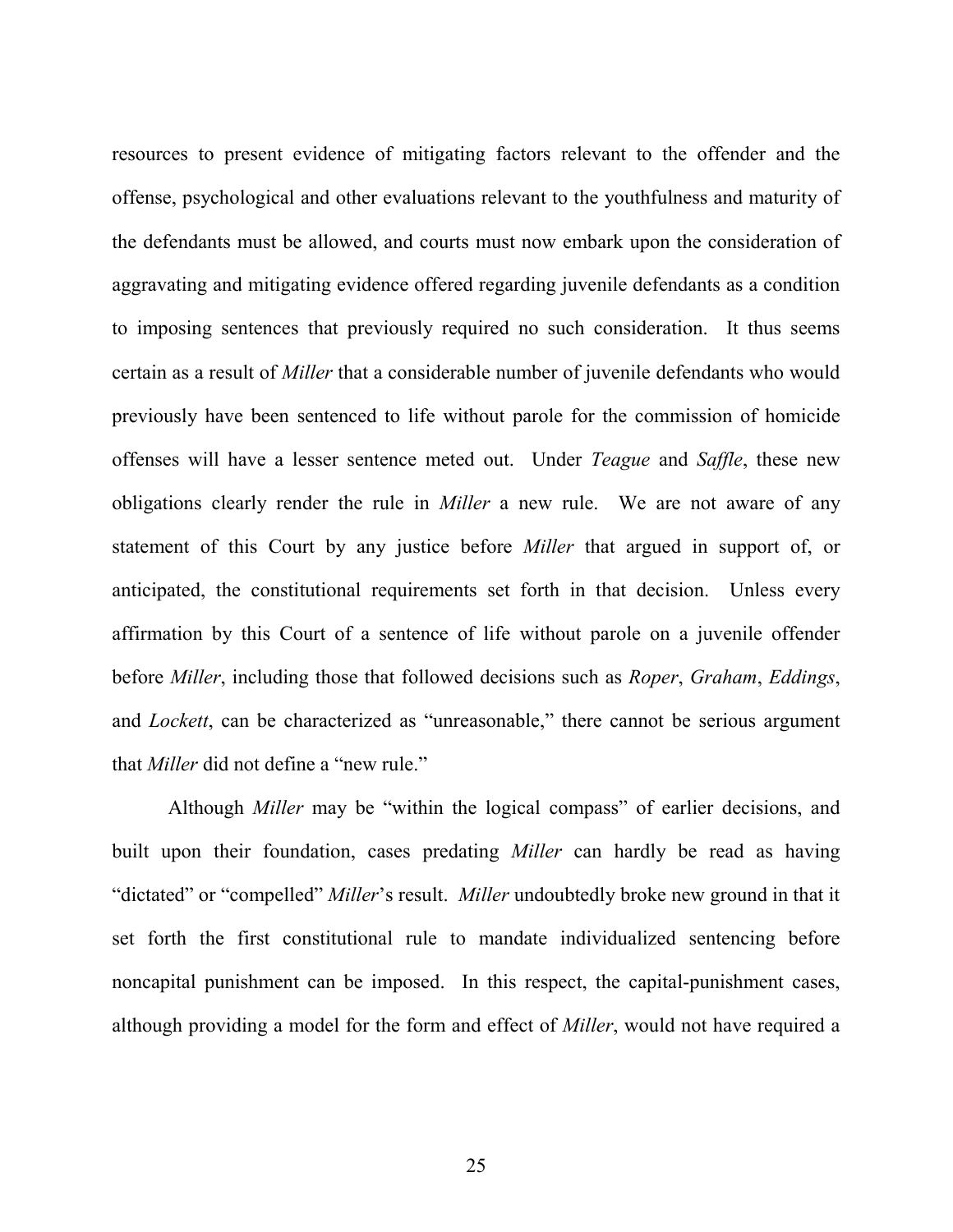reasonable jurist to conclude that a life-without-parole sentence for a juvenile could only be constitutionally imposed following an individualized sentencing hearing.

Turning to the juvenile cases, *Roper* also dealt exclusively with the imposition of capital sentences without discussing the constitutionality of life-without-parole sentences and the need for individualized sentencing hearings. While *Graham*'s focus was on lifewithout-parole sentences, its constitutional rule was limited to nonhomicide offenses, and it did not make individualized sentencing the constitutional threshold for imposing a sentence of life without parole. Furthermore, while *Graham* drew a comparison between life-without-parole sentences for juvenile offenders and capital punishment, which was pivotal in deciding *Miller*, *Graham* also stopped well short of finding the two punishments equivalent. See *Graham*, 560 US at 69. This is evident by *Graham*'s reference to life without parole as " 'the second most severe penalty permitted by law,' " *id*., quoting *Harmelin v Michigan*, 501 US 957, 1001; 111 S Ct 2680; 115 L Ed 2d 836 (1991) (Kennedy, J., concurring in part), and its description of capital punishment as " '*unique* in its severity and irrevocability,' " *id*., quoting *Gregg*, 428 US at 187 (emphasis added). Accordingly, although *Roper* and *Graham* could certainly be argued as being part of a longer-term movement toward application of the individualized sentencing capital-punishment cases to life-without-parole sentences for juvenile homicide offenders, *Graham* itself nowhere compelled or dictated this application. Since before *Miller* a court of this state could have reasonably rejected a constitutional challenge to Michigan's pre-*Miller* sentencing scheme similar to that raised in *Miller*, *Miller* is clearly a "new rule."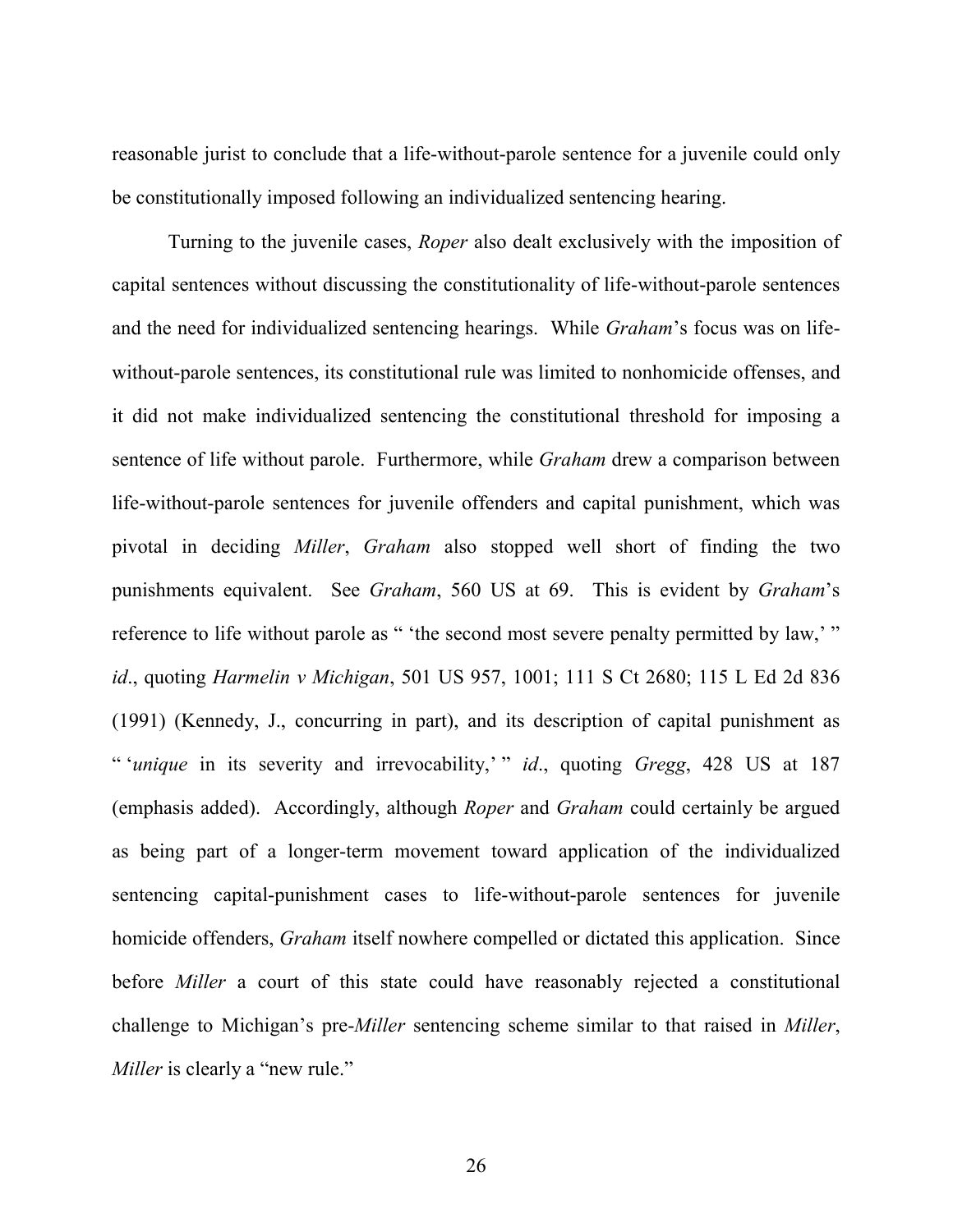## 3. PROCEDURE VERSUS SUBSTANCE

Concluding that *Miller* announced a new rule, we turn to the second inquiry, whether the rule in *Miller* fits within one of *Teague*'s two "narrow exceptions" to the general rule of nonretroactivity. *Saffle*, 494 US at 486. At the outset, we note that neither Carp nor Davis advanced any argument before this Court suggesting that *Miller* should be applied retroactively under the second exception, the "watershed rule of criminal procedure" exception. Accordingly, we consider any argument regarding *Miller* identifying a "watershed rule of criminal procedure" unpreserved, and we will only consider whether the rule in *Miller* fits within the first exception to the general rule of nonretroactivity.<sup>10</sup>

The first exception differentiates between new *substantive* rules and new *procedural* rules, allowing for the retroactive application of only the former. See *Whorton*, 549 US at 417; *Schriro v Summerlin*, 542 US 348, 351-352; 124 S Ct 2519; 159

In applying this standard, the *only* rule that the United States Supreme Court has ever identified as a "watershed rule" for purpose of *Teague*'s second exception is the rule drawn from *Gideon v Wainwright*, 372 US 335; 83 S Ct 792; 9 L Ed 2d 799 (1963), which established that the Sixth Amendment included the right to appointed counsel at trial for indigent defendants. See *Whorton*, 549 US at 419. Furthermore, the sentencing rule in *Miller* has no possible effect in preventing any "impermissibly large risk of an inaccurate conviction" and pertains to no "bedrock procedural elements essential to the fairness of a proceeding."

 $10$  Nonetheless, we observe that

<sup>[</sup>i]n order to qualify as watershed, a new rule must meet two requirements. First, the rule must be necessary to prevent an impermissibly large risk of an inaccurate conviction. Second, the rule must alter our understanding of the bedrock procedural elements essential to the fairness of a proceeding. [*Whorton*, 549 US at 418 (citations and quotation marks omitted).]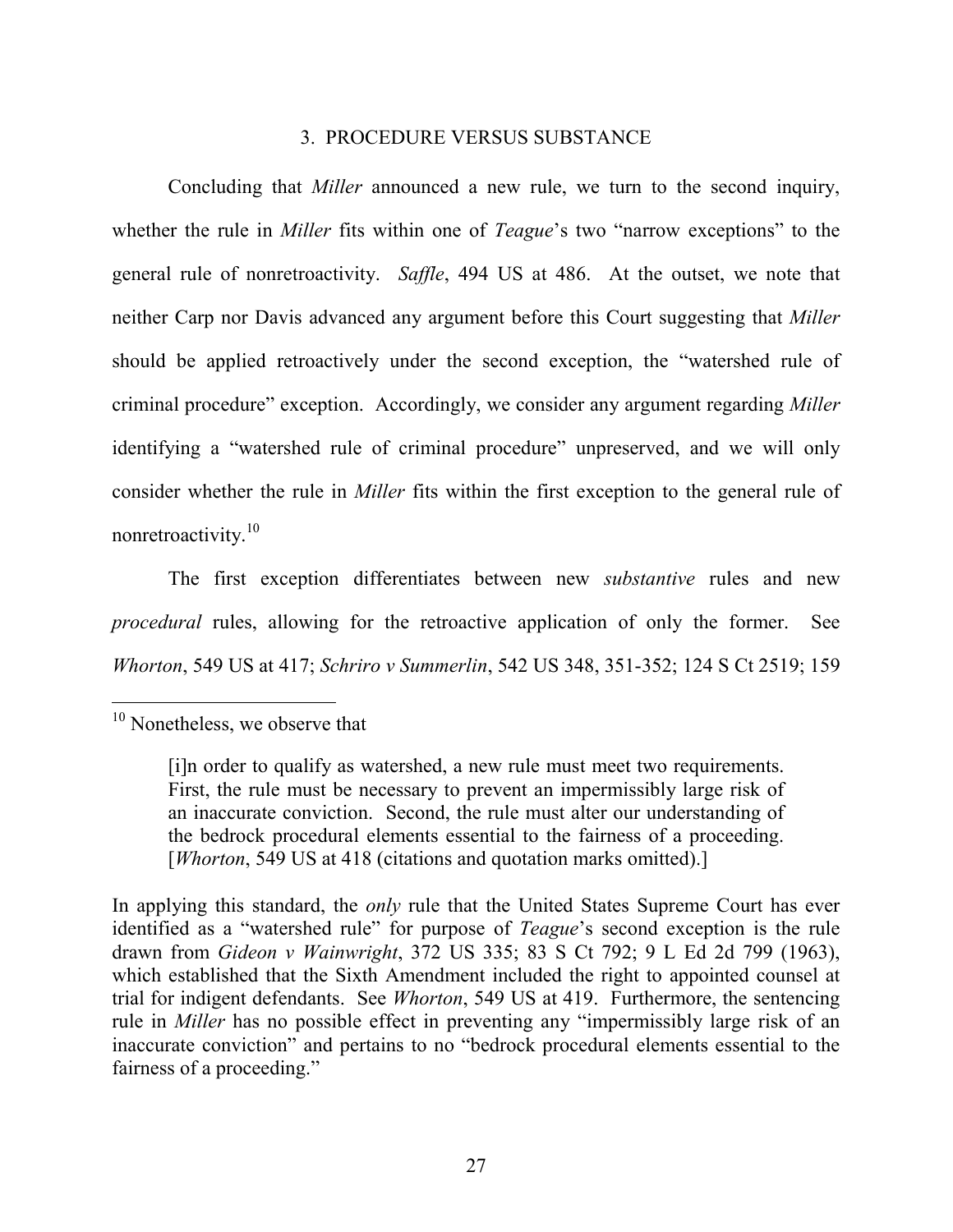L Ed 2d 442 (2004). The origin of the first exception predates *Teague*, as that decision drew the contours of this exception from Justice Harlan's partial concurrence and partial dissent in *Mackey v United States*, 401 US 667; 91 S Ct 1160; 28 L Ed 2d 404 (1971). *Teague*, 489 US at 311 (opinion by O'Connor, J.). In speaking of the "general" rule against retroactive application of new constitutional rules, Justice Harlan commented that

the Court's

discussion is written only with new 'procedural due process' rules in mind, that is, those applications of the Constitution that forbid the Government to utilize certain techniques or processes in enforcing concededly valid societal proscriptions on individual behavior. New 'substantive due process' rules, that is, those that place, as a matter of constitutional interpretation, certain kinds of primary, private individual conduct beyond the power of the criminal law-making authority to proscribe, must, in my view, be placed on a different footing [and afforded retroactive application]. [*Mackey*, 401 US at 692 (Harlan, J., concurring in the judgments in part and dissenting in part).]

Justice Harlan supported this differentiation by emphasizing that retroactive application of a substantive rule "represents the clearest instance where finality interests should yield" because "[t]here is little societal interest in permitting the criminal process to rest at a point where it ought properly never to repose." *Id*. at 693. Contrasting the retroactive application of a substantive rule with that of a procedural rule, Justice Harlan proceeded to offer the observation that the retroactive application of a substantive rule "entails none of the adverse collateral consequences of retrial" certain to follow the retroactive application of a procedural rule. *Id*. This is because a substantive rule precludes the possibility of retrial given that its application dictates a *single result* for the class of individuals or type of conduct formerly regulated by the old rule and now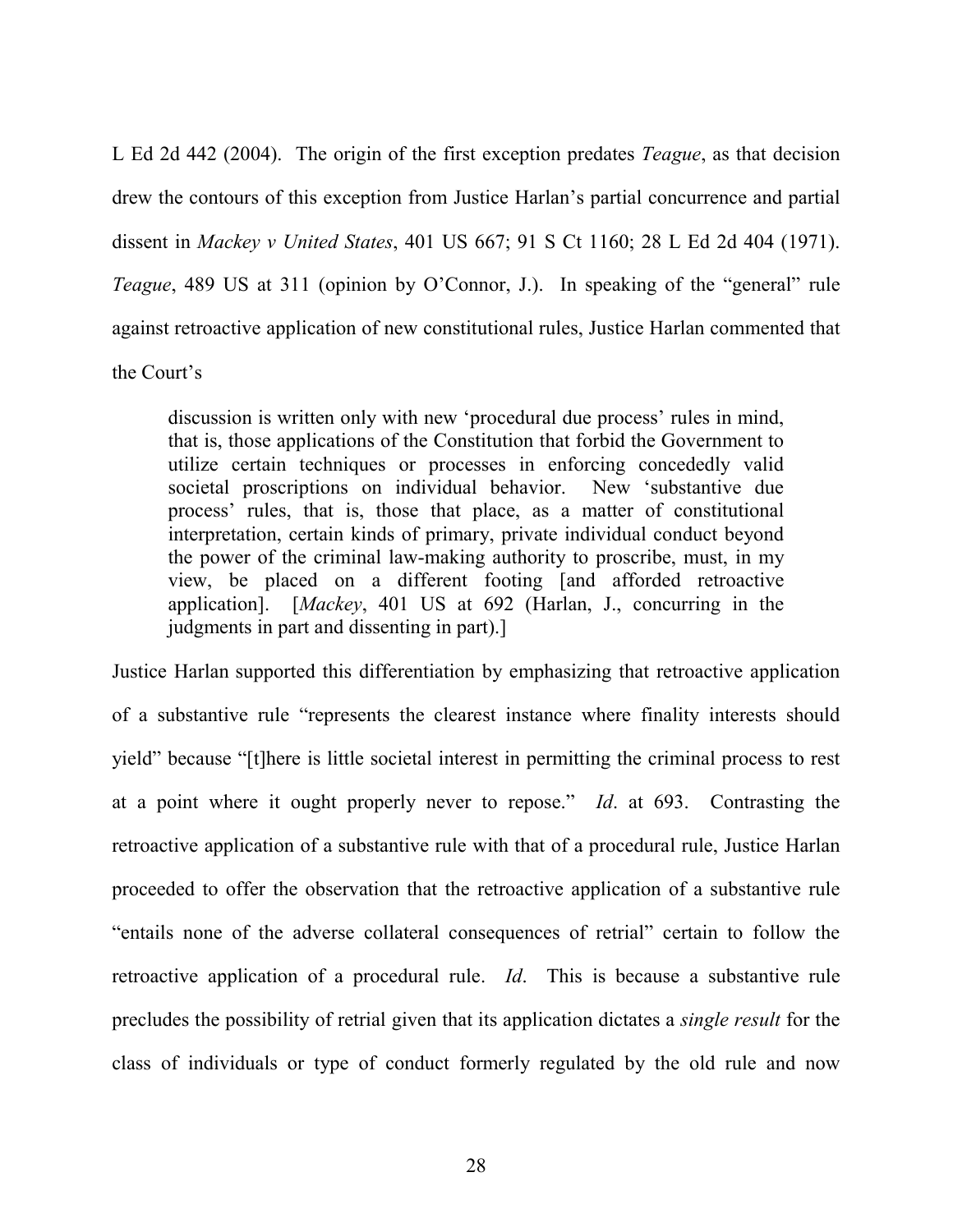governed by the new rule. It is in this sense that categorical rules, such as those derived from the juvenile-sentencing strand of precedent, are substantive because they have a "form and effect" that *always* results in the imposed punishment being unconstitutional, i.e., they produce a "single result." Conversely, noncategorical rules, such as those derived from the capital-punishment strand of precedent-- and *Miller*-- are procedural because they have a "form and effect" that does *not* always result in the imposed punishment being unconstitutional, i.e., they do not produce a "single result." The latter rules merely require a court to perform a new or amended analysis before it can be determined whether a given punishment can be imposed on a particular defendant.

*Teague* subsequently adopted Justice Harlan's distinction between procedural and substantive rules, including the definition of when a rule is substantive. *Teague*, 489 US at 310-311 (opinion by O'Connor, J.). Since *Teague*, the United States Supreme Court has continued to recognize that the exceptions proposed by Justice Harlan in his opinion in *Mackey* were adopted in *Teague*. See, e.g., *Danforth v Minnesota*, 552 US 264, 273- 275; 128 S Ct 1029; 169 L Ed 2d 859 (2008); *Penry*, 492 US at 329-330; see also *Schriro,* 542 US at 362 (Breyer, J., dissenting).

Although *Teague* addressed whether a new rule germane to the trial stage of a criminal case could be applied retroactively, later cases have addressed whether new rules pertaining only to punishments and the sentencing phase are substantive and fit into *Teague*'s first exception to the general rule of nonretroactivity. In so doing, the United States Supreme Court has provided three descriptions of what makes a new rule "substantive" within the context of a new rule governing the sentencing stage of a

29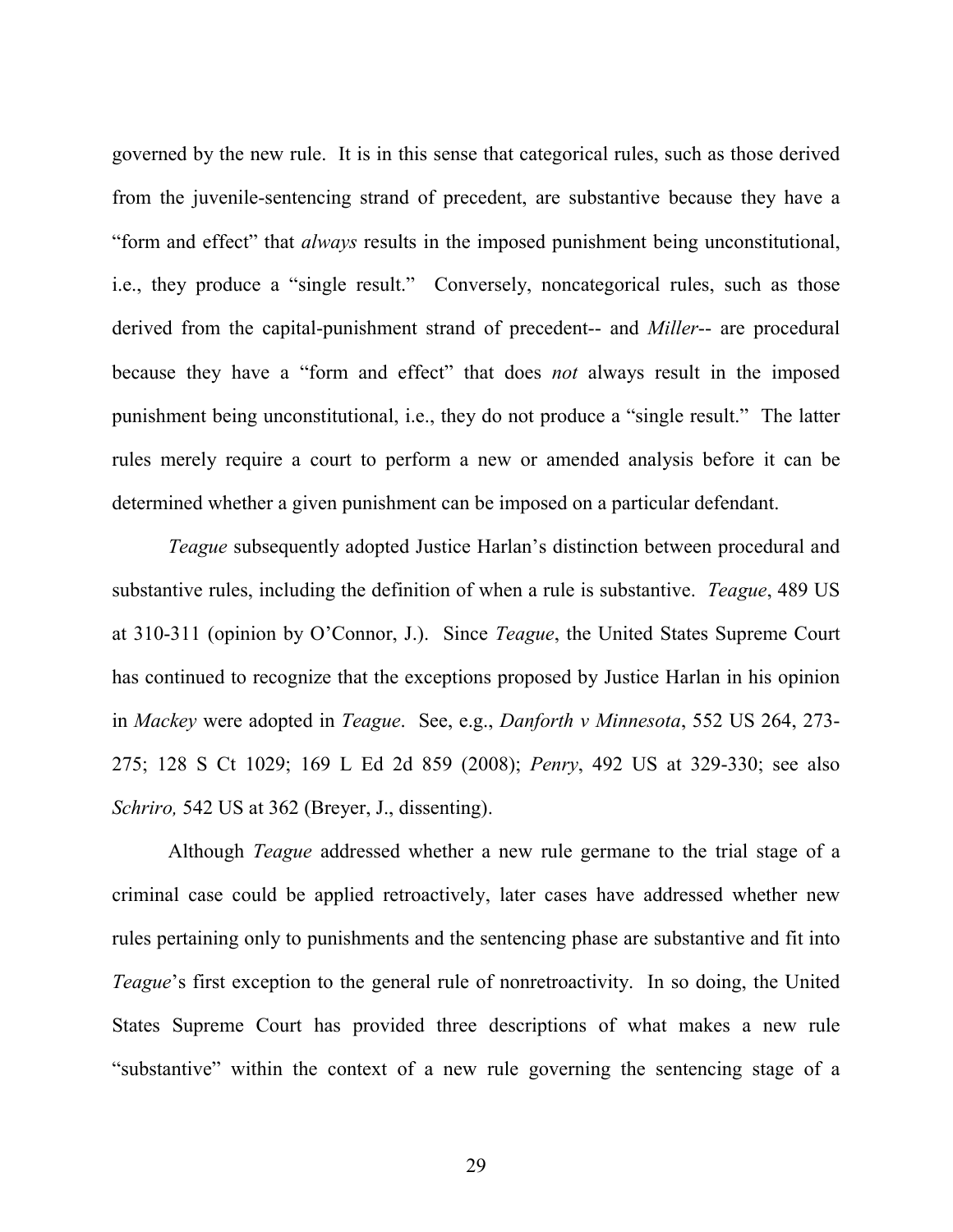criminal case. Each of these, however, can be boiled down to whether the punishment imposed is one that the state has the authority to, and may constitutionally, impose on an individual within the pertinent class of defendants.

First, a new rule has been described as "substantive" when the rule "prohibit[s] a certain category of punishment for a class of defendants because of their status or offense." *Penry*, 492 US at 330; see also *Saffle*, 494 US at 494-495. Put another way, the new rule is "substantive" when the punishment at issue is categorically barred. The requirement that the new rule be "categorical" in its prohibition is the direct product of how Justice Harlan's first exception has been understood. That is, his first exception permits the retroactive application of "substantive categorical guarantees accorded by the Constitution, *regardless of the procedures followed*." *Penry*, 492 US at 329 (emphasis added); see also *Saffle*, 494 US at 494.

Second, a new rule has been described as "substantive" if it "alters the range of conduct or the class of persons that the law punishes." *Schriro*, 542 US at 353, citing *Bousley v United States*, 523 US 614, 620-621; 118 S Ct 1604; 140 L Ed 2d 828 (1998). The dissent contends that when a new rule "expand[s] the range of punishments" available to the sentencer, the rule fits within this second description of a new rule as substantive. *Post* at 19-20. Although a new rule could potentially be viewed as altering the range of punishments available to the sentencer when the rule makes a previously unavailable lesser punishment available to the sentencer, the United States Supreme Court has adopted a different definition for when a new rule "alters the range" of available punishments. We are bound to abide by that definition when considering the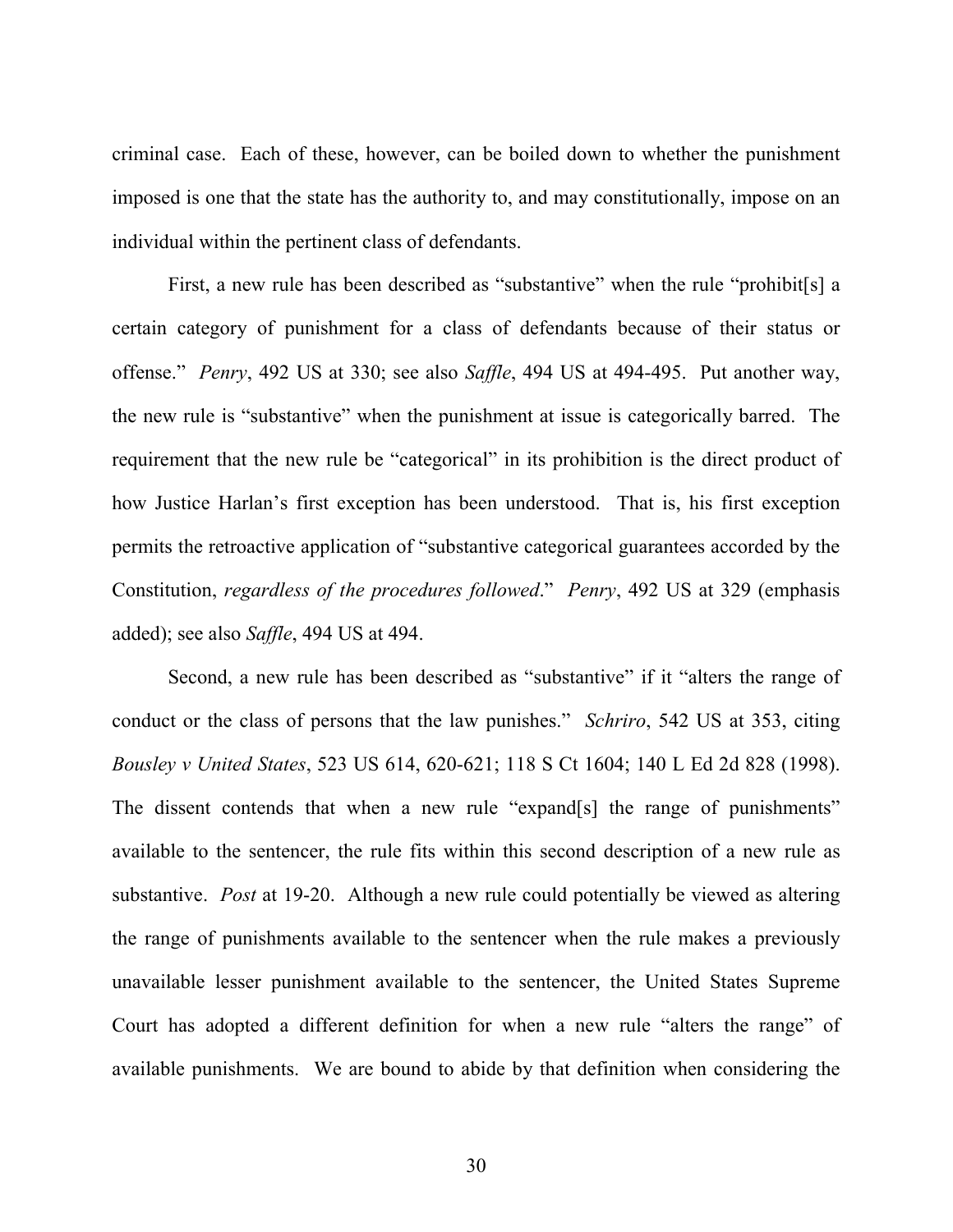rule in *Miller* for federal retroactivity purposes. Under that definition, a new rule alters the "range of conduct" that the law can punish when it "place[s] particular conduct or persons covered by the statute *beyond the State's power to punish*." *Schriro*, 542 US at 352 (emphasis added) (citations omitted). In this sense, the new rule transforms the conduct in which the defendant engaged, and which was previously within the state's power to regulate, into conduct that is no longer subject to criminal regulation. Applied in the context of rules governing sentencing and punishment, it must be the case that under the previous rule, the defendant "faces a punishment that the law cannot [any more] impose upon him" in light of the new rule. *Id*. In this sense, a new rule only "alters the range" of punishments available to the sentencer if it shifts the upper limits of the range of punishments downward so that the previously most severe punishment to which defendants have been sentenced is no longer a punishment that the sentencer may constitutionally impose. $11$ 

Third, a new rule has been described as "substantive" when it "narrow[s] the scope of a criminal statute *by interpreting its terms . . .* ." *Id*. at 351, citing *Bousley*, 523 US at 620-621 (emphasis added). This third description addresses situations in which a criminal statute has previously been interpreted and applied beyond the statute's intended

<sup>&</sup>lt;sup>11</sup> Although the dissent argues that *Schriro*'s definition of a rule that alters the range of punishments is "inclusive and not exclusive," *post* at 20 n 68, the dissent fails to identify a single Supreme Court decision that classifies a rule as "altering the range" of punishments when the rule requires the sentencer to *consider* a lesser punishment, but does not *exclude* any punishment from the range of punishments that may be considered. Despite no such decision, the dissent would make retroactive a type of rule that the Supreme Court has never before granted retroactive status under *Teague*'s first exception to the general rule of nonretroactivity.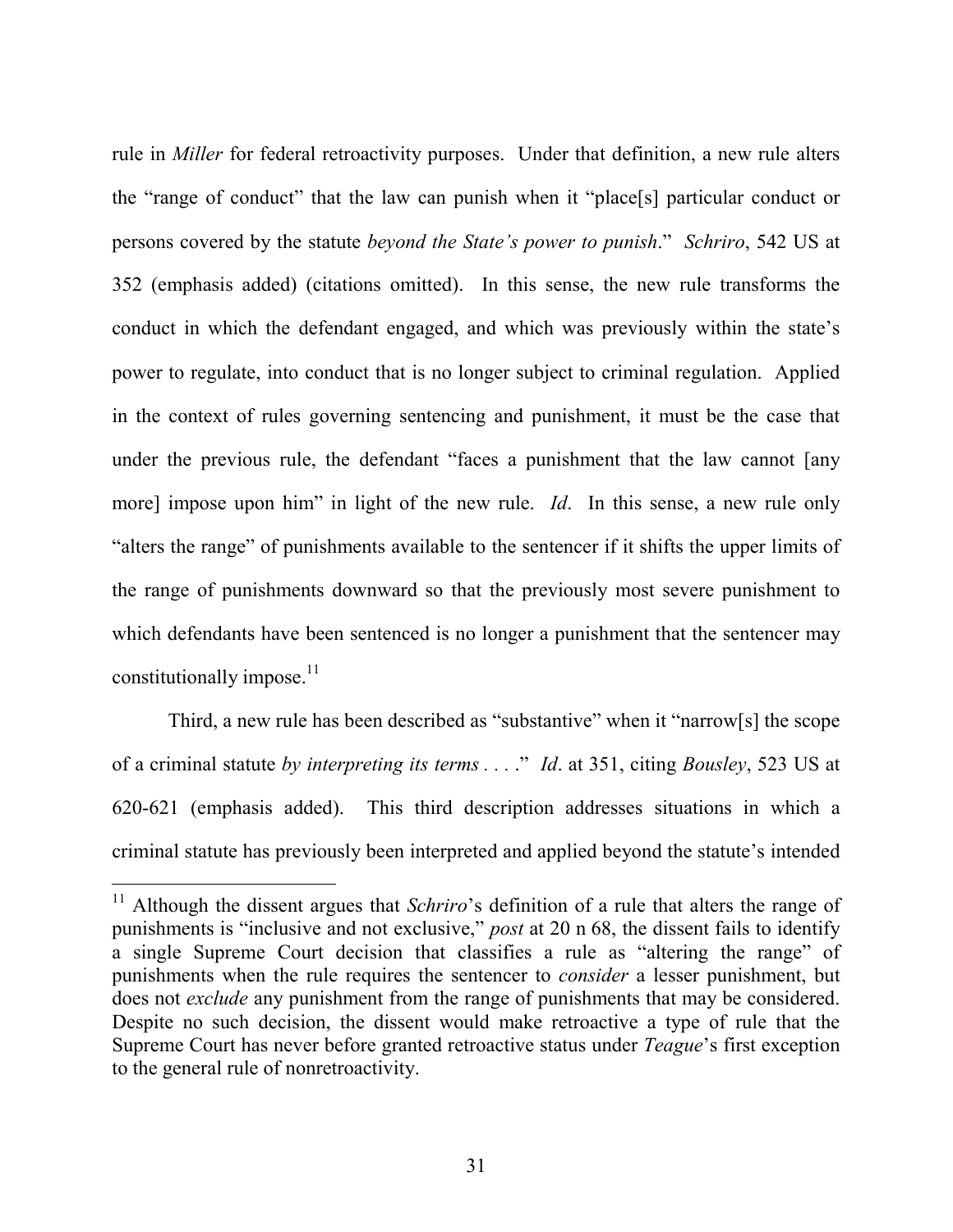scope so that the "defendant stands convicted of 'an act that the law does not make criminal.' " *Bousley*, 523 US at 620, quoting *Davis v United States*, 417 US 333, 346; 94 S Ct 2298; 41 L Ed 2d 109 (1974).<sup>12</sup> Put another way, this description is implicated when a court, rather than a legislature, has criminalized conduct, authorized punishment, or construed a statute to apply more broadly than it is later deemed to apply. See *id*. at 620-621 ("For under our federal system it is only Congress, and not the courts, which can make conduct criminal."). In this sense, the state cannot constitutionally impose the punishment at issue because the new rule determines that no lawfully enacted statute has given the state the authority to impose such a punishment.

In distinguishing what makes a new rule substantive, the United States Supreme Court has also afforded considerable direction regarding the qualities and contours of nonsubstantive, or procedural, rules. Simply put, "rules that regulate only the *manner of determining* the defendant's culpability are procedural." *Schriro*, 542 US at 353. This is because a rule that alters the "manner of determining" culpability "merely raise[s] the possibility that someone convicted with use of the invalidated procedure might have been acquitted otherwise." *Id*. at 352. Applying this understanding to new rules governing sentences and punishments, a new procedural rule creates the possibility that the defendant would have received a less severe punishment but does not necessitate such a result. Accordingly, a rule is procedural when it affects how and under what framework

 <sup>12</sup> Notable to the scope and application of this third description, both *Bousley* and *Davis* involved collateral attacks to federal criminal convictions in which such attacks were dependent on the interpretation of federal law, rather than the development of a new constitutional rule.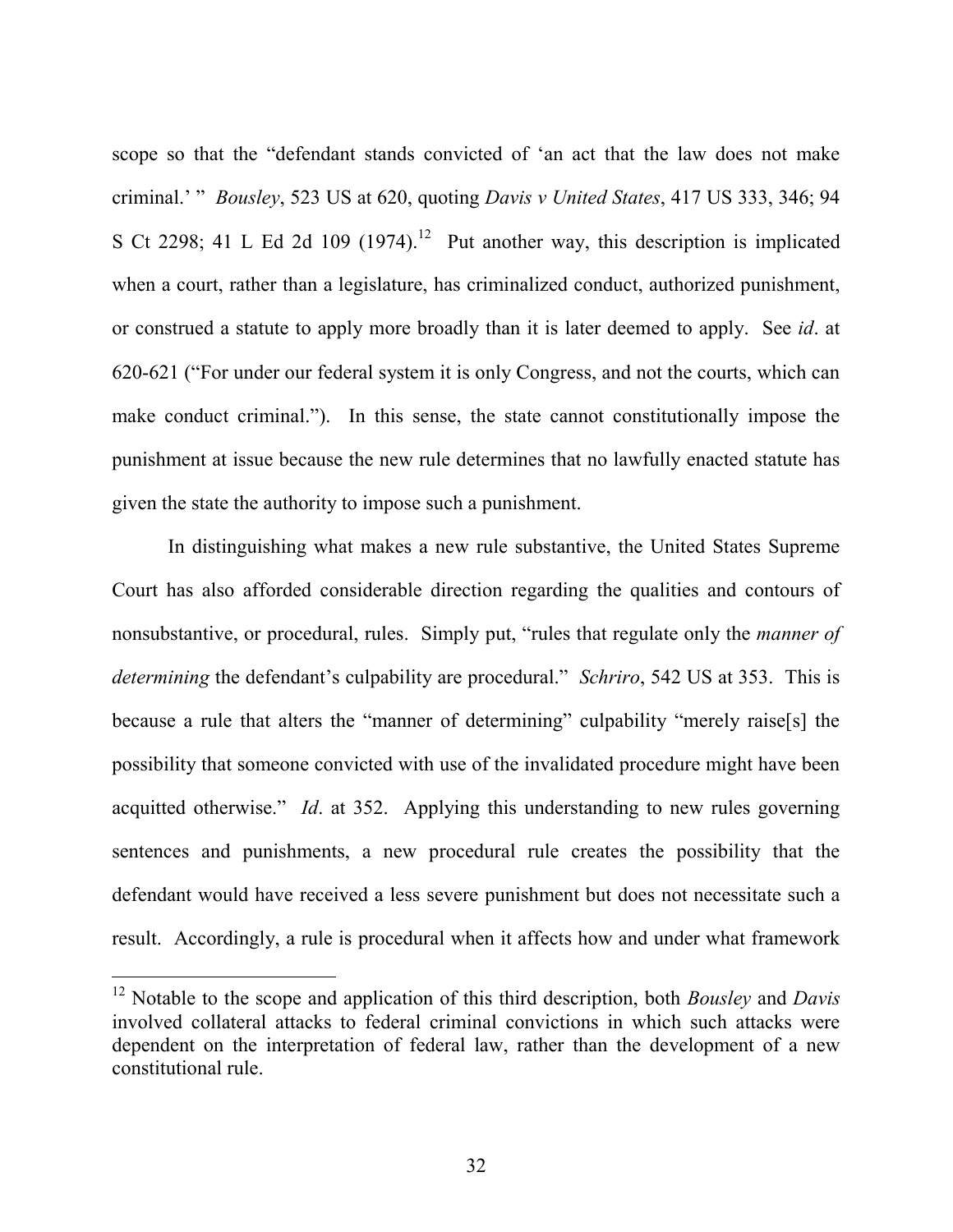a punishment may be imposed but leaves intact the state's fundamental legal authority to seek the imposition of the punishment on a defendant currently subject to the punishment.

Turning to how the United States Supreme Court has applied this distinction between substantive and procedural rules, in *Schriro* the Court was confronted with whether the new rule from *Ring v Arizona*, 536 US 584; 122 S Ct 2428; 153 L Ed 2d 556 (2002), was substantive or procedural. *Ring*'s rule invalidated Arizona's capitalpunishment sentencing scheme and required that a jury rather than a judge make the determination whether aggravating factors necessary for the imposition of capital punishment had been proved. *Id*. at 609. Despite the fact that *Ring* invalidated Arizona's statutory sentencing scheme authorizing capital punishment, *its* rule was ultimately deemed "procedural" on the basis that it

did not alter the range of conduct Arizona law subjected to the death penalty. . . . Instead, *Ring* altered the range of permissible methods for determining whether a defendant's conduct is punishable by death, requiring that a jury rather than a judge find the essential facts bearing on punishment. Rules that allocate decisionmaking authority in this fashion are prototypical procedural rules, a conclusion we have reached in numerous other contexts. [*Schriro*, 542 US at 353.]

In *Saffle*, the Court similarly deemed a new rule "procedural" when it would have prohibited anti-sympathy instructions to juries performing the individualized sentencing process as a condition to imposing capital punishment. See *Saffle*, 494 US at 486. In doing so, *Saffle* stated that the rule "would neither decriminalize a class of conduct nor prohibit the imposition of capital punishment on a particular class of persons." *Id*. at 495. It is with *Schriro* and *Saffle* in mind that we turn to the question of whether the rule in *Miller* is properly viewed as substantive or procedural.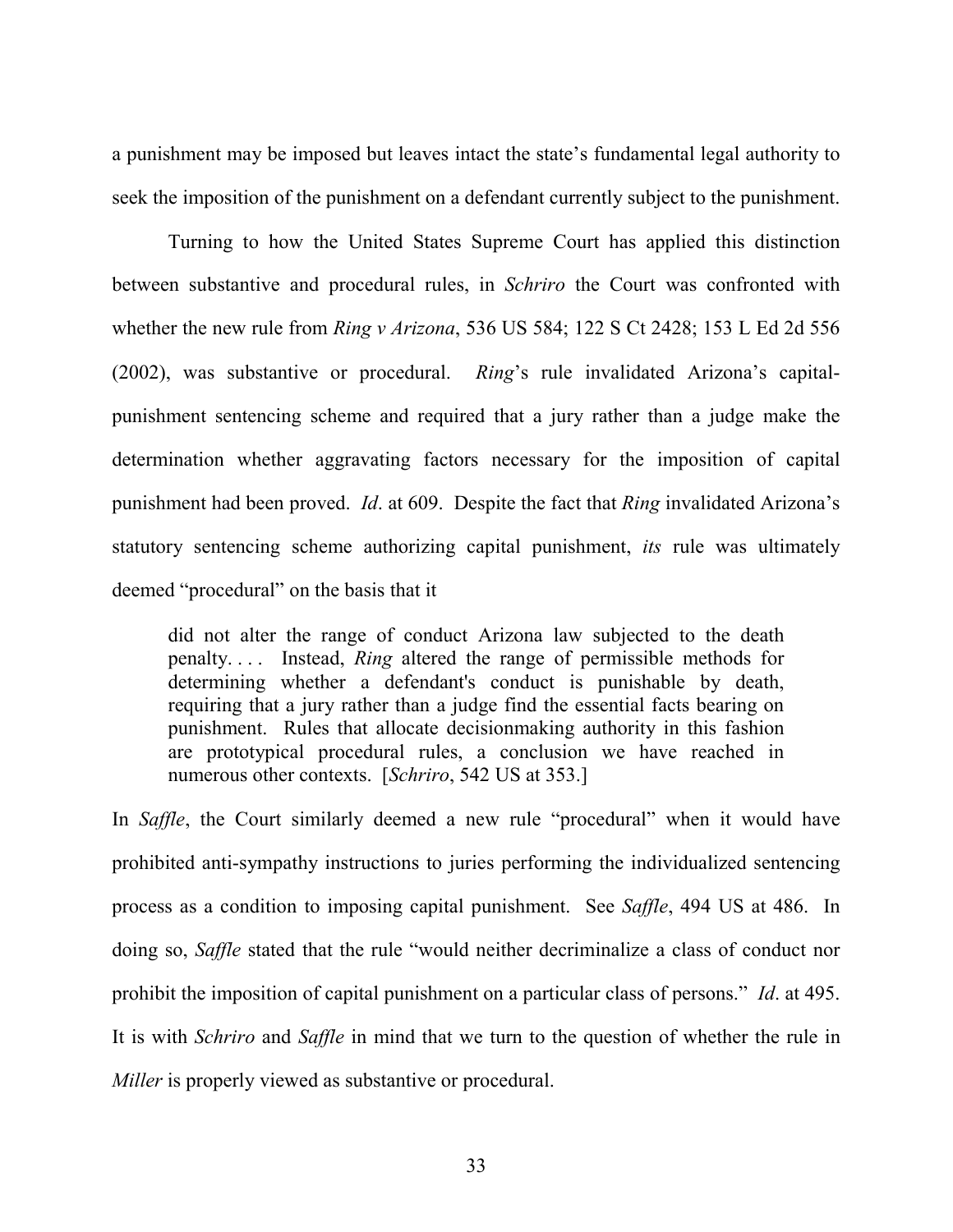Although the new procedures required by *Miller* may be more elaborate and detailed than the new procedures at issue in *Schriro* and *Saffle*, the basic form and effect is the same. As discussed earlier, *Miller* requires that the trial court "follow a certain process" before it can impose a sentence of life without parole on a juvenile homicide offender. *Miller*, 567 US at \_\_\_; 132 S Ct at 2471. *Miller*, however, specifically "does not categorically bar a penalty for a class of offenders or type of crime<sup>[1]</sup> *Id.* at  $\qquad$ ; 132 S Ct at 2471.

Considering *Miller*'s self-description of its rule, it is clear that the rule is not substantive within the terms of the first description of when a rule is substantive, i.e., when the rule "prohibit[s] a certain category of punishment for a class of defendants because of their status or offense." *Penry*, 492 US at 330; see also *Saffle*, 494 US at 494. The *category* of punishment implicated by *Miller* is a sentence of "life without parole,"<sup>13</sup> the *class* of defendants receiving the benefit of *Miller* are juvenile defendants who are under the age of 18 at the time they commit their offenses, and the *types* of offenses implicated by *Miller* are homicide offenses. Accordingly, for *Miller* to be considered "substantive" under the first description of when a rule is substantive, it must prohibit sentences of life without parole for juvenile offenders under the age of 18 who are

<sup>&</sup>lt;sup>13</sup> Carp and Davis argue that the sentence imposed on them was a sentence of "mandatory" life without parole. Regardless of the process by which a defendant is sentenced to life without parole, however, the term that the defendant serves is simply life without parole. Had, for instance, Carp and Davis received all the procedural protections afforded by *Miller* before being sentenced, the terms they would serve in prison would be identical. The specific *manner* in which a defendant is sentenced, i.e., by operation of law or as a result of individualized sentencing, does not alter the actual sentence rendered or the length of time the defendant must remain in prison.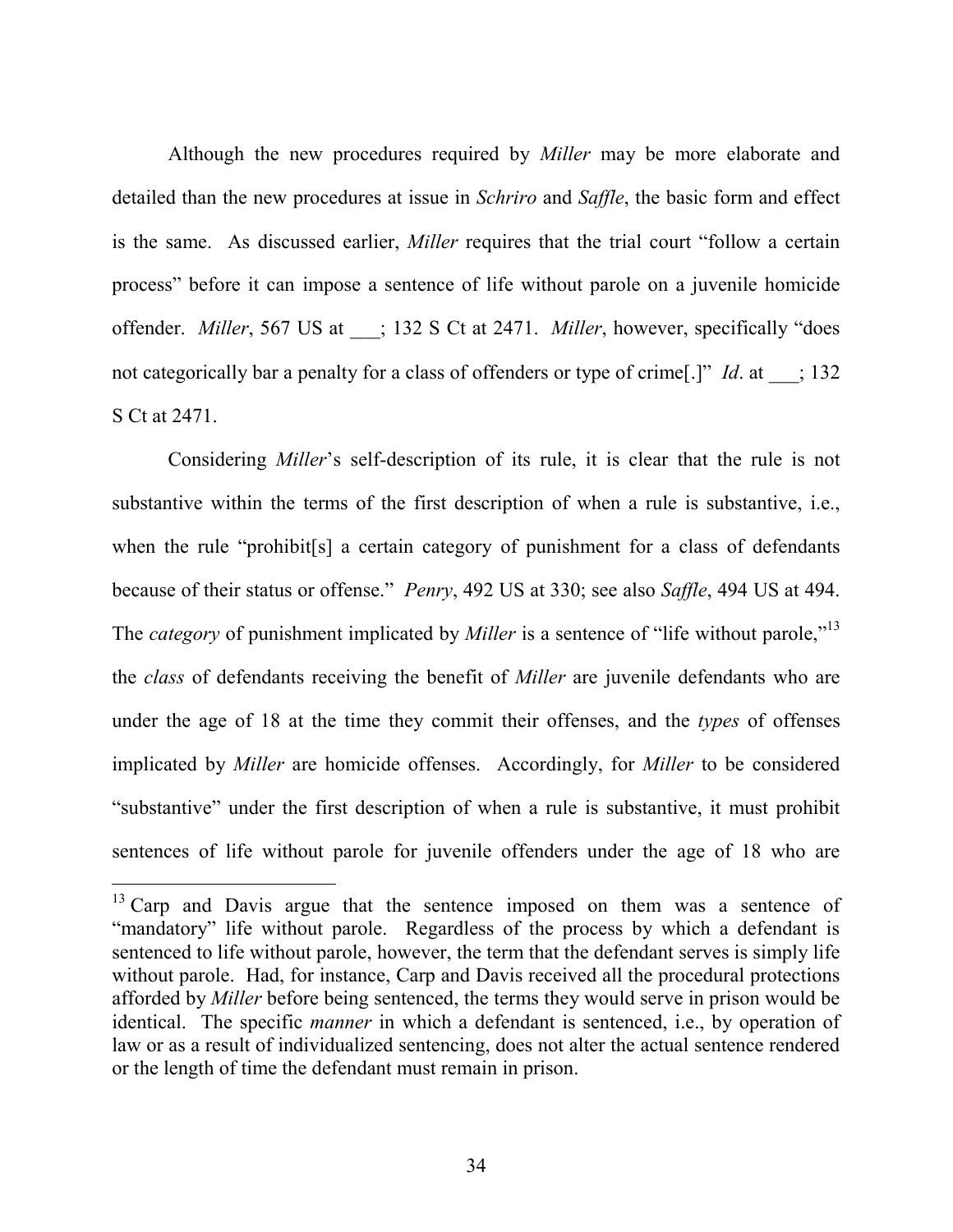convicted of homicide offenses, and clearly *Miller* does no such thing. Instead, as with the procedural rules in *Schriro* and *Saffle*, and the rules from the capital-punishment cases of *Woodson*, *Lockett*, and *Eddings*, *Miller* creates only the *possibility* that a defendant may have received a lesser punishment had the trial court employed the new process that is constitutionally required by *Miller*.

The second description of when a rule is substantive is equally of no avail to Carp and Davis because a rule is substantive under that description only when it alters the range of punishments that a state is permitted to impose by foreclosing the state's ability to impose the punishment defendant is serving. See *Schriro*, 542 US at 353. In this sense, a rule is only substantive if it acts to ratchet down the previously most severe punishment possible. Conversely, and contrary to the dissent, a rule will be considered procedural if it merely *expands* the range of possible punishments that may be imposed on the defendant. Applied to Michigan's sentencing scheme, *Miller* now requires the sentencer to consider imposing a sentence of life with the possibility of parole, but it does not require the sentencer to exclude from consideration a sentence of life without parole. Accordingly, *Miller* does not remove the punishment imposed on Carp and Davis from within the range of punishments the state has the power to impose. Accordingly, the rule in *Miller* again cannot be viewed as substantive under the second United States Supreme Court description.

The third description of when a rule is substantive is altogether inapplicable to *Miller*. The decision did not rest on any principle of statutory interpretation, and it did not pertain to a situation in which life-without-parole sentences were being imposed on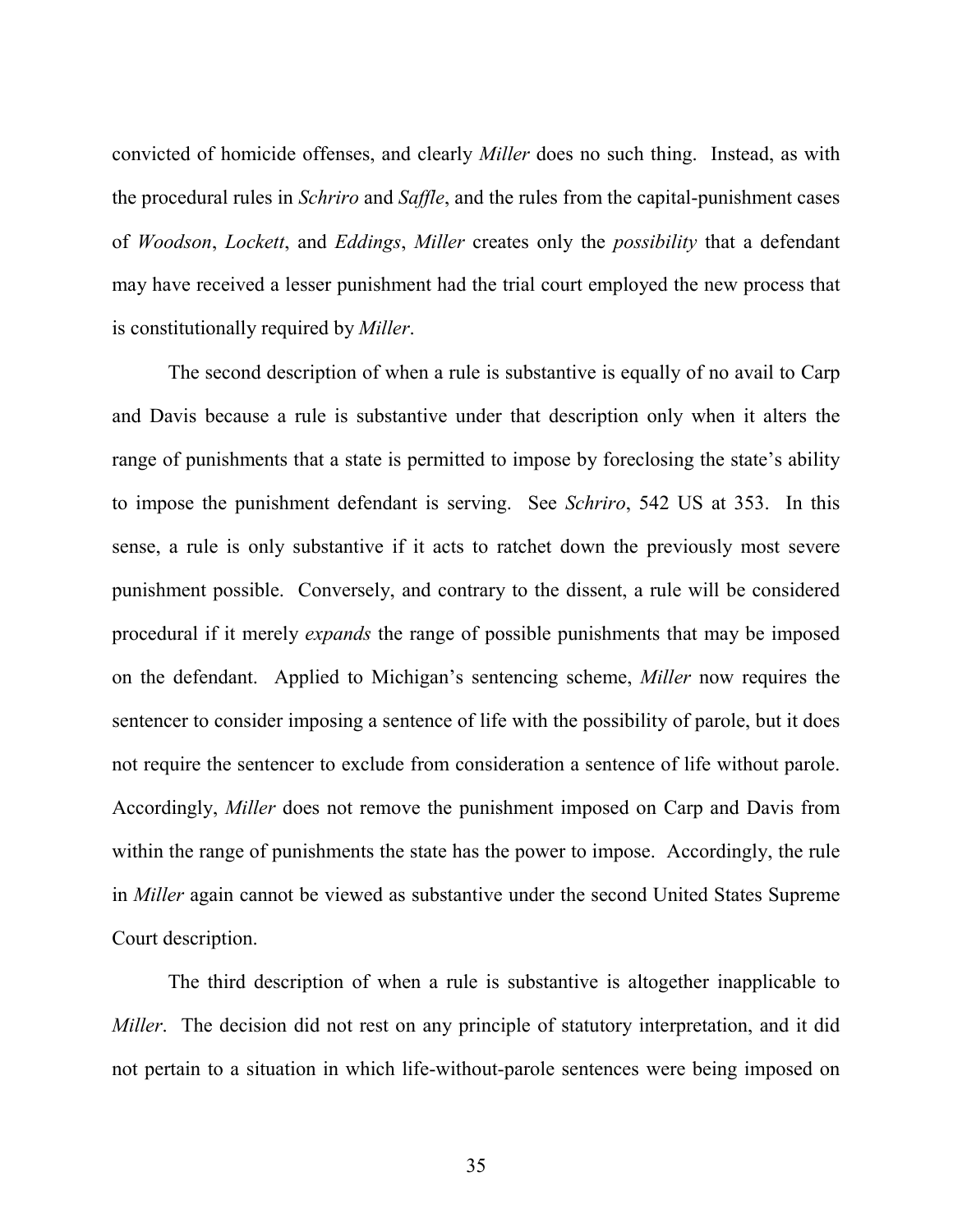juvenile homicide offenders absent clear statutory authority to do so. Just as Carp and Davis were sentenced to life without parole in full accordance with Michigan's statutory sentencing scheme, Miller was sentenced to life without parole in full accordance with Alabama's statutory sentencing scheme. See *Miller*, 567 US at  $\therefore$  132 S Ct at 2462-2643.

Ultimately, the rule in *Miller* is procedural because, as with the rule in *Ring*, it merely shifts "decisionmaking authority" for the imposition of a life-without-parole sentence on a juvenile homicide offender.<sup>14</sup> *Schriro*, 542 US at 353. Whereas *Ring* shifted decision-making authority for imposing capital punishment from the judge to the jury, *Miller* shifted decision-making authority for imposing a sentence of life without parole on a juvenile homicide offender from the legislature to the judiciary, by way of its individualized sentencing requirements. 15 Although the process set forth in *Miller* is

<sup>&</sup>lt;sup>14</sup> The dissent asserts that the rule in *Miller*, although having "procedural implications," is nonetheless substantive because it invalidated "*an entire* '*sentencing scheme*.' " *Post* at 13-14. While the dissent is correct that *Miller* invalidated Michigan's sentencing scheme authorizing the imposition of a life-without-parole sentence for a juvenile homicide offender, *Ring* also invalidated Arizona's sentencing scheme authorizing the imposition of capital punishment on a homicide offender. As *Ring* was deemed procedural, it follows that the distinction between substantive and procedural rules does not turn on whether the new rule invalidates a sentencing scheme authorizing a punishment. Instead, the distinction turns on whether the punishment is one that the state may constitutionally impose under any conceivable sentencing scheme governing the class of defendants to which the defendant belongs.

<sup>&</sup>lt;sup>15</sup> The dissent argues that while a shift in decision-making authority from a judge to a jury is procedural, a shift in decision-making authority from the legislature to the judiciary is substantive because it vests new authority (the authority to impose a lesser sentence) in the judiciary. *Post* at 18-20. Although we acknowledge that there is a difference between these respective shifts in decision-making authority, we do not find the difference pivotal in determining whether a new rule is substantive or procedural.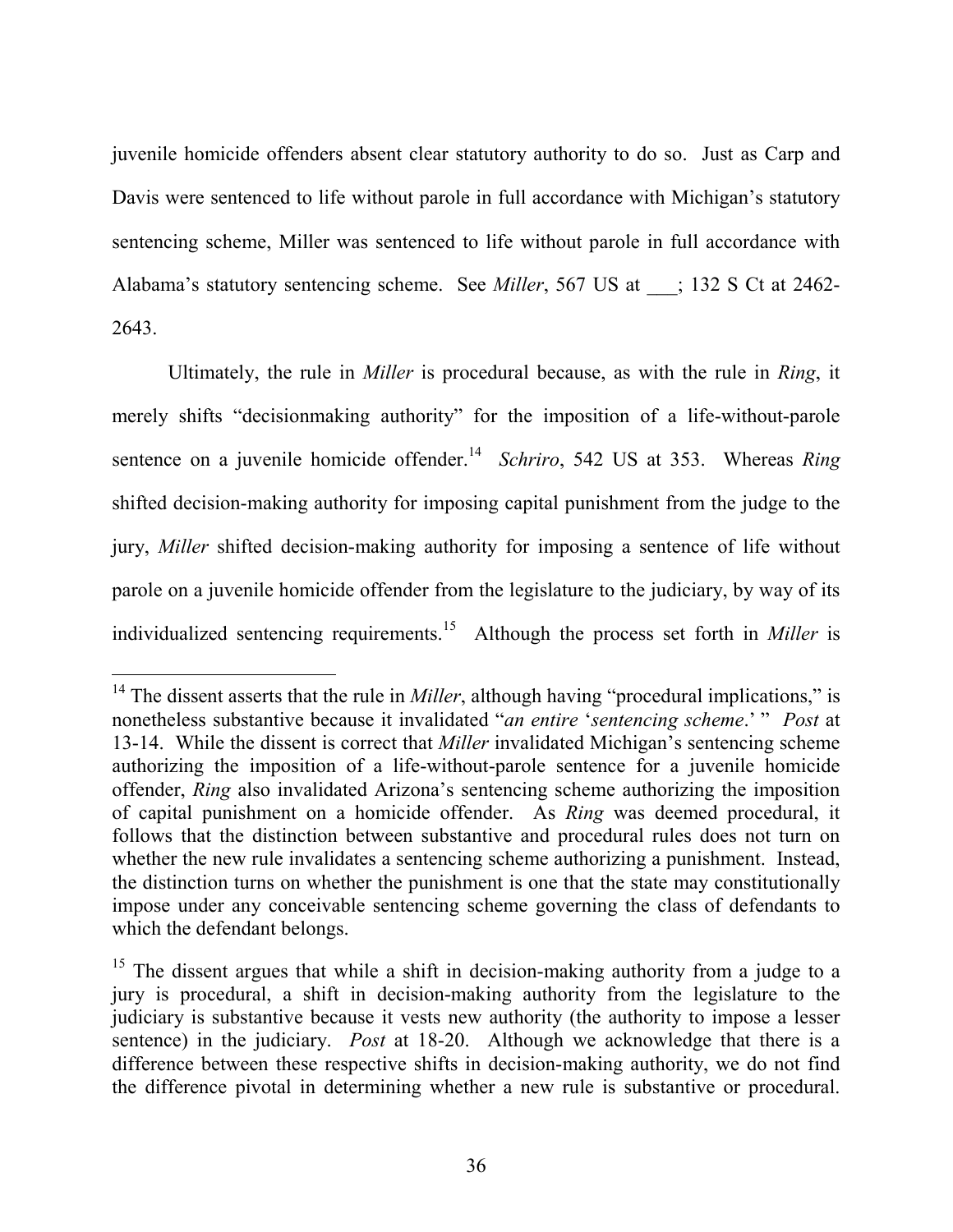undoubtedly more favorable to juvenile homicide defendants as a class, the new process has no effect on Michigan's inherent authority to lawfully and constitutionally seek the imposition of a life-without-parole sentence on any and every given juvenile homicide offender. Just as no court may impose a sentence of life without parole without conducting an individualized consideration of certain factors, no court relying on *Miller* may categorically refuse to impose a sentence of life without parole if the individualized sentencing factors do not operate in a defendant's favor. Accordingly, in contrast to a substantive rule that avoids the adverse collateral consequences of retrial by dictating a singular result, *Mackey*, 401 US at 693 (Harlan, J., concurring in the judgments in part and dissenting in part), retroactive application of *Miller* necessarily requires this adverse collateral consequence. In this regard, the rule in *Miller* in no reasonable way can be said to "represent[] the *clearest* instance where finality interests should yield." *Id*. (emphasis added). Because *Miller* continues to permit Michigan to impose a life-without-parole sentence on any juvenile homicide offender (but only after individualized consideration), it must necessarily be viewed as procedural rather than substantive. Therefore, we hold

 $\overline{a}$ 

This is because the question at hand is not focused on whether the *judiciary's* or the *legislature's* or the *executive's* authority has changed as a function of the new rule, but inquires only whether the punishment imposed is one that is beyond the *state*'*s* or the *law*'*s* power to impose. *Schriro*, 542 US at 352 (defining a rule as substantive when it "place[s] particular conduct or persons covered by the statute beyond the *State's* power to punish" or means that the defendant "faces a punishment that the *law* cannot [any more] impose upon him") (emphasis added). Both before and after *Miller* the state of Michigan possessed the authority to constitutionally impose a sentence of life without parole on a juvenile homicide offender.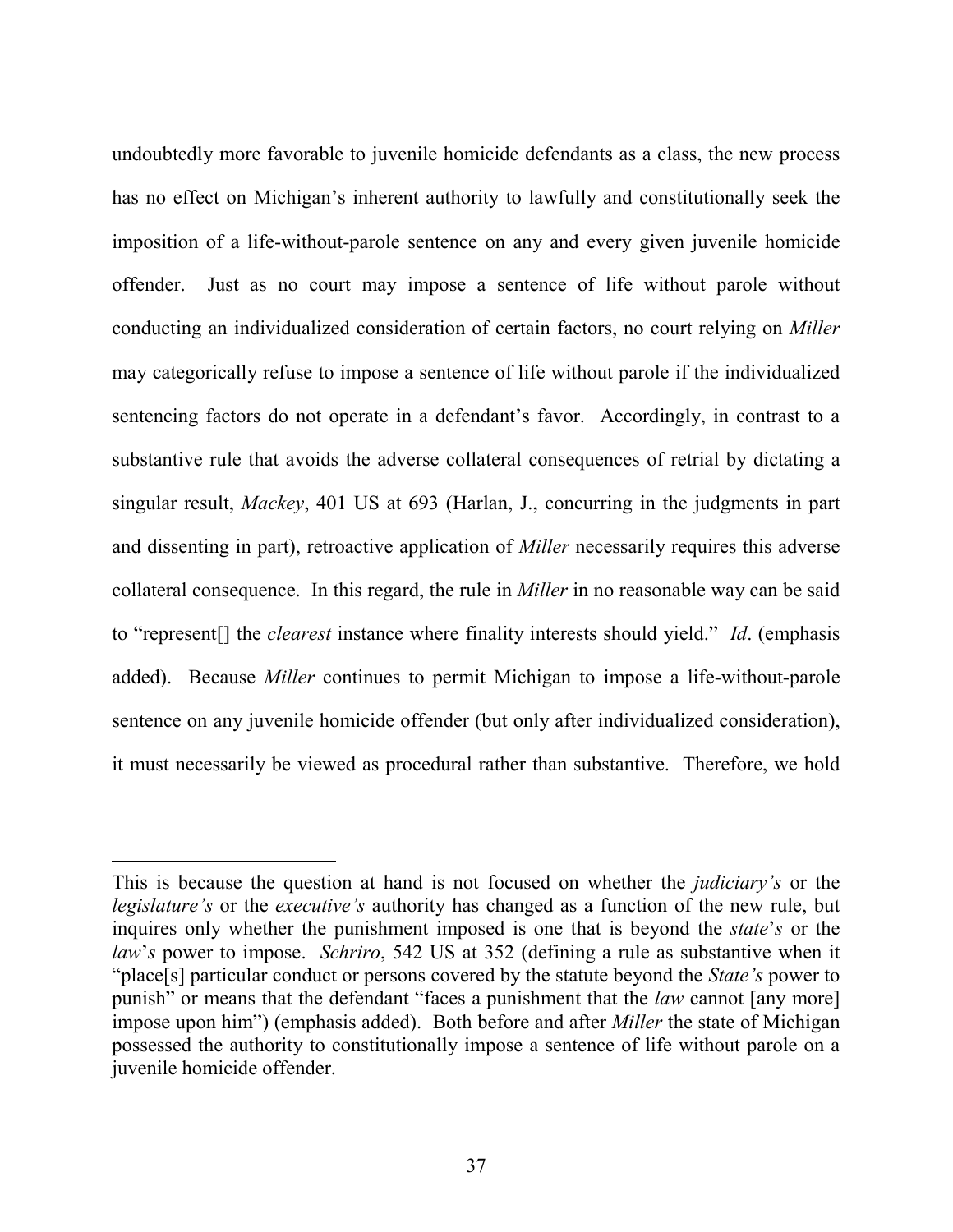that the rule in *Miller* does not satisfy the first exception to the general rule of nonretroactivity in *Teague*.

An additional consideration serves to strengthen this conclusion. In its description of the rule in *Miller*, the articulation employed by the United States Supreme Court is telling. *Teague*'s retroactivity analysis distinguishing substantive and procedural rules is in no sense new or novel. Rather, the proposition that "substantive *categorical* guarantees" should receive retroactive application while "procedural *noncategorical* guarantees" should only receive prospective application predates *Teague*. See *Penry*, 492 US at 329. In the face of this reasonably well-defined and longstanding distinction, *Miller*, in describing the nature and scope of its rule, repeatedly employs language typically associated with nonretroactive procedural rules. Although fully recognizing that *Roper* and *Graham* announced "categorical" bars, *Miller* twice states that its rule does *not* create a "categorical" bar. *Miller*, 567 US at \_\_\_; 132 S Ct at 2469, 2471. Furthermore, *Miller*, in straightforward terms, speaks of its rule as one that "mandates only that a sentencer follow a *certain process*[.]" *Id*. at \_\_\_; 132 S Ct at 2471 (emphasis added). It is hard to view these statements as anything other than expressions of continuity in the Court's understanding of the law of retroactivity, particularly in a circumstance in which the four justices of the Supreme Court who were presumably the *least* inclined to extend *Miller* to a broader range of cases-- the dissenting justices who had rejected the new rule in the first place-- were absent from the majority opinion.<sup>16</sup>

 <sup>16</sup> One of the critical divides between how this majority resolves the question of *Miller*'s retroactivity and how the dissent resolves the same question centers on the significance each accords to the words the Supreme Court chose to use in describing the rule in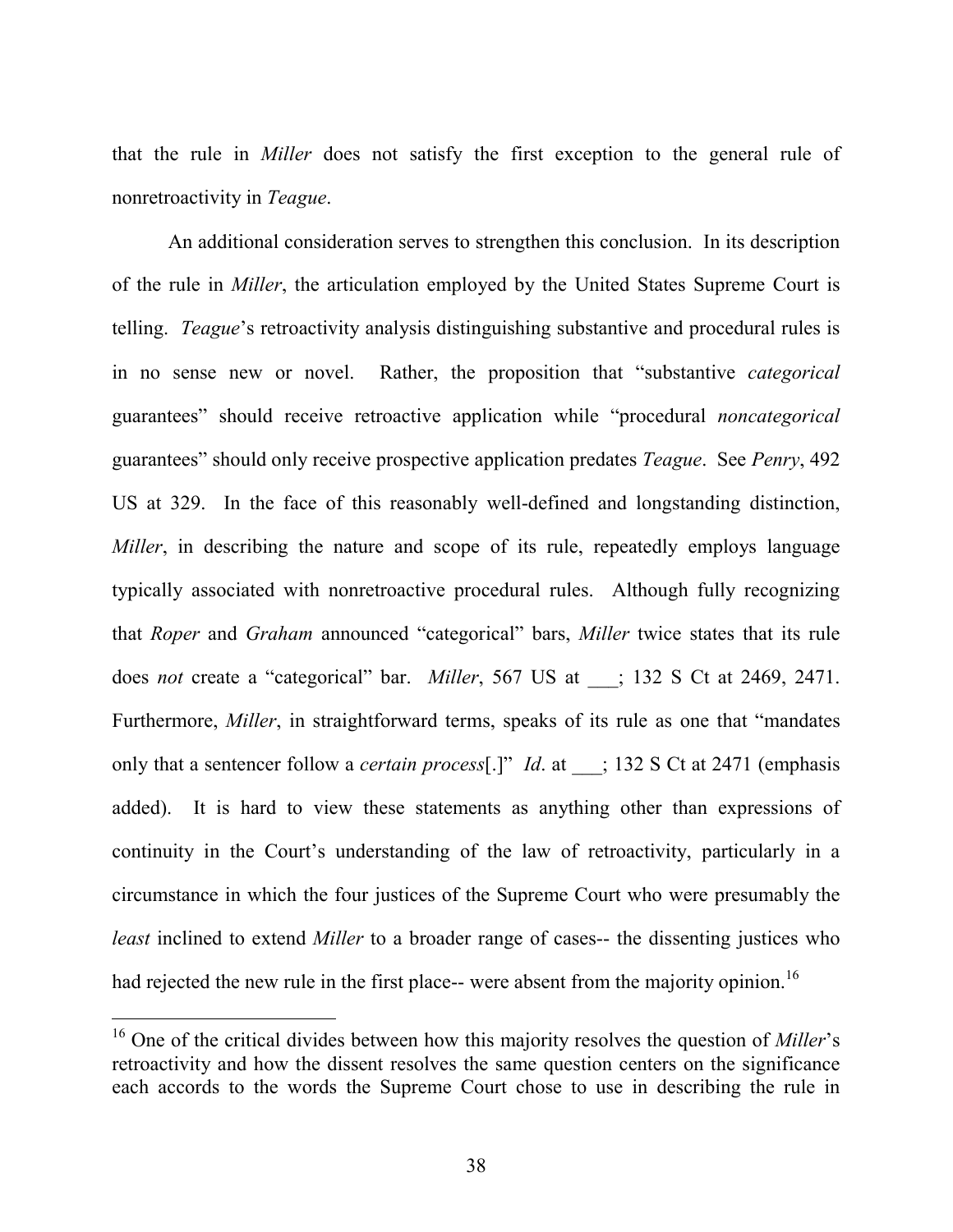Carp advances three arguments in an effort to overcome our conclusion that *Miller* does not qualify for retroactive application under *Teague*. First, he argues that each of the strands of precedent that underlie *Miller* has been granted retroactive status. While there may be considerable force to the argument that categorical rules like those in *Roper*  and *Graham* must be applied retroactively under *Teague*, the same cannot be said for the strand of cases requiring individualized sentencing before capital punishment can be imposed on an adult offender. Despite considerable effort by Carp, including post-oralargument supplemental briefings, we remain unpersuaded that the United States Supreme Court, or even any federal court of appeals, $17$  has declared any of the individualized sentencing capital-punishment cases retroactive under *Teague*.

-

*Miller*. Despite its many thoughtful arguments, the dissent is unable to explain why the Supreme Court, if it genuinely intended for the rule in *Miller* to be applied retroactively under *Teague*, specifically stated that the rule in *Miller* does not "categorically bar a penalty," *Miller*, 567 US at \_\_\_; 132 S Ct at 2471, when the "categorical bar" versus "noncategorical bar" distinction defines the critical element of the retroactivity analysis in *Teague*. The dissent contends that by focusing on "categorical" versus "noncategorical" distinction, the majority "muddles" the *Teague* analysis. *Post* at 14. However, it is the dissent that misapprehends *Teague* by its conclusion that the rule in *Miller* is entitled to retroactive relief despite its acknowledgement that *Miller* did not categorically bar life-without-parole sentences for juveniles. *Id*. Neither defendants nor the dissent has identified a single Supreme Court decision that has ever concluded that a noncategorical rule is entitled retroactive application under the first of *Teague*'s two exceptions to the general rule of nonretroactivity. From this, we can only reason that *Teague* does not merely stand for the proposition, as the dissent asserts, that a categorical rule is substantive, but also for the proposition that a rule is substantive only when it is categorical.

 $17$  We include federal courts of appeal in our discussion because Carp cites federal courts of appeal decisions for the proposition that the capital-punishment strand of precedent has been applied retroactively.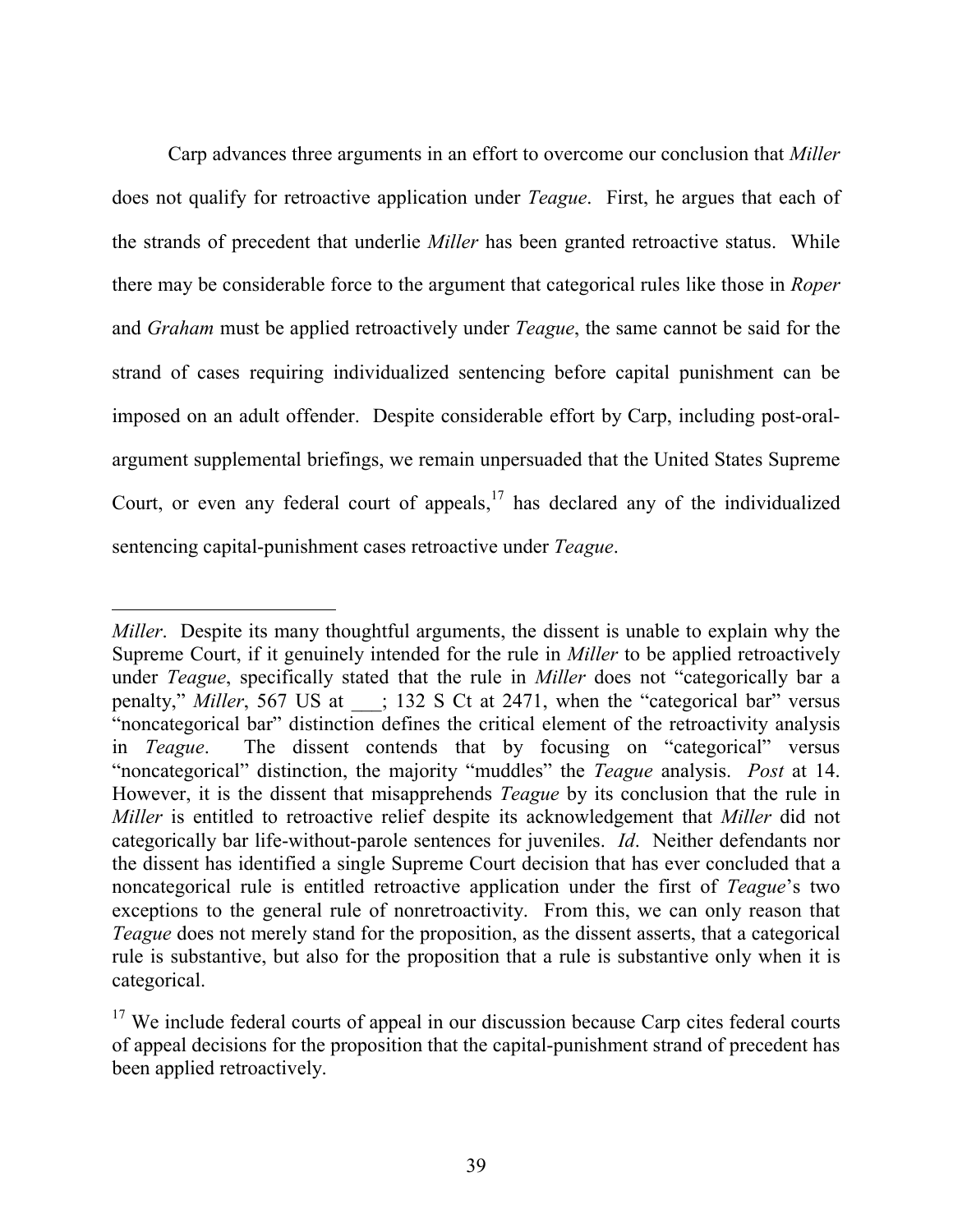In an effort to demonstrate to the contrary, Carp principally cites *Sumner*, in which the United States Supreme Court held that individualized sentencing was required before capital punishment could be imposed on a defendant, Shuman, who was serving a lifewithout-parole sentence at the time he committed the capital offense. *Sumner*, 483 US at 80-81. Carp is correct that *Sumner* relied on *Woodson* in creating its rule, *id*. at 70-75, and is also correct that *Sumner* involved the review of a state conviction on collateral habeas review, see *id*. at 68. However, not all cases presenting themselves on collateral review are equivalent for retroactivity purposes. Some cases on collateral review assert that state courts failed to properly apply constitutional rules in effect before the defendant's conviction became final, while others seek the application or creation of a new rule that was not announced before the defendant's conviction became final.

If, with respect to the application of *Woodson*, *Sumner* fell into the latter category, then we might agree with Carp that *Woodson* had been applied retroactively. *Sumner*, as it relates to the application of *Woodson*, however, falls into the former category of cases presenting themselves on collateral review. *Woodson* was decided on July 2, 1976, and Shuman's conviction did not become final for direct review purposes until May 17, 1978, nearly two years after *Woodson* was decided. See *Shuman v State*, 94 Nev 265; 578 P2d 1183 (1978). Accordingly, to the extent that *Woodson* was applied in *Sumner*, it was simply not applied retroactively to a case that had become final for direct review purposes before *Woodson* was issued. 18

 <sup>18</sup> We further note that even if *Sumner* had applied *Woodson* retroactively to a case that had become final for direct review purposes before *Woodson* was announced, it still would not follow that *Woodson* qualified for retroactive application under *Teague*. This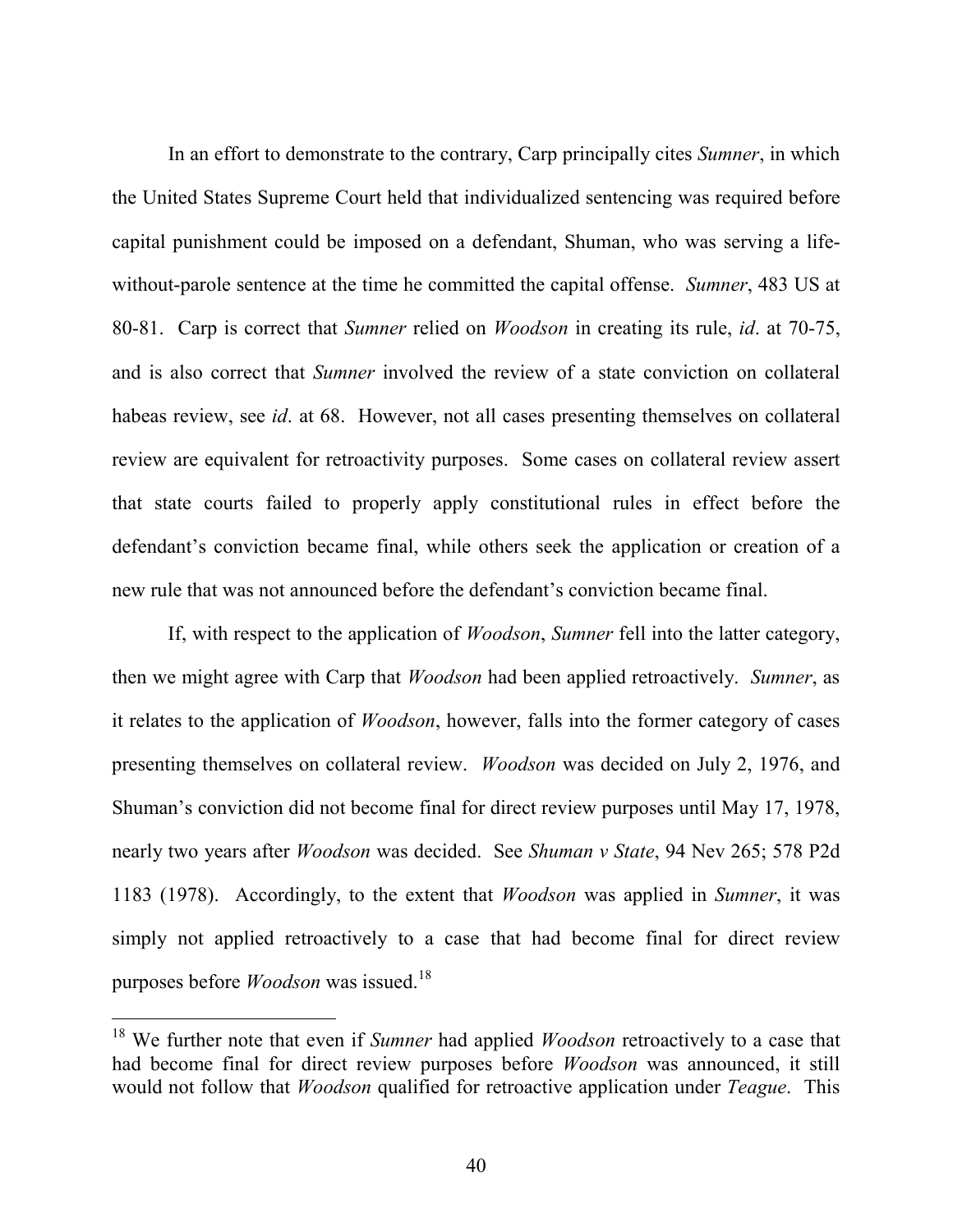Apparently anticipating these flaws in the argument that *Woodson* has been applied retroactively, Carp contends that *Sumner* itself has been applied retroactively post-*Teague*. For this proposition, he cites *Thigpen v Thigpen*, 926 F2d 1003, 1005 (CA 11, 1991). We, however, do not read *Thigpen* as addressing the question of *Sumner*'s retroactivity. Although the district court below had applied *Sumner* retroactively to invalidate Thigpen's sentence, that portion of the district court's ruling was never appealed and the only issue before the United States Court of Appeals for the Eleventh Circuit was Thigpen's appeal concerning whether the district court had erred by upholding his conviction. See *id*. 19

Accordingly, Carp has not succeeded in demonstrating that any of the individualized sentencing capital-punishment cases, i.e., *Furman*, *Woodson*, *Lockett*,

 $19$  In framing the issue before the court, the Eleventh Circuit stated:

 $\overline{a}$ 

is because *Sumner* was decided in 1987 and *Teague*, in which a plurality of the United States Supreme Court announced the current federal retroactivity test, was not decided until 1989. It is for this same reason that we reject Carp's contention that the retroactive application of *Lockett*'s rule in *Songer v Wainwright*, 769 F2d 1488, 1489 (CA 11, 1985), and *Dutton v Brown*, 812 F2d 593, 599 n 7 (CA 10, 1987), carries any weight with regard to whether those courts applying *Lockett* retroactively would have done so under *Teague*. The same can also be said about the significance of the retroactive application of the rule from *Furman* as acknowledged in *Michigan v Payne*, 412 US 47, 57 n 14; 93 S Ct 1966; 36 L Ed 2d 736 (1973).

On appeal, Thigpen raises only one issue: whether the admission of evidence that he was convicted in 1972 of another first-degree murder and received a death sentence . . . rendered his trial so fundamentally unfair that he was convicted without the due process of law. For the reasons set forth below, we affirm the district court's conclusion that Thigpen's conviction was constitutional. [*Thigpen*, 926 F2d at 1005.]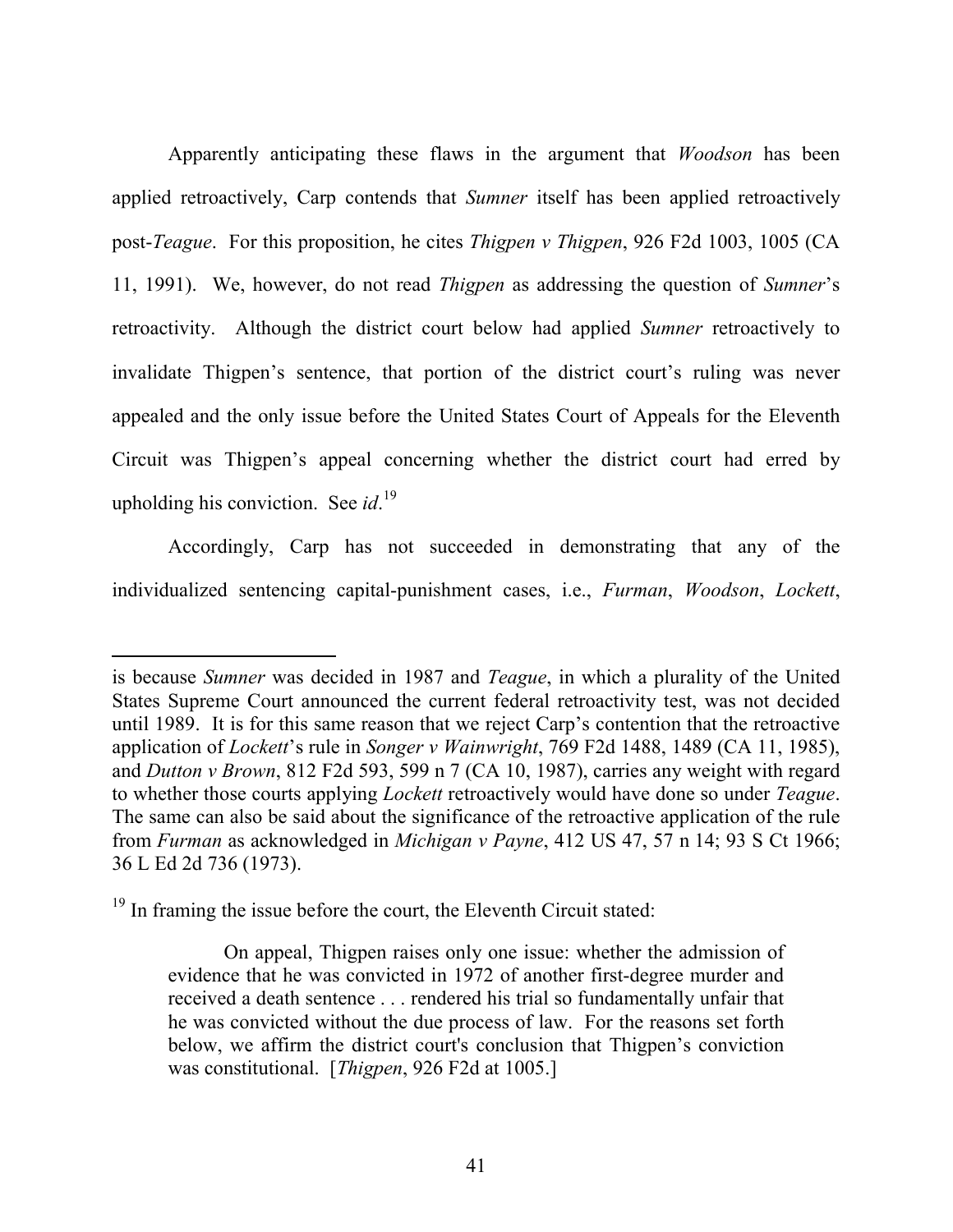*Eddings*, or *Sumner*, have been applied retroactively under *Teague*. This failure is pivotal given our earlier conclusion that the rule in *Miller* is of the same form and effect as the rules in the individualized sentencing capital-punishment cases.

Second, Carp argues that *Miller* has added "age" and "incorrigibility" as elements of what must be assessed before a life-without-parole sentence can be imposed on a juvenile offender. Carp argues that it follows from this that age and the juvenile offender's incorrigibility are aggravating factors that raise the mandatory minimum sentence that a defendant could receive under Michigan's pre-*Miller* sentencing scheme because they must now be shown by the state before a juvenile offender can be sentenced pursuant to MCL 750.316(1) and MCL 791.234(6). Citing *Alleyne v United States*, 570 US : 133 S Ct 2151, 2155; 186 L Ed 2d 314 (2013), Carp notes that "any fact that increases the mandatory minimum is an 'element' that must be submitted to the jury." Accordingly, he argues that the rule in *Miller* must be viewed as substantive and applied retroactively when it is considered in light of *Alleyne* because *Miller* combined with *Alleyne* substantively alters the way Michigan law defines and sentences juvenile homicide offenders.

Even assuming for the sake of argument that *Miller* made assessments of "age" and "incorrigibility" necessary elements for imposing a life-without-parole sentence on a juvenile homicide offender, Carp's argument still fails.<sup>20</sup> This is because his argument

 <sup>20</sup> Because Carp's argument fails here, we find it unnecessary to address whether *Miller* adds the elements of age and incorrigibility to what must be found before a life-withoutparole sentence may be imposed on a juvenile homicide offender. We do note that *Miller*'s repeated statements that individualized sentencing hearings could occur before a "*judge* or jury," *Miller*, 567 US at \_\_\_; 132 S Ct at 2460, 2470, 2475, tend to suggest that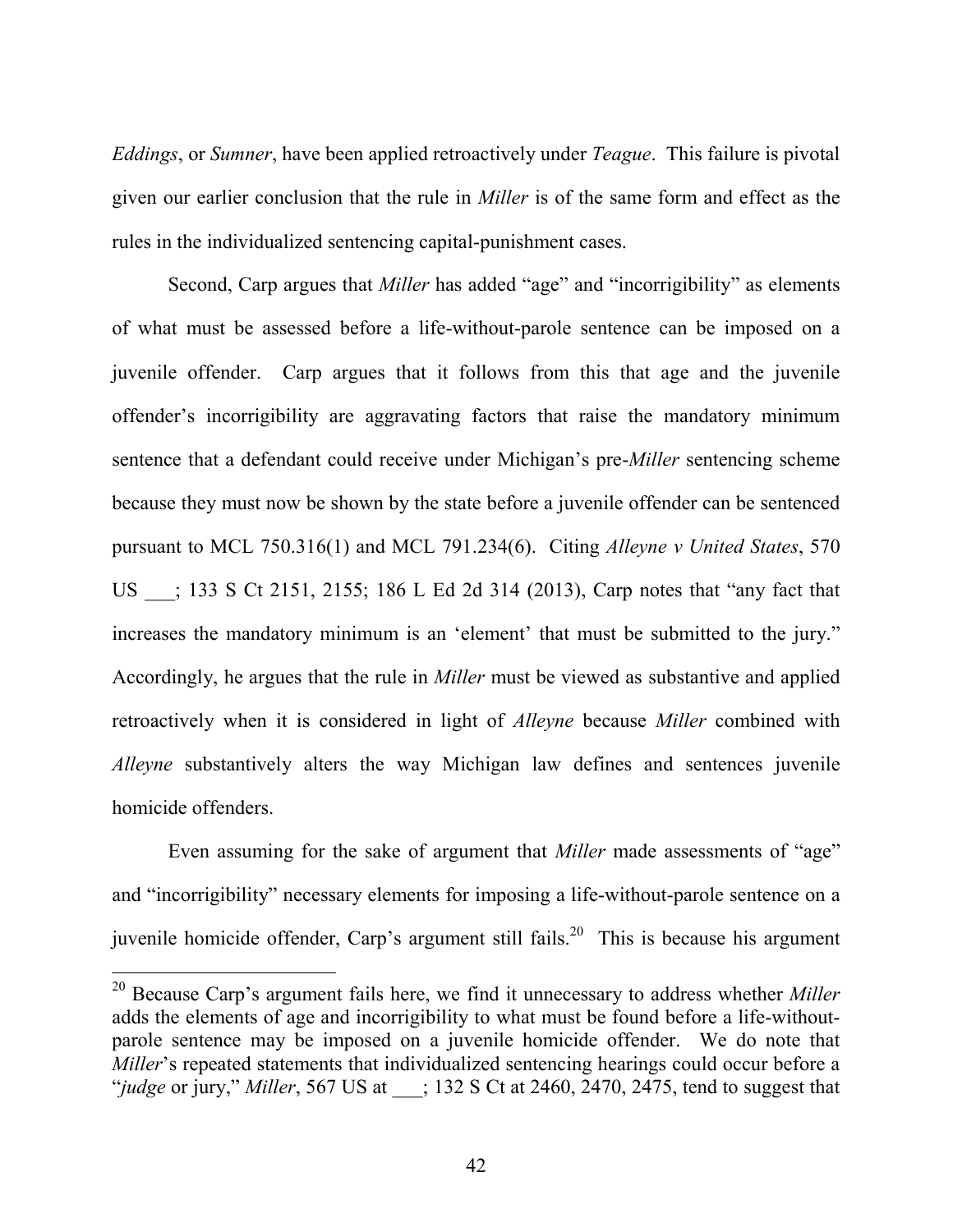relies on the new rule adopted in *Alleyne* and therefore *Alleyne* itself would need to qualify for retroactive application to have any bearing on the instant case. Carp, however, has failed to even argue, much less persuade this Court, that *Alleyne* established a substantive rule entitled to retroactive application under *Teague*. Absent being so persuaded, we treat the rule in *Alleyne* as a procedural rule entitled only to prospective application.<sup>21</sup> Accordingly, to the extent that we view *Alleyne* as establishing a nonretroactive procedural rule, *Alleyne* may not be bootstrapped onto the rule in *Miller* to transform the latter from a nonretroactive procedural rule into a retroactive substantive rule.

-

*Miller* did not make age or incorrigibility aggravating elements because under *Alleyne* aggravating elements that raise the mandatory minimum sentence "must be submitted to the *jury* and found beyond a reasonable doubt," *Alleyne*, 570 US at \_\_\_; 133 S Ct at 2155. (Emphasis added.) However, because *Alleyne* was decided after *Miller*, *Miller*'s reference to individualized sentencing being performed by a "*judge* or jury" might merely be instructive on the issue but not dispositive. As none of the defendants before this Court asserts that his sentence is deficient because it was not the product of a jury determination, we find it unnecessary to further opine on this issue and leave it to another day to determine whether the individualized sentencing procedures required by *Miller*  must be performed by a jury in light of *Alleyne*.

<sup>&</sup>lt;sup>21</sup> Treating *Alleyne* as a procedural rule is consistent with how multiple federal courts have resolved the issue of whether *Alleyne* is procedural or substantive for federal retroactivity purposes. See, e.g., *Simpson v United States*, 721 F3d 875, 876 (CA 7, 2013) (comparing *Alleyne* to the rule from *Apprendi v New Jersey*, 530 US 466; 120 S Ct 2348; 147 L Ed 2d 435 (2000), which has been held to be procedural); *United States v Evans*, F Supp 2d (WD Ark, February 25, 2014, Case Nos. 1:11-CR-10012 and 1:13-CV-1025), citing *United States v Lara-Ruiz*, 721 F3d 554, 557 (CA 8, 2013); *Willoughby v United States*, F Supp 2d (WD NC, September 17, 2013, Case Nos.) 3:13-CV-493-FDW and 3:99-CR-24-FDW-6).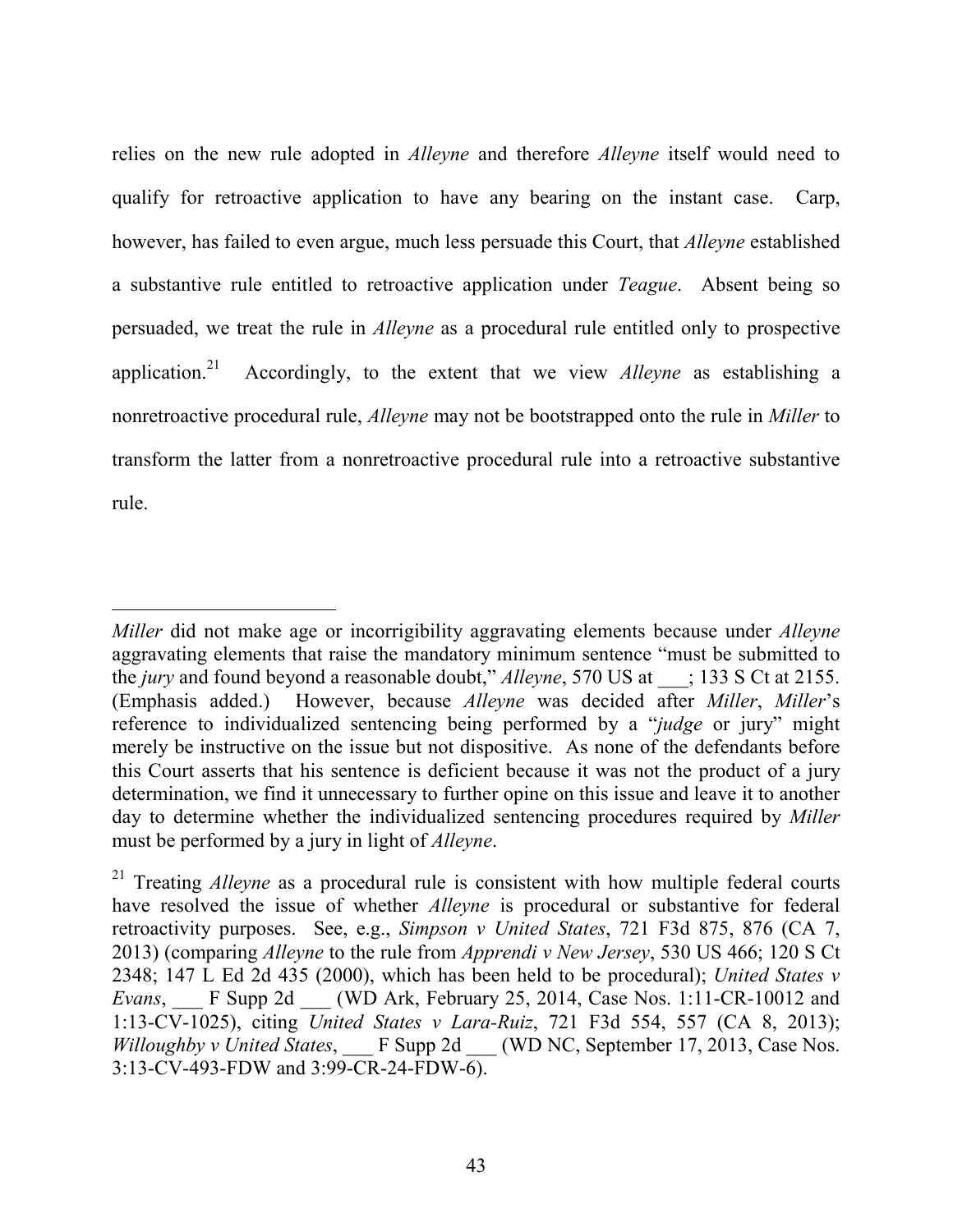Third, Carp cites *Miller*'s companion case of *Jackson v Hobbs* as evidence that *Miller* has *already* been accorded retroactive status, and therefore presumably that the present judicial exercise has been rendered unnecessary. In offering this argument, Carp is correct that *Jackson* presented itself on collateral review and that the case was remanded for resentencing pursuant to the rule announced in *Miller*. *Miller*, 567 US at \_\_\_; 132 S Ct at 2475. Accordingly, Carp also correctly notes that Jackson received retroactive relief under *Miller*. *Id*. at \_\_\_; 132 S Ct at 2475. That being said, the fact that Jackson received the benefit of *Miller* being applied retroactively does not lead to the conclusion that *Miller* must be applied retroactively to any other defendant. This is because the assertion that a rule is nonretroactive is an "affirmative defense," available to a prosecutor in *objection* to collateral relief being sought by a defendant. *Thompson v Runnels*, 705 F3d 1089, 1099 (CA 9, 2013) (noting that *Caspari v Bohlen*, 510 US 383, 389; 114 S Ct 948; 127 L Ed 2d 236 (1994) held that " 'a federal court may, but need not, decline to apply *Teague* if the State does not argue it,' but 'if the State does argue that the defendant seeks the benefit of a new rule of constitutional law, the court must apply *Teague* before considering the merits of the claim' "). As such, the nonretroactivity argument must be affirmatively raised by the state and when it is not raised, it is waived:

Since a State can waive the *Teague* bar by not raising it, and since the propriety of reaching the merits of a dispute is an important consideration in deciding whether or not to grant certiorari, the State's omission of any *Teague* defense at the petition stage is significant. Although we undoubtedly have the discretion to reach the State's *Teague* argument, we will not do so in these circumstances. [*Schiro v Farley*, 510 US 222, 229; 114 S Ct 783; 127 L Ed 2d 47 (1994) (citation omitted).]

44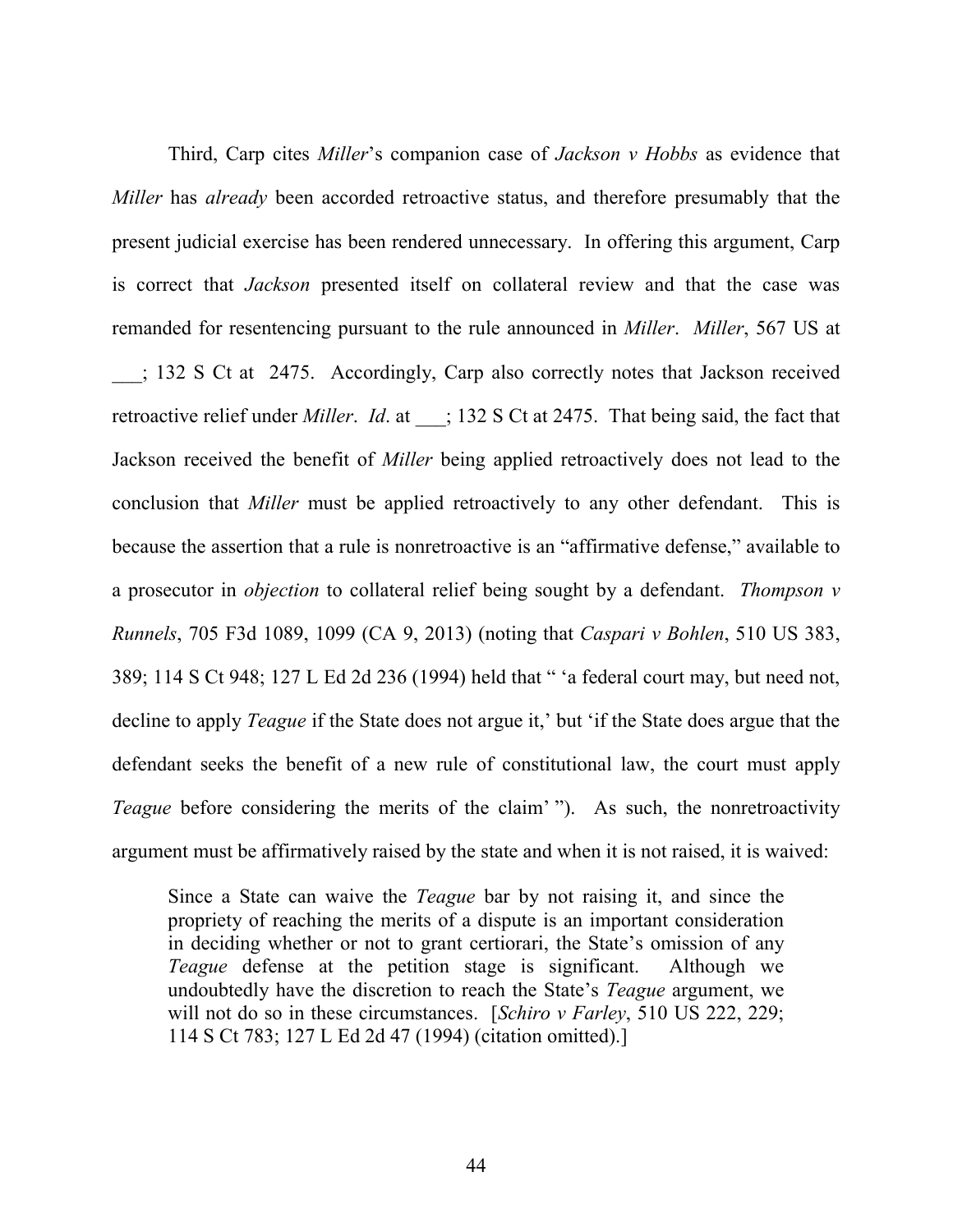In this sense, a defense premised on the nonretroactivity of a new rule is "not 'jurisdictional' " in nature, and the court does not have any duty sua sponte to conduct a retroactivity analysis. *Collins v Youngblood*, 497 US 37, 41; 110 S Ct 2715; 111 L Ed 2d 30 (1990). Rather, because the question of retroactivity is "grounded in important considerations of federal-state relations," a state is free to "[choose] not to rely on *Teague*" without the federal courts' invalidating that choice. *Id*. By opting not to raise the defense in *Jackson*, the defense was waived and the question whether *Miller* should be applied retroactively was never presented to the United States Supreme Court.<sup>22</sup>

Carp, however, contends that "principles of even-handed justice" dictate that the rule in *Miller* be applied retroactively in his case since it was applied retroactively in Jackson's case. He draws his argument from *Teague*, wherein the United States Supreme Court stated:

We can simply refuse to announce a new rule in a given case unless the rule would be applied retroactively to the defendant in the case and to all others similarly situated.... We think this approach is a sound one. Not only does it eliminate any problems of rendering advisory opinions, it also avoids the inequity resulting from the uneven application of new rules to similarly situated defendants. We therefore hold that, *implicit in the retroactivity approach we adopt today*, is the principle that *habeas corpus cannot be used* as a vehicle to create new constitutional rules of criminal procedure unless those rules would be applied retroactively to *all* defendants on collateral review . . . . [*Teague*, 489 US at 316 (opinion by O'Connor, J.) (all but last emphasis added).]

 <sup>22</sup> Tellingly, with regard to the prosecutor's intentions in *Jackson*, we further note that on remand the prosecutor conceded the defense of retroactivity, but did so only on the basis "*that Jackson* is entitled to the benefit of the United [States] Supreme Court's opinion *in his own case*." See *Jackson v Norris*, 2013 Ark 175, p 6; 426 SW3d 906 (2013) (emphasis added).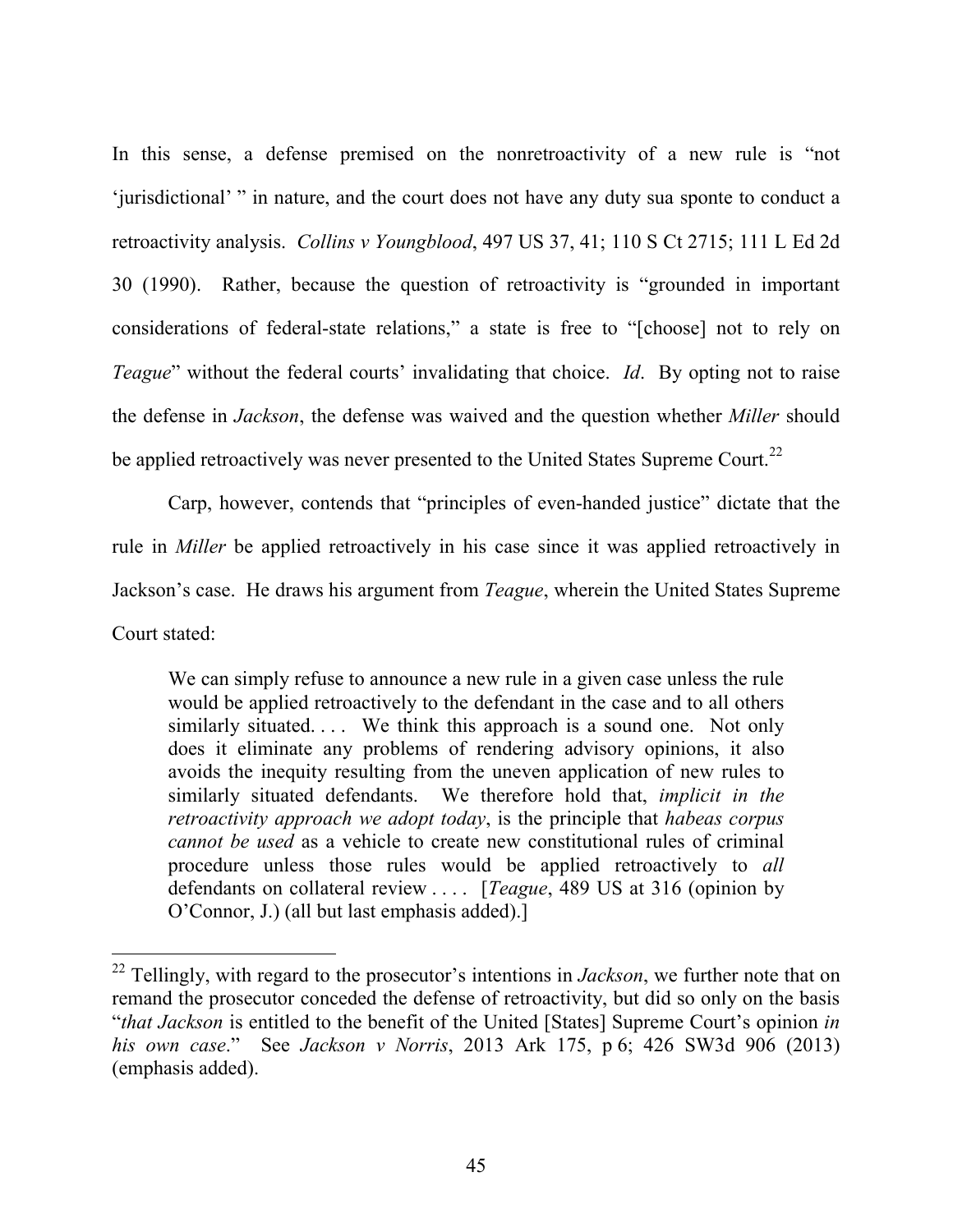As evidenced by the very quotation on which Carp relies, the application of the "principles of even-handed justice" only become relevant when the United States Supreme Court has actually *undertaken* a retroactivity analysis in the course of announcing a new rule. If no such analysis is necessary *because of the posture of the case*, as here, the Court will obviously not have the occasion to consider whether the new rule can be applied retroactively to all defendants who are situated similarly to the defendant before the Court.<sup>23</sup> Under those circumstances, the idiosyncrasies, strategies, or policies and practices of a single prosecutor, among more than 3,000 throughout the country, cannot possibly be allowed under our system of federalism to determine what "even-handed justice" requires (and what the law does or does not command) of all prosecutors in every jurisdiction throughout the country.24

<sup>&</sup>lt;sup>23</sup> The dissent similarly acknowledges that the Supreme Court's application of the rule in *Miller* to Jackson is "inconclusive" about whether the rule should be applied retroactively and that the relief Jackson received does not mandate the retroactive application of *Miller* to any other case. *Post* at 8 n 31.

 $24$  Although the issue was not raised in any way by any of the defendants, the dissent argues that *Miller* is similar to *Atkins v Virginia*, 536 US 304; 122 S Ct 2242; 153 L Ed 2d 335 (2002), because "considerable discretion" is left to the states by both rules, so that where *Atkins* has been applied retroactively, so too should *Miller*. *Post* at 22-23. While the dissent is not incorrect to suggest that *Miller* and *Atkins* both allow some discretion to the states, it fails to examine this issue with greater precision. *Atkins* held that the Eighth Amendment bars the imposition of capital punishment on a "mentally retarded offender." *Atkins*, 536 US at 321. *Atkins*, however, left it to the discretion of the states to establish criteria for whether a defendant qualifies as "mentally retarded." *Id*. at 317. Accordingly, the discretion left to the states by *Atkins* pertains to when *Atkins* applies and which defendants fall within the universe of defendants governed by *Atkins*. Once a defendant is deemed to be mentally retarded, however, the state's discretion ceases and *Atkins* compels the *single* result that the state is constitutionally prohibited from imposing capital punishment on the defendant. Under *Miller*, by contrast, all juveniles are entitled to individualized sentencing hearings and accordingly the state has no discretion to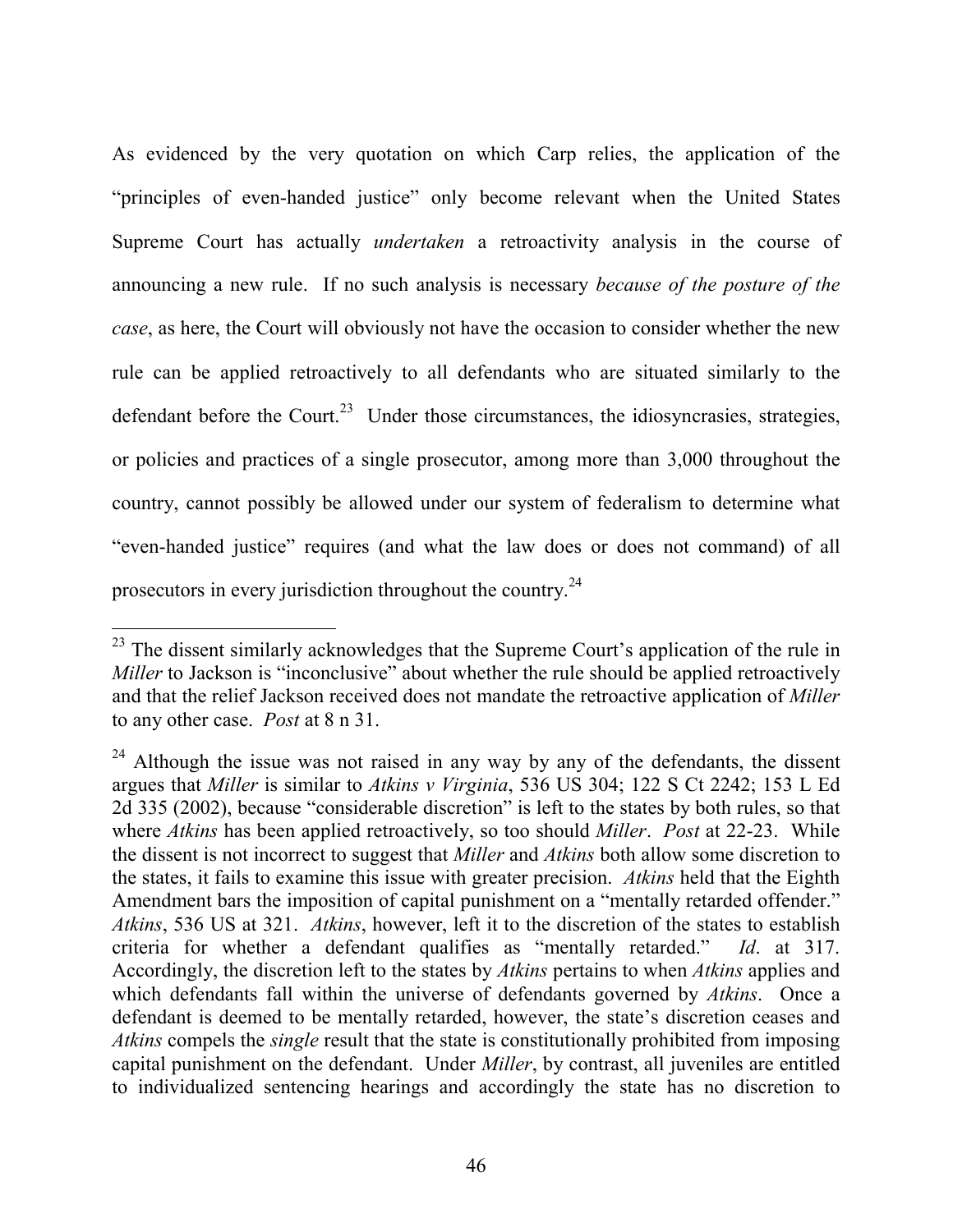Having concluded that *Miller* established a new procedural rule that does not "categorically bar a penalty," but instead requires "only that a sentencer follow a certain process," *Miller*, 567 US at  $\therefore$  132 S Ct at 2471, and having rejected the arguments in support of the retroactive application of *Miller*, we hold that the United States Supreme Court's decision in that case does not require retroactive application under *Teague*. In light of this holding, we now turn to whether *Miller* is entitled to retroactive application under Michigan's separate test for retroactivity.

## C. STATE RETROACTIVITY

Although states must apply a new rule of criminal procedure retroactively when the new rule satisfies *Teague*'s exceptions to the general rule of nonretroactivity, they are permitted to "give broader retroactive effect" to a new rule than is required by *Teague*. *Danforth*, 552 US at 288-289. In this sense, *Teague* provides a floor for when a new rule of criminal procedure must be applied retroactively, with a state nonetheless free to adopt

-

determine when, and to which defendants, *Miller* applies. Instead, the discretionary element of *Miller* only comes into play in selecting a sentence for a defendant after it has been determined, per *Miller*, that the defendant is a juvenile by virtue of being under the age of 18 at the time of the offense. In this regard, the rules announced in *Atkins* and *Miller* have both different forms and different effects. That is, *Atkins* has the form of a categorical rule in that after a state has determined that a defendant is "mentally retarded," it applies to bar the imposition of capital punishment on that defendant, while *Miller* has the form of a noncategorical rule in that it requires individualized sentencing before a life-without-parole sentence may be imposed on a juvenile homicide offender but expressly does not bar the imposition of that sentence. Further, the effect of *Atkins* will always produce a *single* result in invalidating the capital sentence of every defendant who falls within the rule because the defendant is "mentally retarded," while the effect of *Miller* will necessarily result in the imposition of a variety of sentences for different offenders, creating only the potential that any given juvenile will receive a sentence other than life without parole.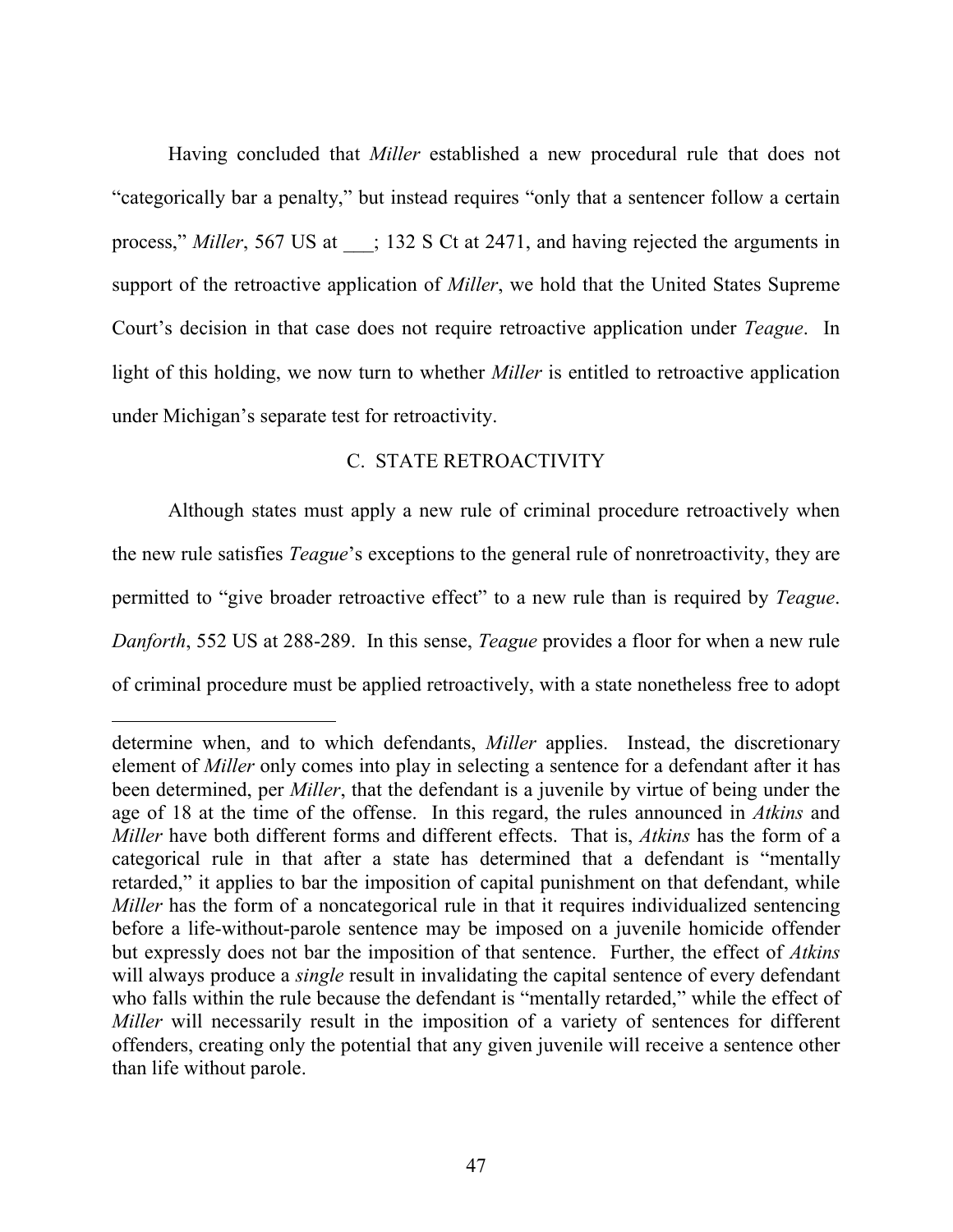its own broader test for requiring the retroactive application of a new federal or state constitutional rule. See *id*. at 289-290.

Michigan has adopted its own separate test for when a new rule of criminal procedure should be applied retroactively. See *Maxson*, 482 Mich at 392-393. Michigan's test for retroactivity was originally derived from the pre-*Teague* federal test set forth in *Linkletter v Walker*, 381 US 618; 85 S Ct 1731; 14 L Ed 2d 601 (1965). See *People v Hampton*, 384 Mich 669, 674; 187 NW2d 404 (1971).

Despite Michigan's having adopted its own retroactivity test that may give broader retroactive effect to some new rules than is mandated by the *Teague* test, Michigan nonetheless still adheres to the general principle of nonretroactivity for new rules of criminal procedure.<sup>25</sup> As a result, "Michigan law has regularly declined to apply new rules of criminal procedure to cases in which a defendant's conviction has become final." *Maxson*, 482 Mich at 392-393 (citing several examples of new rules of criminal procedure that this Court declined to apply retroactively under its version of the

 $25$  Contrary to Carp's and Davis's assertions, and consistently with the general principle of nonretroactivity, this Court does not adhere to the doctrine that an unconstitutional statute is void *ab initio*. *People v Smith*, 405 Mich 418, 432-433; 275 NW2d 466 (1979). In rejecting this doctrine, this Court in *Smith*, 405 Mich at 432, cited *Lemon v Kurtzman*, 411 US 192; 93 S Ct 1463; 36 L Ed 2d 151 (1973), which, for federal retroactivity purposes, departed from the view that an unconstitutional statute is a nullity *ab initio*. *Smith* also quoted *Chicot Co Drainage Dist v Baxter State Bank*, 308 US 371; 60 S Ct 317; 84 L Ed 329 (1940), for the proposition that a new constitutional rule does not always nullify past application of the old rule when the old rule was understood to have conformed with the Constitution at the time it was applied: " 'The actual existence of a statute, prior to such a determination, is an operative fact and may have consequences which cannot justly be ignored. The past cannot always be erased by a new judicial declaration.' " *Smith*, 405 Mich at 432, quoting *Chicot Co*, 308 US at 374.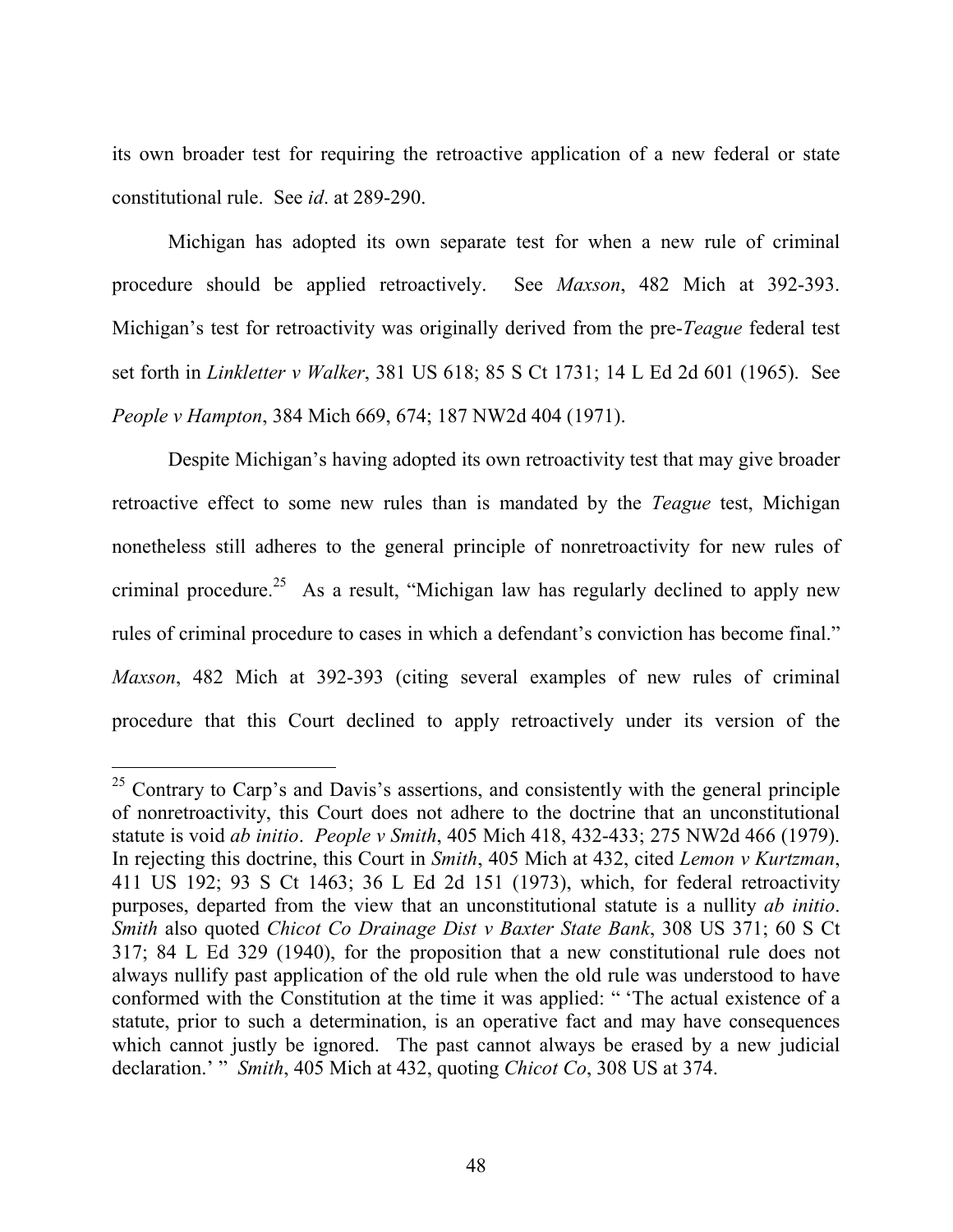*Linkletter* test). With Michigan's predisposition against the retroactive application of new rules of criminal procedure firmly in mind-- in that only the extraordinary new rule of criminal procedure will be applied retroactively under Michigan's test when retroactivity is not already mandated under *Teague*-- we proceed to evaluate whether the rule in *Miller* satisfies this state test.

Michigan's test for retroactivity consists of three factors:

"(1) the purpose of the new rule  $[\cdot]$ ; (2) the general reliance on the old rule[;] and (3) the effect of retroactive application of the new rule on the administration of justice." [*Maxson*, 482 Mich at 393, quoting *Sexton*, 458 Mich at 60-61, citing *Hampton*, 384 Mich at 674 (second alteration in original).]

The first factor, the purpose factor, assesses the nature and focus of the new rule and the effect the rule is designed to have on the implementation of justice. See *People v Young*, 410 Mich 363, 366-367; 301 NW2d 803 (1981). Under this first factor, when a new rule "concerns the ascertainment of *guilt* or *innocence*, retroactive application may be appropriate." *Id*. at 367, citing *Hampton*, 384 Mich 669 (emphasis added). Conversely, "[w]hen the ascertainment of guilt or innocence is not at stake, prospective application is possible" because "the purposes of the rule can be effectuated by prospective application." *People v Markham*, 397 Mich 530, 535; 245 NW2d 41 (1976). Consistent with this standard for when a rule should be applied only prospectively, "a new rule of procedure . . . which does not affect the integrity of the fact-finding process should be given [only] prospective effect." *Young*, 410 Mich at 367.

Carp contends that *Miller*, although not implicating his guilt or innocence, nonetheless, goes to the "integrity of the fact-finding process" because it is essential to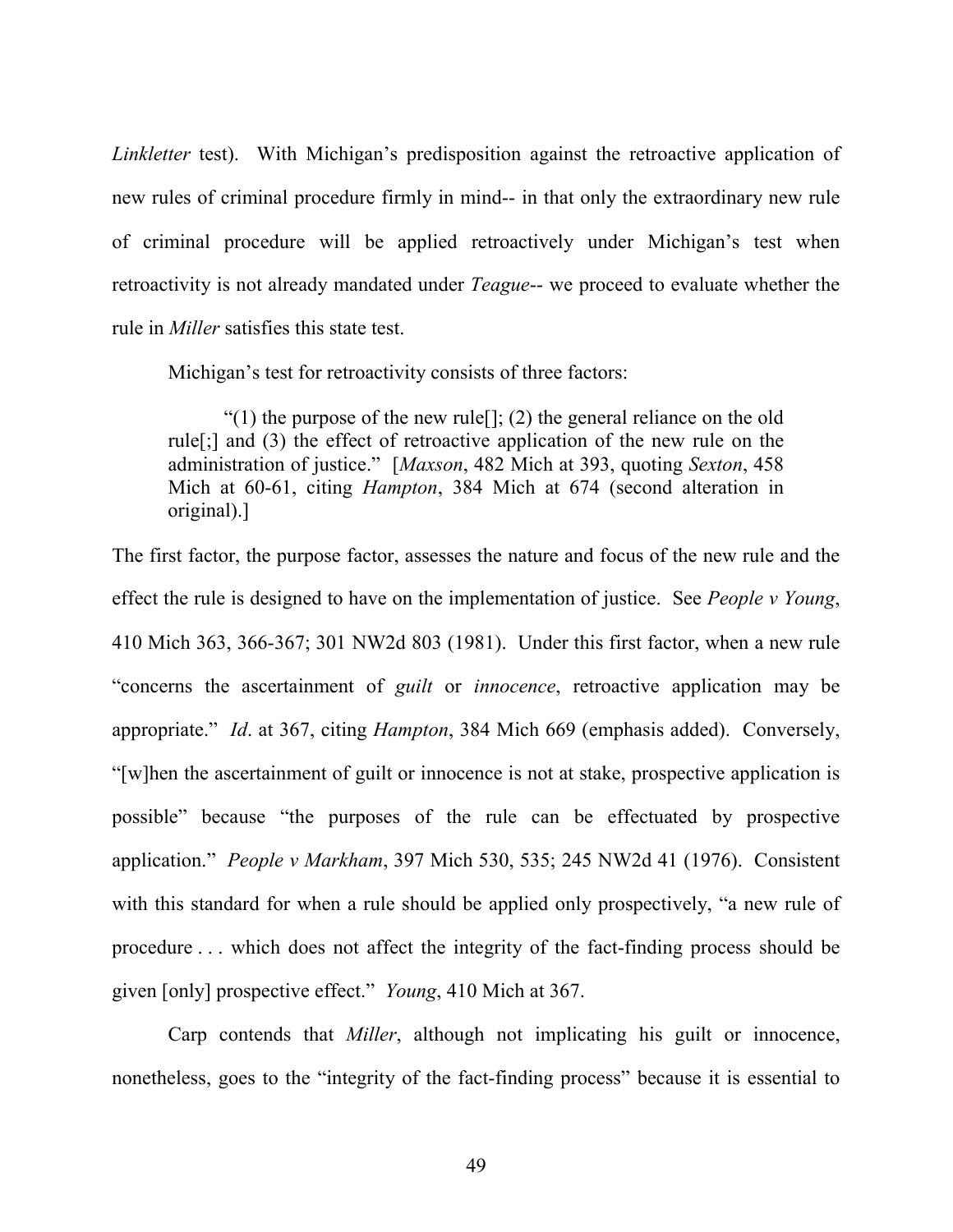evaluating a defendant's level of culpability when imposing a sentence. In support of this contention, he cites *McConnell v Rhay*, 393 US 2, 3-4; 89 S Ct 32; 21 L Ed 2d 2 (1968), in which pursuant to *Linkletter*, the United States Supreme Court retroactively applied a new rule of criminal procedure despite the new rule's being relevant only to the sentencing phase.<sup>26</sup> As Carp correctly observes, *McConnell*, in effecting its proretroactivity holding, stated that "the right being asserted relates to 'the very integrity of the fact-finding process.' " *Id*. at 3, quoting *Linkletter*, 381 US at 639.

Two considerations, however, leave us unpersuaded that this remark necessitates the conclusion that the first factor of Michigan's test favors the retroactive application of *Miller*. First, the new rule applied retroactively in *McConnell* addressed the right to counsel, a right with unique significance both within the context of the criminal proceeding<sup>27</sup> and within the context of the United States Supreme Court's retroactivity jurisprudence.<sup>28</sup> Given this extraordinary footing of the right to counsel, we read

 <sup>26</sup> The new rule made retroactive in *McConnell* was set forth in *Mempa v Rhay*, 389 US 128; 88 S Ct 254; 19 L Ed 2d 336 (1967), and held that the Sixth Amendment right to counsel, including the appointment of counsel for indigent defendants, extended to the sentencing phase of a criminal trial. *McConnell*, 393 US at 2-3.

 $27$  The Sixth Amendment right to counsel has been described as a right "necessary to insure fundamental human rights of life and liberty" with "[t]he Sixth Amendment stand[ing] as a constant admonition that if the constitutional safeguards it provides be lost, justice will not 'still be done.' " *Johnson v Zerbst*, 304 US 458, 462; 58 S Ct 1019; 82 L Ed 1461 (1938), citing *Palko v Connecticut*, 302 US 319, 325; 58 S Ct 149; 82 L Ed 288 (1937). In *Gideon*, 372 US at 344, the Sixth Amendment right to counsel was described as "fundamental and essential to fair trials," such that indigent criminal defendants facing felony charges are entitled to the appointment of counsel.

<sup>28</sup> As *McConnell* noted, rules extending "a criminal defendant's right to counsel at trial, *Gideon* v. *Wainwright*, 372 U. S. 335 (1963) ; at certain arraignments, *Hamilton* v.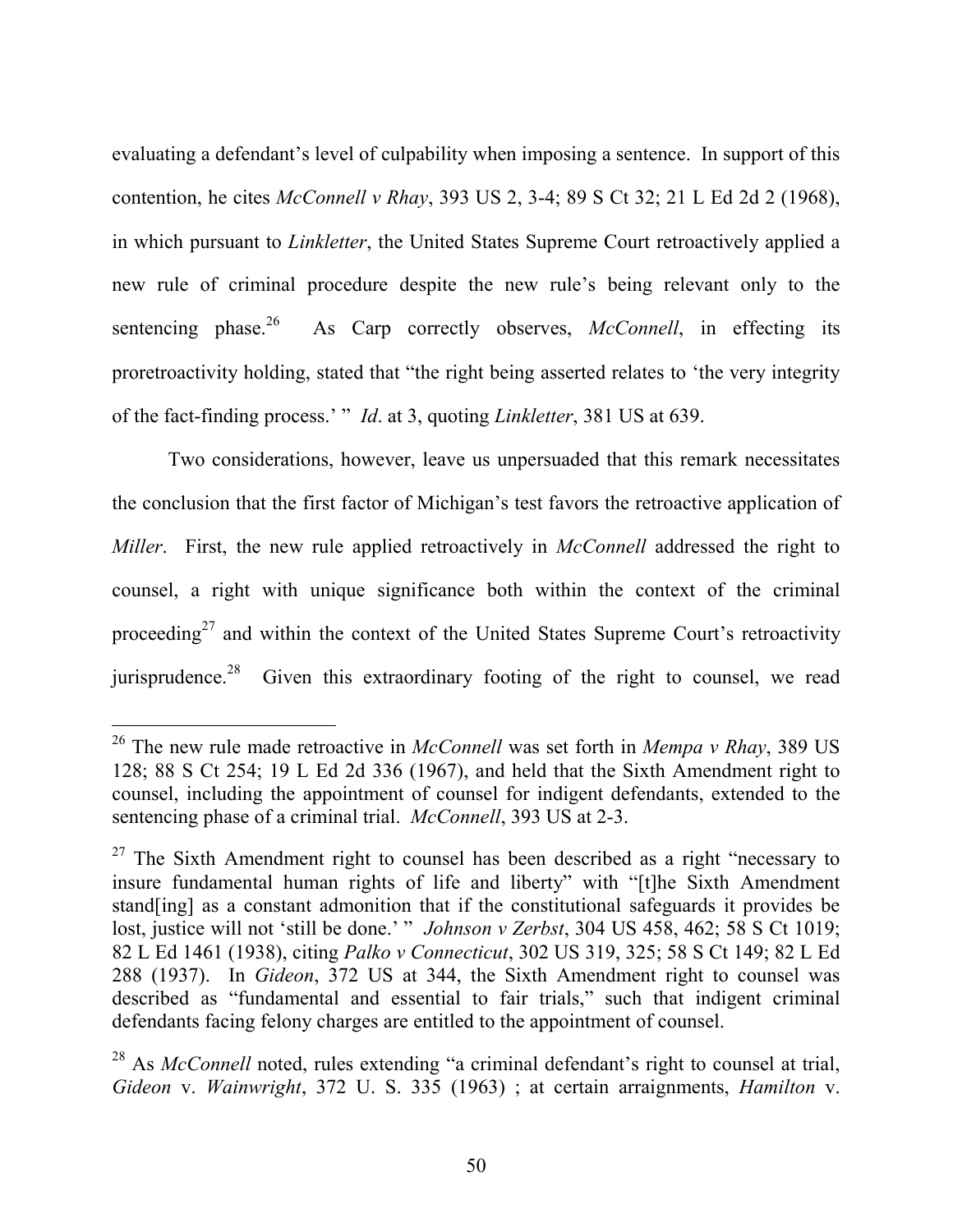*McConnell*'s statement that "the *right* being asserted relates to 'the very integrity of the fact-finding process' " as concerning specifically the *right* to counsel rather than all new rules that may expand the fact-finding process at sentencing. For this reason, we do not understand *McConnell* as necessitating the view that, for retroactivity purposes under the *Linkletter* test, rules implicating the fact-finding process at sentencing must be placed on equal footing with rules implicating the fact-finding process for guilt or innocence.

Second, even if *McConnell* supported the expansive view that Carp attributes to it, that view is contrary to how Michigan law describes its *own* application of the *Linkletter* test. In every case to date in which this Court has applied the state retroactivity test, the "integrity of the fact-finding process" has always been referred to in the context of determining a defendant's "guilt or innocence." *Maxson*, 482 Mich at 393-394; *Sexton*, 458 Mich at 62; *Young*, 410 Mich at 367. To the extent that *McConnell* may have viewed the "fact-finding process" as continuing throughout sentencing, we respectfully disagree and decline to adopt such an expansive view for purposes of our separate and independent test for retroactivity. It reflects an understanding of retroactivity that is no longer subscribed to by the United States Supreme Court and an understanding to which this Court has never subscribed. There is utterly no obligation on our part to forever maintain the *Linkletter* test in accordance with every past federal understanding when the

-

*Alabama*, 368 U. S. 52 [82 S Ct 157; 7 L Ed 2d 114] (1961) ; and on appeal, *Douglas* v. *California*, 372 U. S. 353 [83 S Ct 814; 9 L Ed 2d 811] (1963), have all been applied retroactively." *McConnell*, 393 US at 3. In fact, the right to counsel is such a uniquely fundamental right that *Gideon* remains "the only case that [the United States Supreme Court has] identified as qualifying under the [watershed rule of criminal procedure exception to nonretroactivity from *Teague*]." *Whorton*, 549 US at 419.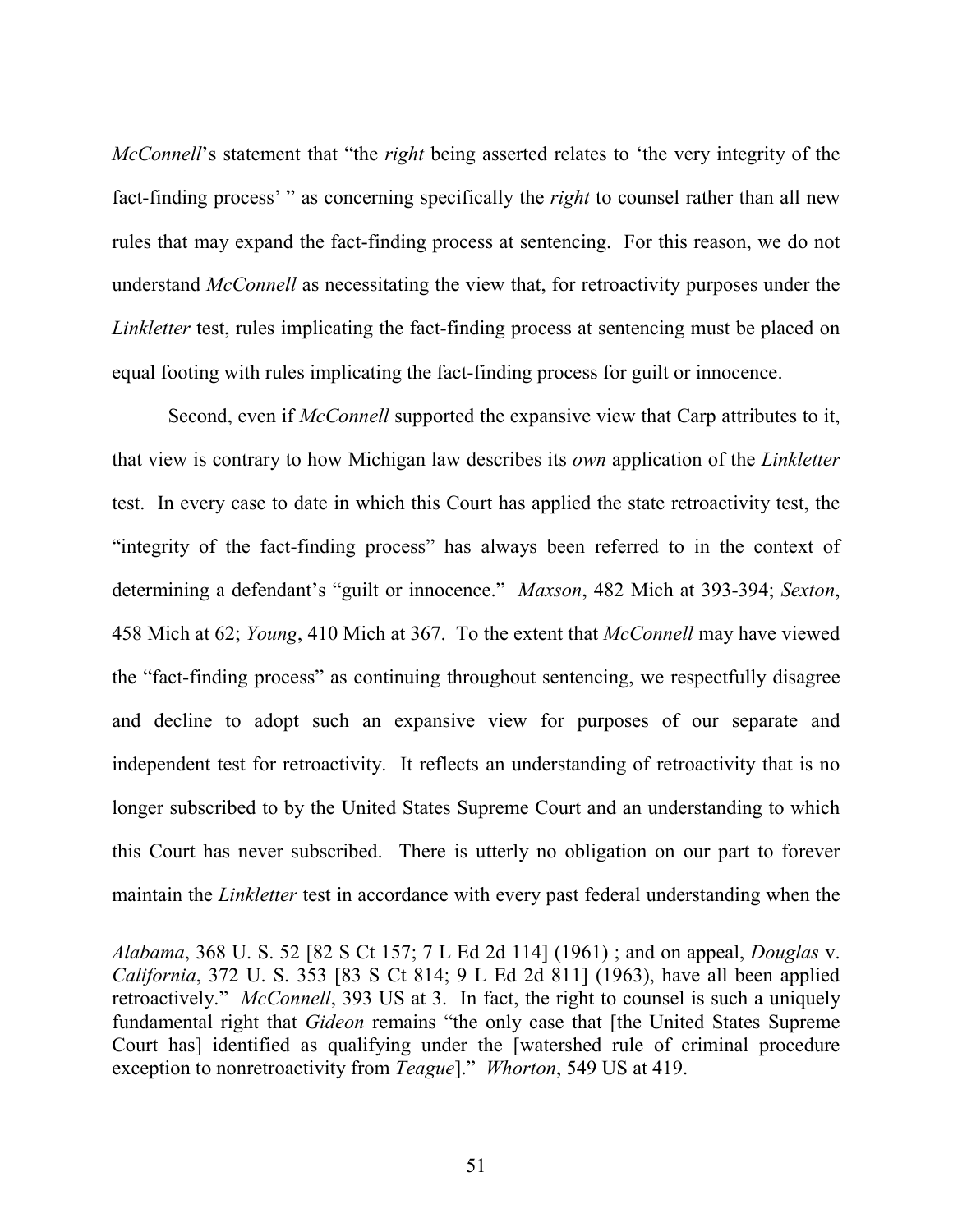test is now defunct for federal purposes and this Court, although initially relying on *Linkletter* to formulate our state test for retroactivity, has added its own interpretations to that test. Instead, the general principle of nonretroactivity for new rules of criminal procedure, to which Michigan adheres and which informs this state's retroactivity analysis, is properly served, in our judgment, by applying retroactively only those new rules of procedure that implicate the guilt or innocence of a defendant. We acknowledge that there are circumstances in which our state test may sometimes apply a new rule retroactively in circumstances in which *Teague* would not apply, but we are not prepared to extend our test beyond the federal test to the degree urged upon us by Carp.

In declining to expand the scope of the first factor of Michigan's state test for retroactivity, we note again that although our state test is derived from *Linkletter*, nothing requires this Court to adopt each and every articulation of that test-- one that is no longer adhered to by the United States Supreme Court itself. Our state test for retroactivity is supplemental to the current federal test set forth in *Teague*, and it is separate and independent of the former federal test set forth in *Linkletter*. See *Danforth*, 552 US at 289. As the *Teague* test replaced the *Linkletter* test for federal purposes, doubtlessly contracting the universe of new constitutional rules that will be applied retroactively,<sup>29</sup> it

 <sup>29</sup> See *Sawyer v Smith*, 497 US 227, 257-258; 110 S Ct 2822; 111 L Ed 2d 193 (1990) (Marshall, J., dissenting) ("The Court's refusal to allow Sawyer the benefit of *Caldwell* [*v Mississippi*, 472 US 320; 105 S Ct 2633; 86 L Ed 2d 231 (1985)] reveals the extent to which *Teague* and its progeny unjustifiably limit the retroactive application of accuracyenhancing criminal rules. Prior to *Teague*, our retroactivity jurisprudence always recognized a difference between rules aimed primarily at deterring police conduct and those designed to promote the accuracy of criminal proceedings.").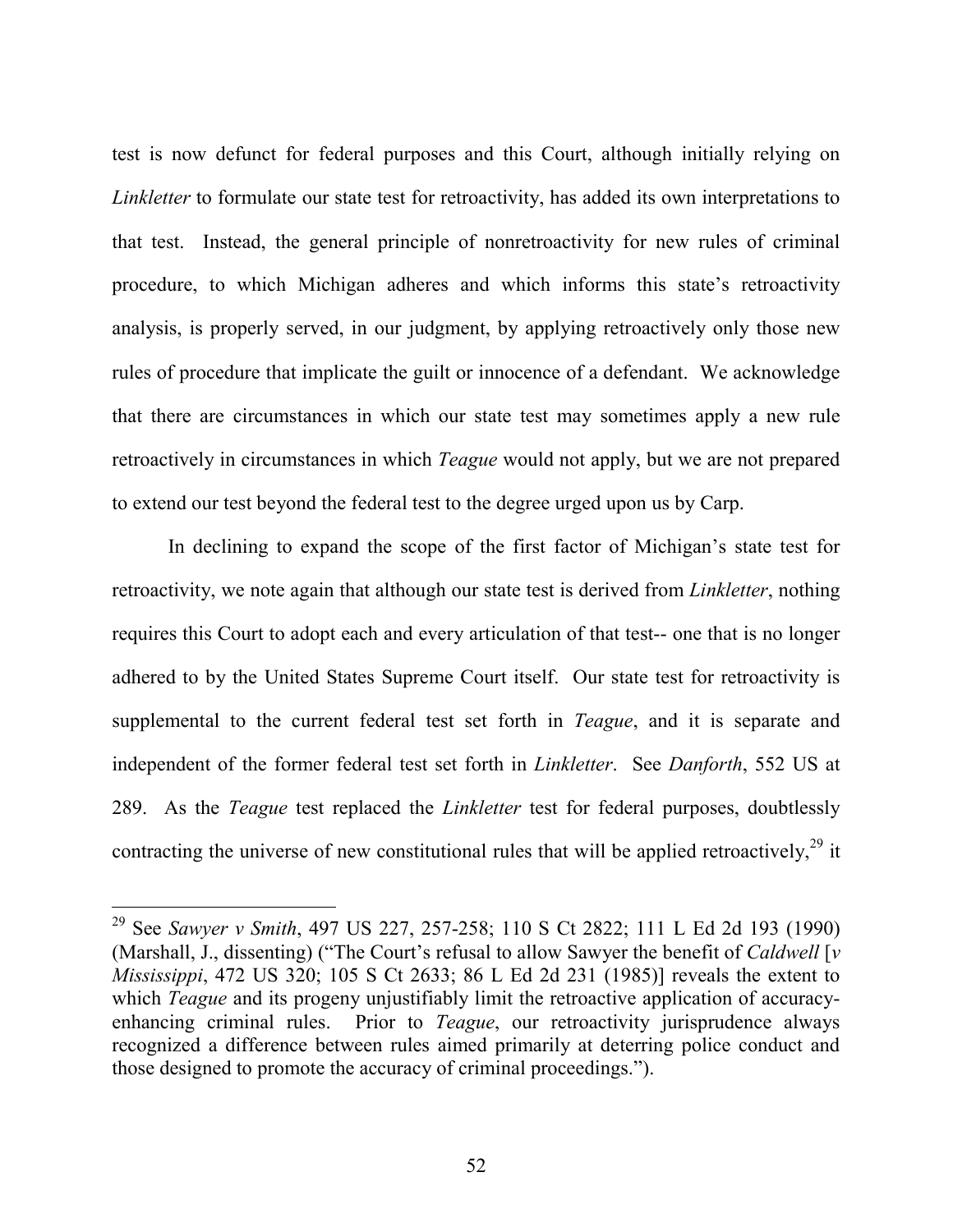should be unsurprising that this Court would decline to grant retroactive status to a new rule of criminal procedure affecting only the sentencing phase of a criminal case when such a permutation of the defunct test has never before been so applied in this state.<sup>30</sup>

From our holding that the first factor of our state test for retroactivity focuses on whether a new rule of procedure implicates a defendant's guilt or innocence, it is apparent that the first factor clearly militates against the retroactive application of *Miller*. As *Miller* alters only the process by which a court must determine a defendant's level of moral culpability for purposes of *sentencing*, it has no bearing on the defendant's legal culpability for the offense of which the defendant has been duly convicted.

In light then of our conclusion that the first state factor clearly counsels against the retroactive application of *Miller*, we find it relevant here to address the interplay between the three factors of the test and the weight that must be given to each before we determine the effect of the second and third factors on *Miller*'s retroactive application. That a test consists of multiple factors does not logically signify that equal weight must be given to

<sup>&</sup>lt;sup>30</sup> We recognize that the prosecutor in *Davis* and the Attorney General as an intervenor in *Carp* both assert that this Court should abandon Michigan's separate test for retroactivity and adopt *Teague* as our state test. We further recognize the anomalousness of this Court applying new federal rules retroactively pursuant to a standard that is more expansive than that which the United States Supreme Court has directed be applied by federal courts themselves. This anomalousness-- at least as it applies to Michigan's retroactive application of new *federal* rules-- is further heightened when, as in the instant case, (a) the federal rule contradicts the laws of our state as enacted by the Legislature in accordance with the will of the people of Michigan and (b) the Supreme Court has, for purposes of federal court application, specifically rejected the retroactivity test adopted by Michigan. See *Teague*, 489 US 288. This issue not having been the focal point of briefing or argument, we do not address it further in this case.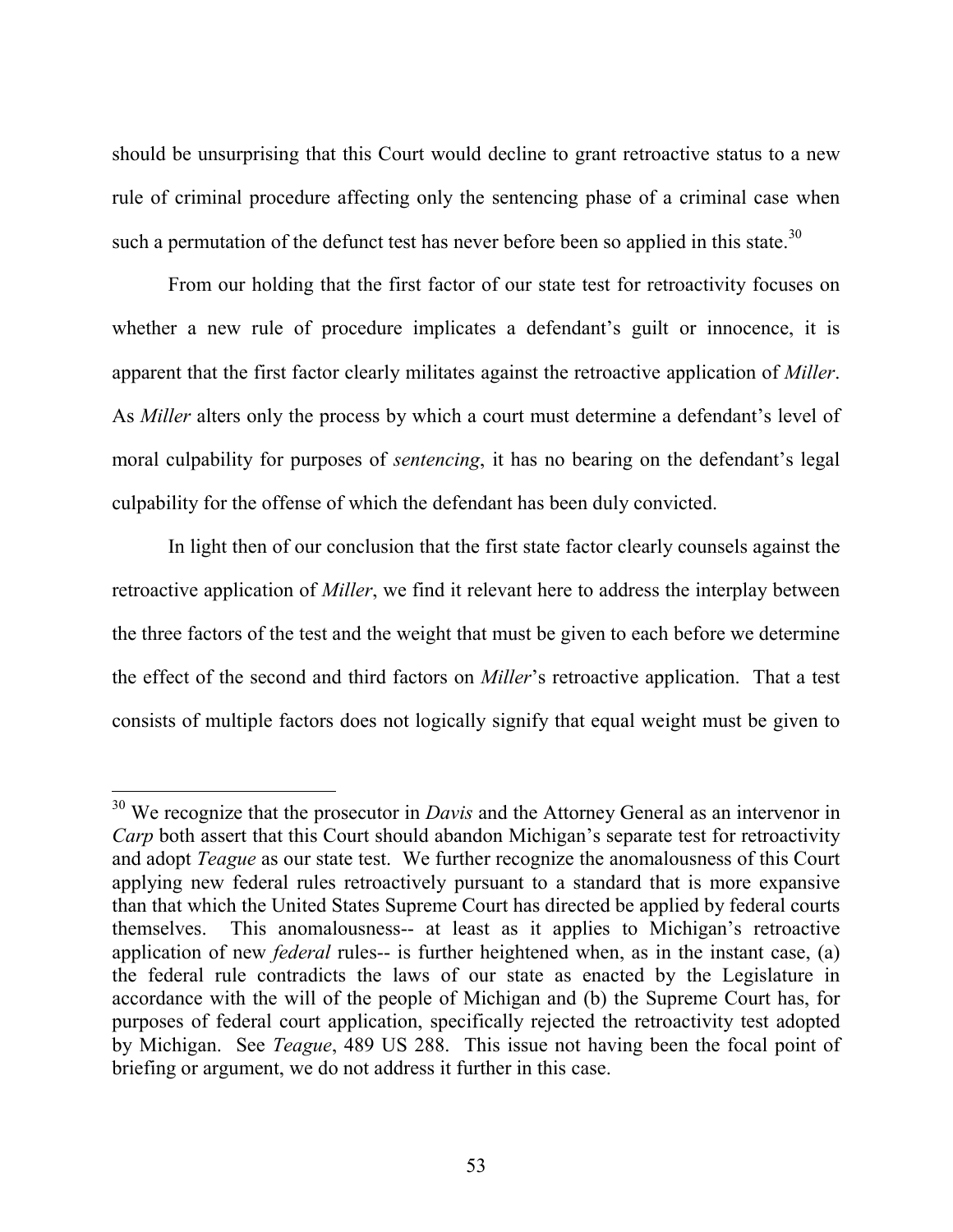each. The United States Supreme Court, in applying the *Linkletter* test before it adopted the *Teague* test, observed that the second and third factors "have been regarded as having controlling significance 'only when the purpose of the rule in question did not clearly favor either retroactivity or prospectivity.' " *Michigan v Payne*, 412 US 47, 55; 93 S Ct 1966; 36 L Ed 2d 736 (1973), quoting *Desist v United States*, 394 US 244, 251; 89 S Ct 1030; 22 L Ed 2d 248 (1969). Deductively from this statement, if two of the three factors only control when the first factor does not "clearly favor" retroactivity or prospectivity, it follows that the first factor must be afforded more weight than either of the other two factors when the first factor *does* "clearly favor" retroactivity or prospectivity. We are persuaded by, and adhere to, *Payne*'s and *Desist*'s understanding regarding the heightened weight to be afforded the first factor when it strongly supports one side or the other of the retroactivity question.

Placing such an emphasis on the first factor is fully consistent with this Court's longstanding practice of dealing with the second and third factors "together." *Young*, 410 Mich at 367; *Hampton*, 384 Mich at 677. In this sense, the second and third factors will generally tend to produce a unified result that either favors or disfavors retroactivity. This is because the subject of the second factor (general reliance on the old rule) "will often have a profound effect on" the subject of the third factor (administration of justice), given that the greater the reliance by prosecutors of this state on a rule in pursuing justice, the more burdensome it will generally be for the judiciary to *undo* the administration of that rule. *Sexton*, 458 Mich at 63-64; see also *Hampton*, 384 Mich at 677-678. In light of the weight to be afforded the first factor when it clearly preponderates against retroactive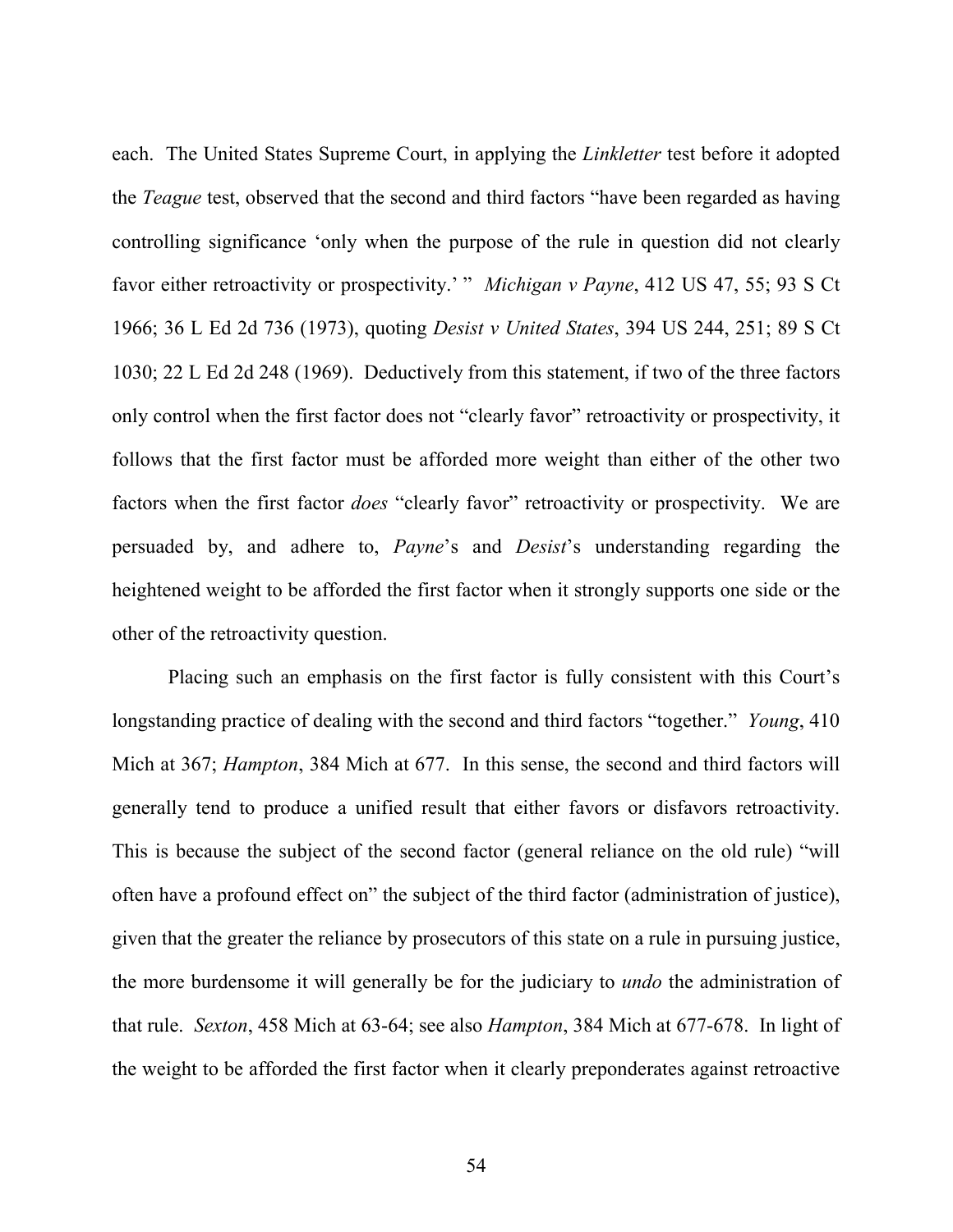application, our unified consideration of the second and third factors would need to favor retroactive application to a substantial degree in order for *Miller* to satisfy the requirements for retroactive application under our state test.

Turning to the inquiry required to evaluate the second and third factors "together," the second factor-- the reliance on the old rule-- must be considered both from the perspective of prosecutors across the state when prosecutors faithfully abided by the constitutional guarantees in place at the time of a defendant's conviction, see *Adams v Illinois*, 405 US 278, 283-284; 92 S Ct 916; 31 L Ed 2d 202 (1972), and *Johnson v New Jersey*, 384 US 719, 731; 86 S Ct 1772; 16 L Ed 2d 882 (1996), as well as from the collective perspective of the 334 defendants who would be entitled to resentencing if the new rule were applied retroactively, see *Maxson*, 482 Mich at 394. Inherent in the question of reliance by prosecutors across the state is the extent to which the old rule received constitutional approval from the judiciary before the adoption of the new rule. See *Tehan v United States ex rel Shott*, 382 US 406, 417; 86 S Ct 459; 15 L Ed 2d 453 (1966). When the old rule is merely the result of a "negative implication" drawn by prosecutors, the prosecutors' good-faith reliance on the old rule is at its most minimal. *Brown v Louisiana*, 447 US 323, 335; 100 S Ct 2214; 65 L Ed 2d 159 (1980) (opinion by Brennan, J.). Similarly, when the old rule was of "doubtful constitutionality," the ability of prosecutors across the state to rely on the old rule in good faith is diminished. *Id*. Conversely, when the old rule has been specifically approved by the courts as passing constitutional muster, prosecutors have their strongest argument for having relied on the old rule in good faith. *Tehan*, 382 US at 417. Moreover, when prosecutors relied in good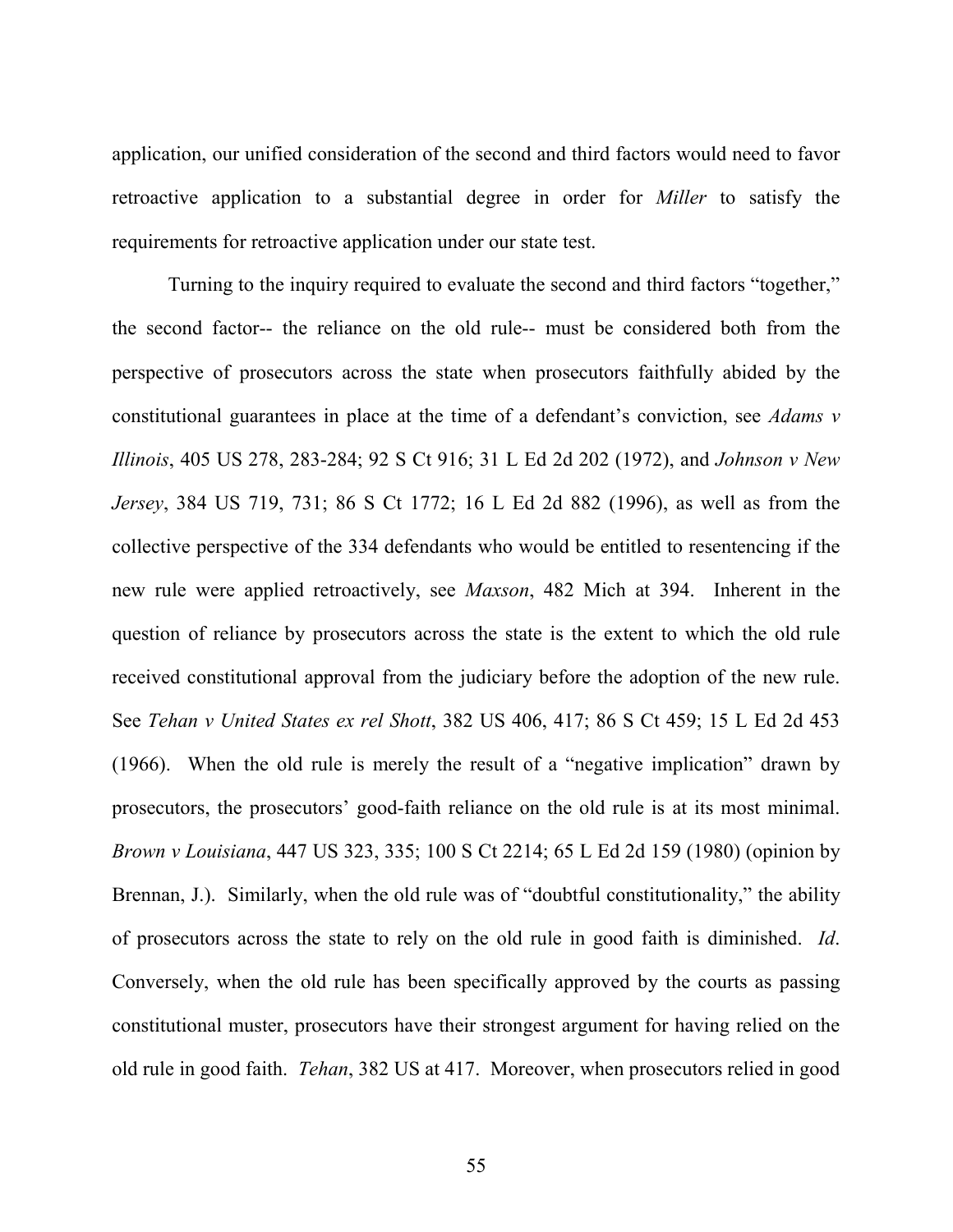faith on the old rule and did so for a lengthier period of time, reliance can be viewed as more significant and the second factor will tend to counsel against retroactive application. *Id.* As for defendants' reliance on the old rule, they must demonstrate not only that they relied on the old rule by taking or not taking a specific action, but that they "*detrimentally* relied on the old rule." *Maxson*, 482 Mich at 394 (emphasis added).

The inquiry into reliance will significantly affect any inquiry into the burden placed on the administration of justice because when prosecutors have relied on the *old* rule, they have presumably taken few, if any, steps to comply with the *new* rule. The greater the extent of their reliance, and the greater the extent to which the new rule constitutes a departure from the old rule, the more burdensome it becomes for prosecutors to take the steps necessary to comply with the new rule. Similarly, the greater the extent of the departure, the more difficult it becomes for courts to look back and attempt to reconstruct what outcome would have resulted had the new rule governed at the time a given defendant was sentenced. A burden is placed on the administration of justice in the form of time and expense to the judiciary in retroactively accommodating the new rule. Far more importantly, when a new rule is likely to be difficult to apply retroactively, a burden is placed on the administration of justice in the form of compromising the accuracy with which the new rule can be applied and the confidence the public may have regarding judicial determinations in situations in which the new rule is applied to cases that became final many years or even decades earlier.

Applying these considerations in evaluating the second and third factors to *Miller*, it is apparent that these factors do not sufficiently favor the retroactive application of

56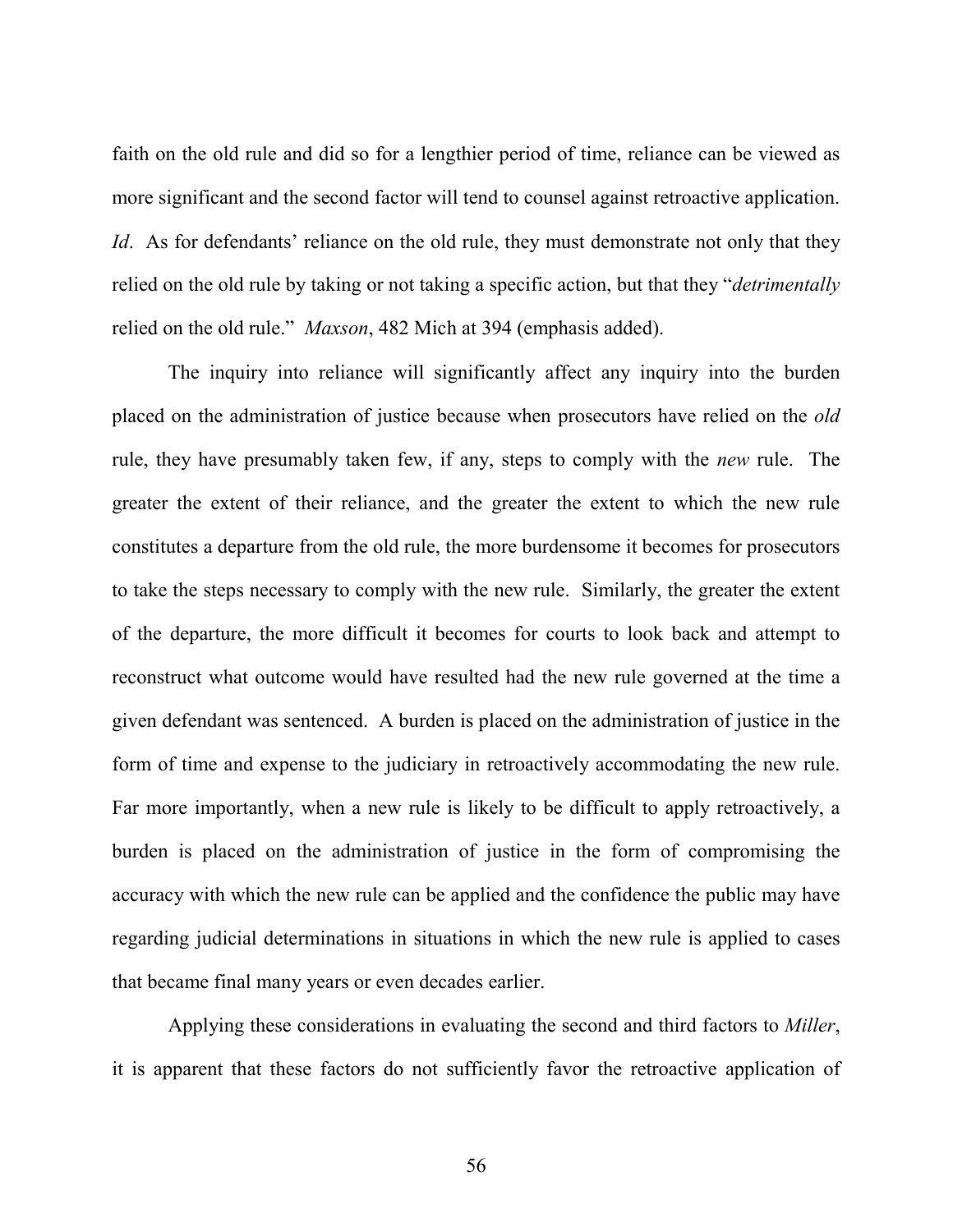*Miller* so as to overcome the first factor's clear direction against its retroactive application. The old rule permitting life-without-parole sentences on the basis of the pre-*Miller* sentencing scheme established by the Legislature received in 1996 the specific approval of its constitutionality by our judiciary. *Launsburry*, 217 Mich App at 363-365. Further, nothing in United States Supreme Court caselaw called into any question lifewithout-parole sentences for any juvenile offenders until *Graham* was decided in 2010*,* and even then *Graham* was specifically limited in its breadth to juveniles who committed nonhomicide offenses.31 *Graham*, 560 US at 82. Indeed, before *Roper* in 2005, United States Supreme Court precedent specifically held that it was constitutional to impose capital punishment on juveniles over the age of 16 convicted of homicide offenses. *Stanford v Kentucky*, 492 US 361, 380; 109 S Ct 2969; 106 L Ed 2d 306 (1989). Accordingly, at the time prosecutors across Michigan sought life-without-parole sentences for 302 of the 334 defendants who would gain a resentencing hearing if *Miller* were applied retroactively, the Eighth Amendment of the United States Constitution was affirmatively understood as permitting the imposition of not merely life without parole but also the imposition of capital punishment on juvenile first-degree-murder offenders.<sup>32</sup>

<sup>&</sup>lt;sup>31</sup> Interestingly, we note that *none* of the 334 defendants who would receive resentencing under *Miller* if it were applied retroactively to cases that had become final before *Miller* was issued was sentenced after *Graham* was decided. Therefore, to whatever extent it might be argued that *Graham* weakened the constitutional foundation of the old rule permitting life-without-parole sentences for juvenile homicide offenders, the argument is of little relevance to the retroactive application of *Miller* regarding any juvenile defendants currently serving life-without-parole sentences in Michigan.

<sup>&</sup>lt;sup>32</sup> Even with respect to the 34 defendants sentenced post-*Roper*, there was no cause for prosecutors to believe that the decision had any significant bearing on their ability, on behalf of the people of Michigan, to constitutionally seek a sentence of life without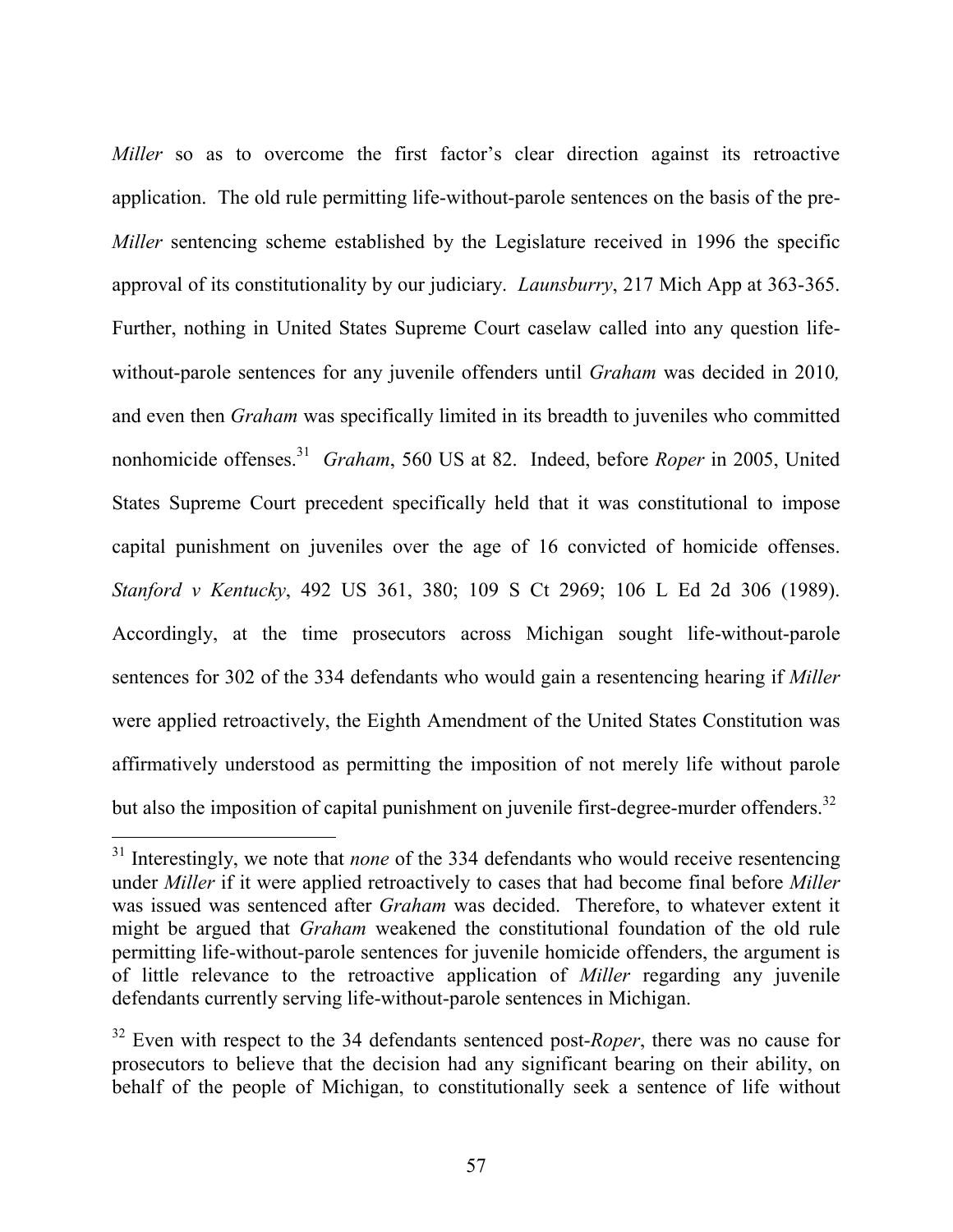On the basis of this state of the law, prosecutors across Michigan entirely in good faith relied on the old rule whenever they sought life-without-parole sentences for juvenile homicide offenders. Considering the constitutional approval the old rule received from both our judiciary and the United States Supreme Court, as well as the length of time during which the old rule prevailed-- dating back to our state's founding in 1837-- the reliance on the old rule by Michigan prosecutors was significant and justified.<sup>33</sup>

Conversely, we note that this is not a situation in which it can fairly be said that, as a group, the 334 defendants who would be entitled to resentencing if the rule in *Miller* were applied retroactively have "relied" on the old rule to their "detriment." First, we find it difficult to understand, and Carp and Davis themselves fail to identify, exactly what adverse action the 334 defendants have taken, or opted not to take, in "reliance" on

 $\overline{a}$ 

parole or that it brought into question the decision in *Launsburry* upholding the imposition of life-without-parole sentences.

<sup>&</sup>lt;sup>33</sup> Although *Maxson*'s analysis of the second factor focused exclusively on whether the defendants in that case had detrimentally relied on the old rule without considering the extent to which prosecutors had detrimentally relied on the old rule, *Maxson*'s approach to analyzing the second factor is not inconsistent with the approach we use today. When there are two relevant entities, concluding that one of these entities has or has not relied detrimentally on the old rule may be sufficient to reach a conclusion concerning the effect of the second factor on retroactivity. In *Maxson*, it was clear that the defendants' detrimental reliance on the old rule was insignificant so it was unnecessary to consider the extent to which prosecutors had relied on the old rule at issue in that case. Although the inverse is largely true here in that the detrimental reliance interests of prosecutors across this state are considerable, we have reviewed what is asserted to be Carp's and Davis's detrimental reliance on the old rule and see none. Once again, merely to act in accord with the old rule is not tantamount to detrimental reliance.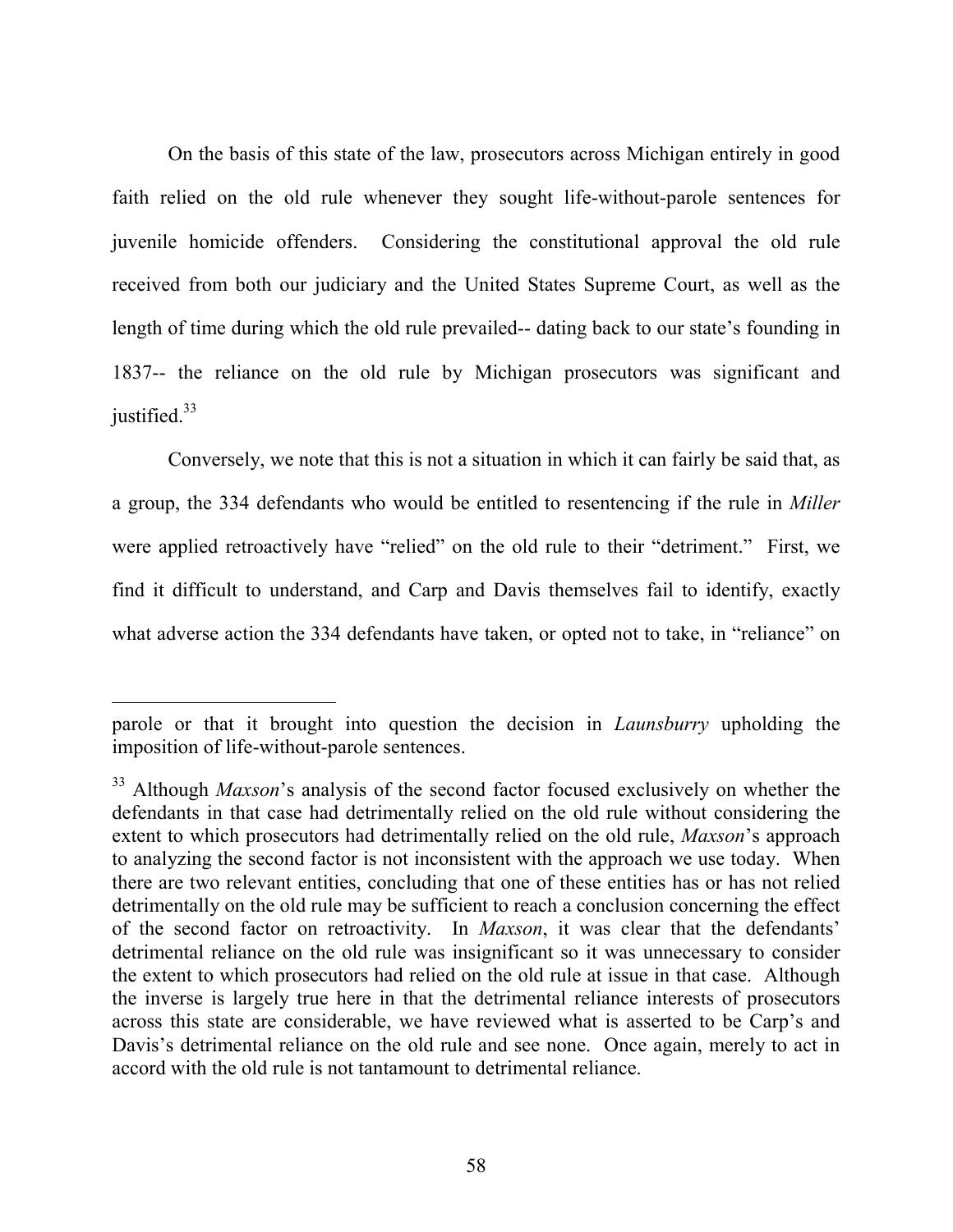the old rule (except perhaps to recognize and abide by the old rule as the then extant law of this state).<sup>34</sup> If such "reliance," in the sense of merely having to comply with the then extant law, is viewed as sufficiently "detrimental" to satisfy the second state retroactivity factor, then it would almost always be the case that this factor would weigh heavily in favor of retroactivity, since it must be assumed that criminal defendants, or at least their counsels, would almost always rely on existing law in formulating their trial and appellate strategies. There is nothing "detrimental" about that reliance except that the

<sup>&</sup>lt;sup>34</sup> The dissent similarly struggles to identify what action that would have benefited the 334 defendants was taken or not taken in "detrimental reliance" on the old rule. First, the dissent asserts that *trial courts* would have engaged in individualized sentencing hearings, but for the old rule. *Post* at 26-27. This, however, is an action that *courts*, not a defendant, would have taken, and essentially asserts nothing more than that *Miller* has altered the rules. Second, the dissent argues that defendants relied on the old rule by not seeking appellate review of their life-without-parole sentences. *Post* at 26 n 86. In making this argument, the dissent compares this case to *Maxson*, in which this Court suggested that a defendant's decision not to pursue an appeal could constitute an action that the defendant opted not to take in reliance on the old rule. *Maxson*, 482 Mich at 394- 395. However, *Maxson* was addressing the retroactivity of *Halbert v Michigan*, 545 US 605; 125 S Ct 2582; 162 L Ed 2d 552 (2005), "which held that indigent defendants who plead guilty to criminal offenses are entitled to appointed appellate counsel on direct appeal." *Maxson*, 482 Mich at 387. Accordingly, the old rule analyzed in *Maxson*, that indigent defendants who pleaded guilty to criminal offenses were not entitled to appointed appellate counsel on direct appeal, served as a direct impediment to a defendant's ability to file an appeal after pleading guilty. In these cases, the pre-*Miller* constitutionality of imposing life-without-parole sentences on juvenile homicide offenders by mandatory operation of law did nothing to hinder a defendant's ability to file an appeal challenging Michigan's then extant sentencing scheme or its personal application. Furthermore, as Michigan caselaw had specifically upheld the constitutionality of our pre-*Miller* sentencing scheme, *Launsburry*, 217 Mich App 358, it is unclear how defendants' failures to seek appellate review proved detrimental. While the dissent is obviously correct that their interests were not favored under the old rule to the extent they are under the new rule, that is not the equivalent of having "detrimentally relied" on the old rule.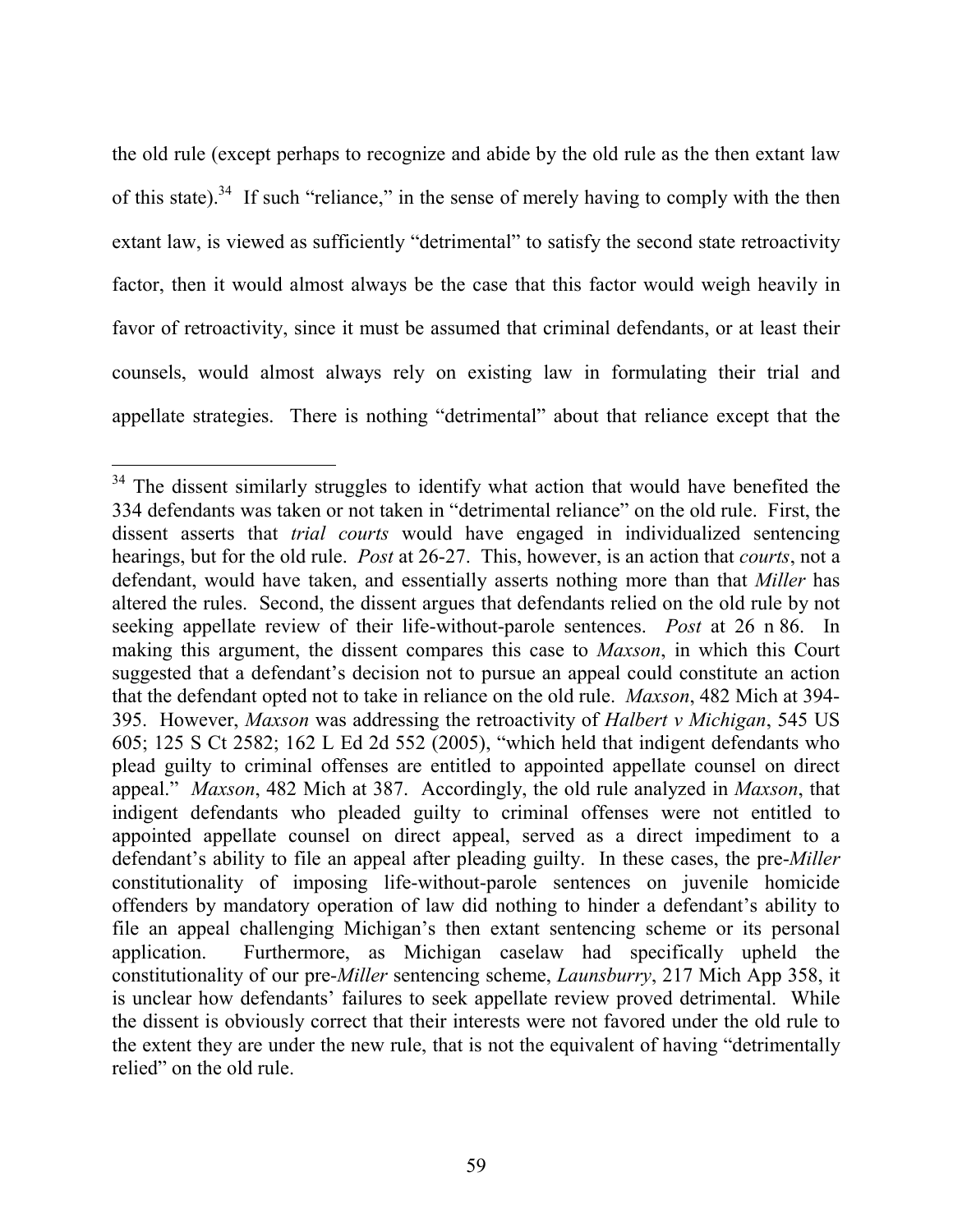law is not as hospitable to the interests of such defendants as they might like it to be. That the law might have been destined to become more hospitable in the future is of little relevance since it is only because of that development that the issue of retroactivity has arisen in the first place.

Second, even to the extent that any defendants can be said to have taken or foregone some action to their detriment in reliance on the old rule, they still can only be said to have "detrimentally" relied on the old rule if they can establish that they would have obtained a result more favorable to them under the new rule. *Maxson*, 482 Mich at 394-396. In this sense, defendants can only be said to have " 'detrimentally relied' on the old rule" if they "*suffered actual harm* from [their] reliance . . . ." *Id*. at 396. However, a majority of the 334 defendants who would receive resentencing hearings if the rule in *Miller* were applied retroactively were between 17 and 18 years of age when they committed their homicide offenses. Because *Miller* requires a sentencing court to give specific consideration to the age and the mental development of a juvenile offender before imposing a sentence of life without parole, when a juvenile most closely approaches the age of majority at the time the juvenile commits a homicide offense, *Miller* would seem least likely to counsel in favor of sentencing that juvenile with special leniency, given that in only as few as several months the juvenile would be ineligible for any leniency at all.<sup>35</sup> In this sense, it is speculative at best to presume that a majority of

<sup>&</sup>lt;sup>35</sup> In focusing on the age of the defendants who would receive resentencing if *Miller* were applied retroactively, we nowhere suggest that age is the exclusive factor that the trial court should consider in imposing a sentence on a juvenile homicide offender, and we agree with the dissent that *Miller* calls for a "multifaceted" approach to sentencing. Compare page 17 of this opinion with *post* 27 n 88. However, in light of the other factors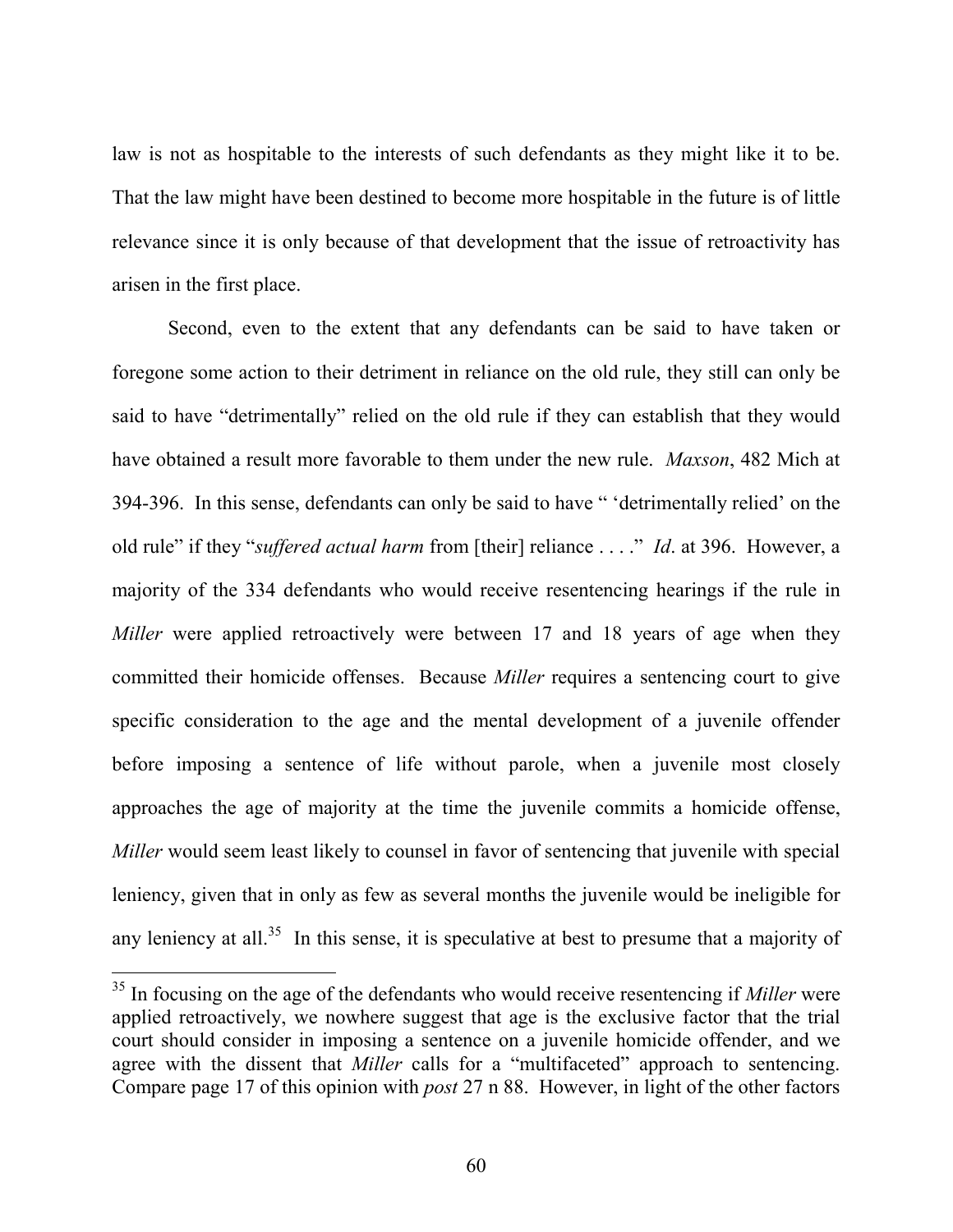Michigan's juvenile offenders serving life-without-parole sentences would gain relief in the form of a lesser sentence if they received a resentencing hearing pursuant to the retroactive application of *Miller*. Accordingly, juvenile defendants, as a class, are unable to demonstrate with any certainty under the state test that they *detrimentally* relied on the old rule to such an extent as to outweigh the state's reliance on the old rule.

As between defendants and the prosecutors of this state, it is further apparent that the *latter* have relied far more heavily on the old rule, have done so in good faith, and would have relied "detrimentally" on behalf of the people were *Miller* to be applied retroactively. In particular, in relying on the old rule, prosecutors did not for the purpose of sentencing have any cause at the time to investigate or present evidence concerning the aggravating or mitigating factors now required to be considered by *Miller*. If *Miller* were to be applied retroactively, prosecutors would be abruptly required to bear the considerable expense of having to investigate the nature of the offense and the character of the 334 juvenile offenders subject to *Miller*'s retroactive application. This task, if

 $\overline{a}$ 

that *Miller* instructs a trial court to consider, it seems apparent that a juvenile's age at the time of the offense will weigh relatively heavily at sentencing hearings. In most cases, a juvenile's age will reasonably correspond to his or her mental and emotional development as well as the ability to overcome a difficult family and home life. Additionally, as a juvenile approaches 18 years of age at the time of the offense, and may even turn 18 during the proceedings related to the offense, it follows that the "incompetencies associated with youth" will come to have increasingly less of an effect on the juvenile's ability to communicate with, and to assist, his or her attorneys in their legal preparations. Accordingly, while age is by no means the only factor to be considered in imposing a sentence pursuant to *Miller*, an offender's age is likely to be given significant weight in the court's deliberations and may well constitute the single best factor for ascertaining whether a *Miller*-benefited offender would actually gain relief if *Miller* were applied retroactively.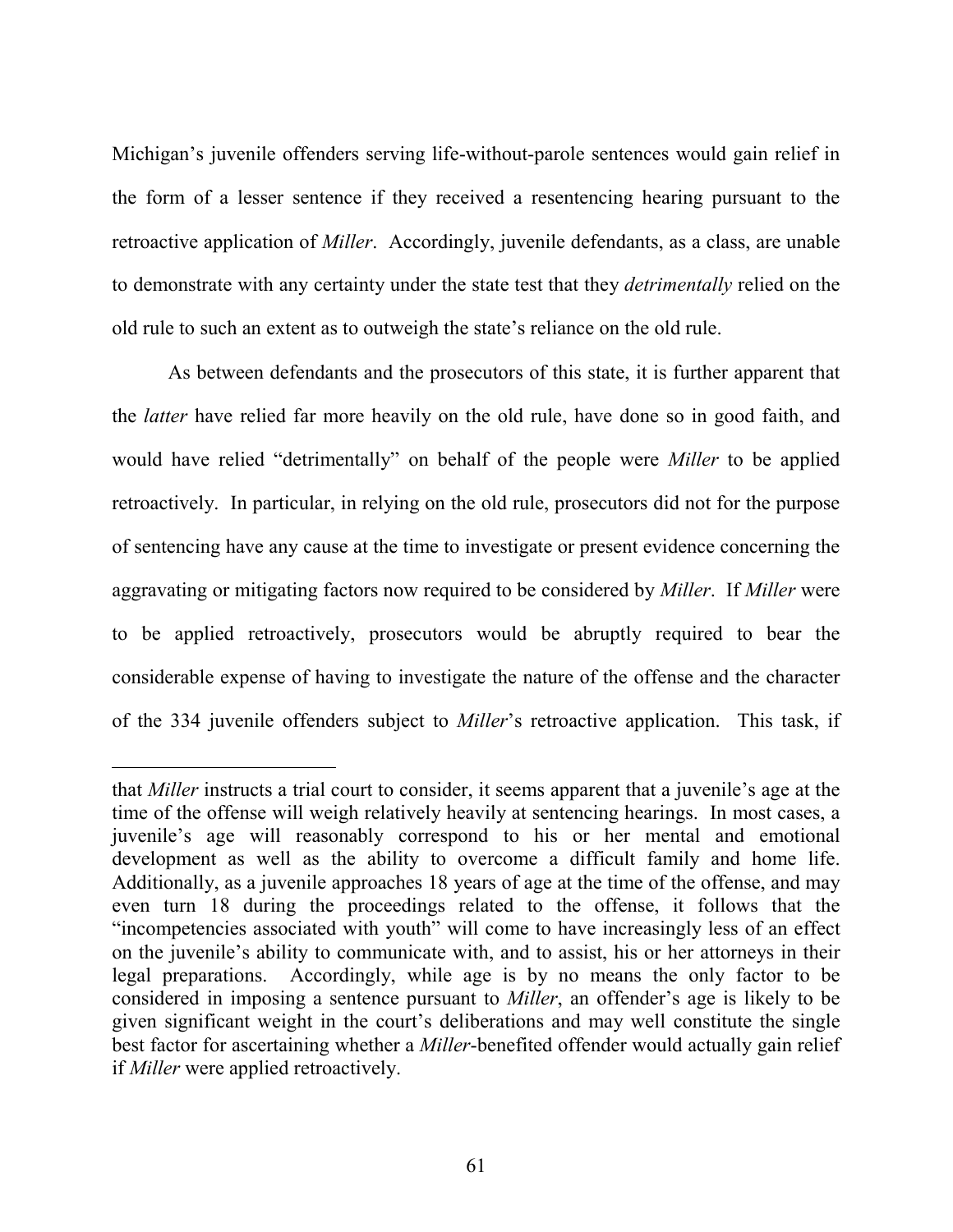newly thrust upon prosecutors, would be all the more burdensome and complicated because a majority of the 334 defendants were sentenced more than 20 years ago and another 25% were sentenced between 15 and 20 years ago. And in many, if not most, of those instances, the prosecutor who initially tried the case would likely no longer be available for a resentencing hearing. That is, *Miller* makes many things relevant to the sentencing process that were simply not relevant at the time of the initial sentencing, and these things would have to be reconstructed, almost impossibly so in some cases, after many years, in order to sustain a criminal sentence that was viewed at the time as the culmination of a full and fair process by which justice was obtained in cases of firstdegree murder. There would be considerable financial, logistical, and practical barriers placed on prosecutors to re-create or relocate evidence that had previously been viewed as irrelevant and unnecessary. This process would not, in our judgment, further the achievement of justice under the law because it would require in many instances that the impossible be done, and if it could not be, a heavy cost would be incurred by society in the form of the premature release of large numbers of persons who will not have fully paid their legal debt to society, many of whom as a result might well continue to pose a physical threat in particular to individuals living in our most vulnerable neighborhoods.

*Miller* requires trial courts to determine a defendant's moral culpability for the murder the defendant has committed by examining the defendant's character and mental development *at the time of the offense*. Even if the myriad evidence could somehow be obtained by the prosecutor, it is fanciful to believe that the backward-looking determination then required of the trial court could be undertaken with sufficient

62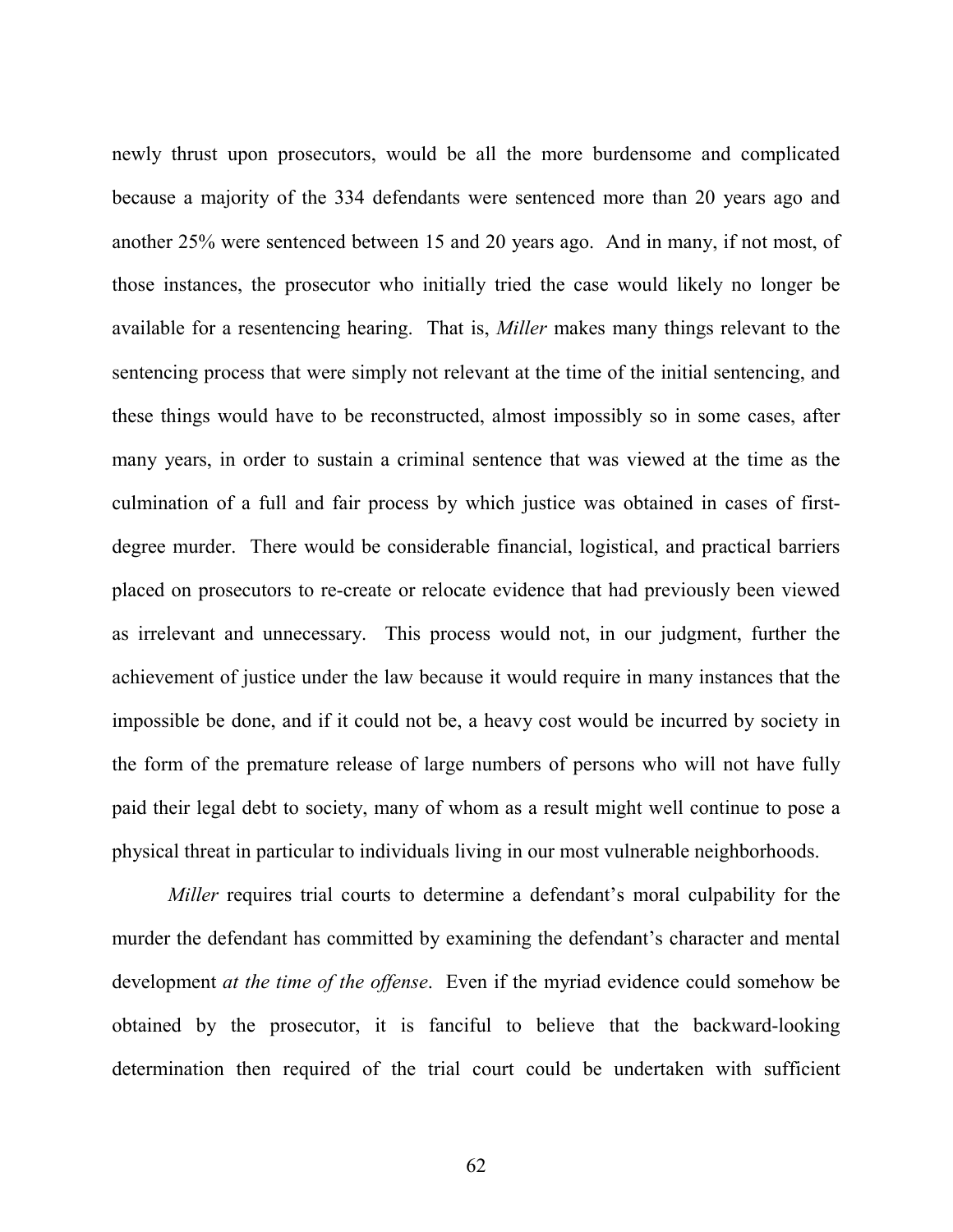accuracy and trustworthiness so many years after the crime had been committed, the trial completed, and the defendant sentenced. Further, just as the prosecutor might no longer be available to represent the people's interest, neither might the sentencing judge. We are not confident that the justice achieved by a resentencing process taking place many years after the original trial and sentencing-- many years after the victims of the homicide have become little more than historical footnotes to all but their immediate families-- and presided over by a judge who can never entirely be situated like the judge who presided over the trial, can effectively replicate the justice achieved at the initial sentencing. Instead, we believe that the trial court's ability to travel back in time to assess a defendant's mental state of some 20 years earlier-- evidence of which may not even have been gathered at the time-- is limited; that the recollection of memories about aggravating and mitigating circumstances-- evidence of which may again not even have been gathered at the time-- is questionable; and that, as a result, public confidence in the integrity and accuracy of those proceedings will understandably be low.

For these reasons, we find that the second and third factors do not sufficiently favor the retroactive application of *Miller* so as to overcome the first factor counseling against the retroactive application of *Miller*. As a result of this analysis, *Miller* is not entitled to retroactive application under Michigan's test for retroactivity.

## D. CONSTITUTIONAL ISSUES

Defendants raise a series of constitutional challenges arguing that the Eighth Amendment of the United States Constitution or Const 1963, art 1, § 16, or both,

63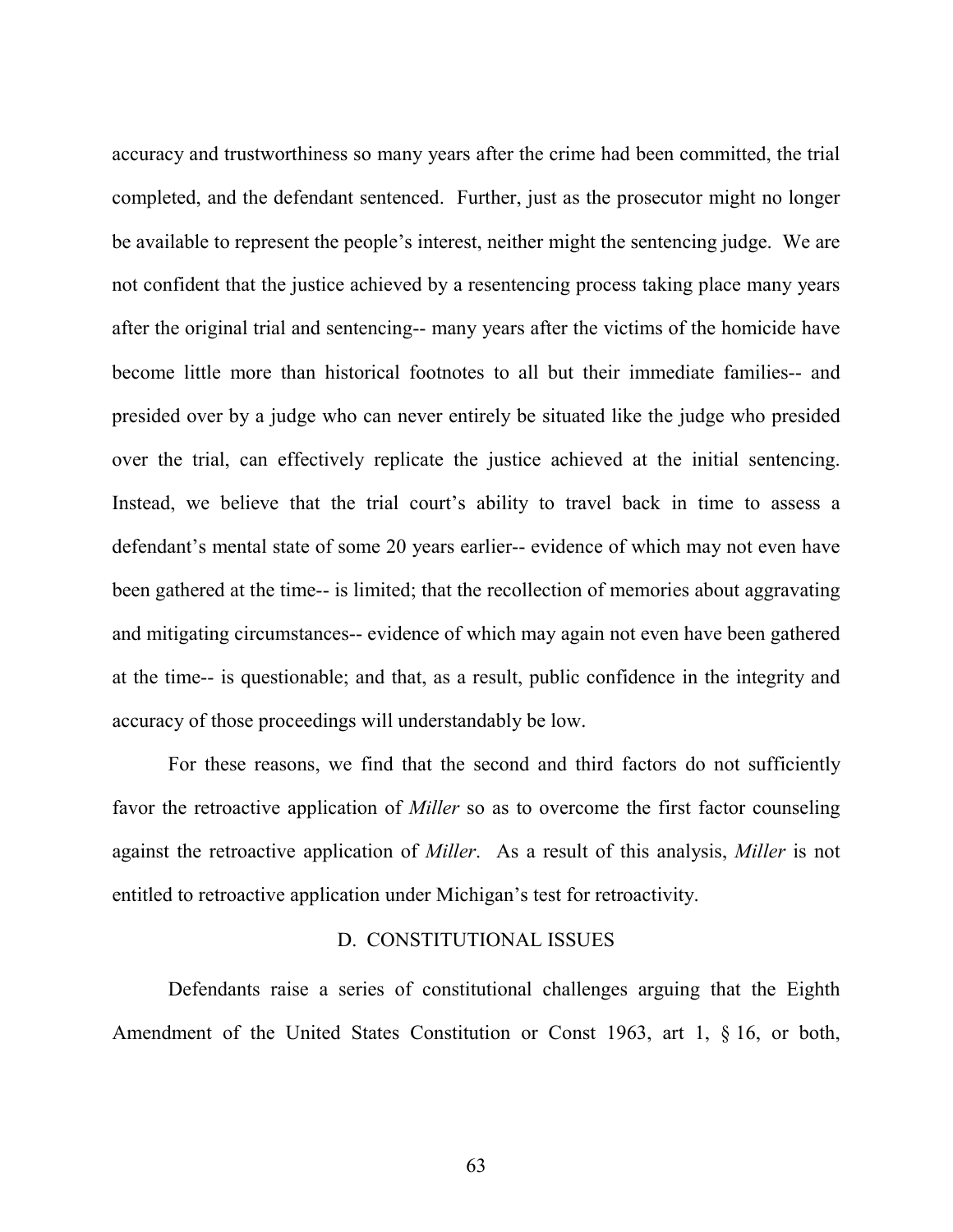categorically bars the imposition of a life-without-parole sentence on a juvenile homicide offender. We consider each challenge in turn.

## 1. FEDERAL CATEGORICAL BAR

Defendants assert that the Eighth Amendment of the United States Constitution<sup>36</sup> categorically bars the imposition of a sentence of life without parole on any juvenile homicide offender, regardless of whether the "individualization" of sentencing is performed before that sentence is imposed. The effect of the categorical rule sought by defendants would not only mandate resentencing for all juvenile defendants sentenced to life without parole under the pre-*Miller* sentencing scheme, but would also invalidate those portions of MCL 769.25 allowing the state to impose a life-without-parole sentence on particular juveniles following an individualized sentencing hearing in accordance with *Miller*. See MCL 769.25(2) through (7). Defendants ask this Court to read the United States Supreme Court's rulings in *Roper*, *Graham*, and *Miller* as necessarily foreshadowing the conclusion that the Eighth Amendment categorically bars life-withoutparole sentences for all juvenile offenders. However, the limited nature of each of these rulings does not, in our judgment, necessitate that conclusion. Moreover, the proportionality review employed by the United States Supreme Court in fashioning the rules in *Roper*, *Graham*, and *Miller* also does not support the categorical rule sought by defendants.

 <sup>36</sup> The Eighth Amendment of the United States Constitution reads:

Excessive bail shall not be required, nor excessive fines imposed, nor cruel and unusual punishments inflicted. [US Const, Am VIII.]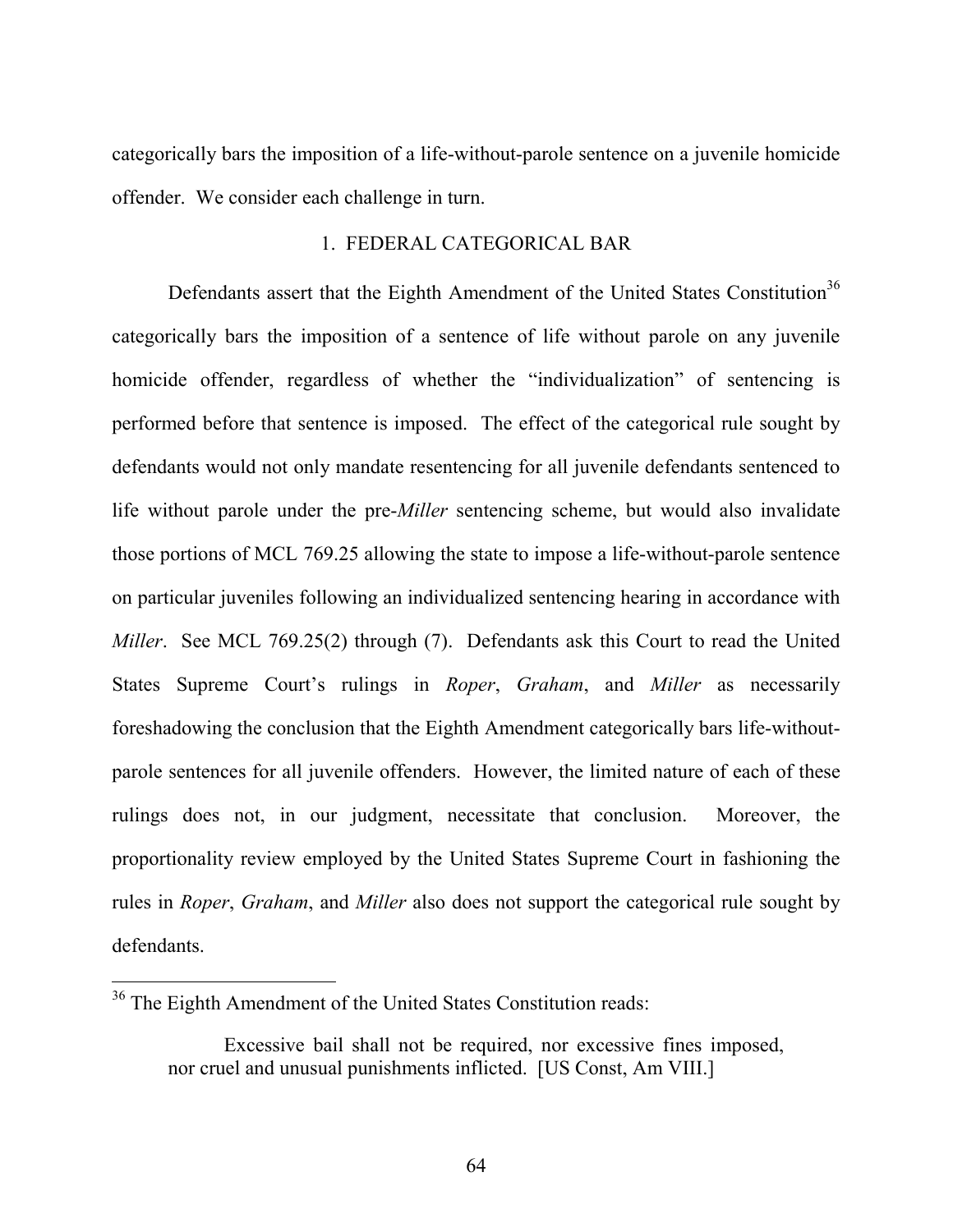As noted earlier, the holding in *Roper* was specifically limited to capital punishment in that the "Eighth and Fourteenth Amendments forbid imposition of the death penalty on offenders who were under the age of 18 when their crimes were committed." *Roper*, 543 US at 578. Given that capital punishment was only "likened" to life without parole for a juvenile offender, *Miller*, 567 US at  $\therefore$  132 S Ct at 2463-2464, rather than deemed equivalent to life without parole for a juvenile offender, neither *Roper* nor *Roper* in conjunction with *Graham* and *Miller* suggests in any way that the Eighth Amendment must be read as invalidating the state's ability to impose a life-withoutparole sentence on a juvenile homicide offender. Likewise, *Graham*'s holding was specifically limited so as to categorically bar only the imposition of life-without-parole sentences for juvenile offenders convicted of nonhomicide offenses. *Graham*, 560 US at 79. Accordingly, *Graham* also does not compel the invalidation of a state's ability to impose a sentence of life without parole on a juvenile homicide offender.

Turning lastly to *Miller*, its rule is specifically limited in that it counsels *against* the very categorical rule sought by defendants. As discussed earlier, *Miller* requires that an individualized sentencing hearing occur before a life-without-parole sentence may be imposed, but expressly "does not categorically bar a penalty" or "foreclose a sentencer's ability" to impose a life-without-parole sentence. *Miller*, 567 US at \_\_\_; 132 S Ct at 2469, 2471. Defendants' proposed categorical rule would therefore read the Eighth Amendment as categorically barring precisely the very punishment that *Miller* declined to categorically bar and, in so doing, asserted was not categorically barred by the Eighth Amendment.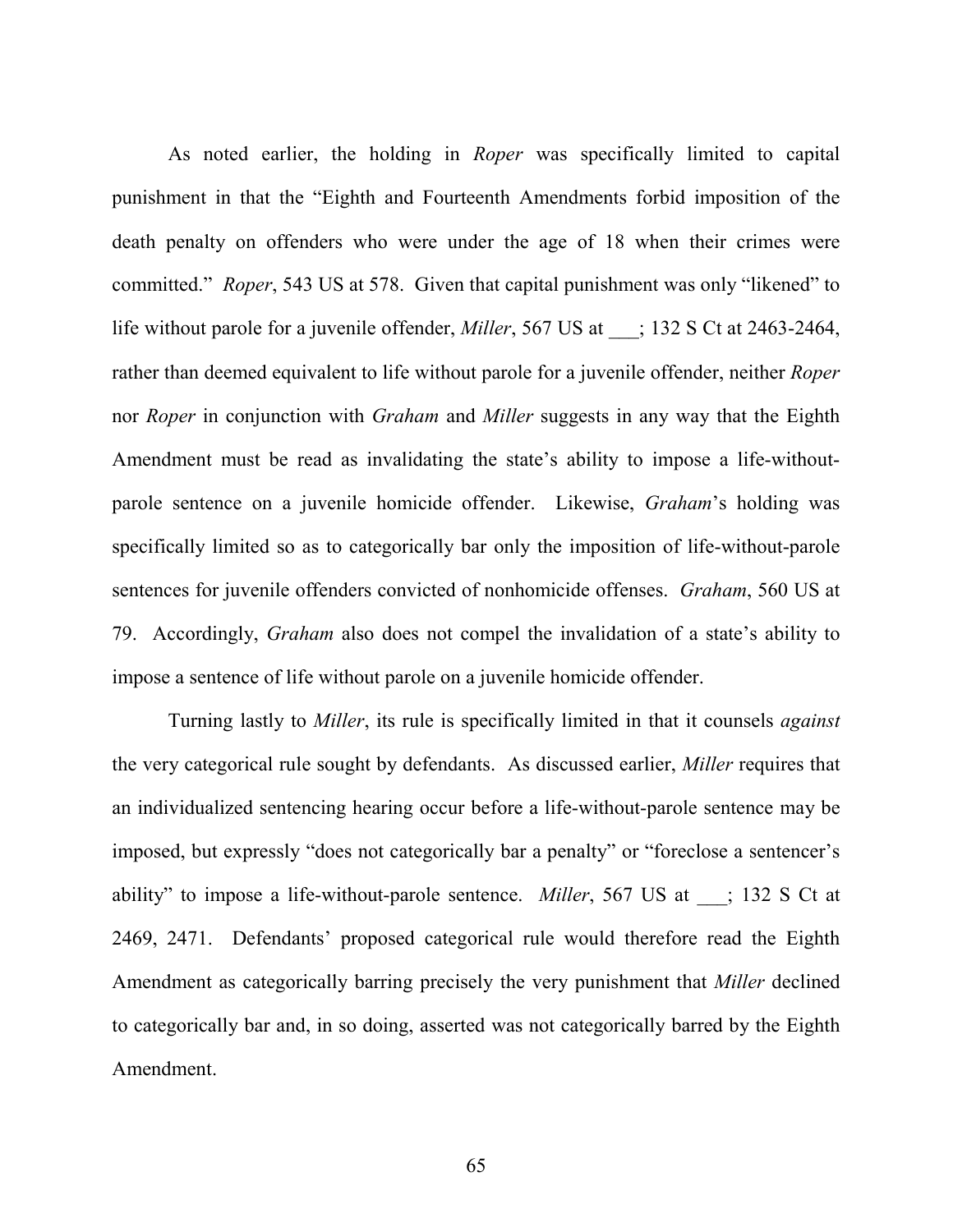Defendants alternatively contend that, in light of the manner in which state legislatures reacted to *Miller* by adjusting sentencing schemes governing juvenile homicide offenders, it is *now*, pursuant to the proportionality review employed in *Roper*, *Graham*, and *Miller*, cruel and unusual punishment to impose a life-without-parole sentence on a juvenile homicide offender. Within the context of the Eighth Amendment, the United States Supreme Court has used a multipart test to determine if a punishment imposed on a juvenile offender is disproportionate:

A court must begin by comparing the gravity of the offense and the severity of the sentence. "[I]n the rare case in which [this] threshold comparison . . . leads to an inference of gross disproportionality" the court should then compare the defendant's sentence with the sentences received by other offenders in the same jurisdiction and with the sentences imposed for the same crime in other jurisdictions. If this comparative analysis "validate[s] an initial judgment that [the] sentence is grossly disproportionate," the sentence is cruel and unusual. [*Graham*, 560 US at 60, quoting *Harmelin*, 501 US at 1005 (Kennedy, J., concurring in part).]

Starting with the preliminary question whether "the gravity of the offense" is commensurate with "the severity of the sentence," *Graham*, 560 US at 60, we note that first-degree murder is almost certainly the gravest and most serious offense that an individual can commit under the laws of Michigan-- the premeditated taking of an innocent human life. It is, therefore, unsurprising that the people of this state, through the Legislature, would have chosen to impose the most severe punishment authorized by the laws of Michigan for this offense. Although the individualized sentencing process now required by *Miller* (and as a necessary response to *Miller* by MCL 769.25) may perhaps indicate that some juvenile offenders lack the moral culpability and mental faculties to warrant a life-without-parole sentence pursuant to the premises of *Miller*, when the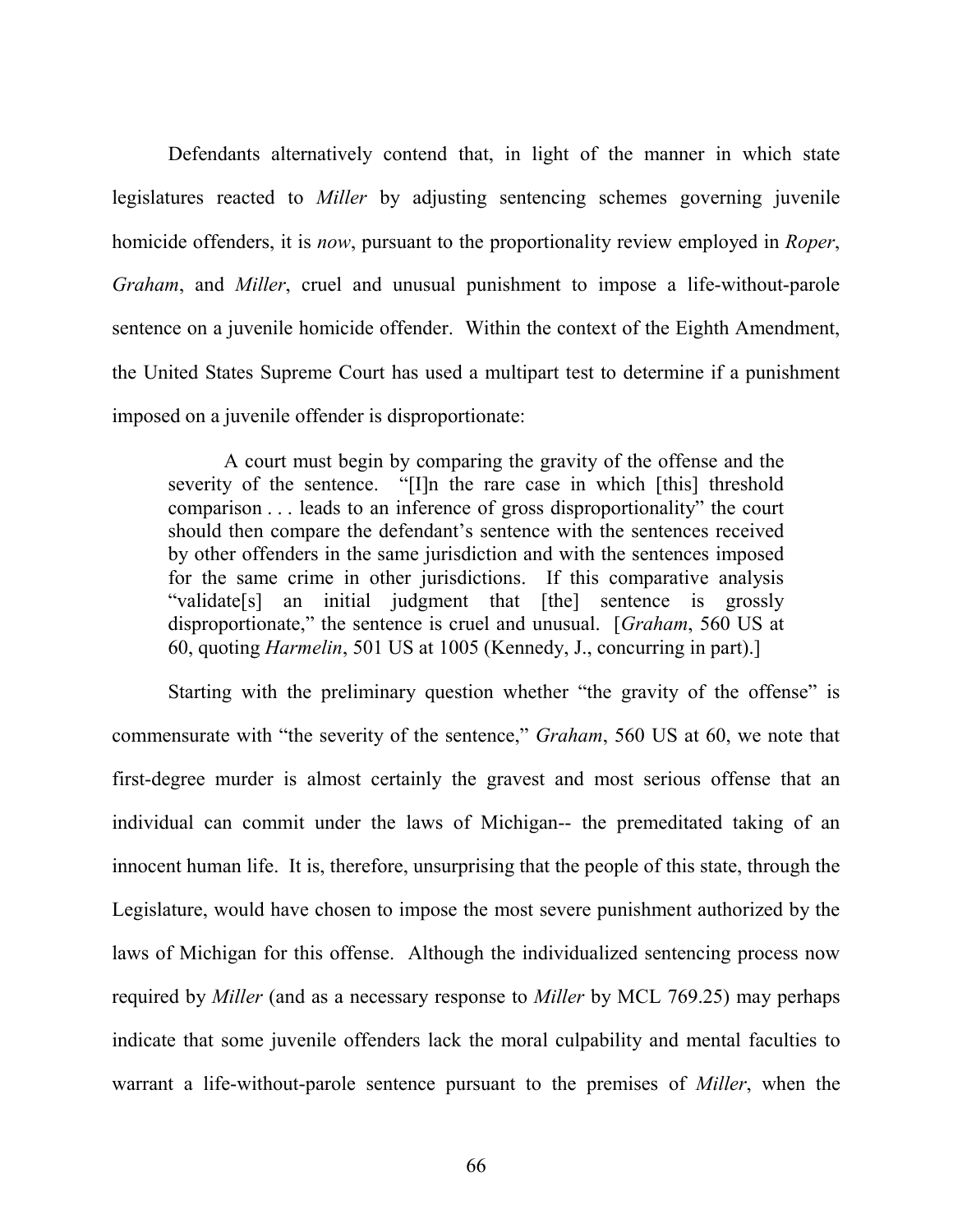contrary conclusions are drawn, as they presumably will be in some cases, a sentence of life without parole for first-degree murder will not "lead[] to an inference of gross disproportionality." *Id*. Accordingly, defendants have failed to demonstrate that the imposition of a life-without-parole sentence will satisfy the first part of the United States Supreme Court's test for proportionality. As the first part of this federal test is a *necessary* requirement for finding that a punishment is "disproportionate," defendants' facial challenge fails as they are consequently unable to demonstrate that the Eighth Amendment categorically bars the imposition of a life-without-parole sentence on juvenile homicide offenders.

Even if defendants had satisfied the first part of the federal test for disproportionality, however, they have also failed to satisfy the second part of the test, which compares the life-without-parole sentence defendants seek to invalidate "with the sentences received by other offenders in the same jurisdiction and with the sentences imposed for the same crime in other jurisdictions." *Id*. As for other offenders within the state of Michigan, defendants are correct to note that life without parole is the most severe punishment imposed by this state. This fact alone, however, does not persuade us that imposing a life-without-parole sentence on a juvenile homicide offender is disproportionate.

First, as noted in the first part of this test for proportionality, first-degree murder is almost certainly the gravest and most serious offense that can be committed under the laws of Michigan. As with juveniles, adult offenders who commit the offense of firstdegree murder face the same sentence of life without parole. Because some juvenile

67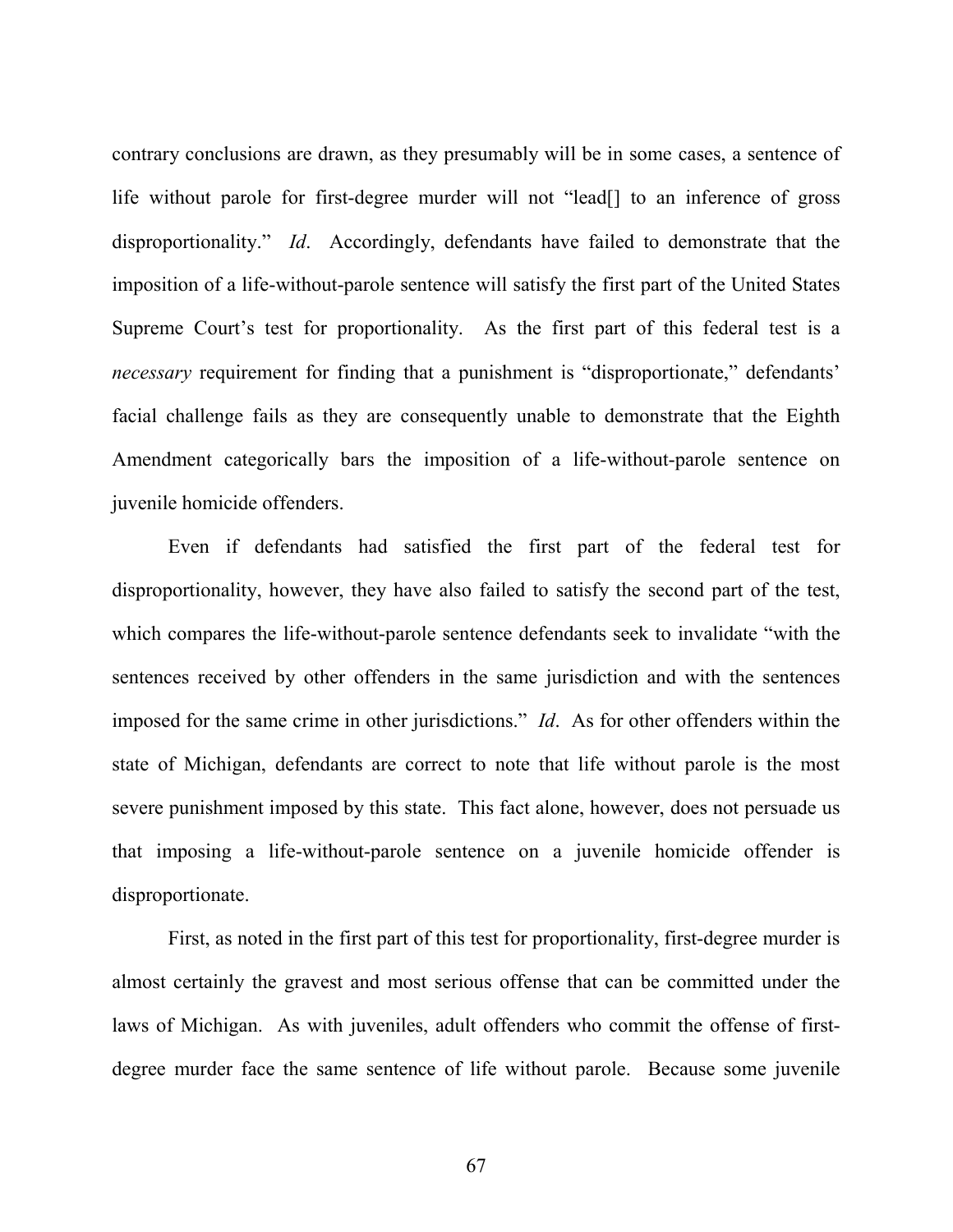offenders will possess the same mental faculties of an adult so that they are equally able to recognize the consequences of their crimes and form an unequivocal premeditated intent to kill in the face of the consequences, it is not categorically disproportionate to punish at least some juvenile offenders the same as adults.

Second, there are some nonhomicide offenses that may be viewed as less grave and less serious than first-degree murder and for which only adult offenders face a lifewithout-parole sentence in this state. For instance, an adult who commits successive first-degree criminal sexual conduct offenses against an individual under the age of 13 faces a sentence of life without parole. MCL 750.520b(2)(c). Accordingly, when the commission of a nonhomicide offense by an adult offender may result in the imposition of a life-without-parole sentence, it does not appear categorically disproportionate to impose a life-without-parole sentence on a juvenile offender for committing the gravest and most serious homicide offense.

Third, although this Court is required by *Graham* to assess the proportionality of a sentence of life without parole imposed on juveniles who commit first-degree murder, we would be derelict if we did not observe that the people of this state, acting through their Legislature, have already exercised their judgment-- to which we owe considerable deference-- that the sanction they have selected for juvenile first-degree-murder offenders is, in fact, a proportionate sanction. We are not certain that there is a superior test for assessing a determination of proportionality than that a particular sanction is compatible with public opinion and sentiment. Nonetheless, because this Court is required to do so by *Graham*, we undertake to the best of our ability to exercise independent judgment in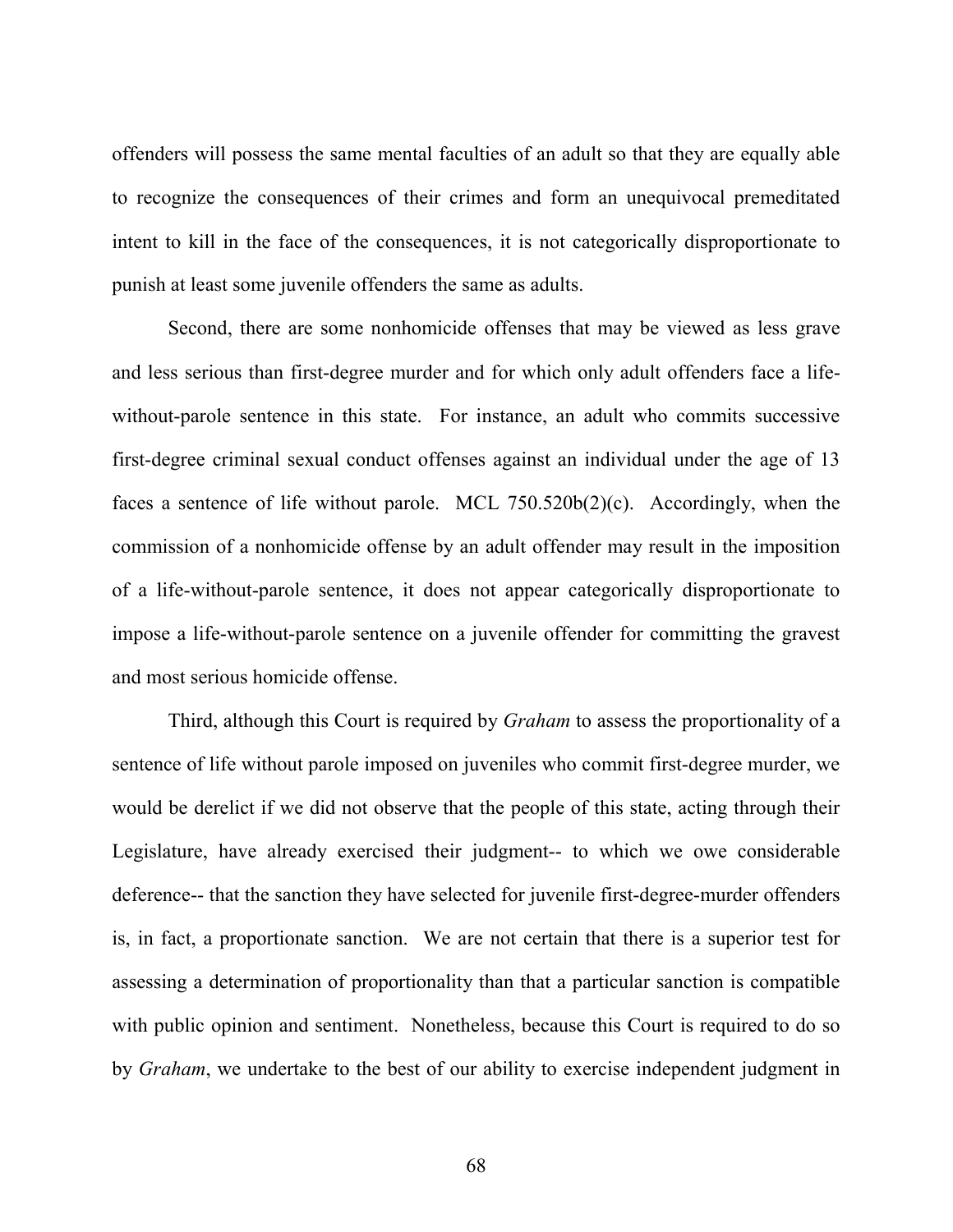analyzing the criminal punishments authorized by our Legislature and assessing their propriety in the light of the crimes for which the Legislature has deemed them proportionate.

Turning to whether Michigan's sentencing scheme for juvenile first-degreemurder offenders is "disproportionate" to sentencing schemes used in other states, defendants have wholly failed to present relevant data demonstrating that Michigan is an outlier when it comes to permitting the imposition of life-without-parole sentences for juvenile first-degree-murder offenders, even on the assumption that being an "outlier" adversely affects our state's compliance with the United States Constitution. Defendants in their briefs cherry-pick six states in which sentencing schemes have been altered post-*Miller* to eliminate life-without-parole as a possible sentence for juvenile offenders. The fact that six states have eliminated life-without-parole sentences for juvenile offenders in response to *Miller* tells us next to nothing about how Michigan's choice to impose lifewithout-parole sentences on juveniles convicted of first-degree murder compares to sentencing schemes across the nation, and defendants have come nowhere close to satisfying their burdens in this regard.

What trend is demonstrated by the actions of these six states alone? How many states at the time of *Miller* imposed a sentence of life without parole on juvenile homicide offenders? How many of these states responded to *Miller* in a manner similar to that of Michigan? What *is* apparent is that at the time of *Miller*, "26 States . . . [made] life without parole the mandatory (or mandatory minimum) punishment for some form of murder, and would apply the relevant provision to 14-year-olds . . . ." *Miller*, 567 US at

69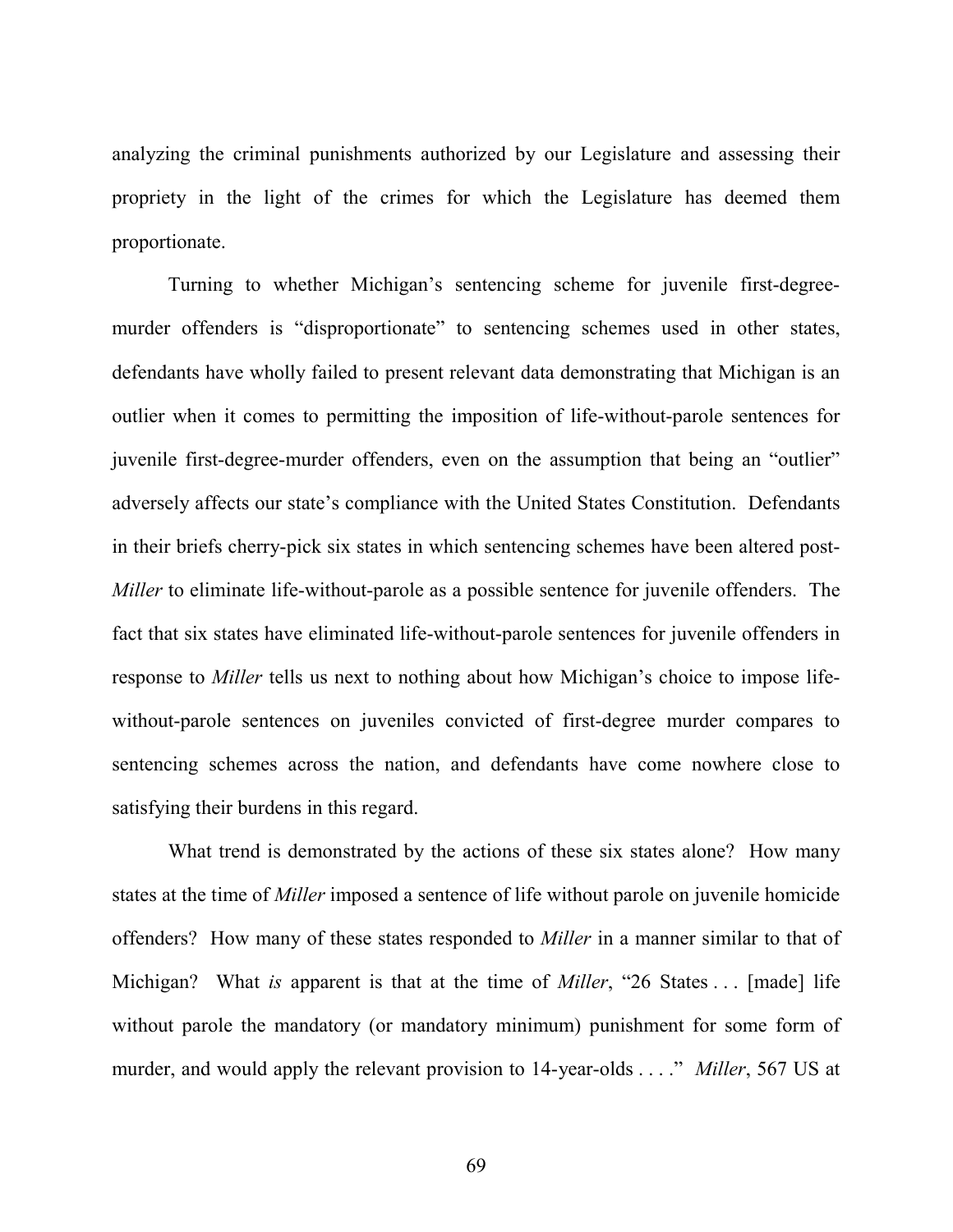n 9; 132 S Ct at 2471 n 9. Another 15 states allowed for the discretionary imposition of life-without-parole sentences on juvenile offenders. *Id*. at \_\_\_ n 10; 132 S Ct at 2472 n 10. Combined therefore, 41 states exercised the authority under at least some circumstances to impose a life-without-parole sentence on a juvenile. If, as defendants assert, six of those states have departed from this practice by eliminating that sentence altogether, can it be concluded that life-without-parole sentences for juveniles are disproportionte when they remain an option of some kind in 35 states in total, or 70% of the states composing the Union?

In summary, we have no evidence that sustains defendants' burden of demonstrating that Michigan's statutory scheme is categorically disproportionate to those of other states. As defendants have failed to demonstrate that either part of the federal test for the constitutionality of punishments supports the conclusion that a life-withoutparole sentence for juvenile homicide offenders is disproportionate, we decline to hold that the Eighth Amendment of the United States Constitution categorically bars that punishment.

#### 2. STATE CATEGORICAL BAR

Defendants next contend that even if the Eighth Amendment does not categorically bar the imposition of sentences of life without parole on juvenile homicide offenders, Const 1963, art 1, § 16 does mandate such a categorical bar. Whereas the Eighth Amendment proscribes the imposition of "cruel *and* unusual punishment*s*," Const 1963, art 1, § 16 states:

70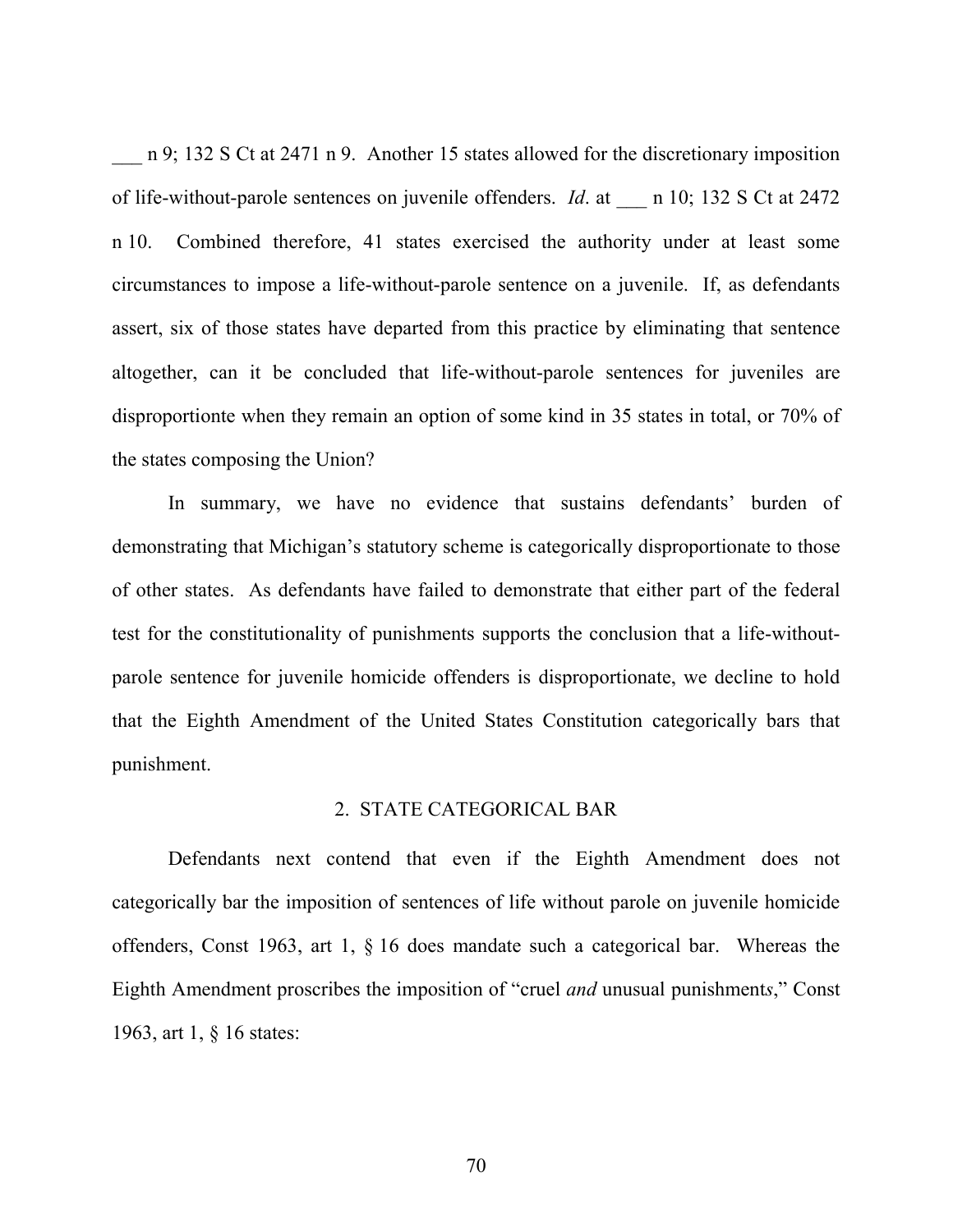Excessive bail shall not be required; excessive fines shall not be imposed; cruel *or* unusual punishment shall not be inflicted; nor shall witnesses be unreasonably detained. [Emphasis added.]

The textual difference between the federal constitutional protection and the state constitutional protection is of consequence and has led this Court to conclude that Article 1, § 16 provides greater protection against certain punishments than its federal counterpart in that if a punishment must be both "cruel" *and* "unusual" for it to be proscribed by the Eighth Amendment, a "punishment that is unusual but not necessarily cruel" is also proscribed by Article 1, § 16. *People v Lorentzen*, 387 Mich 167, 172; 194 NW2d 827 (1972).

This broader protection under Article 1, § 16 against punishments that are merely "unusual" has led this Court to adopt a slightly different and broader test for proportionality than that employed in *Graham*. See *id*. at 171-172; see also *People v Bullock*, 440 Mich 15, 31; 485 NW2d 866 (1992).<sup>37</sup> As set forth in *Lorentzen* and *Bullock*, the state test for proportionality assesses (1) the severity of the sentence imposed

 $37$  The inclusion of proportionality review under Article 1, § 16 has been the subject of significant disagreement. *Bullock*, 440 Mich at 46 (RILEY, J., concurring in part and dissenting in part) ("I believe that *People v Lorentzen* . . . , the principle case relied on by the majority to support its conclusion, was wrongly decided and that proportionality is not, and has never been, a component of the 'cruel or unusual punishment' clause of this state's constitution."); *People v Correa*, 488 Mich 989, 992 (2010) (MARKMAN, J., joined by CORRIGAN and YOUNG, JJ., concurring) ("[A]t some point, this Court should revisit *Bullock*'s establishment of proportionality review of criminal sentences, and reconsider Justice RILEY's dissenting opinion in that case."). However, because life without parole is not a categorically disproportionate sentence for a juvenile homicide offender, we find it unnecessary in this case to resolve whether proportionality review is rightly a part of the protection in Article 1, § 16 against "cruel or unusual punishment," instead assuming for the sake of argument that it has a place in an analysis under Article 1, § 16.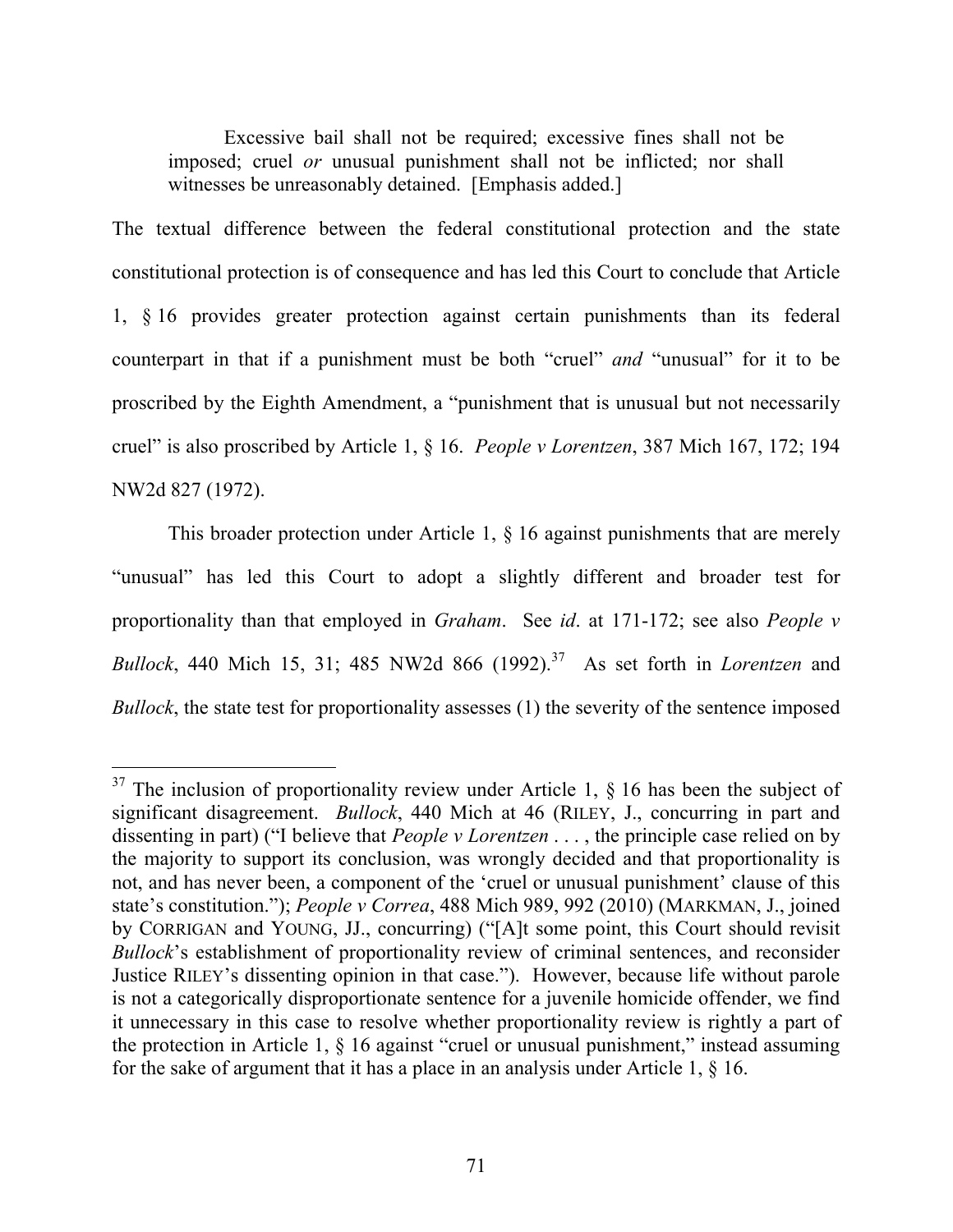compared to the gravity of the offense, (2) the penalty imposed for the offense compared to penalties imposed on other offenders in the same jurisdiction, (3) the penalty imposed for the offense in Michigan compared to the penalty imposed for the same offense in other states, and (4) whether the penalty imposed advances the penological goal of rehabilitation. *Bullock*, 440 Mich at 33-34, citing *Lorentzen*, 387 Mich at 176-181.

At the outset, we note that the *Lorentzen*/*Bullock* test bears a considerable resemblance to the federal test for proportionality because the first three factors combine to effect the same general inquiry as the two-part test employed in *Graham*. See *Bullock*, 440 Mich at 33 ("Our analysis in *Lorentzen* foreshadowed in a striking manner the threepronged test later adopted by the United States Supreme Court in *Solem v Helm*, 463 US 277, 290-291; 103 S Ct 3001; 77 L Ed 2d 637 (1983)."). Our conclusion that none of the first three factors supports the inference that a life-without-parole sentence for a juvenile offender is disproportionate under the Eighth Amendment also bears on the first three inquires of the proportionality analysis under the *Lorentzen*/*Bullock* test. Accordingly, only the fourth factor of the *Lorentzen*/*Bullock* test remains to be assessed before weighing these factors and reaching a conclusion about the proportionality of a lifewithout-parole sentence for a juvenile homicide offender under Article 1, § 16 of our state constitution.

Concerning the fourth factor, we concur with the United States Supreme Court's assessment that a life-without-parole sentence for a juvenile does not serve the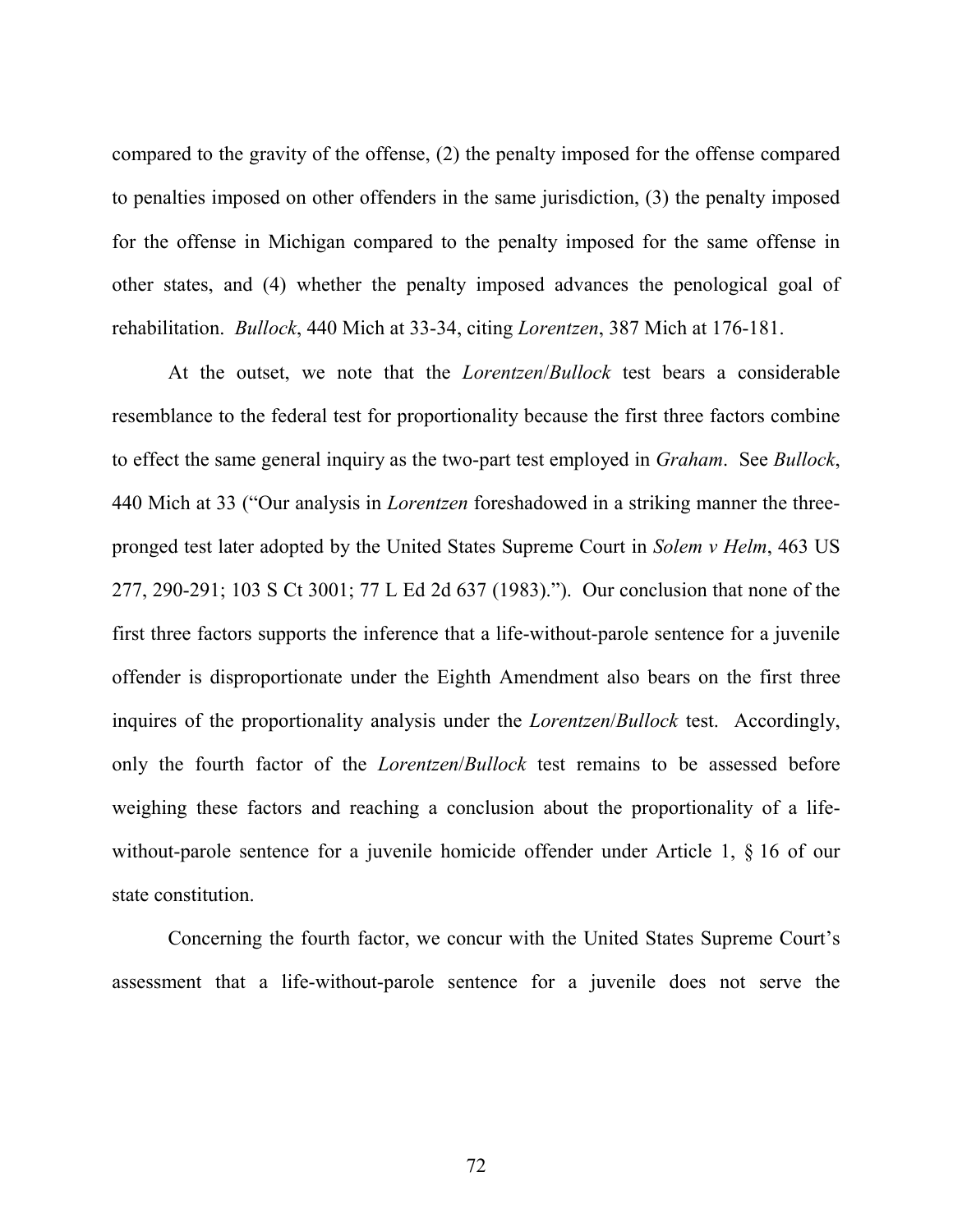penological goal of rehabilitation.38 *Graham*, 560 US at 74. As stated in *Graham*, when life without parole is imposed on a juvenile, "[t]he penalty forswears altogether the rehabilitative ideal. By denying the defendant the right to reenter the community, the State makes an irrevocable judgment about that person's value and place in society." *Id*. Accordingly, the fourth factor of the *Lorentzen*/*Bullock* test supports defendants' contention that a life-without-parole sentence for a juvenile offender is disproportionate. That said, with only one of the four factors supporting the conclusion that life-withoutparole sentences are disproportionate when imposed on juvenile homicide offenders, defendants have failed to meet their burden of demonstrating that it is facially unconstitutional under Article 1, § 16 to impose that sentence on a juvenile homicide offender. While the language of the Michigan counterpart to the Eighth Amendment is at some variance from the latter, it is not so substantially at variance that it results in any different conclusion in its fundamental analysis of proportionality.

### 3. AIDING AND ABETTING

Davis argues that even if the Eighth Amendment does not categorically bar imposing sentences of life without parole on juvenile homicide offenders, it at least

<sup>&</sup>lt;sup>38</sup> In accepting this conclusion, this Court, as did the United States Supreme Court, speaks of "rehabilitation" exclusively within the context of a defendant reforming himself or herself for the purpose of reintegration into society. See *Graham*, 560 US at 74. This, however, is not to foreclose the ability of a person, however long the person is to be incarcerated, to rehabilitate himself or herself in the sense of fully comprehending the nature of the wrong, achieving a greater awareness of and commitment to the elements of moral behavior, attaining a sincere adherence to religious faith, or contributing in positive ways to those with whom the person interacts in whatever environment he or she has been placed.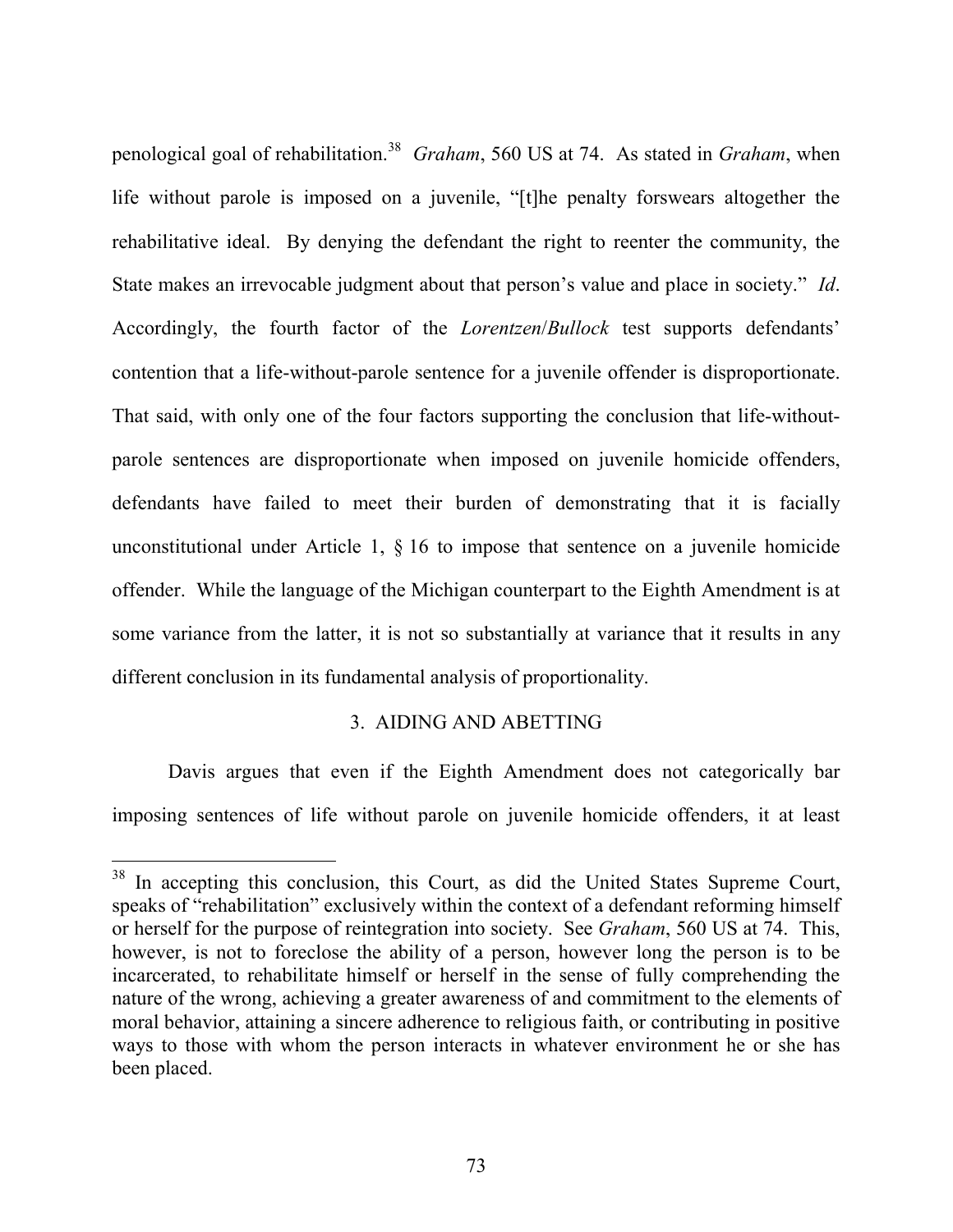categorically bars imposing life-without-parole sentences on juvenile homicide offenders, such as himself, convicted of felony murder ostensibly on the basis of an aiding-andabetting theory. At the outset of our analysis, we note that our Legislature has chosen to treat offenders who aid and abet the commission of an offense in exactly the same manner as those offenders who more directly commit the offense:

Every person concerned in the commission of an offense, whether he directly commits the act constituting the offense or procures, counsels, aids, or abets in its commission may hereafter be prosecuted, indicted, tried and on conviction shall be punished as if he had directly committed such offense. [MCL 767.39.]

Moreover, the Legislature has enacted a felony-murder statute, which treats the commission of a murder during the course of a robbery as first-degree murder. See MCL 750.316(1)(b).<sup>39</sup> These choices by the Legislature must be afforded great weight in light of the fact that *Lockett*, one of the capital-punishment cases relied on by the United States Supreme Court in forming the rule in *Miller*, specifically instructs:

That States have authority to make aiders and abettors equally responsible, as a matter of law, with principals, or to enact felony-murder statutes is beyond constitutional challenge. [*Lockett*, 438 US at 602.]

Davis attempts to overcome this constitutional pronouncement in light of his own proposed categorical rule mandating a lesser maximum penalty for aiders and abettors by asserting that *Miller* and *Graham* combine to necessitate such a rule. He advances a two-

<sup>&</sup>lt;sup>39</sup> We speak of the felony-murder statute in terms of the underlying felony being a robbery merely because the underlying felony in Davis's case was a robbery. The reasoning put forth in this part, however, would apply equally when the underlying felony is any one of the other felonies listed in MCL 750.316(1)(b).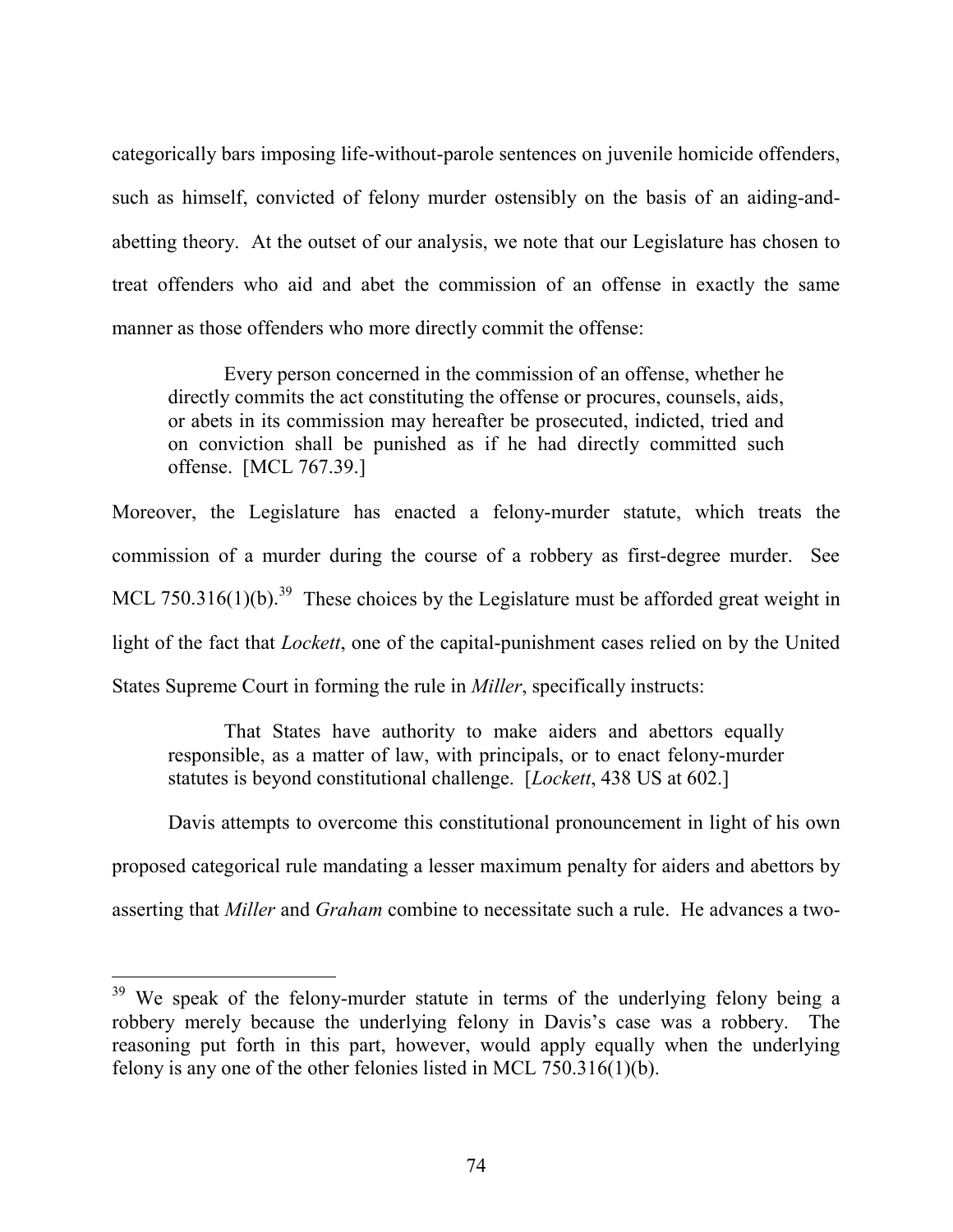part argument to this effect: (1) the rule in *Miller* requires individualized sentencing for juvenile offenders in an effort to account for "their lesser culpability," *Miller*, 567 US at \_\_\_; 132 S Ct at 2463, and (2) *Graham* has already determined that aiders and abettors are sufficiently less culpable that a sentence of life without parole is never constitutionally appropriate, see *Graham*, 560 US at 69.

Although the first part of this syllogism is undoubtedly accurate, the same cannot be said of the second part. *Graham* made two statements pertinent to the second part of Davis's argument:

The Court has recognized that defendants who do not kill, intend to kill, or foresee that life will be taken are categorically less deserving of the most serious forms of punishment than are murderers. . . .

It follows that, when compared to an adult murderer, a juvenile offender who did not kill or intend to kill has a twice diminished moral culpability. [*Id*.]

In combination with *Miller*'s requirement that individualized sentencing account for a juvenile's "lesser culpability," it has been argued that a juvenile offender cannot be sentenced to life without parole when the defendant did not kill, intend to kill, or foresee that life would be taken as a result of the offense, even when the offense of which the offender was convicted was felony murder. Just such a contention was advanced by Justice Breyer in his concurrence in *Miller,* in which, addressing specifically the constitutionality of life-without-parole sentences for juvenile offenders convicted of felony murder on an aiding-and-abetting theory, he stated, "*Graham* dictates a clear rule: The only juveniles who may constitutionally be sentenced to life without parole are those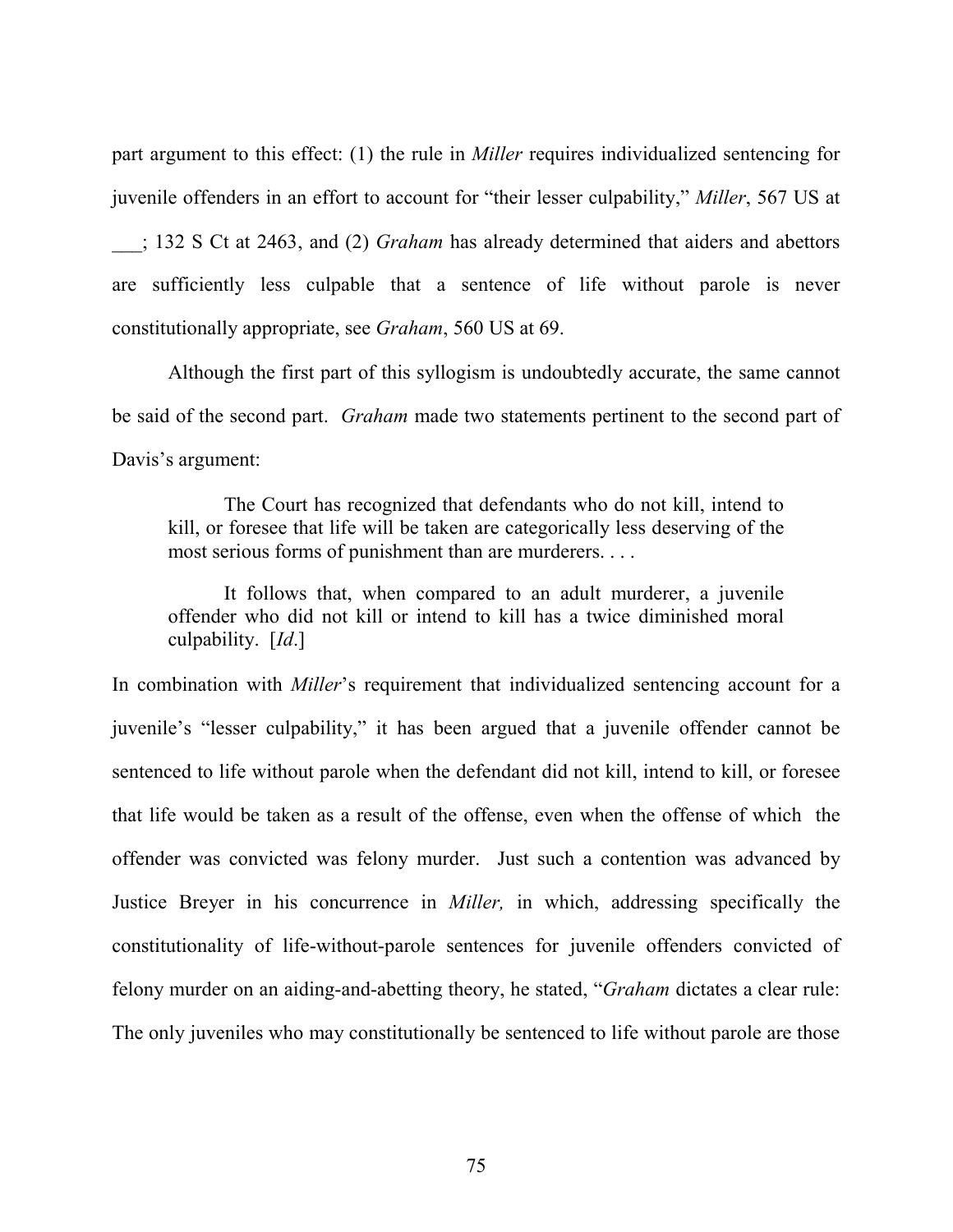convicted of homicide offenses who 'kill or intend to kill.' " *Miller*, 567 US at \_\_\_; 132 S Ct at 2476 (Breyer, J., concurring).

Assuming for the sake of argument that some categorical rule of this nature is the necessary product of *Graham* and *Miller*, <sup>40</sup> it still does not follow that the rule pertains to and encompasses all instances in which a juvenile aids and abets a felony murder. As recognized by Justice Breyer himself, a juvenile who aids and abets a felony murder *may* have intended the death of any victim of the offense. *Id*. at  $\therefore$  132 S Ct at 2477 (indicating that on remand, the trial court would need to determine if the defendant, who was convicted of felony murder for aiding and abetting the commission of a robbery that resulted in a death, "did intend to cause the clerk's death"). Further, a juvenile who aids and abets a felony murder *may* have foreseen that a life might be taken as a result of his offense, but proceeded notwithstanding to engage in the underlying offense with indifference to this risk. Accordingly, when a juvenile can be convicted of felony murder on an aiding-and-abetting theory while either intending to kill or having foreseen the possibility that a life could be taken, any categorical rule gleaned from *Graham*  pertaining to the limited situation in which a juvenile homicide offender lacked the intent

 $40$  Although we assume for the sake of argument that such a categorical rule may exist, nothing in this opinion should be understood as actually accepting or adopting such a rule. To the contrary, we note that a categorical rule mandating that a subclass of aiders and abettors be treated differently with respect to what punishments can be imposed would run directly contrary to both the aforementioned statement in *Lockett* and MCL 767.39. Further, Justice Breyer in his concurrence spoke only for himself and one other justice.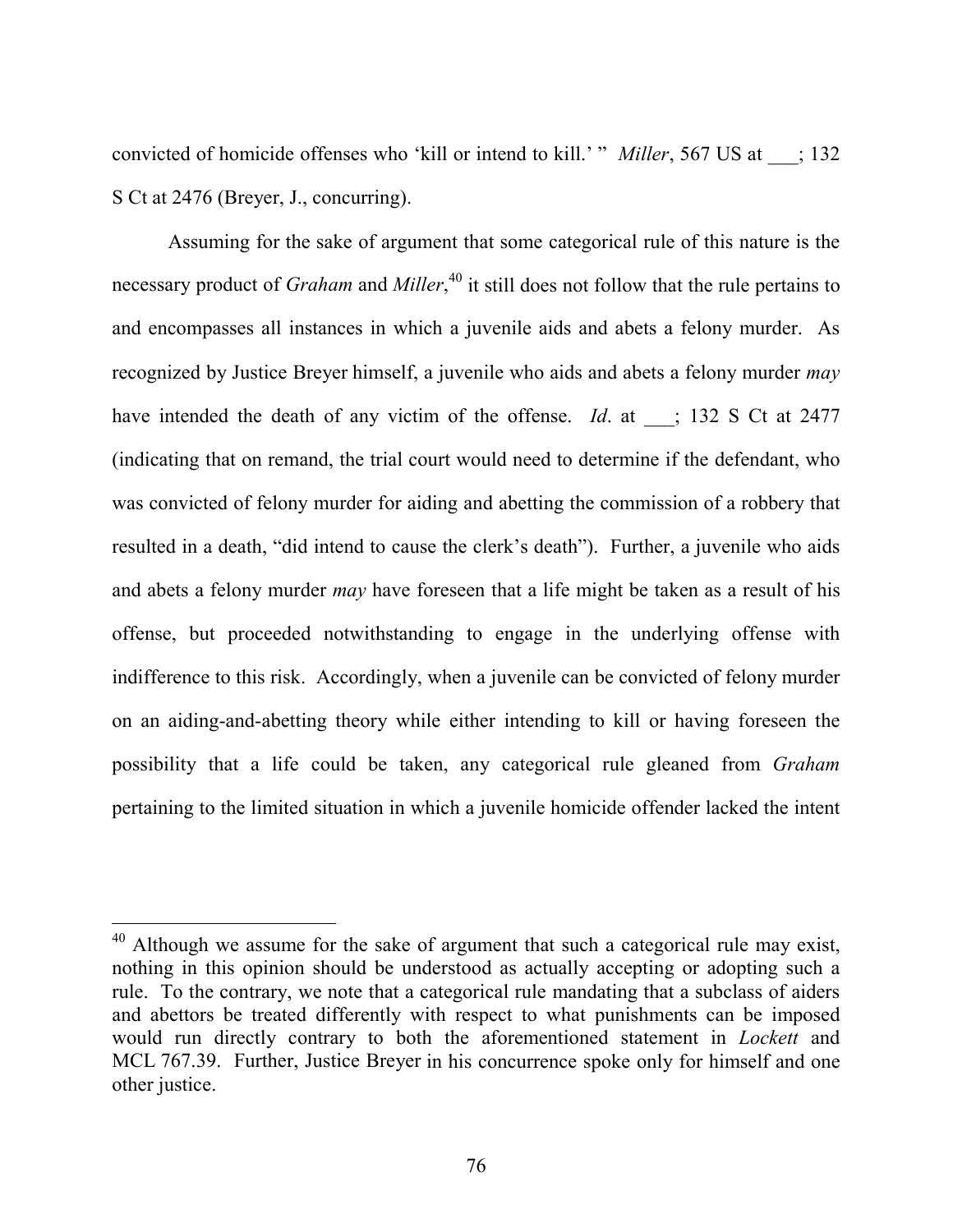to kill and did not foresee the possibility that a life could be taken will once again not *categorically* bar the imposition of a sentence of life without parole for that offense.<sup>41</sup>

This conclusion is entirely consistent with, and arguably dictated by, the individualized sentencing process required by *Miller*. In seeking to assess a juvenile offender's moral culpability, *Miller* instructs trial courts to consider the " 'circumstances of the particular offense *and* the character and propensities of the offender.' " *Id*. at n 9; 132 S Ct at 2471 n 9, quoting *Roberts*, 428 US at 333, and citing *Sumner*, 483 US 66 (emphasis added). A categorical rule altogether foreclosing a trial court from imposing a life-without-parole sentence on a juvenile convicted of felony murder on an aiding-andabetting theory obviates the necessity for any evaluation of either the circumstances of the individual defendant's offense or the individual defendant's character. Such a categorical rule would permit a defendant to avoid a life-without-parole sentence for aiding and abetting a felony murder even if the defendant was closely nearing the age of 18 at the time of the offense, intended the death of the victim by instructing a coconspirator to fire the fatal shot, and had had previous encounters with the criminal justice system that demonstrated a lack of amenability to rehabilitation. Because it is not

 <sup>41</sup> To the extent that *Graham* and *Miller* might create a categorical rule prohibiting lifewithout-parole sentences for juveniles convicted of aiding and abetting a felony murder "who do not kill, intend to kill, or foresee that life will be taken," *Graham*, 560 US at 69, Davis would not be entitled to relief under that rule. Although the trial court concluded at sentencing that Davis was not the shooter, it did not make an explicit finding regarding Davis's intentions about the victim's death, and it made no findings indicative of whether he foresaw the potential that life would be taken as a result of the armed robbery in which he engaged. To go back and attempt to make these findings now would entail engaging in the broader individualized sentencing procedures called for by *Miller* that we have already determined today need not be engaged in retroactively.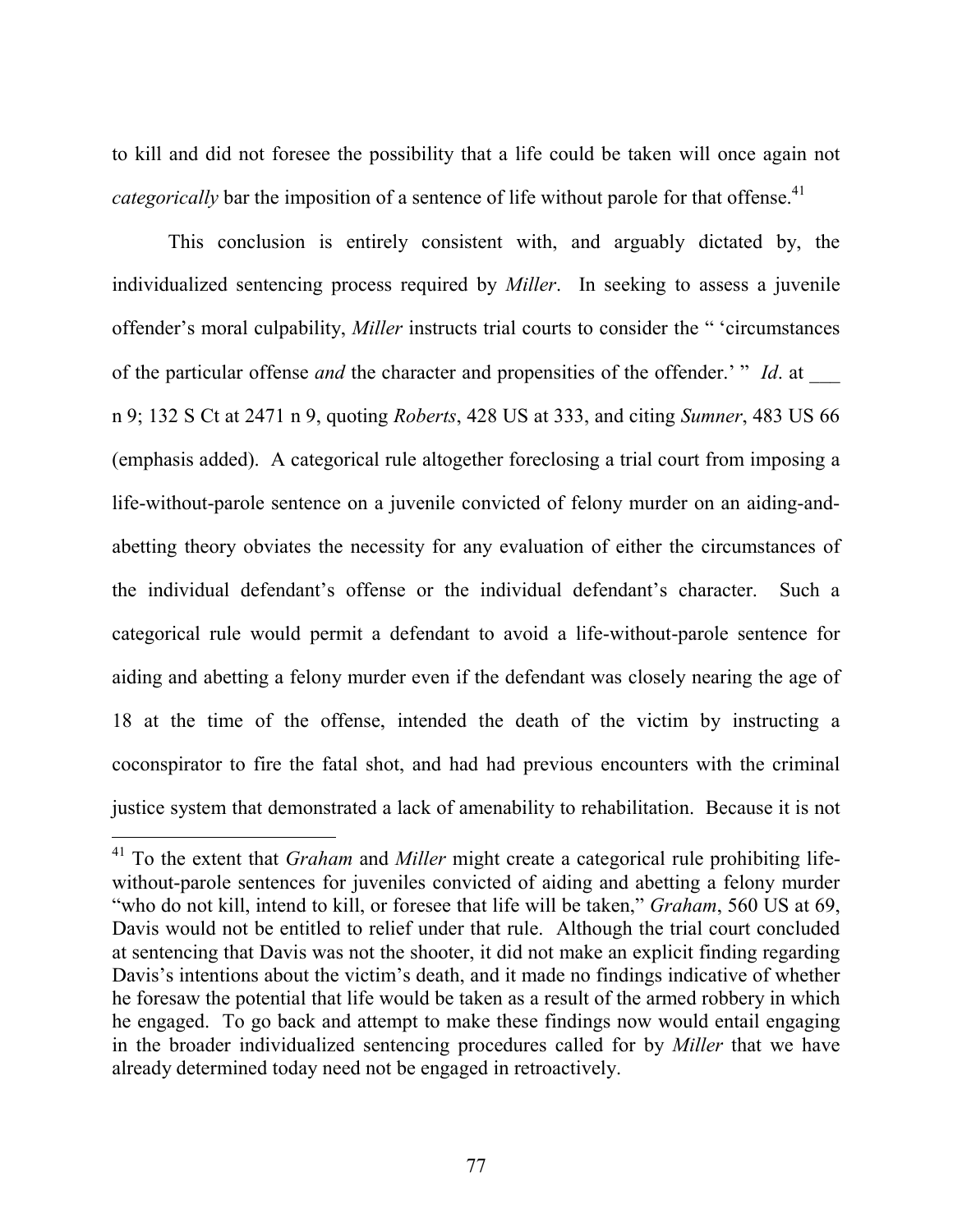difficult to imagine such a defendant, and because imposing a life-without-parole sentence on that defendant would be warranted and entirely constitutional under *Miller*, we reject Davis's facial challenge and his contention that the Eighth Amendment categorically bars the imposition of a life-without-parole sentence on a juvenile convicted of felony murder on an aiding-and-abetting theory.<sup>42</sup>

### 4. RIPENESS

Eliason asserts that Const 1963, art 1, § 16 categorically bars the imposition of a sentence of life without parole on a juvenile homicide offender who is 14 years of age at the time of the offense. For Eliason's facial challenge to be ripe, there must be "a real and immediate threat . . . as opposed to a hypothetical one" that a sentence of life without parole will be imposed on him. *Conat*, 238 Mich App at 145, citing *Los Angeles v Lyons*,

 $42$  This holding carries with it the conclusion that some juveniles convicted of felony murder on an aiding-and-abetting theory might be as morally culpable for their crimes as juveniles who commit premeditated first-degree murder and not simply as legally culpable. A juvenile convicted of felony murder on an aiding-and-abetting theory can be said to have committed as grave an offense as a juvenile who commits premeditated firstdegree murder. Accordingly, for the purpose of Davis's challenge under Const 1963, art 1, § 16, the first two factors of the *Lorentzen*/*Bullock* proportionality test will be resolved in a fashion identical to how they were resolved for life-without-parole sentences generally. Concerning the third factor, Davis fails to present any data specific to how other jurisdictions sentence juveniles convicted of felony murder on an aiding-andabetting theory, only putting forth a sampling of how a very few states now sentence juveniles convicted of first-degree murder generally. In the absence of evidence to the contrary, we are left to assume that a majority of other states hold aiders and abettors equally responsible for their offenses. Accordingly, the third factor also counsels against a finding of disproportionality. Because only the fourth factor of the *Lorentzen*/*Bullock* proportionality test, pertaining to rehabilitation, favors holding life-without-parole sentences for juveniles convicted of felony murder on an aiding-and-abetting theory unconstitutional, Davis's facial challenge under Article 1, § 16 fails as well.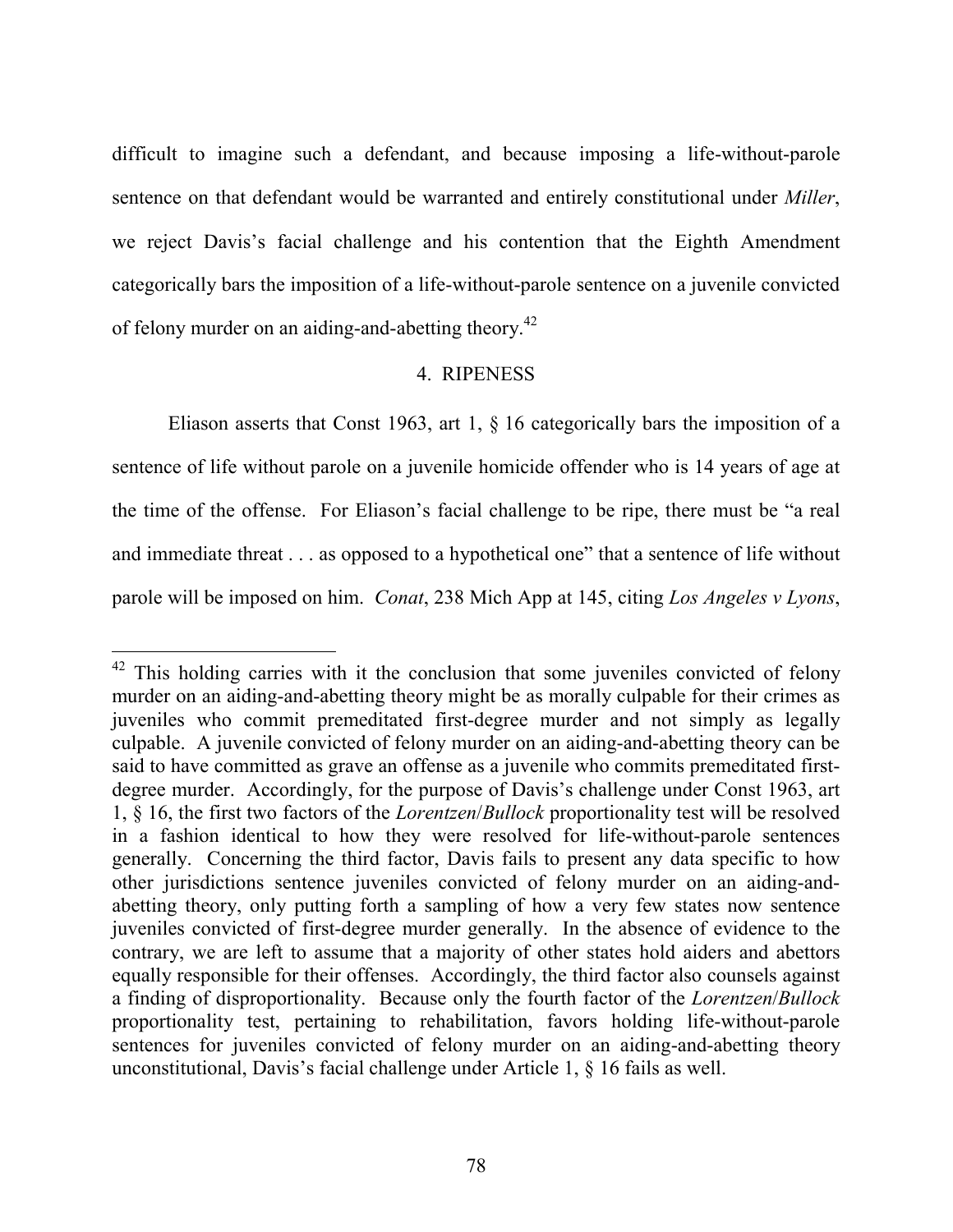461 US 95, 101-101; 103 S Ct 1660; 75 L Ed 2d 675 (1983), and *Dep't of Social Servs v Emmanuel Baptist Preschool*, 434 Mich 380, 410; 455 NW2d 1 (1990) (CAVANAGH, J.). Put differently, in determining whether an issue is justiciably "ripe," a court must assess

" 'whether the harm asserted has matured sufficiently to warrant judicial intervention.' "

*Emmanuel Baptist*, 434 Mich at 412 n 48 (citation omitted). Inherent in this assessment is the balancing of "any uncertainty as to whether defendant[] will actually suffer future injury, with the potential hardship of denying anticipatory relief." *Id*. at 412, citing *Abbott Laboratoriess v Gardner*, 387 US 136, 148-149; 87 S Ct 1507; 18 L Ed 2d 681 (1967).

Eliason was 14 years of age at the time of his offense and was initially sentenced to life without parole. However, because Eliason's case is on direct review, he is entitled to resentencing pursuant to MCL 769.25(1)(b)(*ii*). Under MCL 769.25(9), the default sentence for a juvenile convicted of first-degree murder is a sentence of a term of years within specific limits rather than life without parole. A juvenile defendant will only face a life-without-parole sentence if the prosecutor files a motion seeking that sentence and the trial court concludes following an individualized sentencing hearing in accordance with *Miller* that such a sentence is appropriate. MCL 769.25(2) through (7).

Although the prosecutor has filed a motion seeking the imposition of a sentence of life without parole, it is no more than speculation whether the trial court will depart from the default sentence in response to the prosecutor's motion and impose a life-withoutparole sentence, and it is not apparent that Eliason faces a "real and immediate" threat of receiving a life-without-parole sentence. Furthermore, because he will be facing a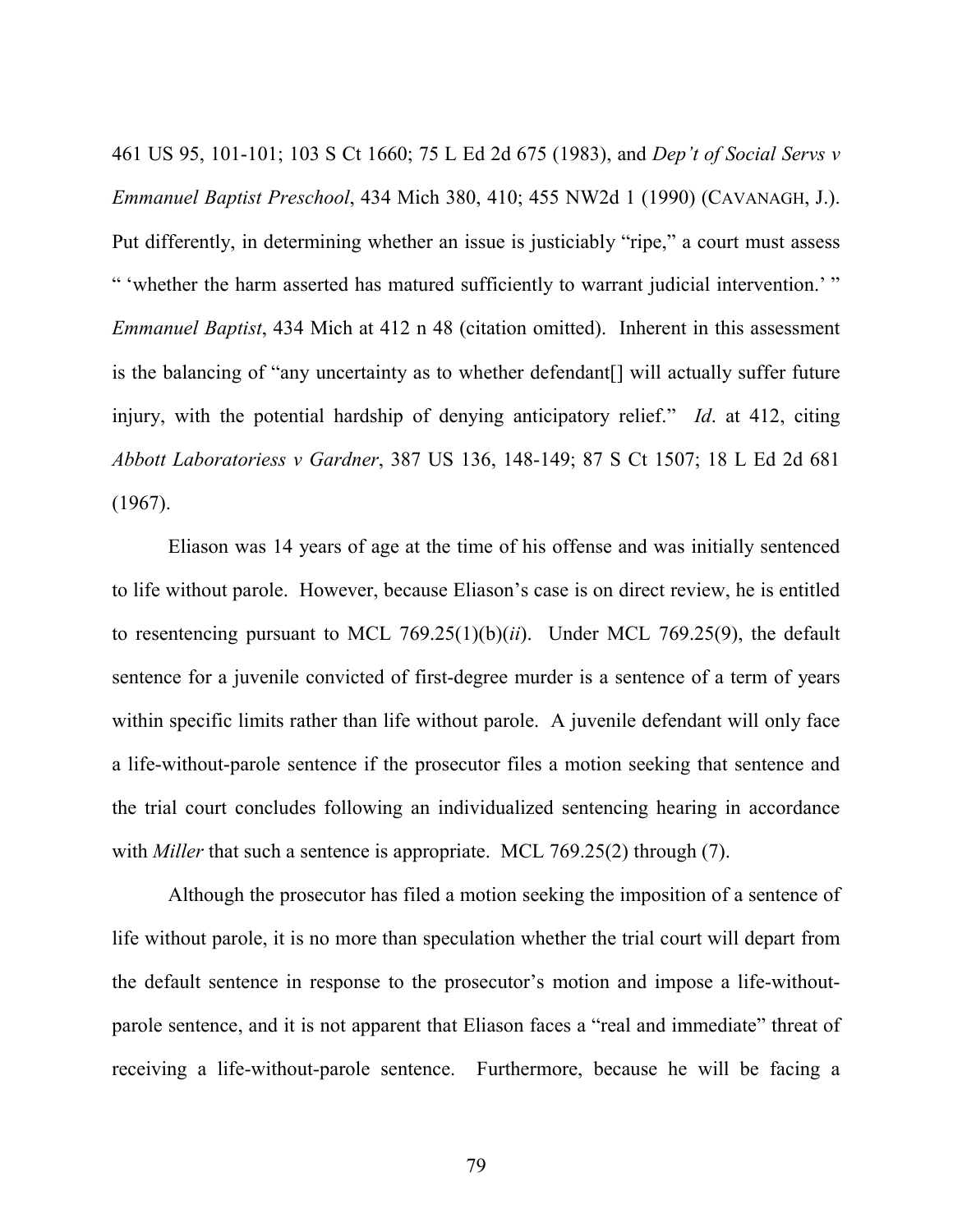minimum sentence of "not less than 25 years," MCL 769.25(9), to deny on ripeness grounds the relief Eliason seeks will cause him no legally cognizable hardship or harm. If a life-without-parole sentence is imposed at resentencing, Eliason will have more than ample time to appeal and assert either an as-applied or a facial constitutional challenge to his sentence before he completes the minimum possible sentence for his offense. Accordingly, in light of Eliason's being entitled to resentencing under MCL 769.25, his facial constitutional challenge to life-without-parole sentences for juvenile homicide offenders who are 14 years of age at the time of their offense is no longer justiciable.<sup>43</sup>

#### V. CONCLUSION

For these reasons, we hold that the rule set forth in *Miller* should not be retroactively applied under either the federal retroactivity test set forth in *Teague* or Michigan's separate and independent retroactivity test set forth in *Sexton* and *Maxson*. In so doing, we affirm the judgments of the Court of Appeals in *Carp* and *Davis* that *Miller* should not be applied retroactively. We further hold that neither the Eighth Amendment nor Const 1963, art 1, § 16 categorically bars the imposition of a sentence of life without parole on a juvenile first-degree-murder offender or a juvenile convicted of felony murder on the basis of an aiding-and-abetting theory. Finally, we hold that Eliason's

<sup>&</sup>lt;sup>43</sup> As conceded by the parties at oral argument, Eliason's other issues on which this Court granted leave to appeal are moot as a result of the enactment of MCL 769.25.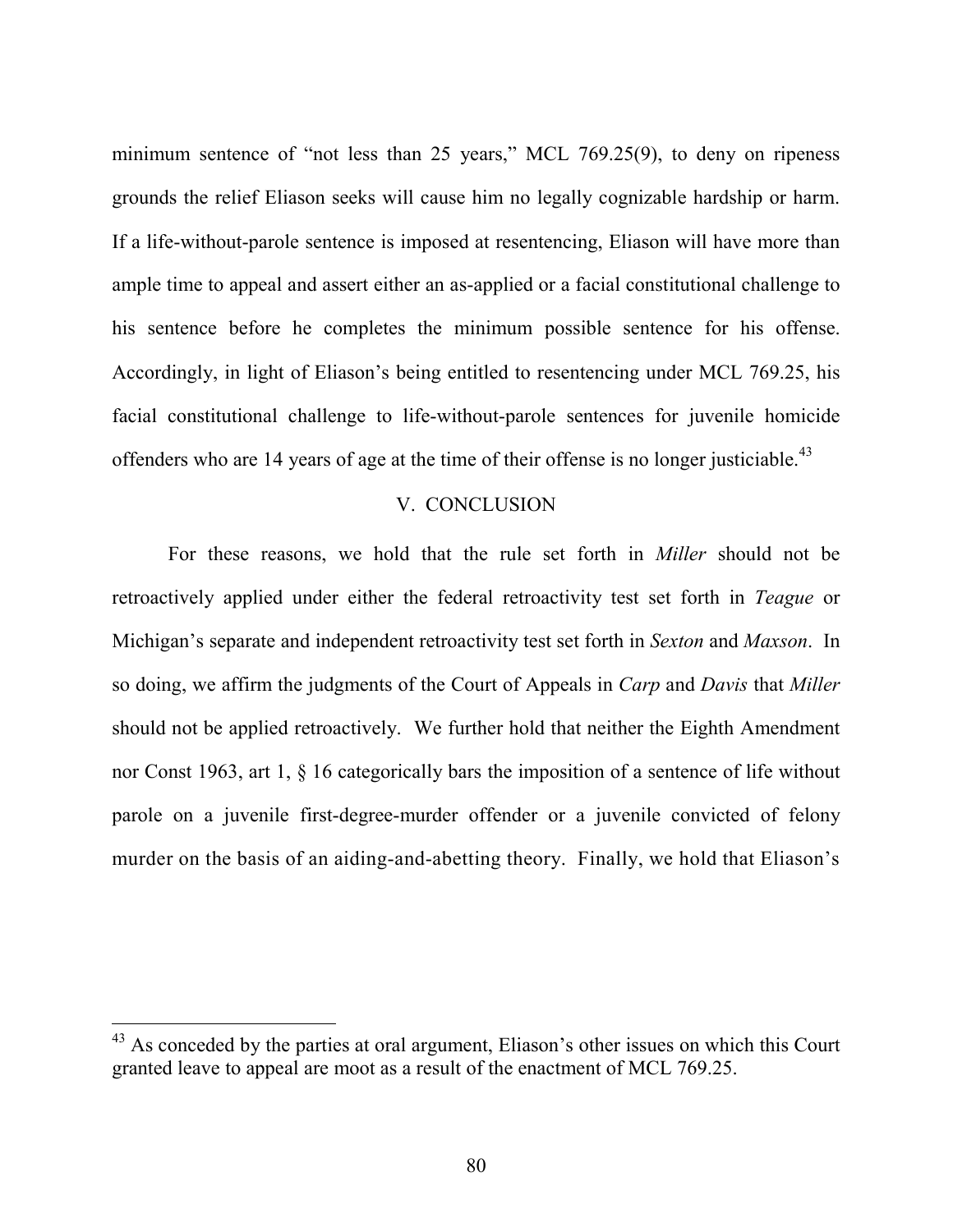facial constitutional challenge is no longer ripe and therefore remand his case for resentencing pursuant to MCL 769.25.

> Stephen J. Markman Robert P. Young, Jr. Brian K. Zahra David F. Viviano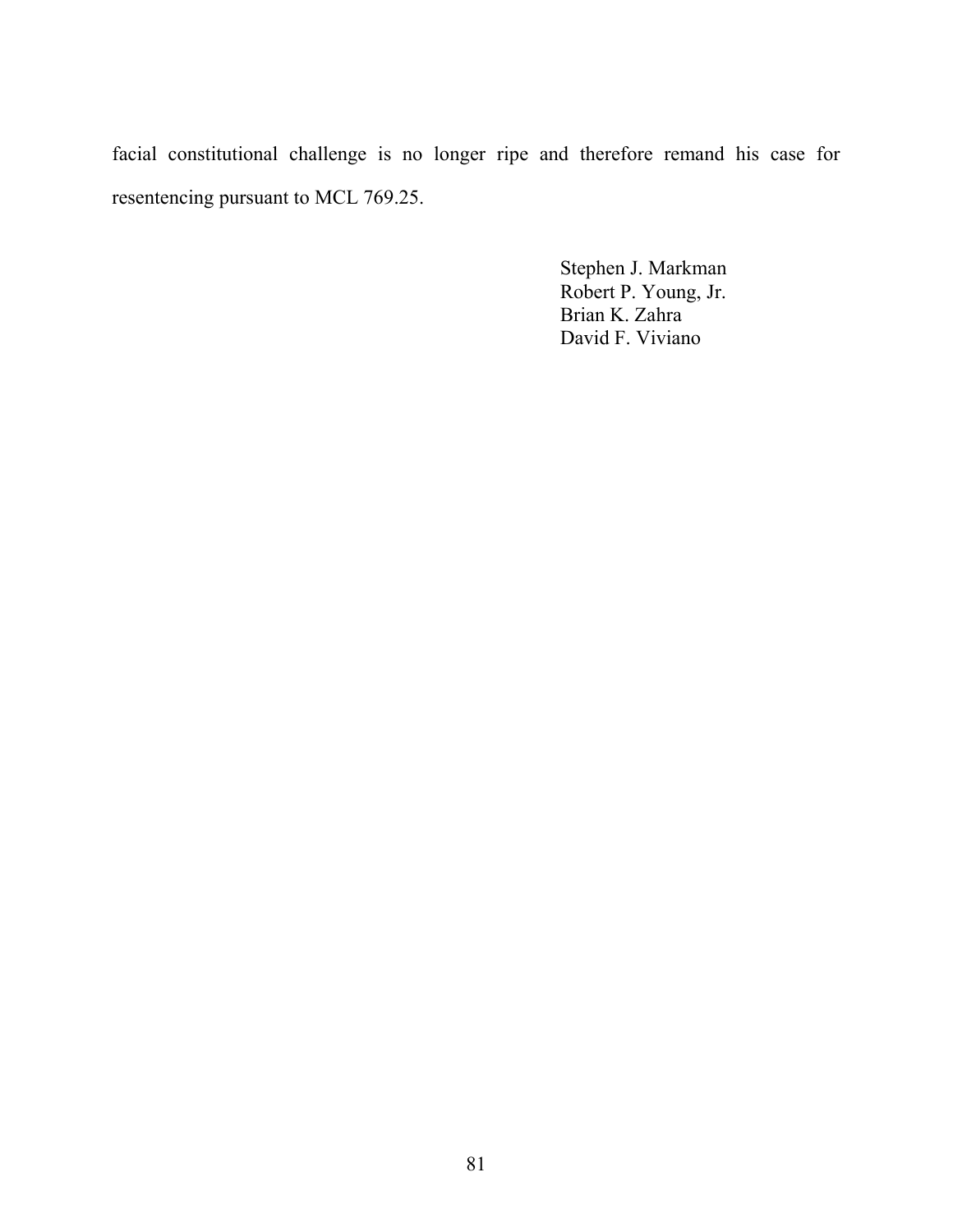# STATE OF MICHIGAN

### SUPREME COURT

## PEOPLE OF THE STATE OF MICHIGAN,

Plaintiff-Appellee,

v No. 146478

RAYMOND CURTIS CARP,

Defendant-Appellant.

PEOPLE OF THE STATE OF MICHIGAN,

Plaintiff-Appellee,

v No. 146819

CORTEZ ROLAND DAVIS,

Defendant-Appellant.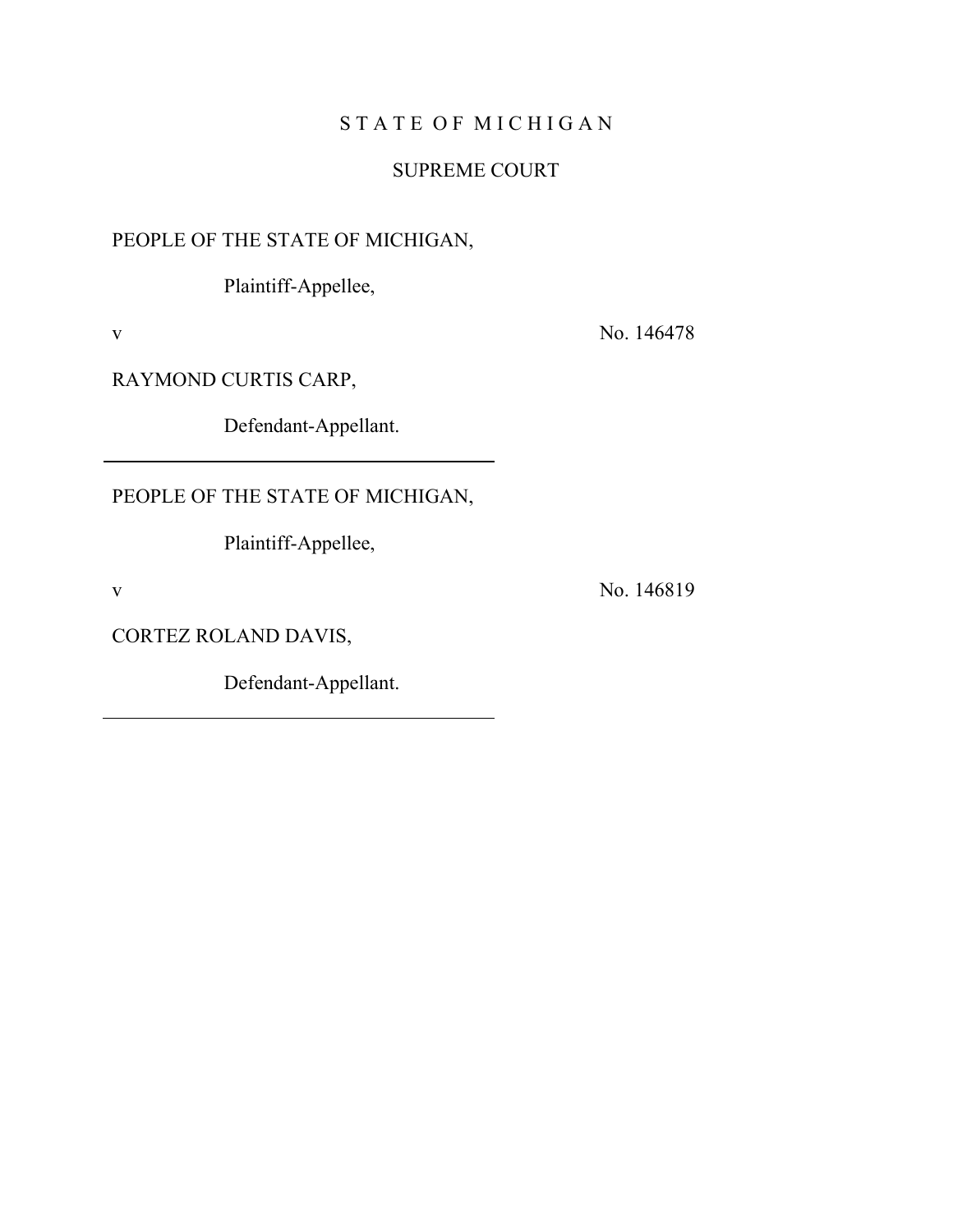#### PEOPLE OF THE STATE OF MICHIGAN,

Plaintiff-Appellee,

-

v No. 147428

#### DAKOTAH WOLFGANG ELIASON,

Defendant-Appellant.

KELLY, J. (*dissenting*).

In a series of recent cases involving juvenile offenders,<sup>1</sup> the United States Supreme Court has established that "children are different" as a matter of constitutional law.<sup>2</sup> Specifically at issue here is the application of one of those recent cases, *Miller v Alabama*, to incarcerated juvenile offenders whose direct appeals were complete when the Supreme Court decided *Miller*. In *Miller*, the Supreme Court determined that, because certain juvenile homicide offenders have "diminished culpability" when compared with adult offenders, states cannot subject juvenile homicide offenders to mandatory nonparolable life sentences.<sup>3</sup> By doing so, the Court expanded the range of punishments that may be imposed on juvenile homicide offenders in states, like Michigan, that had previously mandated a nonparolable life sentence whenever a juvenile

<sup>&</sup>lt;sup>1</sup> The phrase "juvenile offenders" throughout this opinion refers to the class of individuals who were convicted for crimes committed before reaching the age of 18.

<sup>&</sup>lt;sup>2</sup> *Miller v Alabama*, 567 US : 132 S Ct 2455, 2470; 183 L Ed 2d 407 (2012). See also *Roper v Simmons*, 543 US 551; 125 S Ct 1183; 161 L Ed 1 (2005); *Graham v Florida*, 560 US 48; 130 S Ct 2011; 176 L Ed 2d 825 (2010).

<sup>&</sup>lt;sup>3</sup> *Miller*, 567 US at  $\therefore$  132 S Ct at 2464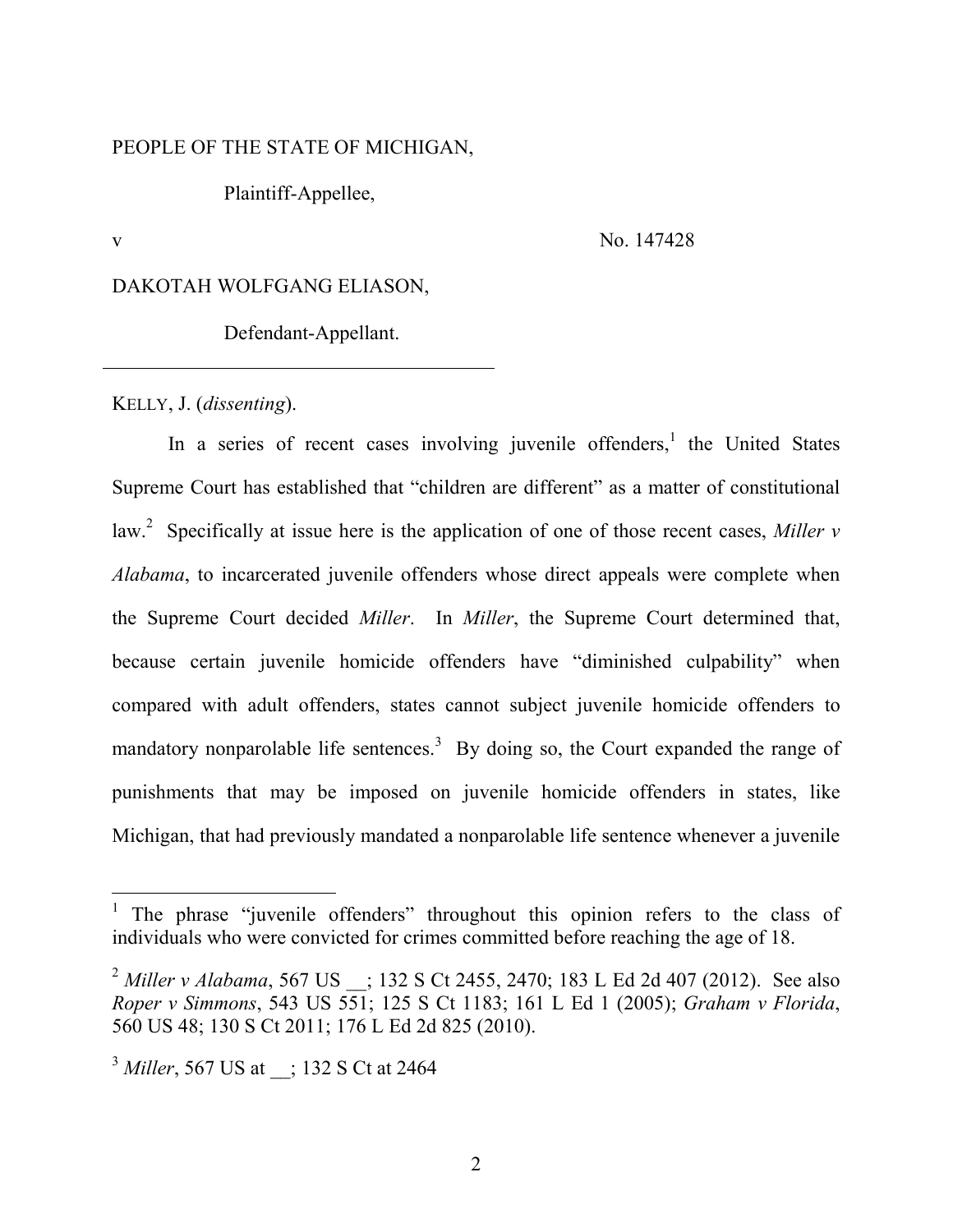offender was convicted of first-degree murder in the circuit court. We conclude that *Miller* applies retroactively to cases appearing before us on collateral review, including in *People v Carp* and *People v Davis*, because it established a substantive rule of law. Alternatively, state law compels the retroactive application of *Miller*.Accordingly, we would reverse in *Carp* and *Davis* and remand those cases to the St. Clair Circuit Court and Wayne Circuit Court, respectively, for resentencing pursuant to MCL 769.25a.<sup>4</sup>

### I. THE EIGHTH AMENDMENT APPLIED TO JUVENILE OFFENDERS

The Eighth Amendment of the United States Constitution prohibits the infliction of "cruel and unusual punishments"<sup>5</sup> and has a long history in American and English law predating the Bill of Rights. Similar protections were provided in various state constitutions,  $6$  and identical language appeared in the English Bill of Rights of 1689.<sup>7</sup>

 <sup>4</sup> We would also remand *People v Eliason* to the Berrien Circuit Court for resentencing pursuant to MCL 769.25, as the majority does.

 $<sup>5</sup>$  The Cruel and Unusual Punishments clause has been incorporated to the states through</sup> the Fourteenth Amendment. See *Robinson v California*, 370 US 660; 82 S Ct 1417; 8 L Ed 2d 758 (1962). Additionally, Article 1, § 16 of the 1963 Michigan Constitution provides that "cruel or unusual punishment shall not be inflicted . . . ."

<sup>6</sup> For instance, the Virginia Declaration of Rights stated "[t]hat excessive bail ought not to be required, nor excessive fines imposed, nor cruel and unusual punishments inflicted." 5 Kurland & Lerner, The Founders' Constitution, p 373, quoting Virginia Declaration of Rights, § 9 (June 12, 1776).

<sup>7</sup> The English Bill of Rights of 1689 provided "[t]hat excessive bail ought not to be required, nor excessive fines imposed; nor cruel and unusual punishments inflicted." 5 Kurland & Lerner, The Founders' Constitution, p 369, quoting the English Bill of Rights, 1 W & M, 2d sess, ch 2, § 10 (December 16, 1689).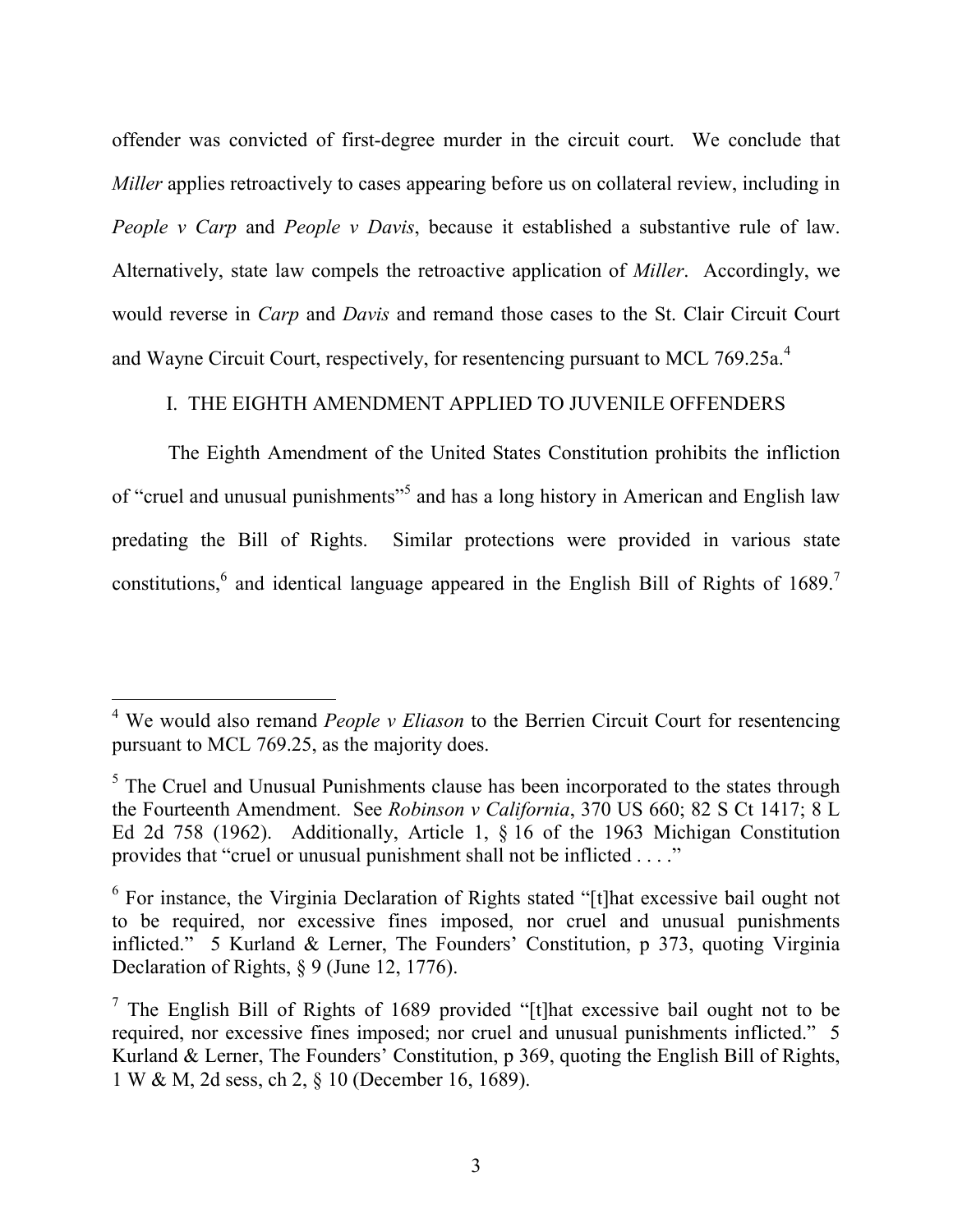Even farther back in time, a prohibition of excessive punishments appeared in the Magna Carta.<sup>8</sup>

" 'The basic concept underlying the Eighth Amendment is nothing less than the dignity of man.' "<sup>9</sup> For more than a century, the Supreme Court has maintained that the Clause does not have a fixed meaning, $10$  but instead "may acquire meaning as public opinion becomes enlightened by a humane justice."11 One meaning the Supreme Court has developed over the last decade is that "children are constitutionally different from adults for purposes of sentencing."<sup>12</sup> In *Roper v* Simmons, the Court forbade imposition of the death penalty on juvenile offenders.13 In *Graham v Florida*, the Court prohibited

 <sup>8</sup> Granucci, *"Nor Cruel and Unusual Punishments Inflicted:" The Original Meaning*, 57 Cal L Rev 839, 845-846 (1969) (The Magna Carta "clearly stipulated as fundamental law a prohibition of excessiveness in punishments[.]"). Caselaw further establishes "a common law prohibition against excessive punishments in any form," even if it remains unclear "[w]hether the principle was honored in practice . . . ." *Id*. at 847.

<sup>9</sup> *Atkins v Virginia*, 536 US 304, 311; 122 S Ct 2242; 153 L Ed 2d 335 (2002), quoting *Trop v Dulles*, 356 US 86, 100; 78 S Ct 590; 2 L Ed 2d 630 (1958) (opinion by Warren, C.J.).

<sup>10</sup> See *Weems v United States*, 217 US 349, 373; 30 S Ct 544; 54 L Ed 793 (1910) ("[I]f we are to attribute an intelligent providence to its advocates we cannot think that it was intended to prohibit only practices like the Stuarts, or to prevent only an exact repetition of history."); *id*. ("[O]ur contemplation cannot be only of what has been but of what may be.").

<sup>&</sup>lt;sup>11</sup> *Id.* at 378. More recently, the Court has explained that the clause " 'must draw its meaning from the evolving standards of decency that mark the progress of a maturing society.' " *Atkins*, 536 US at 311-312, quoting *Trop*, 356 US at 101 (opinion by Warren, C.J.).

<sup>&</sup>lt;sup>12</sup> *Miller*, 567 US at  $\therefore$  132 S Ct at 2464.

<sup>13</sup> *Roper*, 543 US at 578.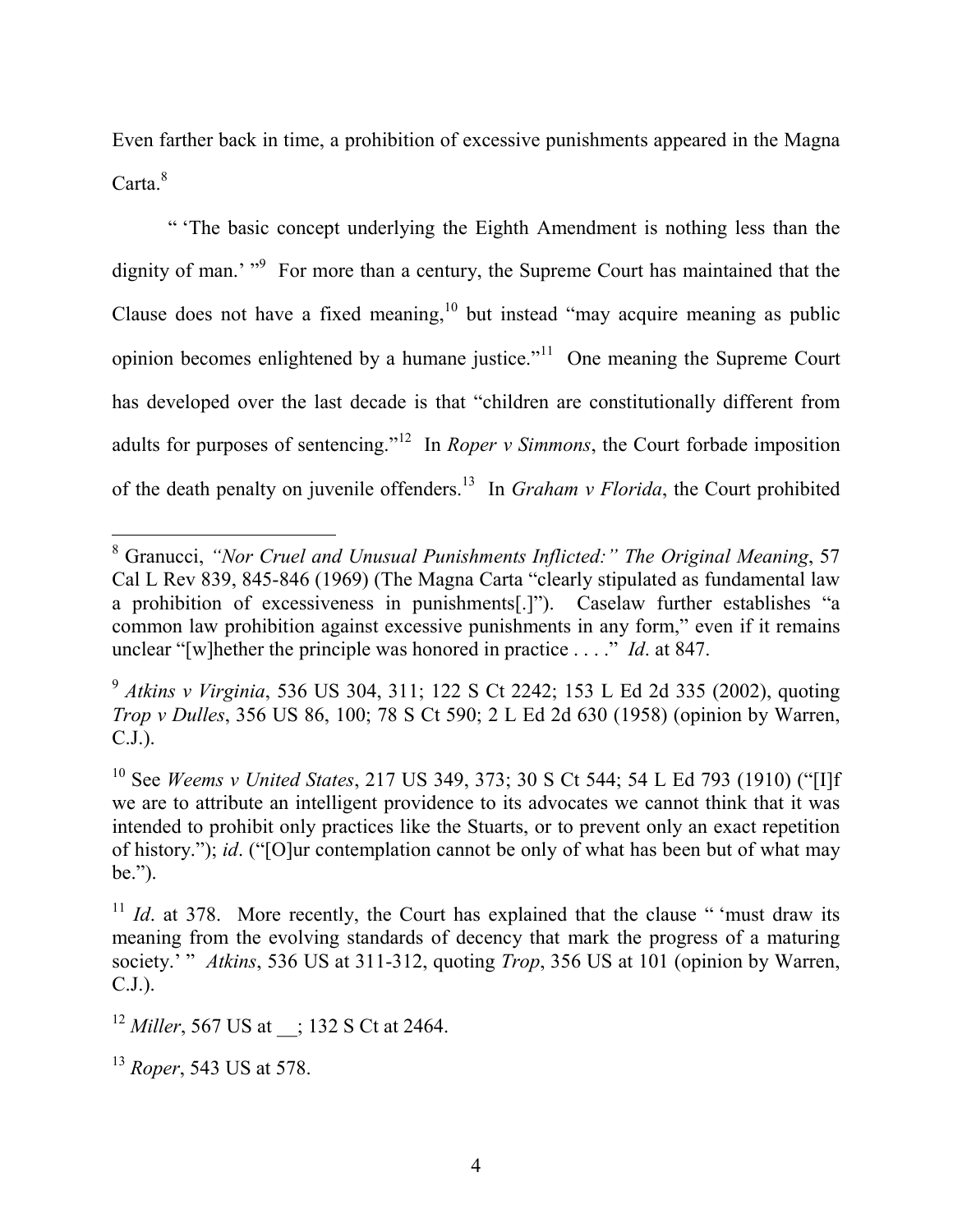"the imposition of a life without parole sentence on a juvenile offender who did not commit homicide."14 Most recently, in *Miller v Alabama*, the Court struck down a sentencing scheme that provided a mandatory nonparolable life sentence for juvenile homicide offenders.<sup>15</sup>

In these rulings, the Court relied on three significant differences between juveniles

and adults to conclude that juveniles have "diminished culpability" for their crimes and

"greater prospects for reform."<sup>16</sup>

First, children have a " 'lack of maturity and an underdeveloped sense of responsibility,' " leading to recklessness, impulsivity, and heedless risktaking. Second, children "are more vulnerable . . . to negative influences and outside pressures," including from their family and peers; they have limited "controll over their own environment" and lack the ability to extricate themselves from horrific, crime-producing settings. And third, a child's character is not as "well formed" as an adult's; his traits are "less fixed" and his actions less likely to be "evidence of irretrievable deprav[ity]."<sup>[17]</sup>

<sup>15</sup> *Miller*, 567 US at : 132 S Ct at 2460.

<sup>16</sup> *Id.* at  $\therefore$  132 S Ct at 2464. The Court cited research developments in science and social science that show " 'fundamental differences between juvenile and adult minds' for example, in 'parts of the brain involved in behavior control.' " *Id*. at \_\_; 132 S Ct at 2464, quoting *Graham*, 560 US at 68. Specifically, the Court cited a paper by Laurence Steinberg & Elizabeth Scott, *Less Guilty by Reason of Adolescence*, which explains that there are two components to the diminished culpability of adolescents: the brain development that continues to occur during adolescence and psychosocial factors limiting adolescents' emotional maturity, such as "(a) susceptibility to peer influence, (b) attitudes toward and perception of risk, (c) future orientation, and (d) the capacity for selfmanagement." Steinberg & Scott, *Less Guilty by Reason of Adolescence*, 58 Am Psychologist 1009, 1012 (2003).

<sup>17</sup> *Miller*, 567 US at  $\therefore$  132 S Ct at 2464, quoting *Roper*, 543 US at 569-570 (citations omitted; alterations in original).

 <sup>14</sup> *Graham*, 560 US at 82.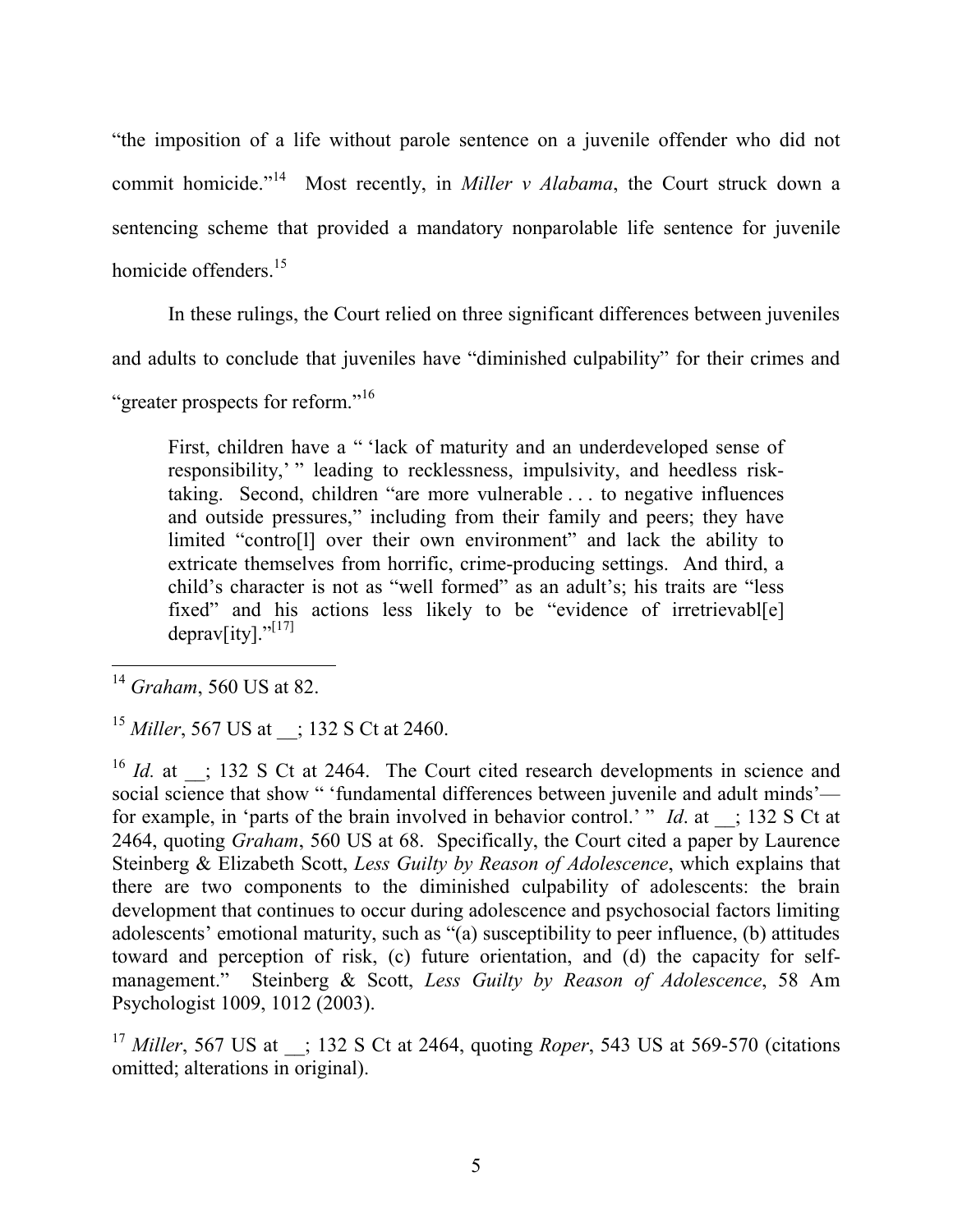These differences between juveniles and adults "diminish the penological justifications for imposing the harshest sentences on juvenile offenders, even when they commit terrible crimes."18 In this respect, *Miller* relied heavily on *Graham*, explaining that *Graham* "insist[ed] that youth matters in determining the appropriateness of a lifetime of incarceration without the possibility of parole."<sup>19</sup> Because an offender's age "'is relevant to the Eighth Amendment,' . . . 'criminal procedure laws that fail to take defendants' youthfulness into account at all would be flawed.' "20

Not only is age relevant in establishing an offender's culpability for the crime, as already explained in this opinion, but it is also relevant in determining whether punishment for a crime is sufficiently comparable in severity to an identical sentence given to an adult offender. Sentencing a juvenile offender to a nonparolable life sentence is " 'especially harsh' " given that the offender "will almost inevitably serve 'more years and a greater percentage of his life in prison than an adult offender.' "<sup>21</sup> Indeed, it "cannot be ignored" that "[a] 16-year-old and a 75-year-old each sentenced to life without parole receive the same punishment in name only."<sup>22</sup> As a result, the Supreme Court compared this "ultimate penalty" for juvenile offenders to the death penalty, which

<sup>&</sup>lt;sup>18</sup> *Miller*, 567 US at : 132 S Ct at 2465.

<sup>&</sup>lt;sup>19</sup> *Id.* at : 132 S Ct at 2465.

<sup>20</sup> *Id*. at \_\_; 132 S Ct at 2466, quoting *Graham*, 560 US at 76.

<sup>21</sup> *Miller*, 567 US at \_\_; 132 S Ct at 2466, quoting *Graham*, 560 US at 70.

<sup>22</sup> *Graham*, 560 US at 70-71.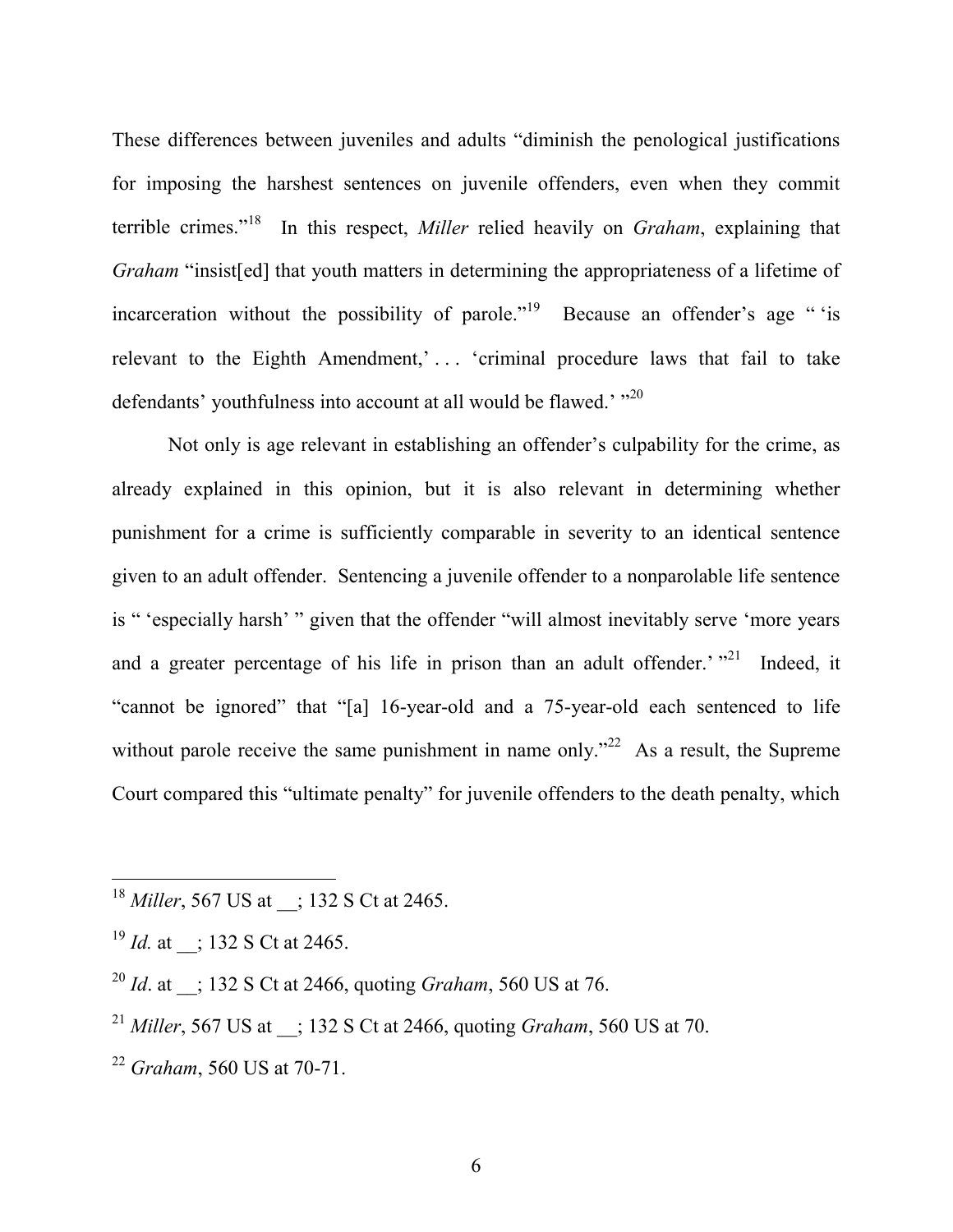is the ultimate penalty for adult offenders, rather than to nonparolable life sentences for adult offenders.<sup>23</sup>

In particular, the Supreme Court questioned the ability of mandatory penalties to take into account the unique circumstances of youth: "mandatory penalties, by their nature, preclude a sentencer from taking account of an offender's age and the wealth of characteristics and circumstances attendant to it."<sup>24</sup> In imposing the harshest penalty available on a juvenile offender, then, "a sentencer misses too much if he treats every child as an adult."<sup>25</sup> As a result, the Supreme Court required "that a sentencer follow a certain process—considering an offender's youth and attendant characteristics—before imposing"<sup>26</sup> a nonparolable life sentence:

Mandatory life without parole for a juvenile precludes consideration of his chronological age and its hallmark features—among them, immaturity, impetuosity, and failure to appreciate risks and consequences. It prevents taking into account the family and home environment that surrounds him and from which he cannot usually extricate himself—no matter how brutal or dysfunctional. It neglects the circumstances of the homicide offense, including the extent of his participation in the conduct and the way familial and peer pressures may have affected him. Indeed, it ignores that he might have been charged and convicted of a lesser offense if not for incompetencies associated with youth—for example, his inability to deal with police officers or prosecutors (including on a plea agreement) or his incapacity to assist his own attorneys. And finally, this mandatory

<sup>26</sup> *Id.* at  $\therefore$  132 S Ct at 2471.

<sup>&</sup>lt;sup>23</sup> *Miller*, 567 US at \_\_; 132 S Ct at 2466.

<sup>&</sup>lt;sup>24</sup> *Id.* at : 132 S Ct at 2467.

<sup>&</sup>lt;sup>25</sup> *Id.* at  $\therefore$  132 S Ct at 2468.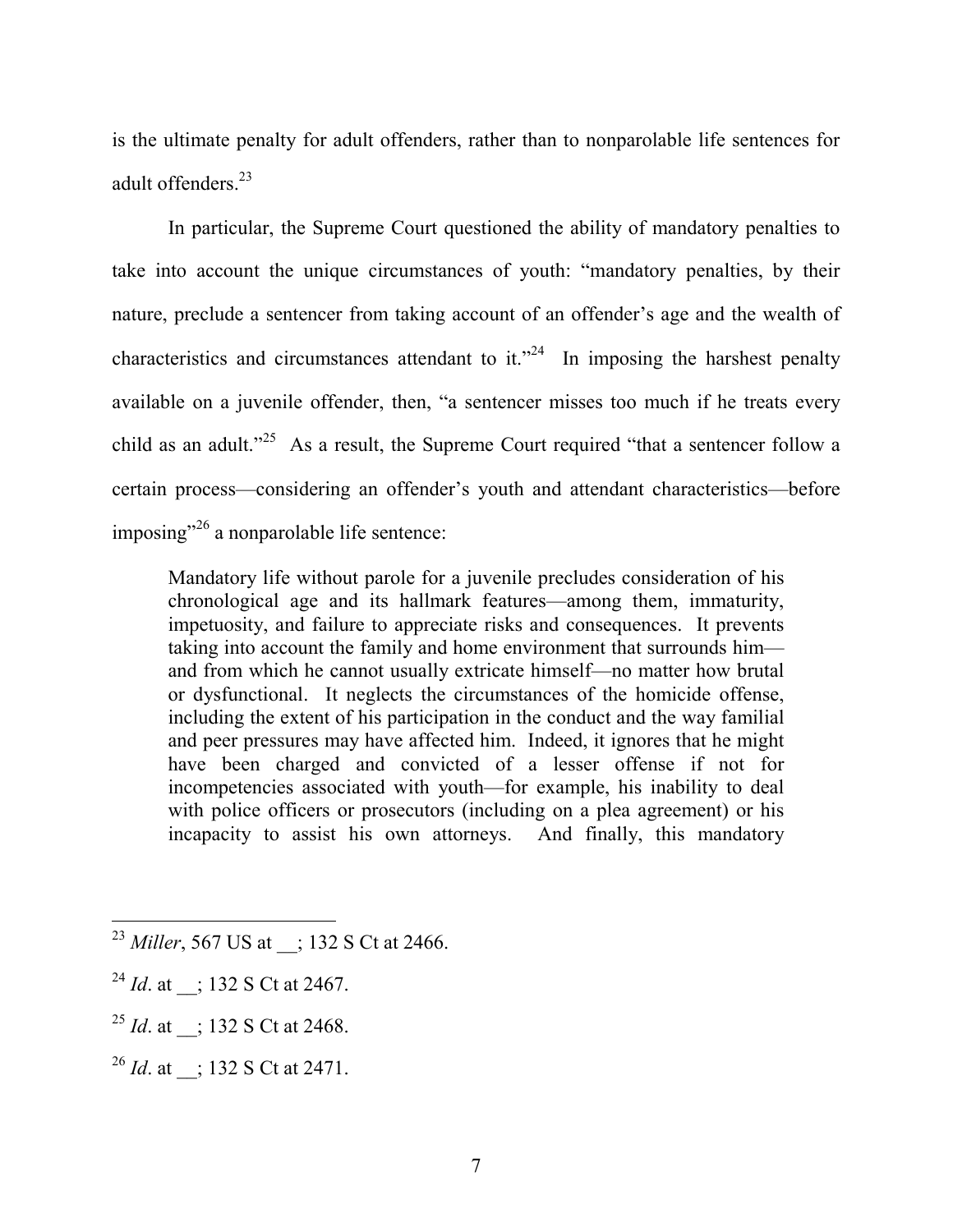punishment disregards the possibility of rehabilitation even when the circumstances most suggest it.<sup>[27]</sup>

The Supreme Court invalidated *any* "sentencing scheme that mandates life in prison without possibility of parole for juvenile offenders."<sup>28</sup>

It is undisputed—and cannot be disputed—that *Miller* applies to all cases that were pending on direct appeal when the decision was issued on June 25, 2012, and that it applies to all juvenile offenders going forward.29 What is in dispute in *Carp* and *Davis* is whether *Miller* applies to offenders whose direct appeals were completed before June 25, 2012. After having filed motions for relief from judgment in their respective cases, defendants Raymond Carp and Cortez Davis now appear before this Court, presenting that very issue.<sup>30</sup> On this question, to which we now turn, *Miller* was silent<sup>31</sup> and courts across the country are divided.<sup>32</sup>

<sup>27</sup> *Id.* at  $\therefore$  132 S Ct at 2468 (citations omitted).

<sup>28</sup> *Id.* at  $\therefore$  132 S Ct at 2469.

<sup>29</sup> "When a decision of this Court results in a 'new rule,' that rule applies to all criminal cases still pending on direct review." *Schriro v Summerlin*, 542 US 348, 351; 124 S Ct 2519; 159 L Ed 2d 442 (2004). A case becomes final on direct review "for purposes of retroactivity analysis when the availability of direct appeal to the state courts has been exhausted and the time for filing a petition for a writ of certiorari has elapsed or a timely filed petition has been finally denied." *Caspari v Bohlen*, 510 US 383, 390; 114 S Ct 948; 127 L Ed 2d 236 (1994). Moreover, the Legislature recognized this when it enacted new procedures for sentencing juvenile offenders in compliance with *Miller*. See MCL 769.25, added by 2014 PA 22. As a result, we would remand *Eliason* to the Berrien Circuit Court for resentencing pursuant to MCL 769.25, as the majority does, because that case was still pending on direct review when *Miller* was decided.

<sup>30</sup> See MCR 6.501 *et seq*.

<sup>31</sup> For the reasons explained later in this opinion, the fact that *Miller* failed to categorically bar imposition of a nonparolable life sentence for juvenile offenders does not require the conclusion that *Miller* is not retroactive. We similarly deem inconclusive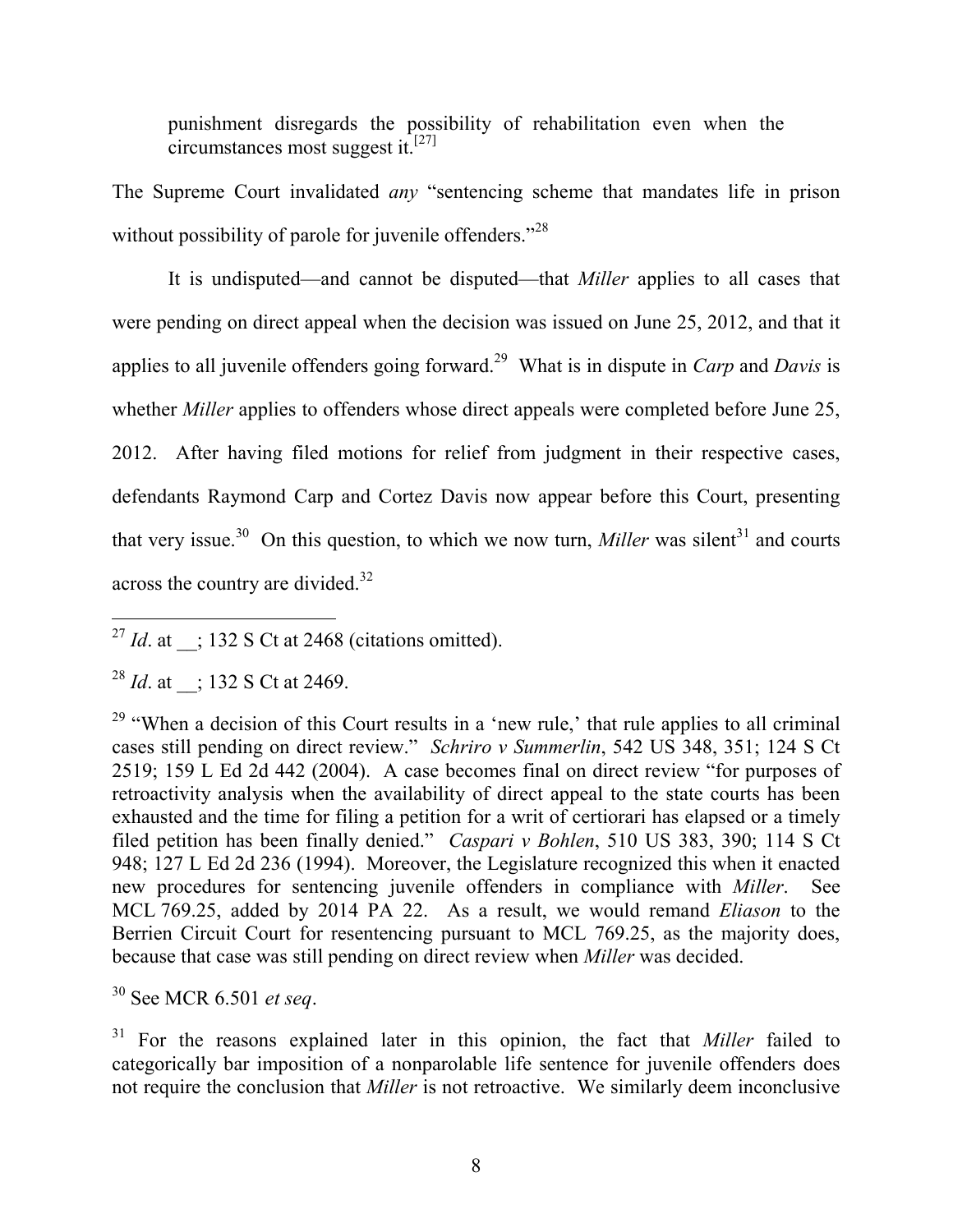### II. RETROACTIVITY UNDER FEDERAL LAW

### A. ANALYSIS

In *Teague v Lane* and its progeny, the United States Supreme Court has explained when its new rules are retroactive under federal law and thereby apply to cases on collateral review.<sup>33</sup> The threshold inquiry is whether the Supreme Court has, in fact,

 $\overline{a}$ 

<sup>32</sup> For example, state appellate courts in California, *In re Rainey*, 224 Cal App 4th 280; 168 Cal Rptr 3d 719; \_\_\_ P3d \_\_\_ (2014); Illinois, *People v Davis*, 2014 Ill 115595; 379 Ill Dec 381; 6 NE3d 709 (2014); Iowa, *State v Ragland*, 836 NW2d 107 (Iowa, 2013); Massachusetts, *Diatchenko v Dist Att'y*, 466 Mass 655; 1 NE3d 270 (2013); Mississippi, *Jones v State*, 122 So 3d 698 (Miss, 2013); Nebraska, *State v Mantich*, 287 Neb 320; 842 NW2d 716 (2014); and Texas, *Ex parte Maxwell*, 424 SW3d 66 (Tex Crim App, 2014), have all ruled in favor of *Miller*'s retroactivity. In contrast, state appellate courts in Alabama, *Williams v State*, \_\_ So 3d \_\_ (Ala Crim App, 2014); Louisiana, *State v Tate*, La 2012-2763; 130 So 3d 829 (November 5, 2013); Minnesota, *Chambers v State*, 831 NW2d 311 (Minn, 2013); and Pennsylvania, *Commonwealth v Cunningham*, 81 A3d 1 (Pa, 2013), have ruled that *Miller* is not retroactive. Additionally, the appellate courts in Florida have reached opposite conclusions on the question of retroactivity. *Falcon v State*, 111 So 3d 973 (Fla Dist Ct App, 2013) (concluding that *Miller* did not apply retroactively), lv gtd 137 So 3d 1019 (Fla, 2013); *Toye v State*, 133 So 3d 540 (Fla Dist Ct App, 2014) (concluding that *Miller* applied retroactively).

<sup>33</sup> *Teague*, 489 US 288. Although the lead opinion in *Teague* was not supported in whole by a majority of the court, the *Teague* retroactivity framework has subsequently been

as evidence of retroactivity the fact that the Supreme Court did not distinguish *Miller*  from a companion case appearing before the Supreme Court on collateral review. See *Miller*, 567 US at \_\_; 132 S Ct at 2461-2462, 2475; *Jackson v Norris*, 2013 Ark 175; 426 SW3d 906 (2013) (applying *Miller* in that companion case). Although the Supreme Court indicated in *Teague v Lane* that "implicit in the retroactivity approach we adopt today, is the principle that habeas corpus cannot be used as a vehicle to create new constitutional rules of criminal procedure unless those rules would be applied retroactively to *all* defendants on collateral review," *Teague v Lane*, 489 US 288, 316; 109 S Ct 1060; 103 L Ed 2d 334 (1989) (opinion by O'Connor, J.), it has only inconsistently followed that approach. See *Chaidez v United States*, 568 US \_\_; 133 S Ct 1103; 185 L Ed 2d 149 (2013) (holding that *Padilla v Kentucky*, 559 US 356; 130 S Ct 1473; 176 L Ed 2d 284 (2010), did not apply retroactively notwithstanding the fact that *Padilla* appeared before the Supreme Court on collateral review).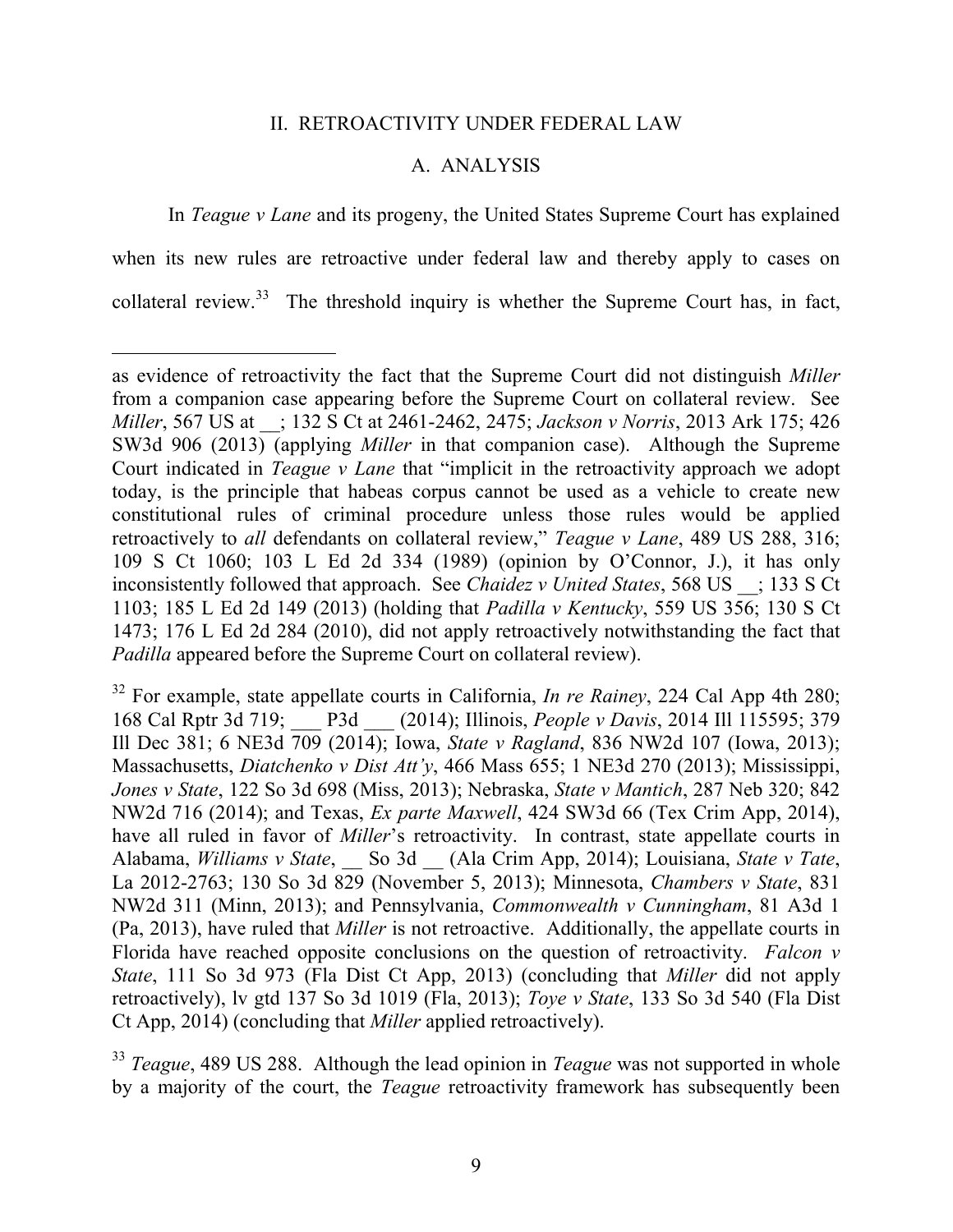issued a new rule of law. A new rule has been issued and the *Teague* analysis proceeds if

"the precise holding[s]" in the Supreme Court's previous cases did not "dictate the result"

of the case being analyzed.<sup>34</sup>

 $\overline{a}$ 

Once the reviewing court determines that the Supreme Court issued a new rule of law in the case being analyzed, the reviewing court must then determine whether the new rule is a substantive rule or a procedural rule:

New *substantive* rules generally apply retroactively. This includes decisions that narrow the scope of a criminal statute by interpreting its terms, as well as constitutional determinations that place particular conduct or persons covered by the statute beyond the State's power to punish. Such rules apply retroactively because they "necessarily carry a significant risk that a defendant stands convicted of 'an act that the law does not make criminal' " or faces a punishment that the law cannot impose upon him. *Bousley* [*v United States*, 523 US 614, 620; 118 S Ct 1604; 140 L Ed 2d 828 (1998), quoting *Davis v United States*, 417 US 333, 346; 94 S Ct 2298; 41 L Ed 2d 109 (1974)].

New rules of procedure, on the other hand, generally do not apply retroactively. They do not produce a class of persons convicted of conduct the law does not make criminal, but merely raise the possibility that someone convicted with use of the invalidated procedure might have been acquitted otherwise.[35]

adopted by a majority of the Court. *Penry v Lynaugh*, 492 US 302; 109 S Ct 2934; 106 L Ed 2d 256 (1989), overruled in part on other grounds by *Atkins*, 536 US 304. In *Penry*, the majority also determined that the *Teague* framework applied to capital punishment cases. Because sentencing a juvenile offender to a nonparolable life sentence is the "ultimate penalty for juveniles," *Miller*, 567 US at \_\_\_; 132 S Ct at 2466, the *Teague*  framework similarly applies to nonparolable life sentences for juvenile offenders.

<sup>34</sup> *Saffle v Parks*, 494 US 484, 490; 110 S Ct 1257; 108 L Ed 2d 415 (1990).

<sup>35</sup> *Summerlin*, 542 US at 351-352 (most citations omitted).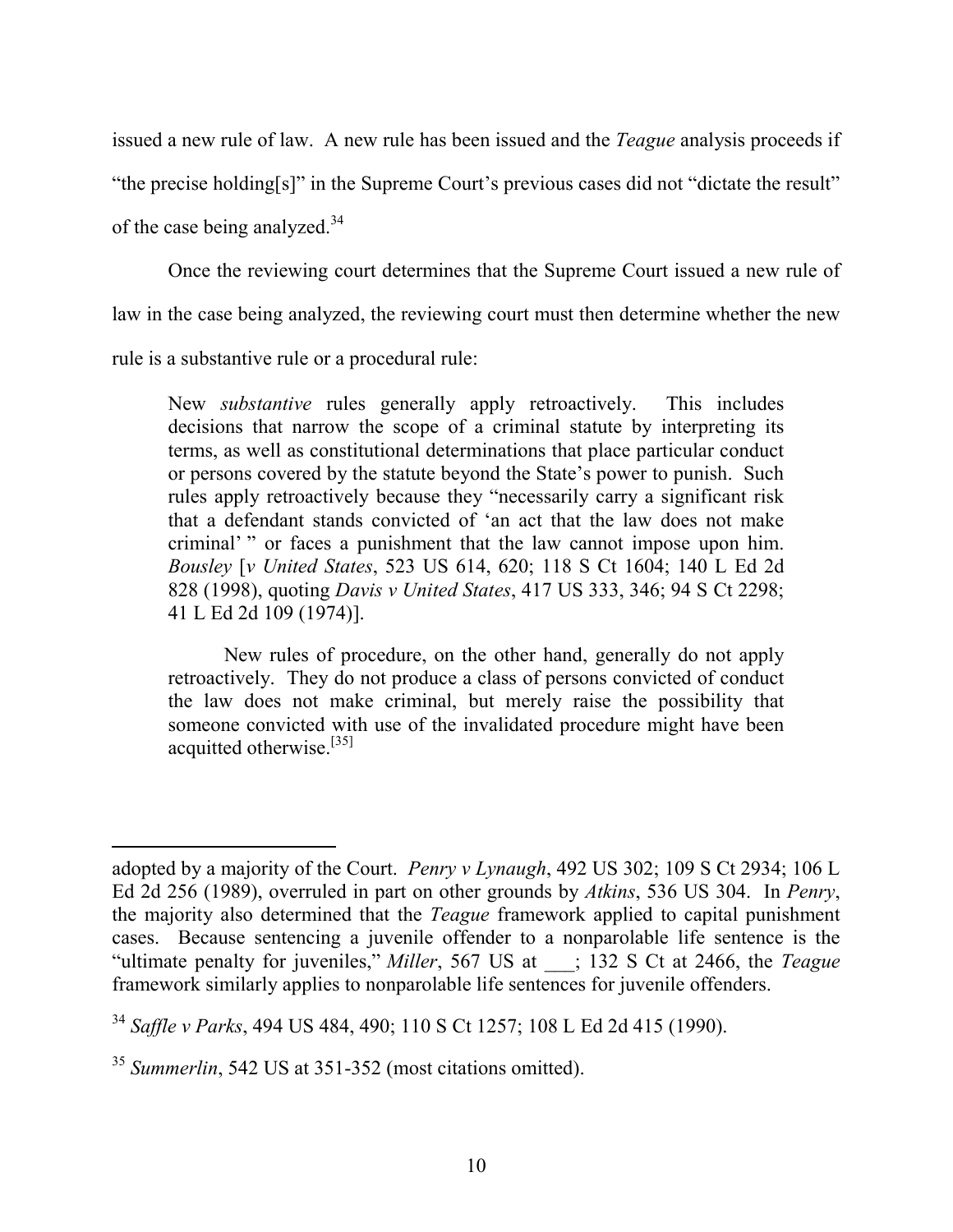A rule is procedural if it "regulate[s] only the manner of determining the defendant's culpability" or if it "allocate<sup>[s]</sup> decisionmaking authority."<sup>36</sup> On the other hand, "[a] decision that modifies the elements of an offense is normally substantive rather than procedural," including, for example, a decision stating that "a certain fact [is] essential to the death penalty  $\dots$ <sup>37</sup> Finally, if the new rule is determined to be procedural, then it applies retroactively only if it satisfies the two requirements of a watershed rule of criminal procedure: (1) it must be necessary to prevent an impermissibly large risk of an inaccurate conviction, and (2) it must alter our understanding of the bedrock procedural elements essential to the fairness of a proceeding.38 One such watershed rule of criminal procedure was articulated in *Gideon v*  Wainwright,<sup>39</sup> which requires the appointment of counsel for any indigent defendant charged with a felony. $40$ 

#### B. APPLICATION

It is uncontested that *Miller* is a new rule, and we agree with the majority's conclusion that "*Miller* imposed a hitherto-absent obligation on state and lower federal

<sup>39</sup> *Gideon v Wainwright*, 372 US 335; 83 S Ct 792; 9 L Ed 2d 799 (1963).

 <sup>36</sup> *Id*. at 353 (emphasis omitted).

<sup>37</sup> *Id*. at 354.

<sup>38</sup> *Whorton v Bockting*, 549 US 406, 417-418; 127 S Ct 1173; 167 L Ed 2d 1 (2007), citing *Summerlin*, 542 US at 356.

<sup>40</sup> *Whorton*, 549 US at 419 (stating that *Gideon* was a watershed rule of constitutional procedure within the meaning of *Teague*).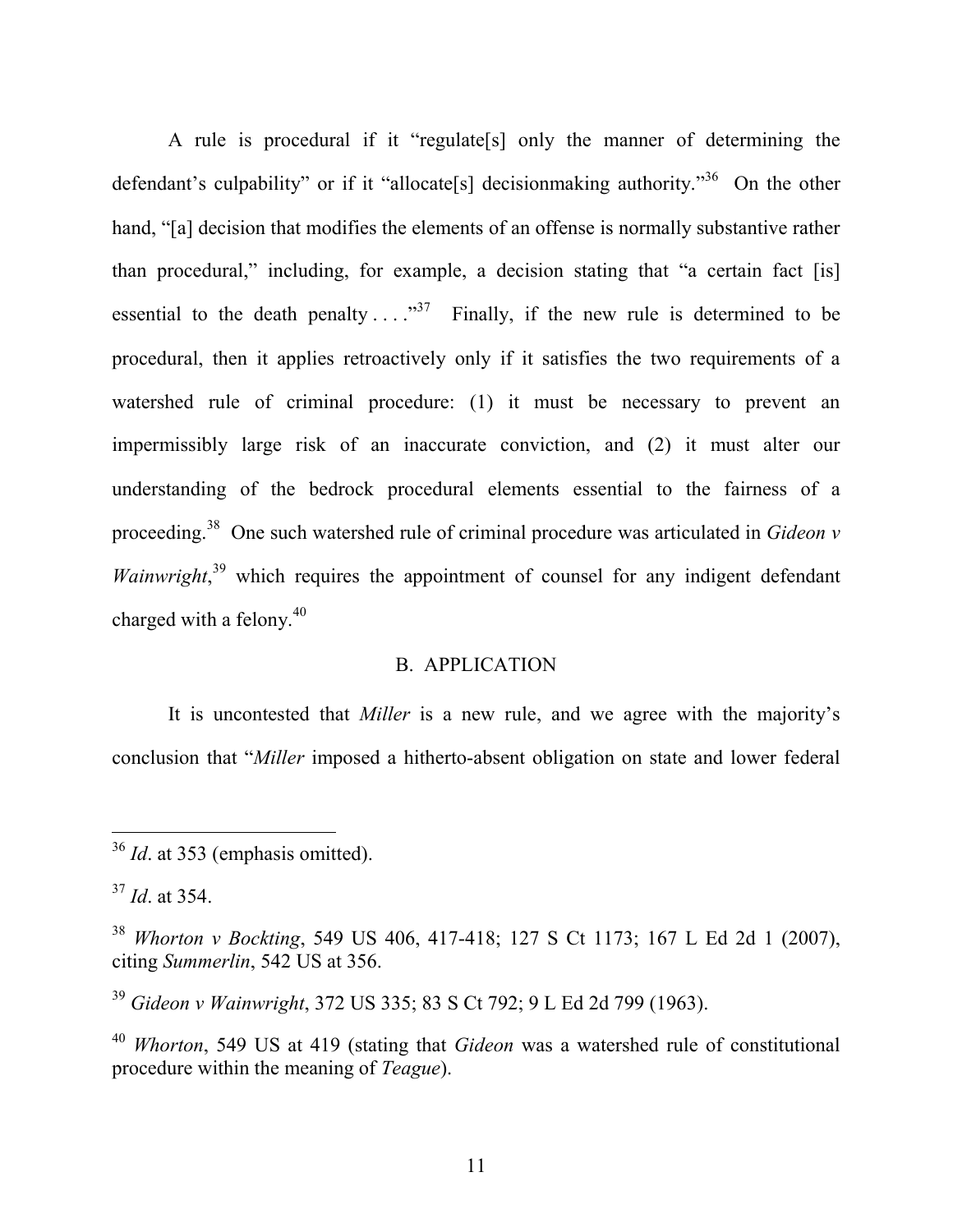courts to conduct individualized sentencing hearings before imposing a sentence of life without parole on a juvenile homicide offender."<sup>41</sup>

We disagree, however, with the majority's conclusion that *Miller* is best characterized as a procedural ruling such that it applies retroactively to cases on collateral review only if it is a watershed rule of constitutional procedure. Admittedly, the distinction between rules of procedure and rules of substance "is not necessarily always a simple matter to divine."<sup>42</sup> Generally, a substantive rule "place[s] particular conduct or persons covered by the statute beyond the State's power to punish,"<sup>43</sup> while a procedural rule "regulate[s] only the manner of determining the defendant's culpability . . . ."<sup>44</sup>

State legislatures have the "substantive power to define crimes and prescribe punishments,"<sup>45</sup> subject to constitutional limitations. The Supreme Court articulated one such limitation in *Miller*: after *Miller*, state legislatures no longer can *mandate*, like the Michigan Legislature did,<sup>46</sup> that a juvenile offender convicted of first-degree murder in

<sup>43</sup> *Summerlin*, 542 US at 352.

<sup>45</sup> *Jones v Thomas*, 491 US 376, 381; 109 S Ct 2522; 105 L Ed 2d 322 (1989).

 <sup>41</sup> *Ante* at 24. While *Miller* applied principles contained in several of the Court's Eighth Amendment precedents, the "precise holding[s]" of those precedents did not "dictate the result" of *Miller*. See *Saffle*, 494 US at 490.

<sup>42</sup> *People v Carp*, 298 Mich App 472, 512; 828 NW2d 685 (2012), citing *Robinson v Neil*, 409 US 505, 509; 93 S Ct 876; 35 L Ed 2d 29 (1973).

<sup>&</sup>lt;sup>44</sup> *Id.* at 353 (emphasis omitted).

<sup>46</sup> See MCL 750.316 (stating that first-degree murder shall be punished by imprisonment for life); MCL 769.1(1) (stating that a juvenile convicted of first-degree murder shall be sentenced "in the same manner as an adult"); MCL 791.234(6)(a) (stating that someone sentenced to life imprisonment for first-degree murder "is not eligible for parole").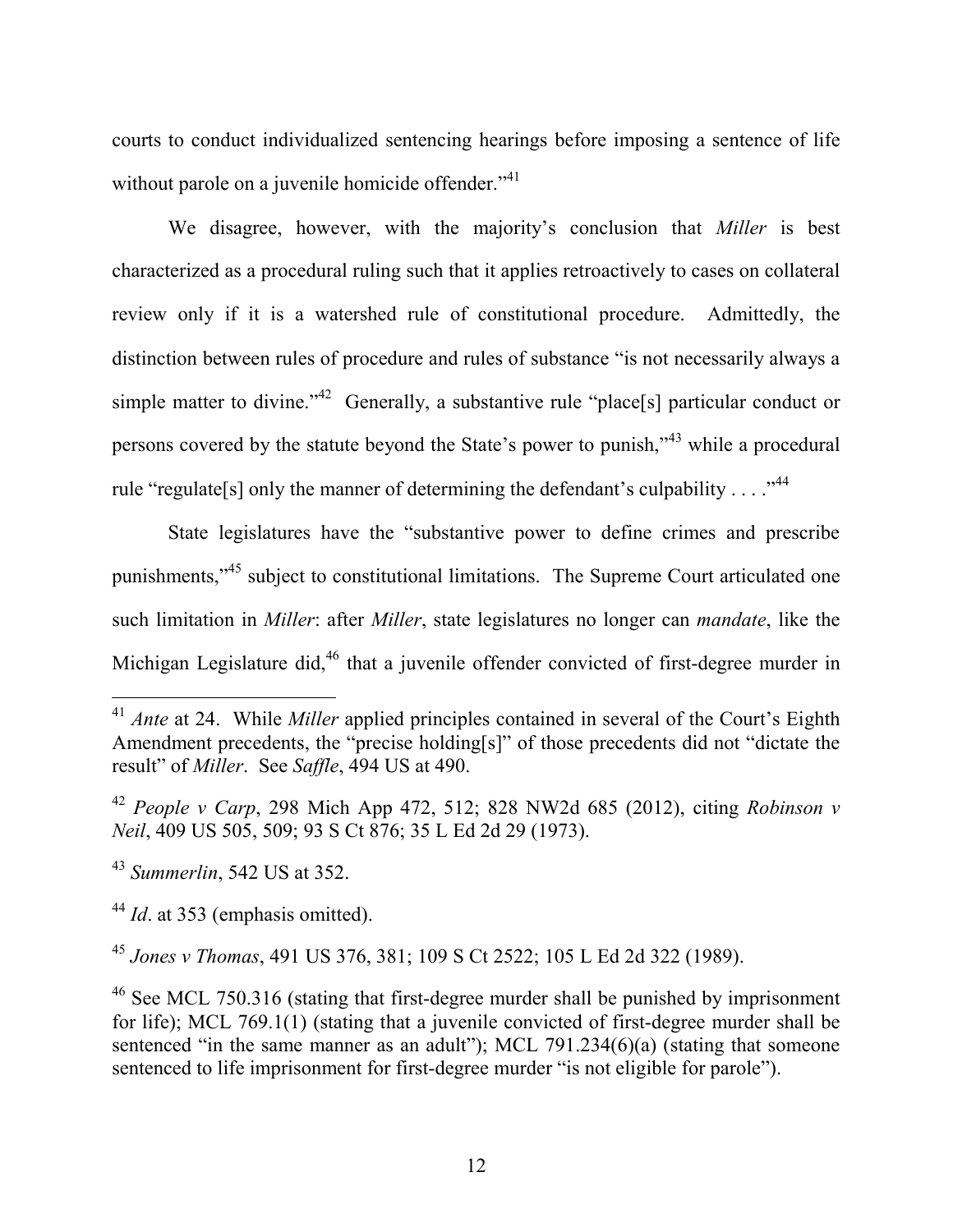the circuit court receive a nonparolable life sentence. 47 In *Graham*, the Supreme Court "recognized the severity of sentences that deny convicts the possibility of parole"<sup>48</sup> when it categorically barred a state from imposing a nonparolable life sentence (whether discretionary or mandatory) on a juvenile nonhomicide offender. While *Miller* does not prohibit a sentencer from imposing a nonparolable life sentence on a juvenile homicide offender in the appropriate case, the Supreme Court categorically barred mandatory nonparolable life sentences for such offenders.

After *Miller*, if a state chooses to permit the sentencing of juveniles to nonparolable life,<sup>49</sup> then the state must provide some procedure that requires the sentencer to consider the particular facts and circumstances of the crime and the offender. The Court of Appeals and, to some extent, the majority have placed particular importance on a single line in *Miller*: that the decision "mandates only that a sentencer follow a certain process  $\ldots$  before imposing a particular penalty."<sup>50</sup> However, the mere fact that *Miller* mandates "a certain process," or has procedural implications, does not transform the decision itself into a procedural decision. To the contrary, *Miller* invalidated *an* 

 <sup>47</sup> Indeed, the majority acknowledges that "[i]t thus seems certain as a result of *Miller* that a considerable number of juvenile defendants who would previously have been sentenced to life without parole for the commission of homicide offenses will have a lesser sentence meted out." *Ante* at 25.

<sup>48</sup> *Graham*, 560 US at 70.

<sup>49</sup> Michigan has recently done so. 2014 PA 22.

<sup>50</sup> *Miller*, 567 US at \_\_; 132 S Ct at 2471.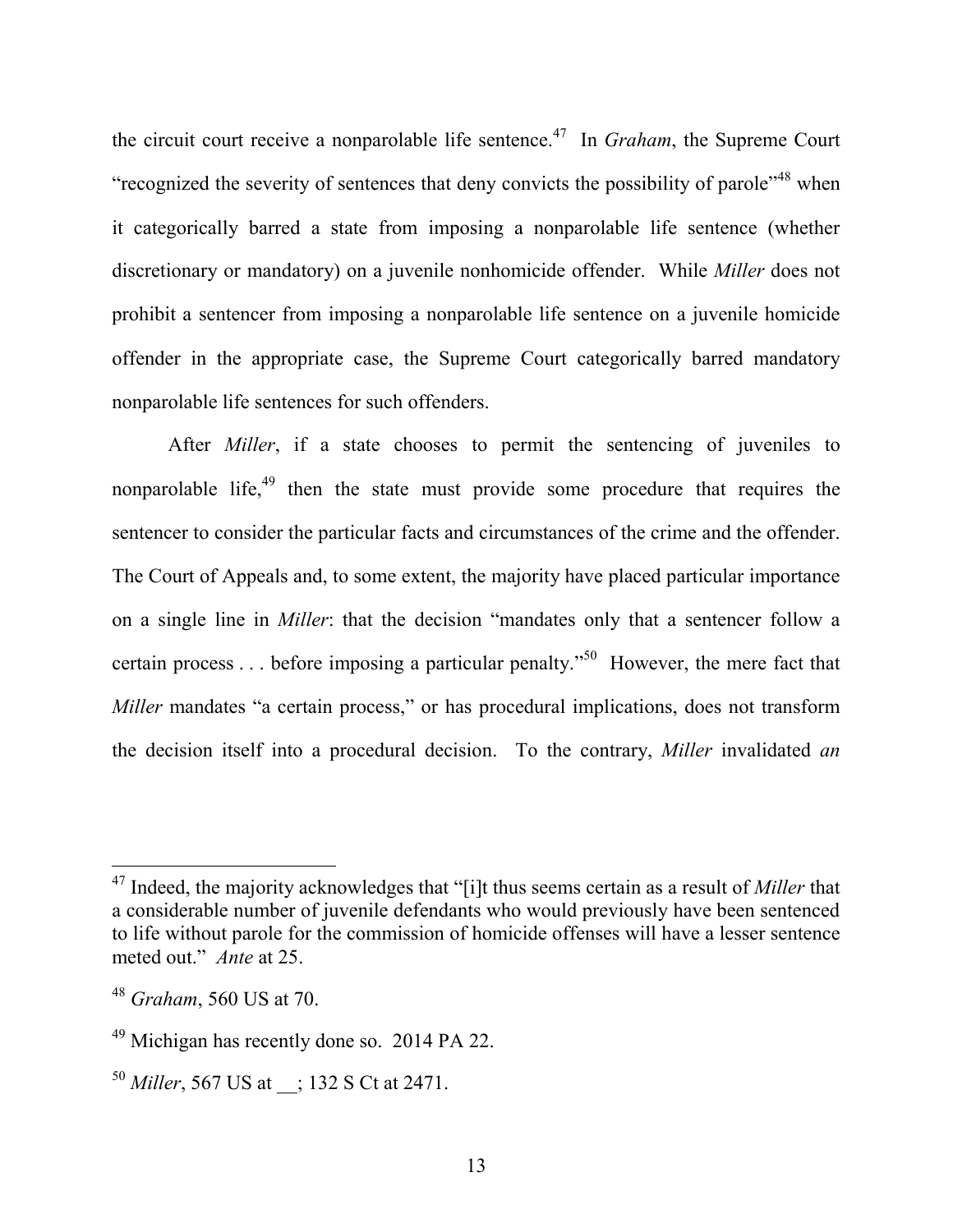*entire "sentencing scheme"* that "mandate<sup>[d]</sup> life in prison without possibility of parole for juvenile offenders."<sup>51</sup>

The majority claims that the distinction between the "categorical bar" of a penalty and the "noncategorical bar" of a penalty "defines the critical element of the retroactivity analysis in *Teague*."<sup>52</sup> This distinction, however, is not dispositive to the *Teague* analysis, which focuses on whether the decision is substantive or procedural, not on whether it is categorical or noncategorical. By elevating the categorical/noncategorical distinction in the way it does, the majority muddles the *Teague* analysis to state that noncategorical bars *must* be procedural in nature. Even if all categorical bars are substantive, it does not logically follow that all noncategorical bars must be procedural.<sup>53</sup> Rather, for the reasons stated later in this opinion, the fact that *Miller* did not categorically bar nonparolable life sentences for juvenile offenders does not negate the substantive import of its decision to invalidate mandatory nonparolable life sentences as applied to juvenile offenders.

The substantive nature of *Miller*'s holding becomes clearer upon considering that it did not invalidate mandatory sentencing schemes as applied to adult offenders.<sup>54</sup>

 $^{51}$  *Id.* at  $\therefore$  132 S Ct at 2469 (emphasis added).

<sup>52</sup> *Ante* at 38 n 16.

<sup>&</sup>lt;sup>53</sup> The division among our nation's courts with regard to whether this proposition is correct or incorrect suggests that our nation's jurisprudence would benefit from a clarification of the substantive/procedural distinction.

<sup>&</sup>lt;sup>54</sup> In Michigan, for instance, first-degree murder remains punishable by life in prison without the possibility of parole. MCL 750.316; MCL 791.234(6).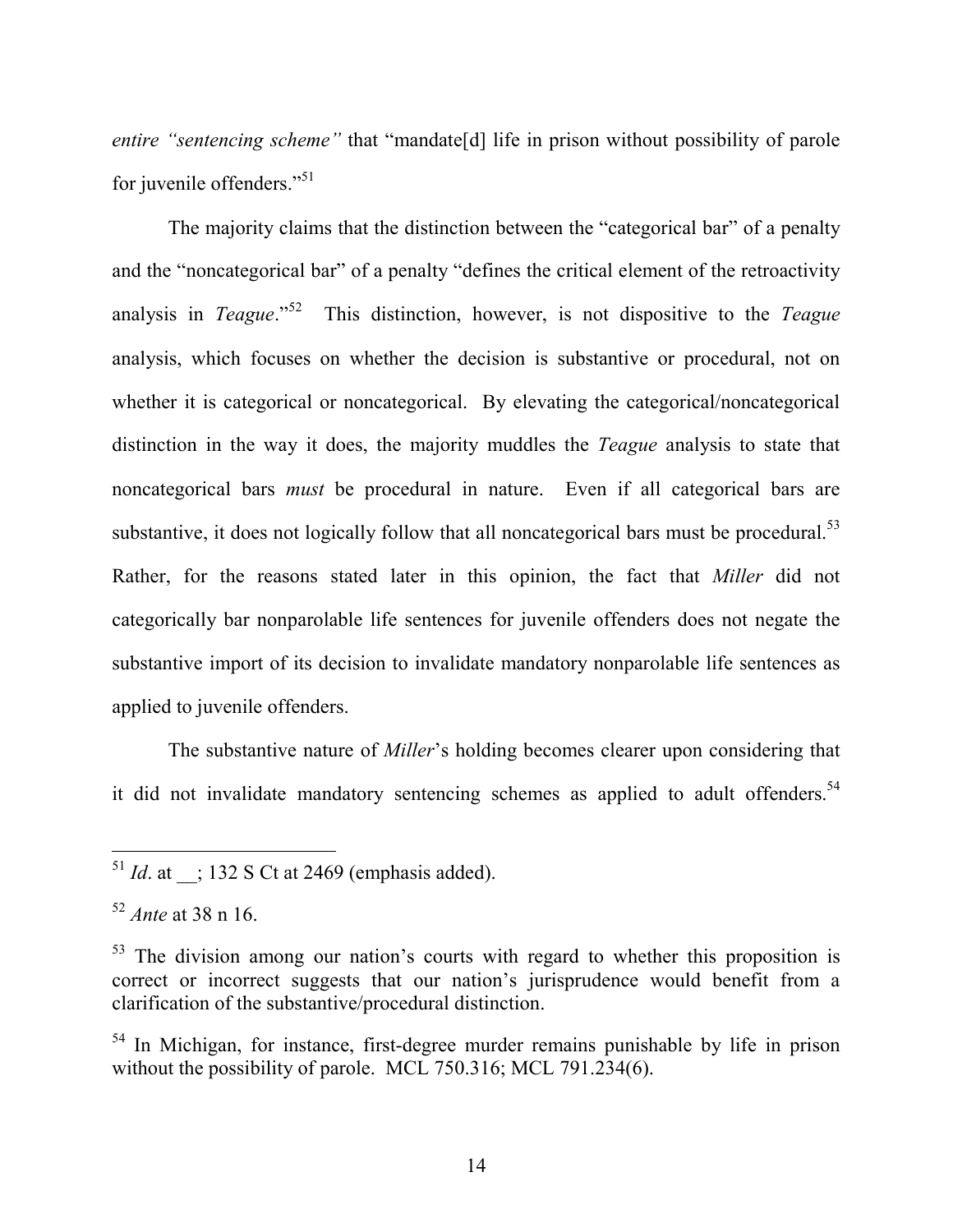Rather, in *Miller*, the Supreme Court made one fact—the age of the offender at the time of the offense—determinative regarding whether a state or the federal government can *mandate* the imposition of a nonparolable life sentence.<sup>55</sup> As a result, *Miller* did not alter "*only* the manner of determining the defendant's culpability,"<sup>56</sup> but instead also altered the range of punishments that *must* be available to impose on a juvenile offender.

After *Miller*, the offender's age at the time of the offense determines which of two sentencing schemes applies to the offender—that is, whether the offender is subject to a mandatory nonparolable life sentence (because the offender is an adult) or whether the sentence must take into account the offender's age and characteristics of youth, as well as the circumstances of the offense (because the offender is a juvenile).<sup>57</sup> While previously, in Michigan, juvenile offenders convicted of first-degree murder in the circuit court were subject to only one possible punishment—life imprisonment without the possibility of parole—after *Miller*, the prosecution must specifically request a nonparolable life sentence, rather than a term of years, after which the court must hold a hearing to consider the offender's characteristics and the circumstances of the offense before

 <sup>55</sup> In *Summerlin*, the Supreme Court explained that a decision making "a certain fact essential to the death penalty" is a substantive rule of law within the *Teague* framework. *Summerlin*, 542 US at 354.

<sup>56</sup> *Summerlin*, 542 US at 353 (emphasis altered).

<sup>&</sup>lt;sup>57</sup> Someone who is convicted of first-degree murder committed as an adult in Michigan is still subject to the mandatory penalty of life in prison without the possibility of parole, MCL 750.316; MCL 791.234(6)(a), while a juvenile offender is no longer subject to the same mandatory sentence. MCL 769.25.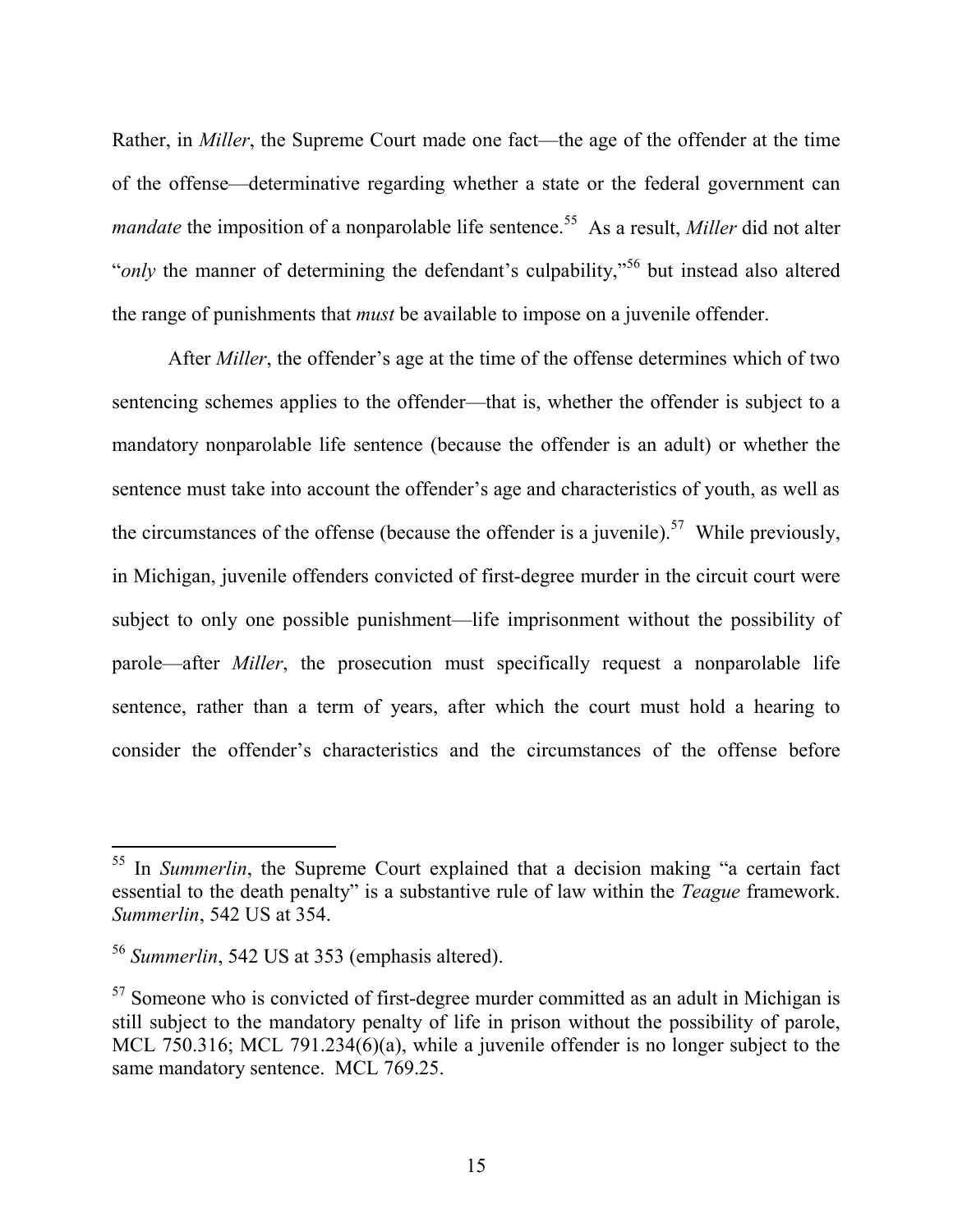deciding whether to impose a nonparolable life sentence or a term of years.<sup>58</sup> As a result, age affects the range of sentences that can be imposed on someone convicted of firstdegree murder in Michigan. It produces a class of persons subject to a different range of sentences than was previously mandated and thus reflects a substantive rule of law that applies retroactively under the *Teague* framework.

The majority analyzes what it deems the "form and effect" of *Miller* and concludes differently. Under its rationale, *Miller* is not retroactive in large part because the Supreme Court did not categorically bar a sentence as applied to a class of individuals, which it did in *Roper* and *Graham*. Rather, juvenile offenders sentenced to nonparolable life have been given a punishment that is within the power of the state to impose. The majority thus determines that *Miller* is more similar to cases involving the individualized imposition of the death penalty, which, the majority asserts, are cases involving new procedural rules.

The majority is insightful, to a point, by comparing *Miller* with *Woodson v North Carolina*, which struck down a sentencing scheme that mandated the death penalty upon conviction of certain offenses.59 Indeed, after *Woodson*, the Supreme Court requires an

 <sup>58</sup> It is particularly relevant that *Miller* left considerable discretion for states to craft procedural mechanisms for ensuring the protection of a juvenile defendant's Eighth Amendment rights. The Legislature exercised such discretion in response to *Miller*, 2014 PA 22, adding MCL 769.25.

<sup>59</sup> *Woodson v North Carolina*, 428 US 280; 96 S Ct 2978; 49 L Ed 2d 944 (1976).See also *Sumner v Shuman*, 483 US 66; 107 S Ct 2716; 97 L Ed 2d 56 (1987), which similarly struck down a sentencing scheme that mandated the death penalty upon conviction of certain offenses committed while serving a nonparolable life sentence.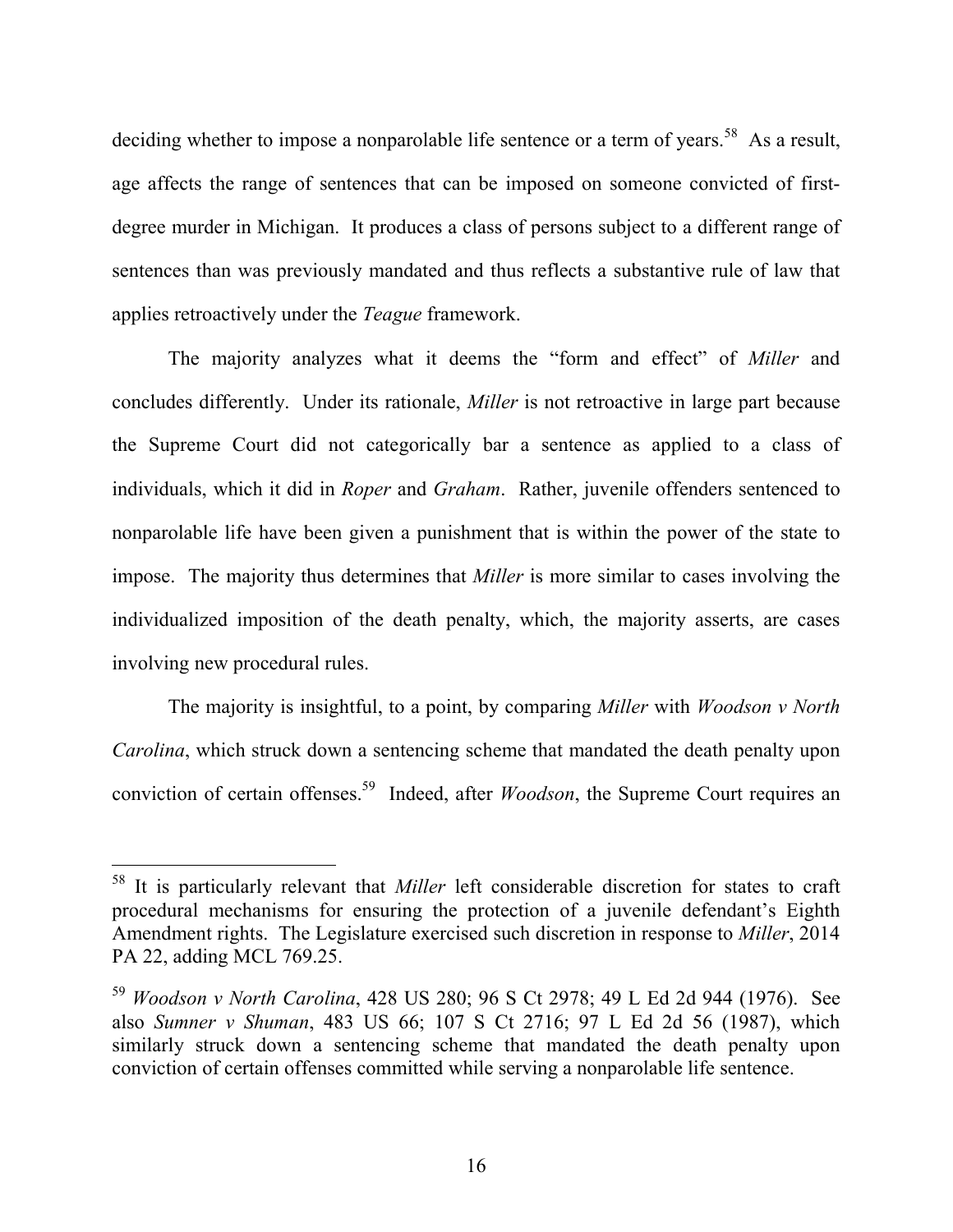individualized sentencing procedure if a state chooses to impose the death penalty. $60$ *Woodson* also illustrates the problem with the majority's method of distinguishing procedural from substantive holdings. The majority claims that substantive holdings "produce a single invariable result, or a single effect, when applied to *any* defendant in the class of defendants to whom the rule is pertinent," while procedural holdings "produce a range of results, or have multiple possible effects, when applied to *different* defendants in the class of defendants to whom the rule is pertinent.<sup> $561$ </sup> In requiring an individualized procedure before a state can impose the death penalty, however, *Woodson* placed a particular punishment beyond the power of the state to *mandate*. So too did *Miller* place a particular punishment beyond the power of the state to mandate. The majority's distinction fails to give appropriate import to these decisions that involve more than simply the creation of particular procedural rights.

While *Woodson* required a state to provide *some* sort of procedural mechanism before it could impose capital punishment, it only offered minimal guidance on what procedures are required and, specifically, on who should decide whether an individual was eligible to receive the death penalty. After *Woodson*, some states listed aggravating factors that rendered an offense eligible for the death penalty. The Supreme Court subsequently held, in *Ring v Arizona*, that the Sixth Amendment right to a jury trial

 <sup>60</sup> If the Supreme Court had definitively held *Woodson* to be a procedural ruling, then it would be difficult to distinguish *Miller*. However, if the Supreme Court has not ruled that *Woodson* is retroactive, as the majority posits, then neither has it ruled that *Woodson* is *only prospective*.

<sup>61</sup> *Ante* at 16-17.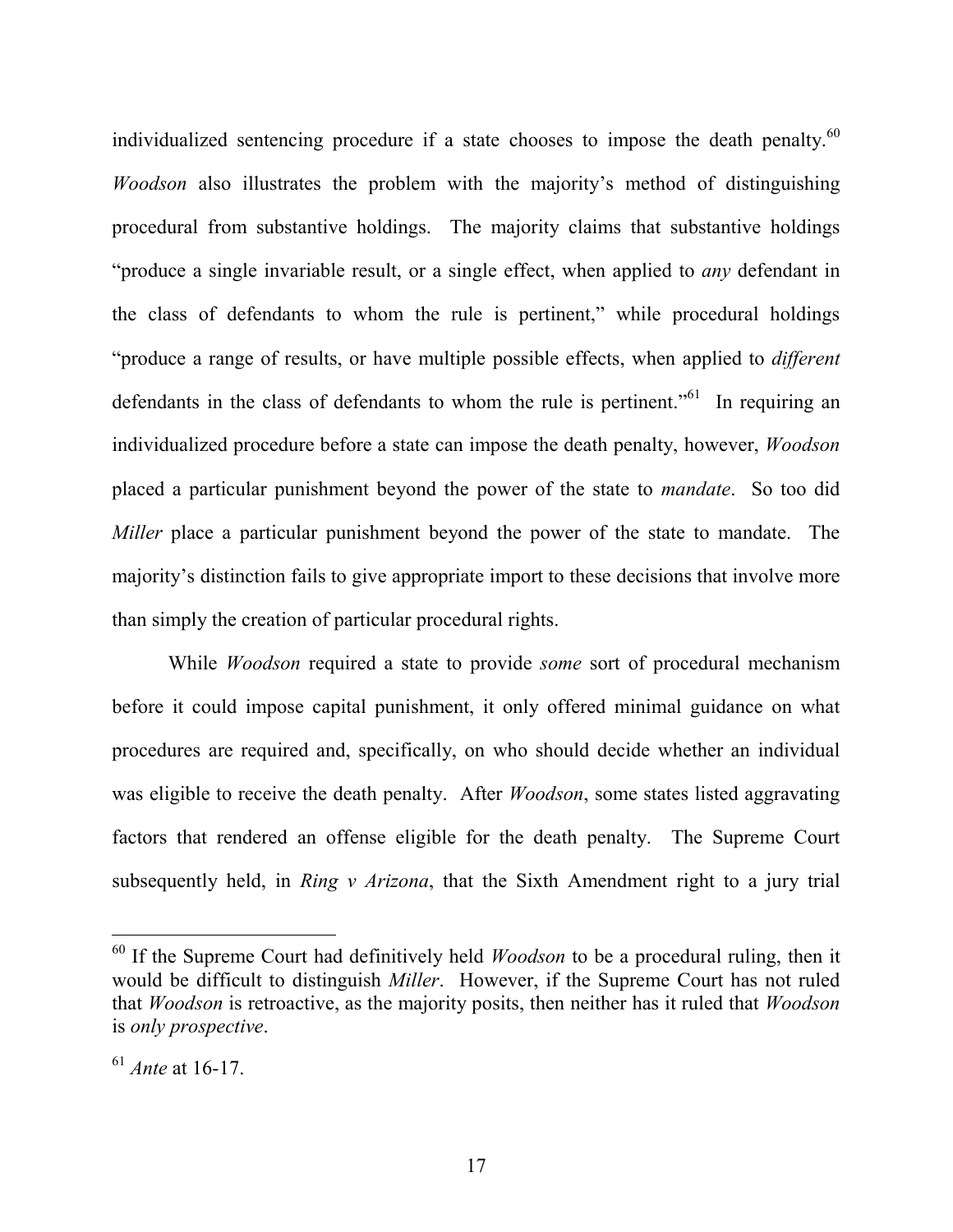requires a jury to determine the presence or absence of the aggravating factors that qualify an offender as death-eligible.<sup>62</sup>

In *Schriro v Summerlin*, the Supreme Court determined that *Ring* was procedural, and therefore not retroactive, because the aggravating factors at issue there remained "subject to the procedural requirements the Constitution attaches to trial of elements."<sup>63</sup> The prototypical procedural decision merely "allocate[s] decisionmaking authority."<sup>64</sup> Unlike *Ring*, *Miller* does more than merely allocate decision-making authority. While *Ring* only "altered the range of *permissible methods* for determining whether a defendant's conduct is punishable by death,"<sup>65</sup> *Miller* went beyond that and altered the range of *punishments* available to a juvenile homicide offender by requiring that a state's mandatory minimum punishment be something less than nonparolable life. Indeed, it does not simply allocate decision-making authority but *establishes that authority in the first instance*. The majority implicitly recognizes this by observing that, as *Ring* shifted the decision-making authority for imposing capital punishment from the judge to the jury,

 <sup>62</sup> *Ring v Arizona*, 536 US 584; 122 S Ct 2428; 153 L Ed 2d 556 (2002).

<sup>63</sup> *Summerlin*, 542 US at 354.

<sup>64</sup> *Id*. at 353.

<sup>65</sup> *Id.* (emphasis added). Contrary to the majority's claim, *ante* at 36 n 14, *Ring* did not invalidate Arizona's entire capital punishment sentencing scheme because both before and after *Ring* the same substantive punishments were available for offenders in Arizona. Rather, it shifted decision-making authority *within* that sentencing scheme from the judge to the jury. By contrast, in *Miller*, the Supreme Court invalidated *any* sentencing scheme that mandated a nonparolable life sentence by requiring the sentencer to consider some additional sentence—whether parolable life, a term of years (as the Michigan Legislature chose), or both.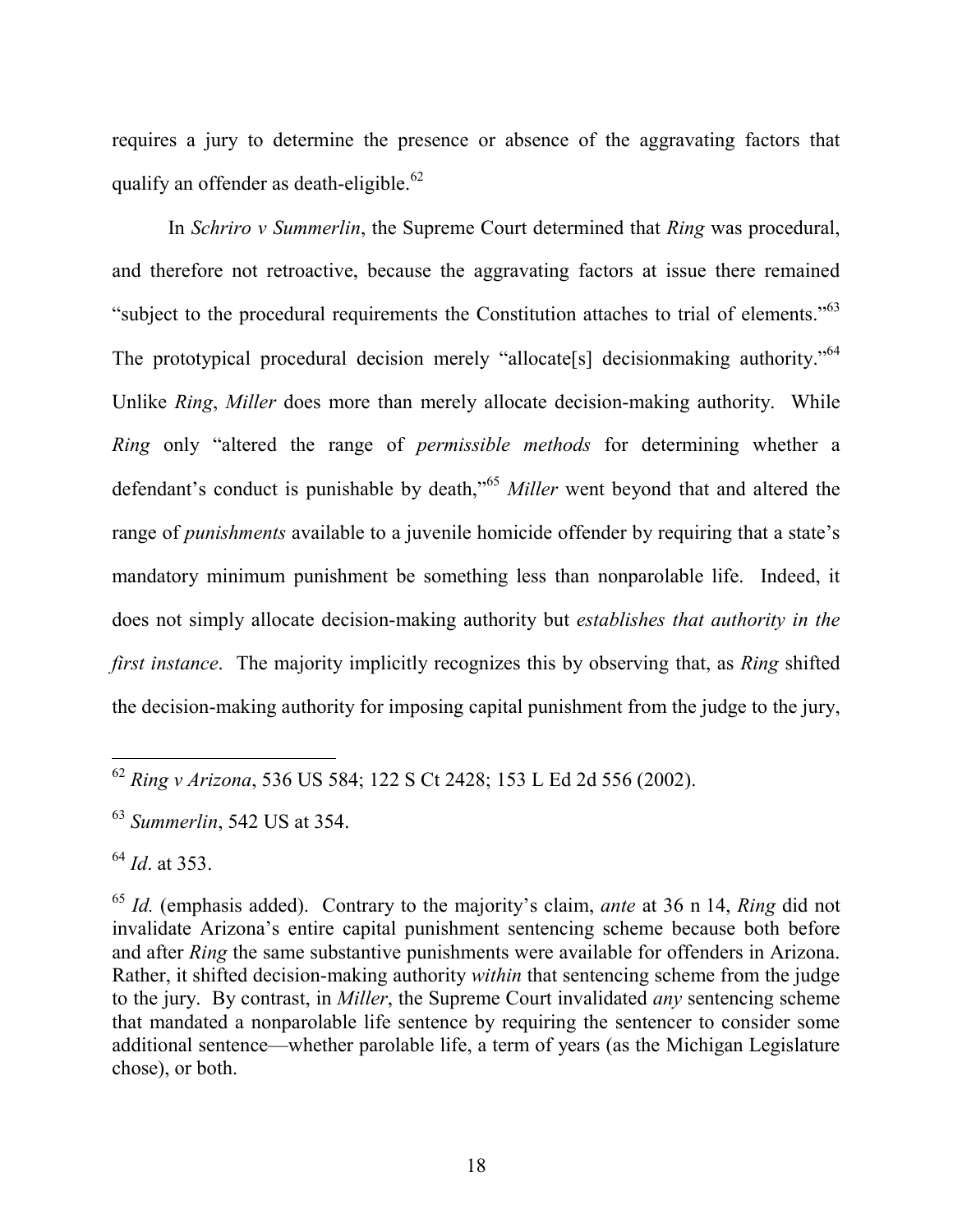*Miller* shifted the decision-making authority from one branch of government (the legislative) to another (the judiciary).<sup>66</sup> Put simply, *Miller* involved not just who exercises the decision-making authority for imposing a punishment, but *what* punishments must be considered.

The majority glosses over the substantive import of this distinction, and in doing so ignores the fact that, both before and after *Ring*, there existed the possibility for a punishment less than death, while only after *Miller* does there exist the possibility for a juvenile homicide offender to receive a punishment less than nonparolable life.<sup>67</sup> While *Miller* indisputably contains a procedural component, its decision to expand the range of punishments that may be imposed on juvenile offenders convicted of homicide squarely

 <sup>66</sup> *Ante* at 36.

<sup>67</sup> Interestingly, the majority suggests that Justice Breyer's concurring opinion in *Miller*, had it received majority support, would be deemed a substantive rule and thus would apply retroactively. *Ante* at 19 n 6. Justice Breyer would have conditioned the state's ability to impose a nonparolable life sentence on whether the individual homicide offender " 'kill[ed] or intend[ed] to kill' " the victim. *Miller*, 567 US at \_\_; 132 S Ct at 2475 (Breyer, J., concurring), quoting *Graham*, 560 US at 69 (alterations in original). But both Justice Breyer's concurrence and Justice Kagan's majority opinion condition the imposition of a nonparolable life sentence on an assessment of a particular defendant's culpability for a homicide offense and allow only a subset of individuals convicted of first-degree murder to be eligible for a nonparolable life sentence. Accordingly, the distinction that the majority creates between the majority and concurring opinions in *Miller* is without a difference and counsels in favor of applying *Miller* retroactively: while previously no limitation existed before a state could impose a nonparolable life sentence as punishment for a homicide offense, now an offender's individual culpability in the homicide must be assessed. The *Miller* majority's individualized procedure contains additional factors that govern whether a defendant may be punished with nonparolable life, and Justice Breyer's proposed individualized procedure would work in the same manner. Each invalidates the substantive, mandatory punishment that certain states imposed for juvenile offenders convicted of homicide.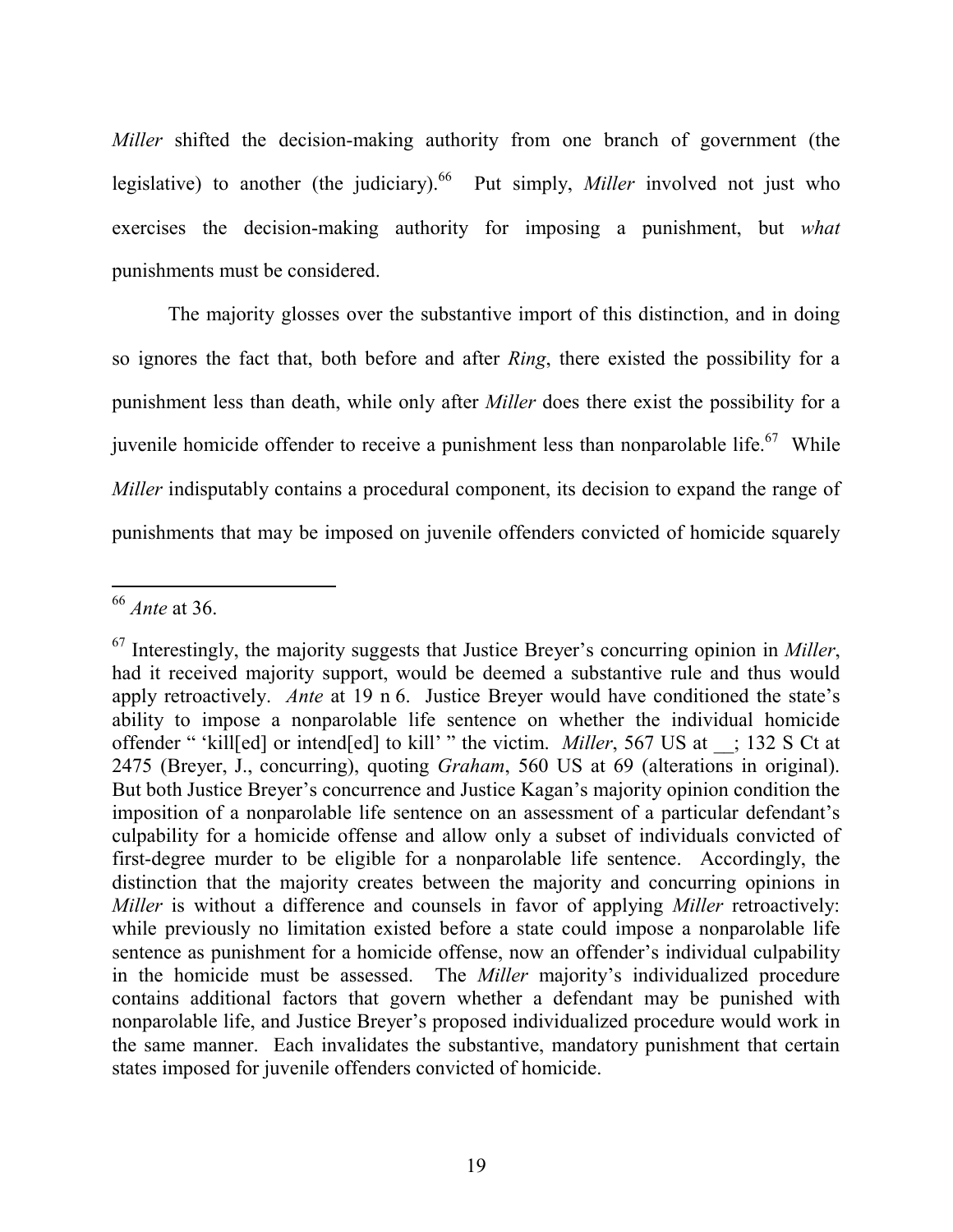places *Miller* in the category of substantive decisions.<sup>68</sup> No longer can Congress or a state legislature constitutionally choose to adopt a sentencing scheme that mandates the imposition of a nonparolable life sentence on juvenile homicide offenders.<sup>69</sup>

Indeed, if *Miller* were merely a procedural decision, the Supreme Court would not have examined—and found wanting—the penological aims of a state legislature's substantive policy choice to impose a mandatory nonparolable life sentence on juvenile homicide offenders. In fact, in *Miller*, the Court explained that *none* of the permissible penological aims—retribution, deterrence, incapacitation, and rehabilitation—warrant mandatory nonparolable sentences for juvenile offenders.<sup>70</sup> Similarly, in *Atkins v* 

 <sup>68</sup> The majority claims that "[w]e are bound to abide by" the Supreme Court's understanding of "when a new rule 'alters the range' of available punishments," and suggests that this applies *only* when the rule " 'place[s] particular conduct or persons covered by the statute *beyond the State's power to punish.*' " *Ante* at 30-31, quoting *Summerlin*, 542 US at 352 (alteration in original). However, *Summerlin*'s description of a substantive rule is inclusive and not exclusive, and the majority overstates the Supreme Court's position when it forecloses, on the basis of that statement in *Summerlin*, the possibility that a substantive decision is one that "makes a previously unavailable lesser punishment available to the sentencer . . . ." *Ante* at 30.

 $69$  To the majority, a rule that "merely expands the range of possible punishments that may be imposed on the defendant" is procedural because, in theory, the state still has the power to punish a juvenile offender with a nonparolable life sentence. *Ante* at 35 (emphasis omitted). However, this distinction is misplaced because the Supreme Court nevertheless placed a substantive limitation on a state's policy decisions: after *Miller* the state no longer has the power to mandate a nonparolable life sentence as punishment for a crime committed by a juvenile offender.

<sup>&</sup>lt;sup>70</sup> For instance, retribution as a penological rationale "relates to an offender's blameworthiness" and, accordingly, " the case for retribution is not as strong with a minor as with an adult.' "<sup>70</sup> *Miller*, 567 US at \_\_\_; 132 S Ct at 2465, quoting *Graham*, 560 US at 71 (citation and quotation marks omitted). Deterrence is similarly limited because " 'the same characteristics that render juveniles less culpable than adults'—their immaturity, recklessness, and impetuosity—make them less likely to consider potential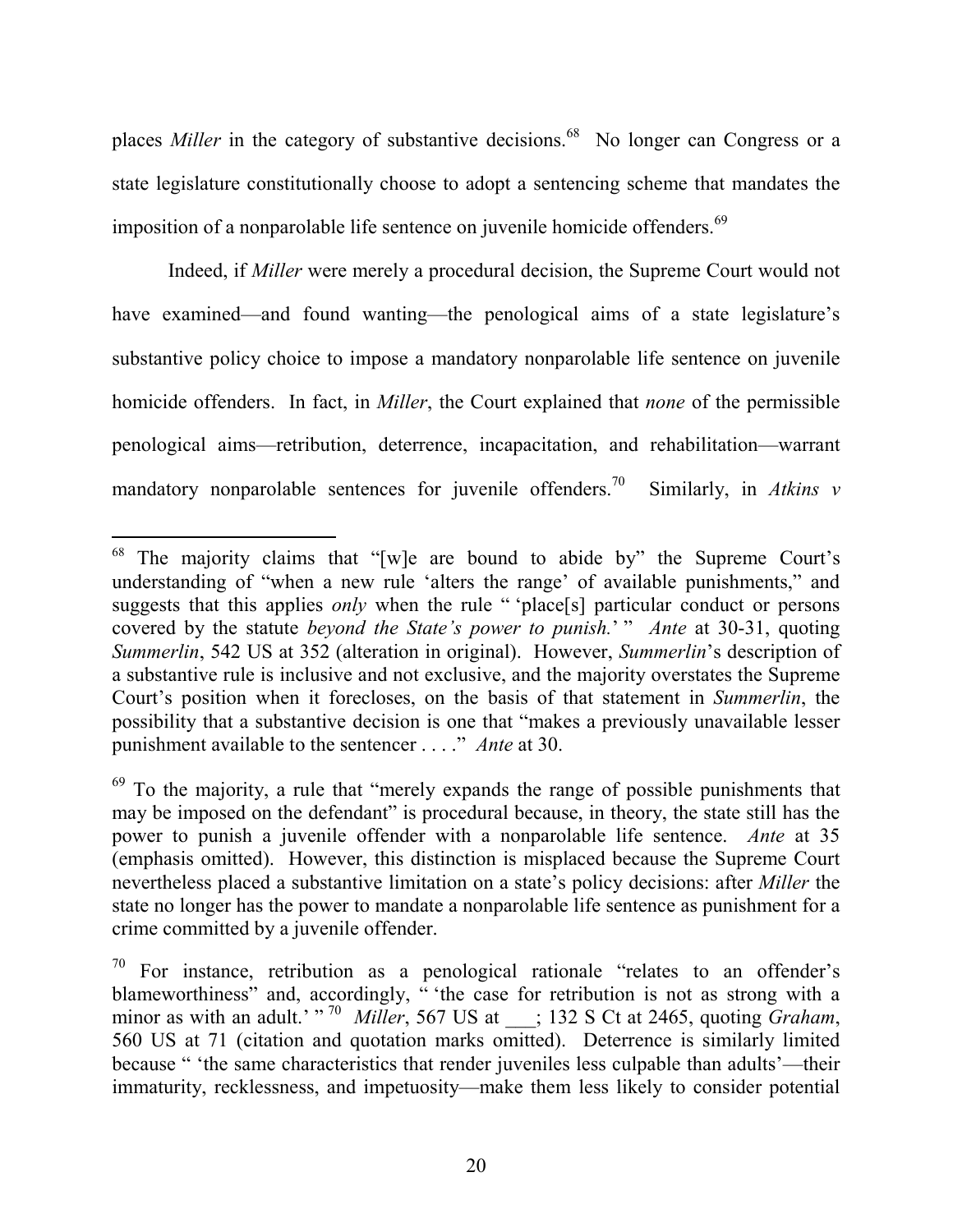*Virginia*, the Supreme Court examined the penological justifications for imposing the death penalty on mentally handicapped individuals and found those justifications lacking.<sup>71</sup>

Nevertheless, *Atkins* acknowledged that states are provided with considerable discretion to fashion procedures to determine whether an offender must be excluded from consideration of the death penalty:

Not all people who claim to be mentally retarded will be so impaired as to fall within the range of mentally retarded offenders about whom there is a national consensus. As was our approach in *Ford v. Wainwright* with regard to insanity, "we leave to the State[s] the task of developing appropriate ways to enforce the constitutional restriction upon [their] execution of sentences."<sup>[72]</sup>

 $\overline{a}$ 

punishment" before committing a crime. *Miller*, 567 US at \_\_; 132 S Ct at 2465, quoting *Graham*, 560 US at 72 (citation and quotation marks omitted). Incapacitation "would require 'mak[ing] a judgment that [the offender] is incorrigible'—but 'incorrigibility is inconsistent with youth.<sup>'</sup> "<sup>70</sup> *Miller*, 567 US at \_; 132 S Ct at 2465, quoting *Graham*, 560 US at 72-73 (citation and quotation marks omitted) (first alteration in original). See also Steinberg & Scott, *Less Guilty by Reason of Adolescence*, 58 Am Psychologist at 1014 ("Only a relatively small proportion of adolescents who experiment in risky or illegal activities develop entrenched patterns of problem behavior that persist into adulthood . . . ."). Nor can a nonparolable life sentence "be justified by the goal of rehabilitation" because it "forswears altogether the rehabilitative ideal" and "makes an irrevocable judgment about that person's value and place in society." *Graham*, 560 US at 74. See also Steinberg & Scott, *Less Guilty by Reason of Adolescence*, 58 Am Psychologist at 1015 (stating that because the criminal behavior of juvenile offenders, "is quite different from that of typical adult criminals," the diagnosis of antisocial personality disorder is not made before the age of 18).

<sup>71</sup> *Atkins*, 536 US at 321 ("We are not persuaded that the execution of mentally retarded criminals will measurably advance the deterrent or the retributive purpose of the death penalty.").

<sup>72</sup> *Id*. at 317, quoting *Ford v Wainwright*, 477 US 399, 405, 416-417; 106 S Ct 2595; 91 L Ed 2d 335 (1986) (citation omitted) (alterations in original).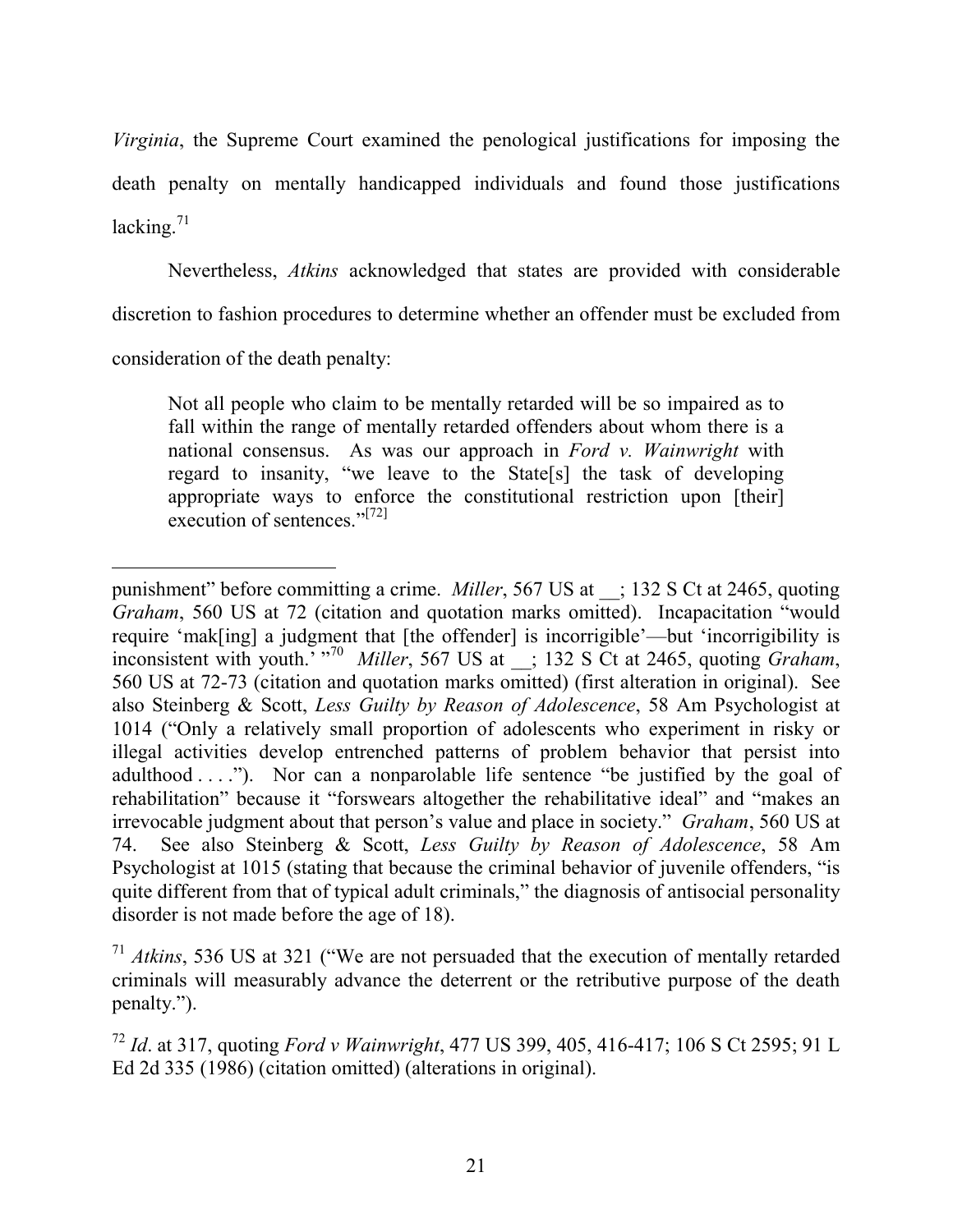*Miller* likewise provided states with considerable discretion to determine how a juvenile offender is to be adjudged sufficiently culpable as an individual to warrant imposition of a nonparolable life sentence.73 In other words, after *Atkins*, a court must make an individual determination of whether an offender's mental capacity precludes consideration of the death penalty.<sup>74</sup> After *Miller*, so too must a court make an individual determination of whether a juvenile offender's youth and attendant characteristics preclude consideration of a nonparolable life sentence.<sup>75</sup> That *Atkins* required states to provide additional procedural safeguards to ensure that they complied with the substantive limitations of the Eighth Amendment does not negate its substantive nature,  $\frac{76}{6}$ 

 $73$  If, for instance, the Supreme Court were to hold in a subsequent decision that the Sixth Amendment right to a jury trial requires a jury to determine a juvenile offender's culpability for purposes of imposing a nonparolable life sentence, then that hypothetical future holding would be considered procedural rather than substantive. See *Summerlin*, 542 US 348.

 $74$  This individual determination, made under state law, also shows the weakness of the majority's "form and effect" interpretation of *Teague*, which requires a substantive decision to have uniform effect. Because *Atkins* left states with considerable discretion to define mental retardation, a person whose mental capacity precludes consideration of the death penalty in one state could nevertheless be subject to the death penalty in a different state. The majority struggles to fit *Atkins* within its "form and effect" interpretation particularly given that the state's exercise of its discretion both in *Miller* and *Atkins* is to ensure that only culpable offenders are subject to the ultimate punishment available to juvenile offenders and adults, respectively.

 $75$  Furthermore, just as "some characteristics of mental retardation undermine the strength of the procedural protections that our capital jurisprudence steadfastly guards," *Atkins*, 536 US at 317, some characteristics of youth likewise undermine the existing procedural protections in our justice system, including the right to the effective assistance of counsel, *Miller*, 567 US at  $\therefore$  132 S Ct at 2468 (suggesting that a juvenile offender may be prejudiced because  $\overline{of}$  "his incapacity to assist his own attorneys").

<sup>76</sup> *In re Holladay*, 331 F3d 1169, 1172 (CA 11, 2003) (holding that *Atkins* applies retroactively).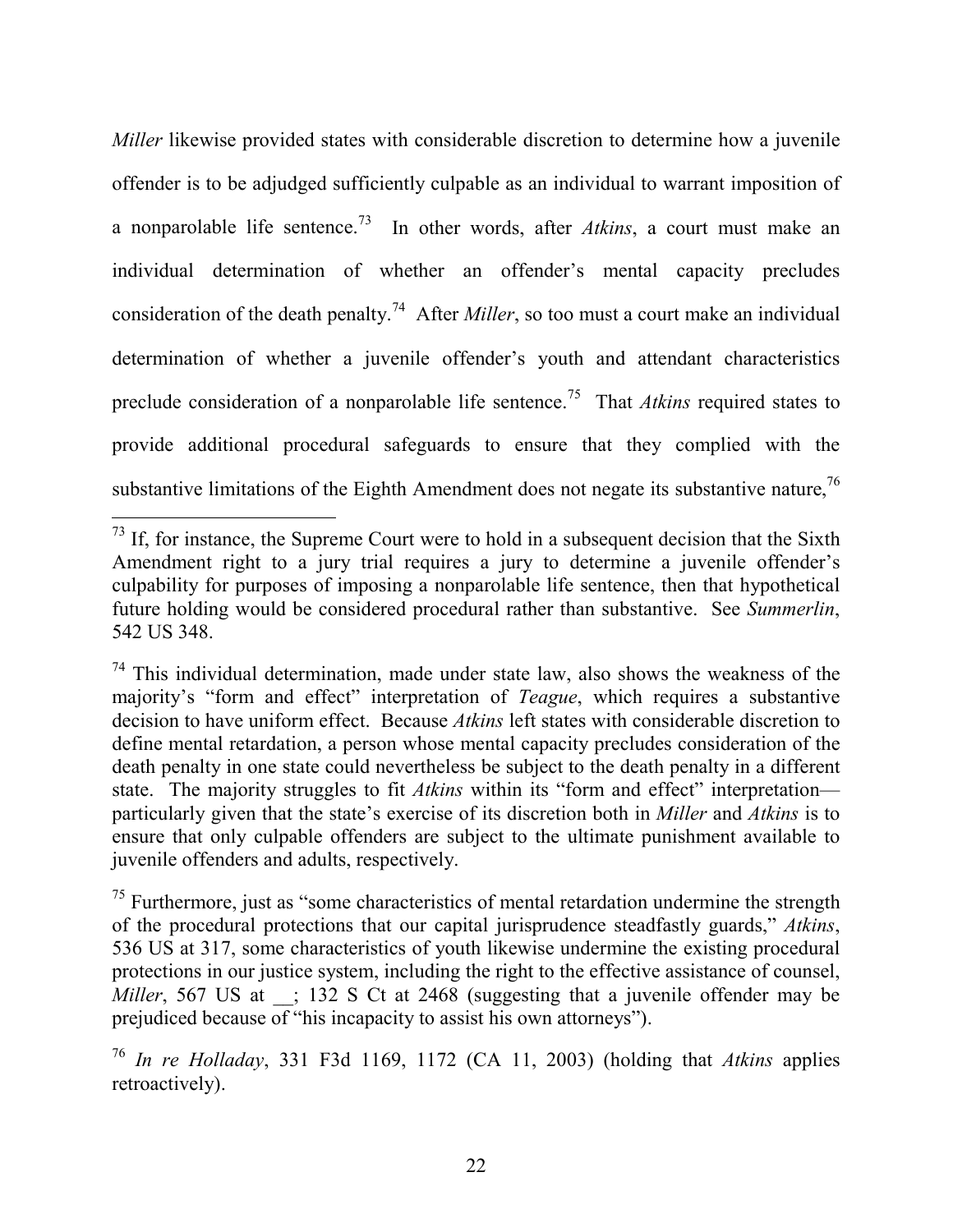just as *Miller*'s requirement of new procedural safeguards does not negate its substantive nature. In other words, neither *Atkins* nor *Miller* defined precisely the class of offenders precluded from a particular punishment; rather, fact-finders must examine *individual* culpability to determine whether a particular offender is eligible for that punishment. The broad deference thus afforded to states in the adjudication of the individualized hearings required under *Atkins* and *Miller* only reinforces the substantive nature of those holdings.

In the end, the majority strains to place *Miller* in a procedural box into which it will not comfortably fit. *Miller* is based on the substantive differences between juveniles and adults and the potentially reduced culpability of juveniles for the crimes that they commit. While there are procedural implications to the decision—as *Miller* itself acknowledged—the "form and effect" of the opinion, to use the majority's phrase, is that the Eighth Amendment places a substantive limitation on how states can punish juvenile offenders. Accordingly, we would hold that *Miller* applies retroactively under federal law.

Even if we were to agree with the majority that *Miller* announced a new rule of criminal procedure, which we do not, an alternative basis supports our conclusion that *Miller* should apply retroactively. That is, as a separate and independent matter, we would hold that *Miller* applies retroactively under state law. It is to that analysis that we now turn.

#### III. RETROACTIVITY UNDER MICHIGAN LAW

### A. ANALYSIS

This Court has consistently asserted that three factors are relevant in determining whether a new rule of criminal procedure should be applied retroactively under state law,

23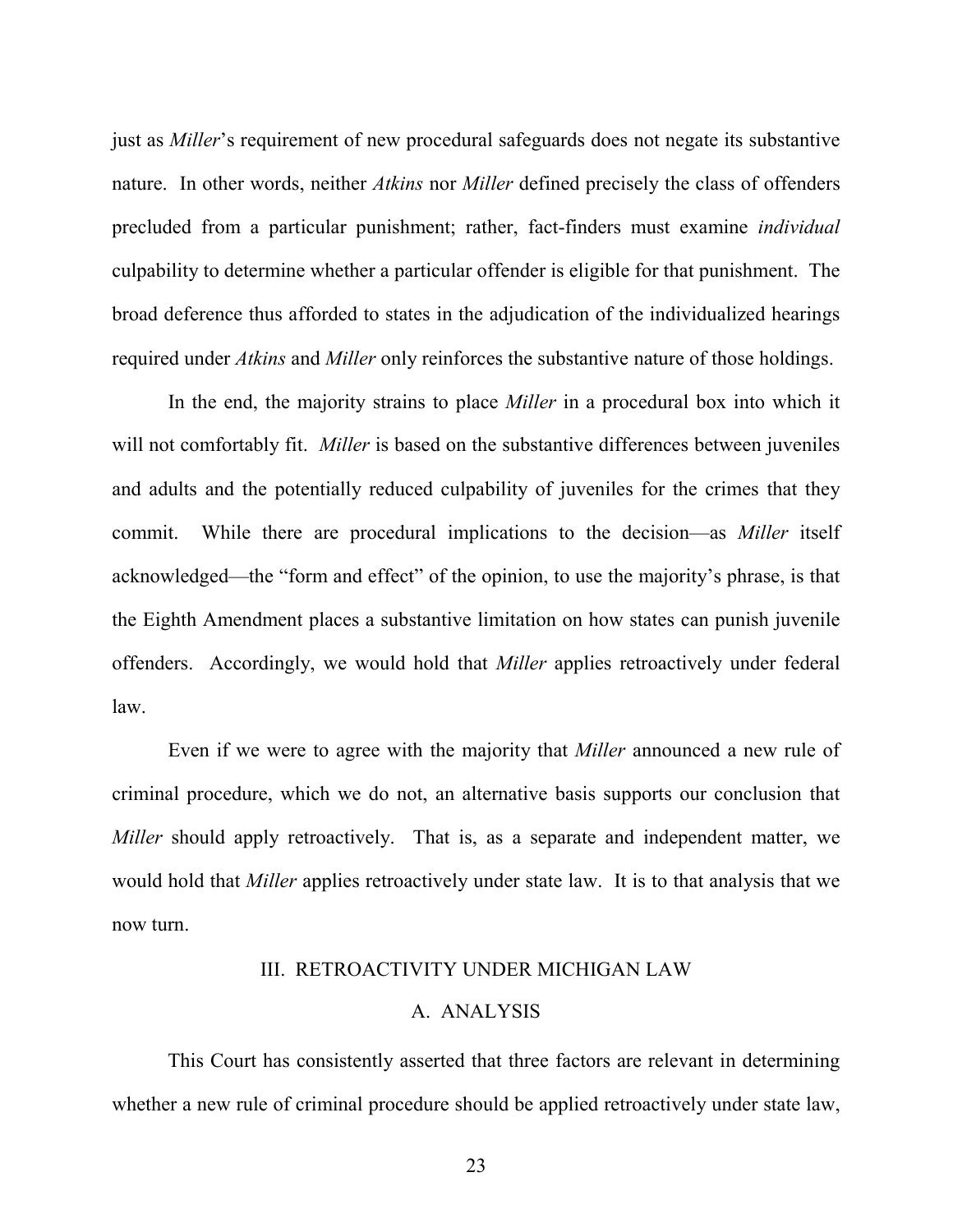even if such a new rule of criminal procedure does not apply retroactively under federal law:

(1) the purpose of the new rules; (2) the general reliance on the old rule[;] and (3) the effect of retroactive application of the new rule on the administration of justice.<sup>[77]</sup>

The county prosecutors involved in these cases and the Attorney General argue that this Court should reverse this existing caselaw and rule that the retroactivity analysis under Michigan law is identical to the retroactivity analysis under federal law as articulated in *Teague* and its progeny. They claim that our caselaw is outdated because it applies the test for retroactivity that the Supreme Court abandoned in *Teague*. <sup>78</sup> The Supreme Court, however, has explicitly recognized that *Teague*'s approach to retroactivity incorporates federalism and comity concerns that "are unique to *federal*  habeas review of state convictions."<sup>79</sup> Therefore, "[i]f anything, considerations of comity militate in favor of allowing state courts to grant habeas relief to a broader class of individuals than is required by *Teague*."<sup>80</sup> To this end, we duly concluded only six years ago that "a state court may use a different test to give broader effect to a new rule of criminal procedure established by the United States Supreme Court."<sup>81</sup> There is no reason to abandon that approach now.

 <sup>77</sup> *People v Sexton*, 458 Mich 43, 60-61; 580 NW2d 404 (1998).

<sup>78</sup> See *Linkletter v Walker*, 381 US 618, 626; 85 S Ct 1731; 14 L Ed 2d 601(1965).

<sup>79</sup> *Danforth v Minnesota*, 552 US 264, 279; 128 S Ct 1029; 169 L Ed 2d 859 (2008).

<sup>80</sup> *Id*. at 279-280.

<sup>81</sup> *People v Maxson*, 482 Mich 385, 392 n 3; 759 NW2d 817 (2008). See also *id*. at 404- 405 (CAVANAGH, J., dissenting).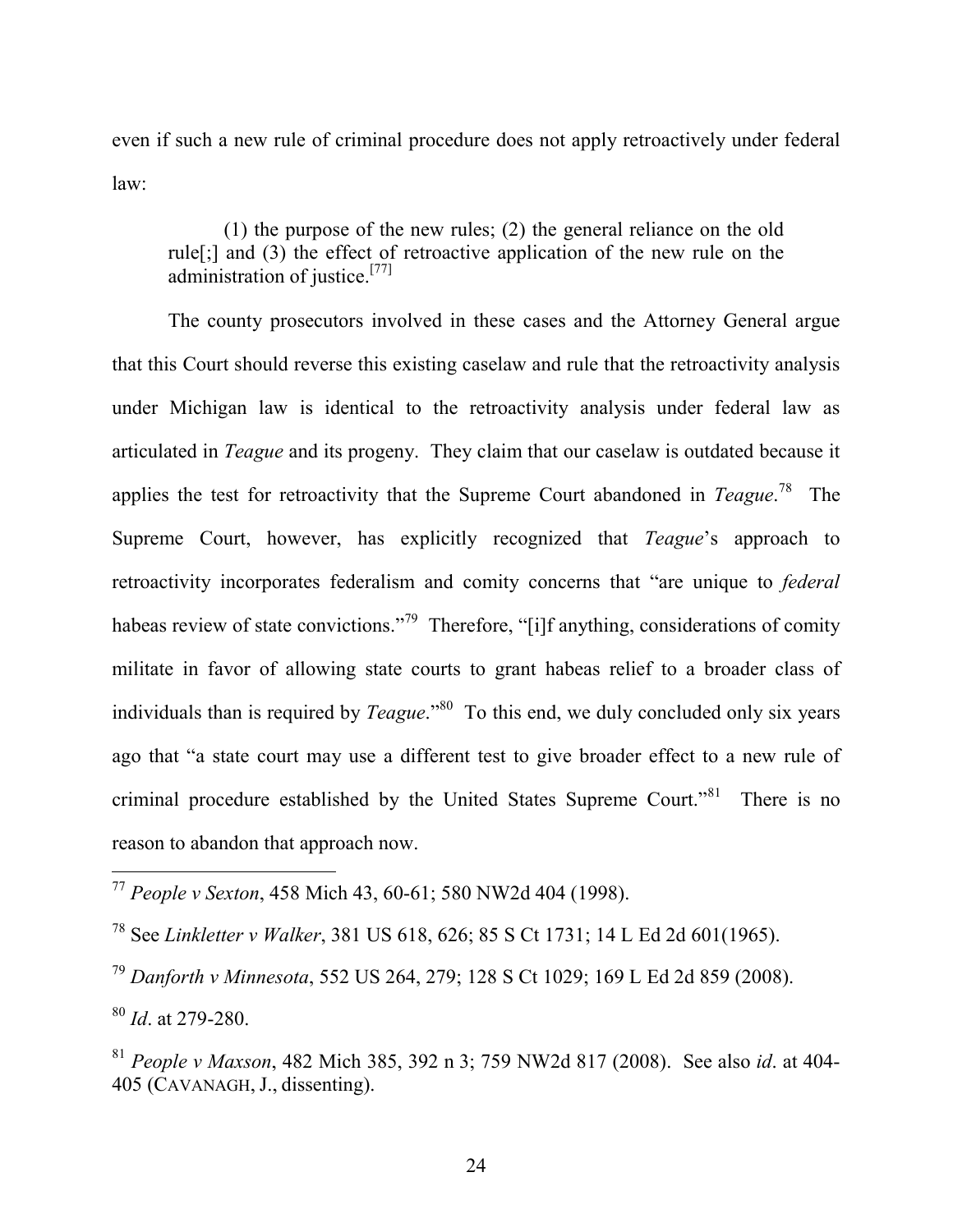#### B. APPLICATION

As stated, the first factor that a reviewing court must consider in assessing a new rule's retroactivity under state law is the purpose of the new rule. "Under the 'purpose' prong, a law may be applied retroactively when it 'concerns the ascertainment of guilt or innocence[,]' however, 'a new rule of procedure . . . which does not affect the integrity of the fact-finding process should be given prospective effect.' "<sup>82</sup> While sentencing procedures do not concern the ascertainment of guilt or innocence for the underlying offense, sentencing is a fact-finding process that allows the sentencer to ascertain an offender's culpability for the offense. 83 Indeed, *Miller* mandates a *new* fact-finding

Contrary to the majority's claim, it is irrelevant that the Supreme Court has abandoned the pre-*Teague* framework in determining the application of this state's independent retroactivity jurisprudence. Indeed, saying that this Court has "no obligation . . . to forever maintain the *Linkletter* test in accordance with every past federal understanding," *ante* at 51, classifying the foundational caselaw of Michigan's retroactivity test as "defunct," *ante* at 52, and stating that "only the extraordinary new rule of criminal procedure," whatever that may mean, "will be applied retroactively under Michigan's test when retroactivity is not already mandated under *Teague*," *ante* at 49 comes perilously close to deciding to maintain the principles underlying this state's traditional retroactivity framework *only* when *Teague* and its progeny militate in favor of

 <sup>82</sup> *Maxson*, 482 Mich at 393, quoting *Sexton*, 458 Mich at 63 (citation and quotation marks omitted).

<sup>83</sup> See *McConnell v Rhay*, 393 US 2, 3-4; 89 S Ct 32; 21 L Ed 2d 2 (1968) (stating that sentencing relates to the integrity of the fact-finding process under *Linkletter*). The majority reads *McConnell* narrowly on the ground that *McConnell* implicated the right to counsel during the sentencing process. However, it did so precisely because the sentencing process *is* part of the fact-finding process. Indeed, this Court's own jurisprudence involving sentencing describes the sentencing process as requiring the sentencing court to make "factual determination[s]." See, e.g., *People v Babcock*, 469 Mich 247, 264; 666 NW2d 231 (2003) (citations and quotation marks omitted).The fact that this Court has not yet had the opportunity to analyze the sentencing process in the context of retroactivity does not prevent the principles that we have articulated from applying in this context.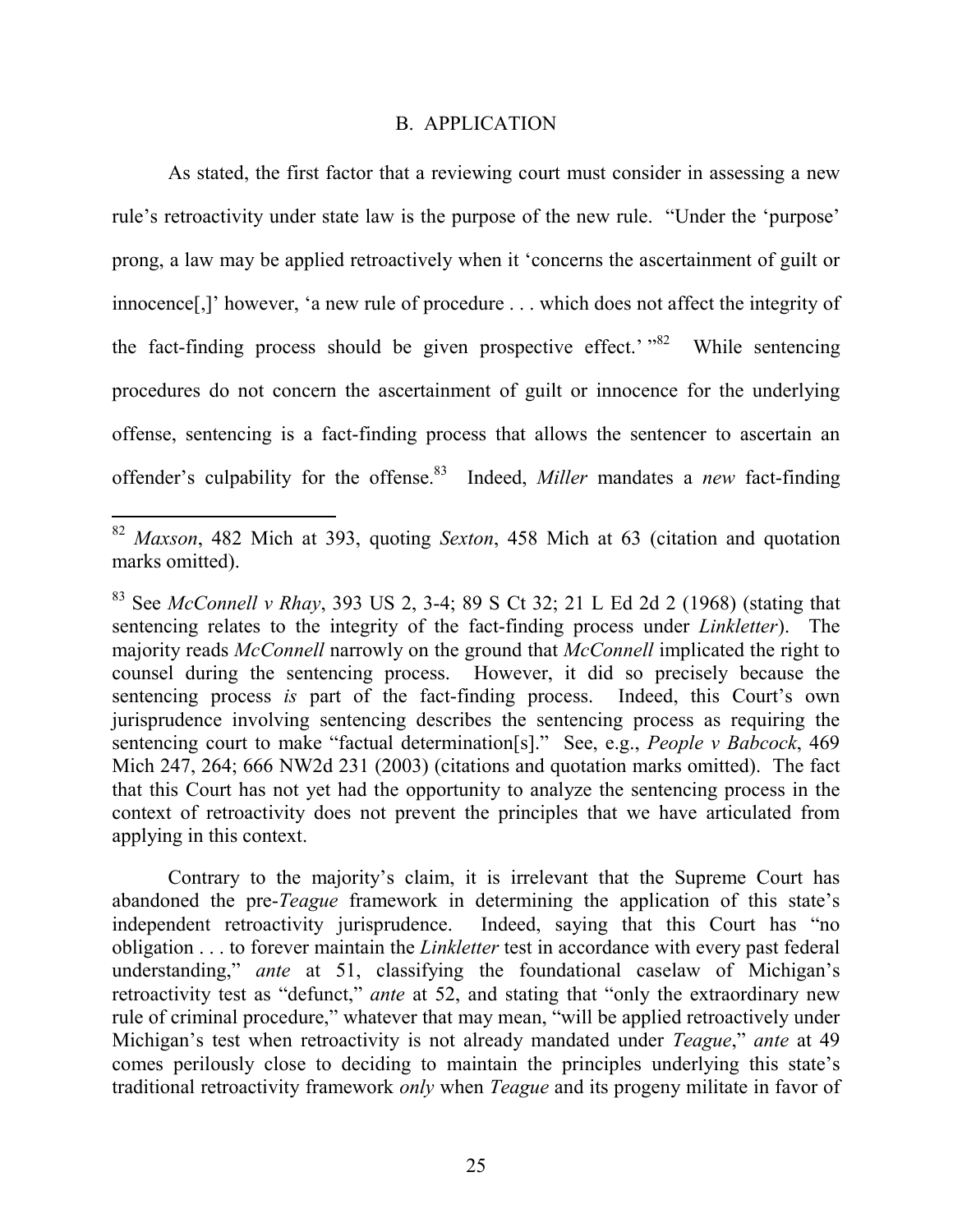process to determine whether a nonparolable life sentence is appropriate in a particular case. As a result, this factor supports the retroactive application of *Miller*.

The second factor "examines whether individual persons or entities have been 'adversely positioned . . . in reliance' on the old rule."<sup>84</sup> Detrimental reliance on the old rule can apply to defendants who have "suffered harm as a result of that reliance" when they would have pursued an appeal that "would have resulted in some form of relief."<sup>85</sup> In these cases, defendants were adversely positioned in reliance on the old rule because the sentencing judges did not have discretion to provide a sentence other than nonparolable life and because, until *Miller*, there was no basis in existing caselaw to appeal this lack of discretion.<sup>86</sup> Moreover, because the Supreme Court stated that

 $\overline{a}$ 

retroactivity. We would not turn Michigan's retroactivity framework into such a parchment barrier. See Federalist No. 48 (James Madison) (Wright ed, 2002), p 343.

<sup>84</sup> *Maxson*, 482 Mich at 394 (citation omitted).

<sup>85</sup> *Id*. at 394, 396 (emphasis omitted).

<sup>&</sup>lt;sup>86</sup> Indeed, Davis's sentencing judge sought to sentence him to a term of years instead of a nonparolable life term and was overturned on the prosecution's appeal. This fact alone illustrates how defendants as a class were adversely positioned in reliance on the old rule—after *Miller*, every defendant is entitled to "some form of relief," i.e., an individualized sentencing hearing that allows the sentencer to consider a punishment less than nonparolable life. *Maxson*, 482 Mich at 396 (emphasis omitted). Unlike in *Maxson*, we cannot assume that juvenile offenders did not appeal their nonparolable life sentences "because of factors unrelated to, and existing before, the old rule." *Id*. Instead, we must assume that any failure to appeal occurred simply because the old rule provided no judge with discretion to deviate from a nonparolable life sentence. That Michigan caselaw upheld the constitutionality of our pre-*Miller* sentencing scheme, see *People v Launsburry*, 217 Mich App 358; 551 NW2d 460 (1996), further supports defendants' detrimental reliance on the old rule because it reduced the likelihood that a mandatory nonparolable life sentence would have been overturned on appeal.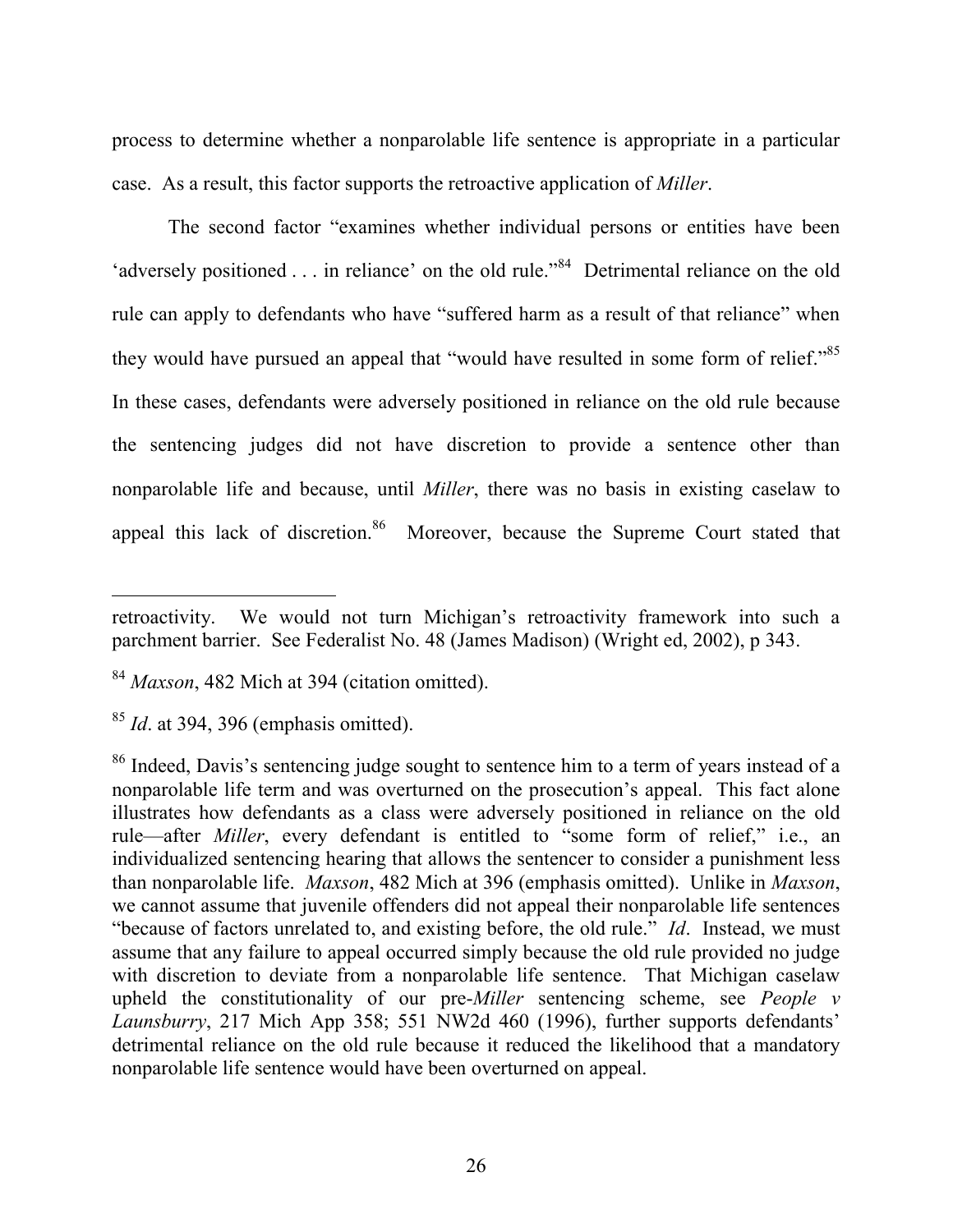imposition of nonparolable life sentences would be "uncommon"<sup>87</sup> after *Miller*, it is likely that many of the juvenile offenders already serving nonparolable life sentences would have, in fact, been sentenced to a term of years if they had received a sentencing hearing pursuant to *Miller*. As a result, this factor also supports the retroactive application of *Miller*.<sup>88</sup> Nevertheless, this prong is not dispositive: a reviewing court must balance the detrimental reliance on the old rule "against the other . . . factors, as

# 87 *Miller*, 567 US at \_\_; 132 S Ct at 2469.

Furthermore, contrary to the majority's assertion that chronological age at the time of the offense "will weigh relatively heavily at sentencing hearings," *ante* at 60 n 35, a juvenile offender's chronological age is only one relevant consideration in determining whether the offender deserves a "sentence of life (and death) in prison." *Miller*, 567 US at \_\_\_; 132 S Ct at 2468. Indeed, under *Miller*, a sentencer must consider the offender's chronological age, mental and emotional development, family and home environment, and potential for rehabilitation, along with the circumstances of the offense, which include the individual offender's role in the crime and whether familial and peer pressures may have affected the juvenile. *Id*. at \_\_\_; 132 S Ct at 2468. Simply stated, under *Miller*, a sentencer must "examine *all* these circumstances *before* concluding that life without any possibility of parole [is] the appropriate penalty." *Id.* at  $\therefore$  132 S Ct at 2469 (emphasis added). The majority, however, places "significant weight" on a juvenile's chronological age at the time of the offense. *Ante* at 60 n 35. By stating that a juvenile who nears the age of majority at the time of the offense is "least likely" to be afforded "special leniency," *ante* at 60, that a juvenile "may even turn 18 during the proceedings related to the offense," *ante* at 60 n 35, that a nonparolable life sentence is "increasingly likely to be permissible" to the extent the offender's age nears the age of majority, *ante* at 22 n 9, and that age "may well constitute the single best factor" for determining culpability, *ante* at 60 n 35, the majority makes generalizations that ignore *Miller*'s multifaceted and holistic examination of the offender's individual characteristics.

<sup>88</sup> It bears repeating *Miller*'s statements that "appropriate occasions for sentencing juveniles to this harshest possible penalty will be *uncommon*" and that only the "*rare*  juvenile offender" will commit a crime that "reflects irreparable corruption." *Id.* at 132 S Ct at 2469 (emphasis added) (citations and quotation marks omitted). As a result, the majority's claim that it is "speculative at best" to presume that juvenile offenders will gain relief under *Miller*, is indeed questionable. *Ante* at 60-61.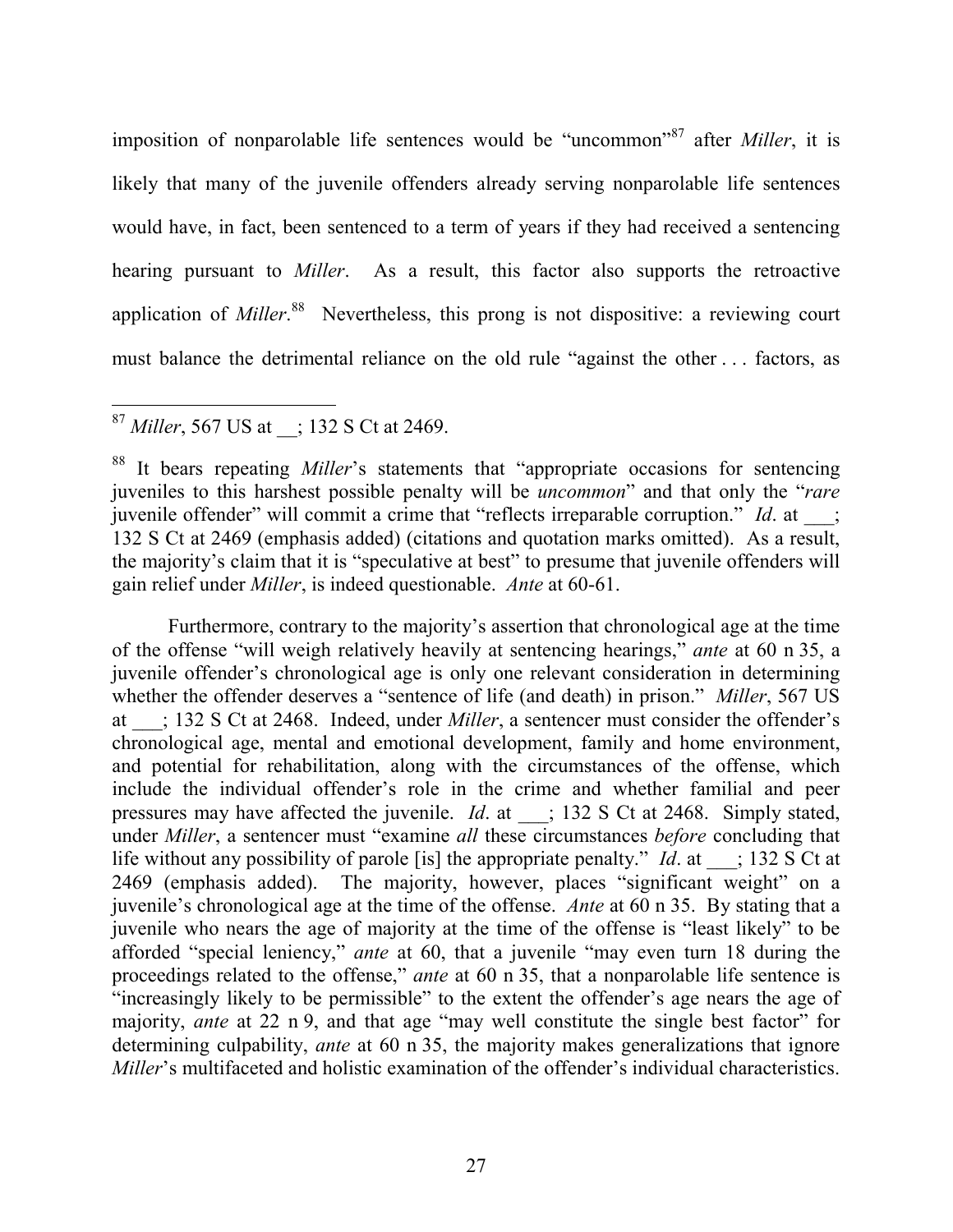well as against the fact that each defendant . . . has received all the rights under the law to which he or she was entitled at the time."<sup>89</sup>

Indeed, applying the third factor takes into account this reliance on the old rule by examining whether applying the new rule retroactively would undermine the state's "strong interest in finality of the criminal justice process  $\ldots$ ."<sup>90</sup> Nevertheless, this factor does not counsel against retroactivity in the way the majority asserts it does. Simply put, applying *Miller* retroactively would not affect the finality of convictions in this state. Rather, it would only require an individualized resentencing process for the relatively small class of prisoners sentenced to nonparolable life for homicides that they committed while juveniles. $91$ 

 <sup>89</sup> *Maxson*, 482 Mich at 397. The majority concludes that this second factor "must be considered both from the perspective of prosecutors across the state when prosecutors faithfully abided by the constitutional guarantees in place at the time of a defendant's conviction," and "from the collective perspective of the 334 defendants who would be entitled to resentencing if the new rule were applied retroactively." *Ante* at 55. However, that principle is not found in this Court's traditional caselaw regarding retroactivity, and the authoring justice's own examination of retroactivity in *People v Maxson* did not engage in such an additional inquiry. See *Maxson*, 482 Mich at 394-397. Indeed, as *Maxson* acknowledged, our traditional caselaw regarding retroactivity requires us to balance the other factors "against the fact that each defendant . . . has received all the rights under the law to which he or she was entitled at the time." *Id*. at 397. The majority's application of our retroactivity caselaw gives the state's reliance interests undue weight by factoring those interests twice—once as part of the second factor and again as part of the third factor. The majority has not pointed to any reasons that would support revisiting the authoring justice's examination of retroactivity in *Maxson* in the six years since it was decided.

<sup>90</sup> *Maxson*, 482 Mich at 397.

<sup>&</sup>lt;sup>91</sup> If *Miller* resentencing hearings were to be evenly divided among the circuit court bench, each circuit judge would receive, on average, two additional sentencing hearings. That is hardly a strain on the state's judicial resources. This is in stark contrast to the potential of "guilty-pleading defendants whose convictions [had] become final [to]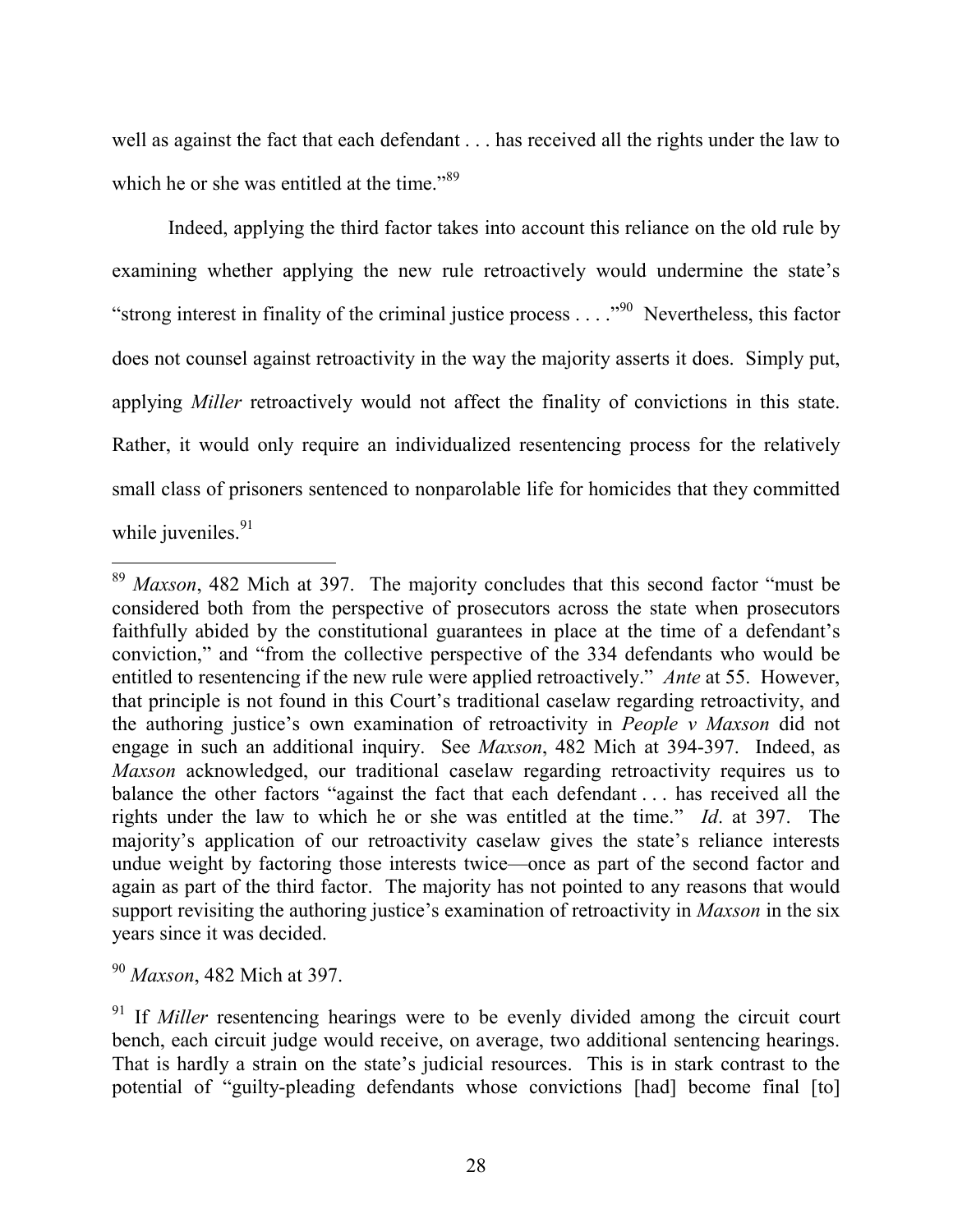The majority concludes that requiring a sentencing hearing for offenders whose direct appeals are complete would be "burdensome and complicated," if not "almost impossibl[e]...."<sup>92</sup> Setting aside the majority's doubt regarding the possibility of reconstructing the evidence required to conduct such a hearing, *Miller*'s goal is to determine, as best as possible, a juvenile offender's ability to reform.<sup>93</sup> A sentencing hearing under *Miller*—particularly one conducted many years or even decades after the original offense—will assist in determining whether an offender "pose[s] a physical threat ... to individuals living in our most vulnerable neighborhoods"<sup>94</sup> and, consequently, is irreparably corrupt.<sup>95</sup> This is particularly true in Michigan, where the Legislature has decided that a hearing conducted pursuant to *Miller* may take into

-

inundate the appellate process with new appeals" that, in part, prompted a majority of this Court to reject the retroactivity of *Halbert v Michigan*, 545 US 605; 125 S Ct 2582; 162 L Ed 2d 552 (2005). *Maxson*, 482 Mich at 398.

<sup>&</sup>lt;sup>92</sup> *Ante* at 61-62. The law, and particularly judicial proceedings, are frequently burdensome and complicated. That the Constitution sometimes *requires* burdensome and complicated proceedings should not impede our duty to ensure that constitutional rights are enforced.

 $93$  The majority's emphasis on reconstructing the circumstances of the crime and the impulsiveness of the juvenile offender's activity is misplaced. As a result, the majority misinterprets the hearing called for under *Miller* as entirely backward-looking. *Miller*'s goal is to ensure that the sentencing court considers the evidence that it has available to it in deciding whether an individual offender has the ability to reform.

<sup>94</sup> *Ante* at 62.

<sup>&</sup>lt;sup>95</sup> See *Miller*, 567 US at  $\qquad$ ; 132 S Ct at 2469.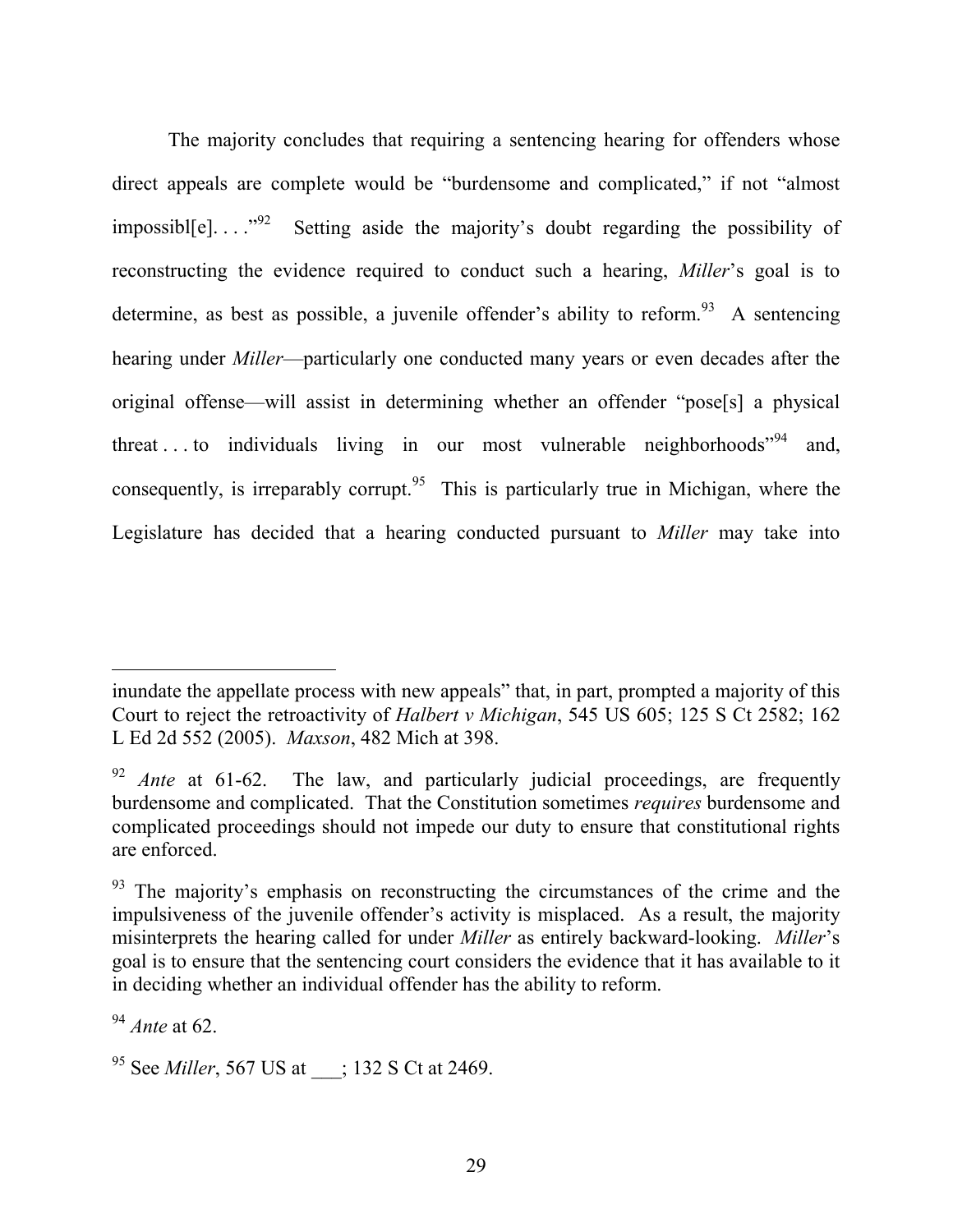account changed circumstances, including post-arrest conduct.<sup>96</sup> Accordingly, the majority errs by asserting that it is "fanciful" to believe that *Miller* can effectively be applied retroactively or that applying *Miller* retroactively will inevitably result in the "premature release of large numbers of persons" who "continue to pose a physical threat . . . ."<sup>97</sup>

Because each of these factors supports retroactive application of *Miller* under state law, we would hold that independent state law grounds exist to apply *Miller* retroactively.

## IV. CONCLUSION

For the reasons stated in this opinion, we respectfully dissent from the majority's decision not to apply *Miller v Alabama* retroactively under either federal or state law. Instead, we would reverse the Court of Appeals in *Carp* and *Davis* and remand to the St. Clair Circuit Court and Wayne Circuit Court, respectively, for resentencing pursuant to MCL 769.25a.<sup>98</sup> Because *Miller* struck down sentencing schemes that applied mandatory nonparolable life sentences to juvenile homicide offenders, it altered the range of sentences that may be imposed on a juvenile homicide offender and effected a substantive change in the law. The majority has ruled that not all juvenile offenders will receive the benefit of *Miller*'s decision to foreclose a state from mandating a

<sup>&</sup>lt;sup>96</sup> See MCL 769.25(6) (allowing the sentencing court to consider at the sentencing hearing under *Miller* "any other criteria relevant to its [sentencing] decision, including the individual's record while incarcerated").

<sup>97</sup> *Ante* at 62-63.

<sup>98</sup> As previously indicated, we would also remand *Eliason* to the Berrien Circuit Court for resentencing pursuant to MCL 769.25, as the majority does.